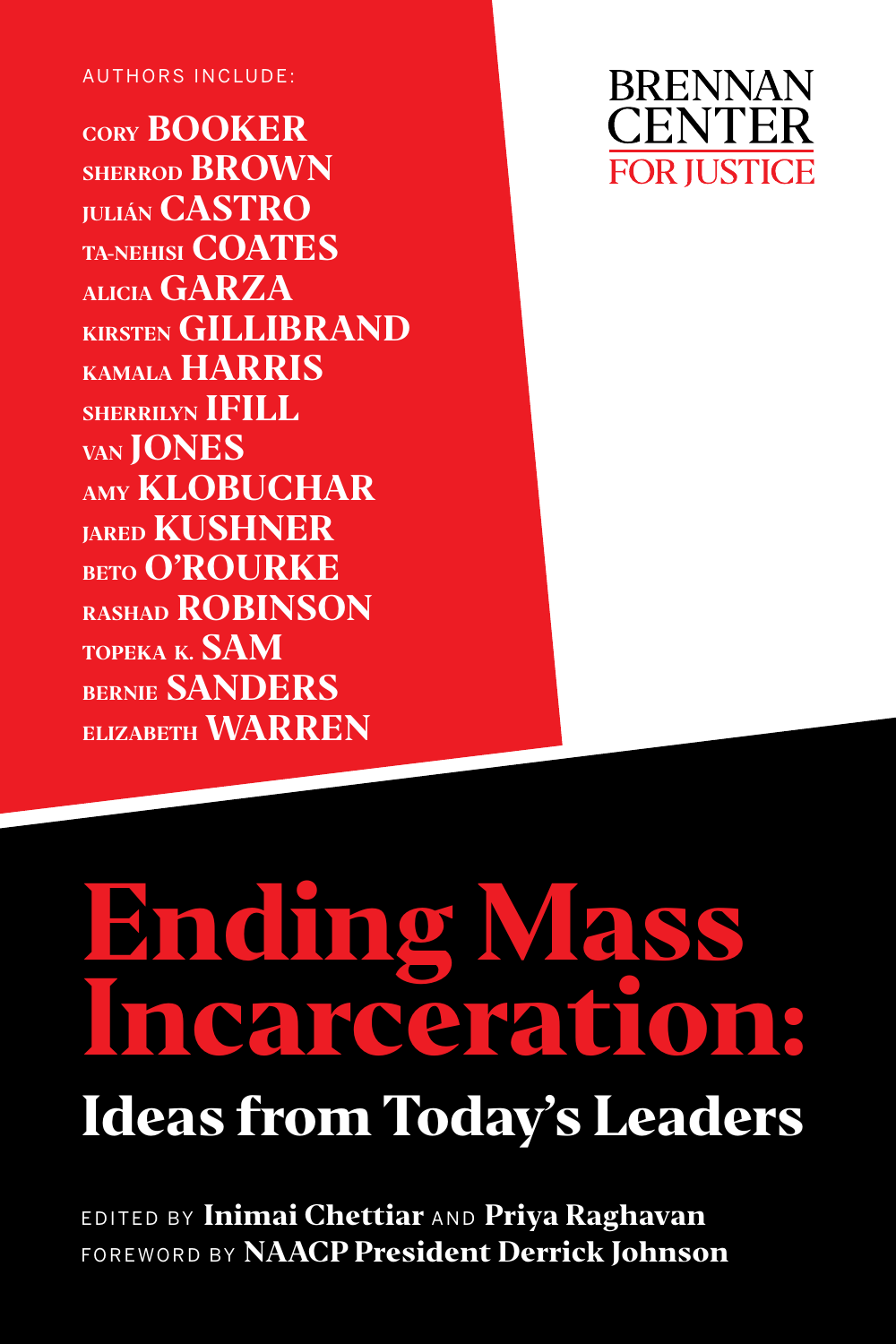#### BRENNAN CENTER FOR JUSTICE AT NEW YORK UNIVERSITY SCHOOL OF LAW

# **Ending Mass Incarceration: Ideas from Today's Leaders**

Edited by **Inimai Chettiar** and **Priya Raghavan**

> Associate Editor **Adureh Onyekwere**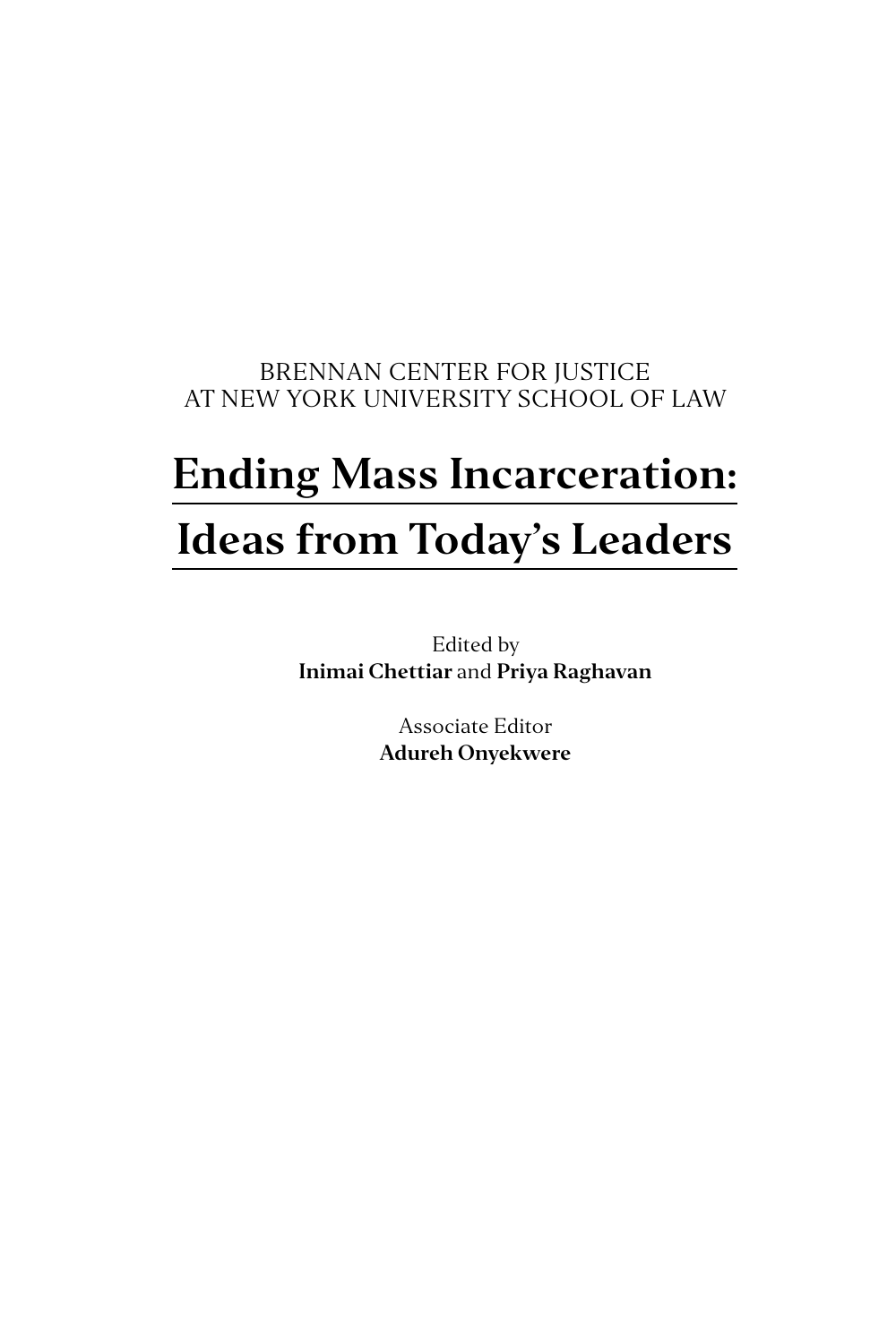© 2019. Other than the essay entitled "Start by Ending the Failed War on Drugs," this book is covered by the Creative Commons "Attribution-NoDerivs-NonCommercial" license (see http://creativecommons.org). It may be reproduced in its entirety as long as the Brennan Center for Justice at NYU School of Law is credited, a link to the Center's web pages is provided, and no charge is imposed. The book may not be reproduced in part or in altered form, or if a fee is charged, without the Center's permission. The essay "Start by Ending the Failed War on Drugs" is reprinted with permission from the *Houston Chronicle* and the author.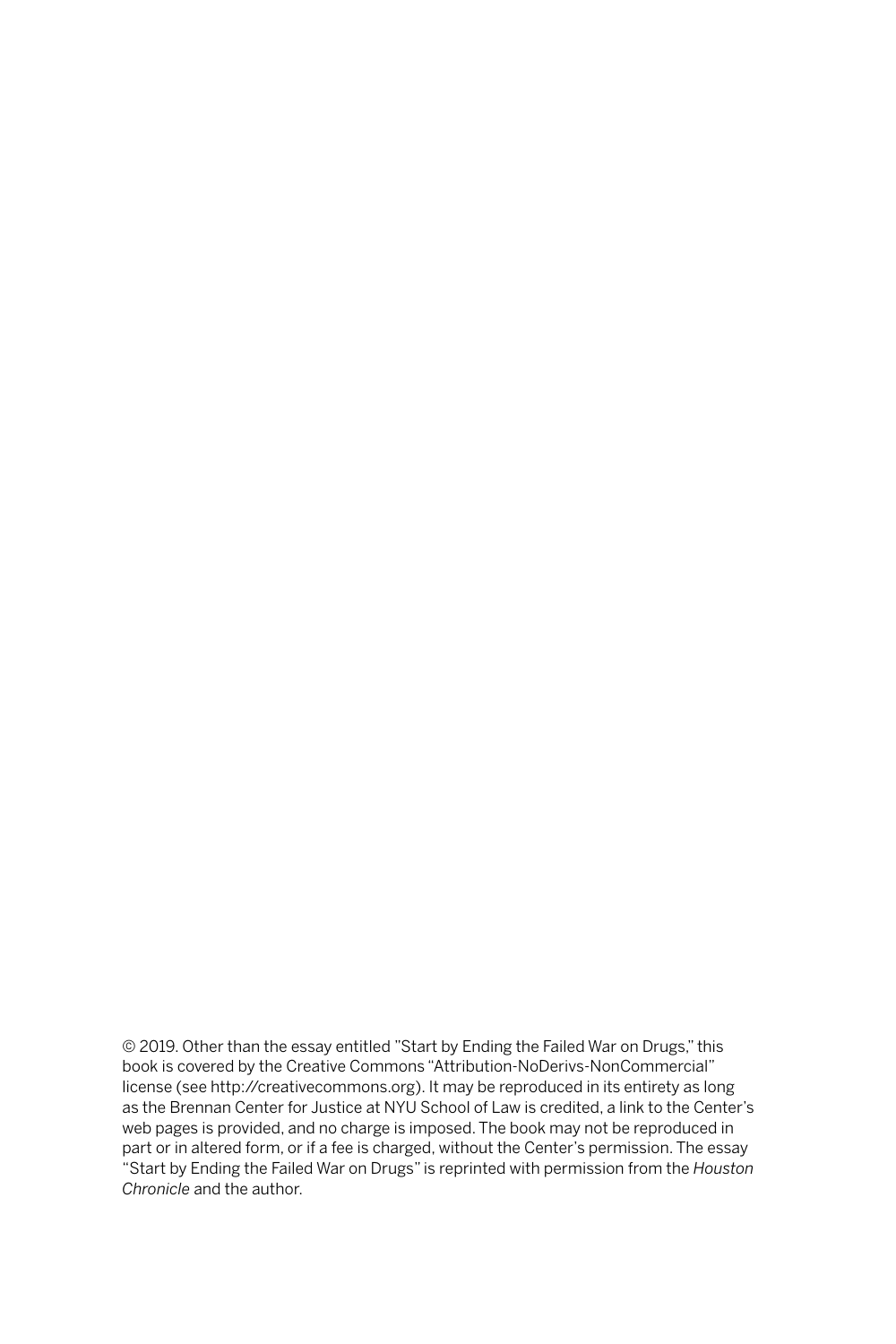# **Table of Contents**

#### **FOREWORDS**

| <b>Michael Waldman</b>                                  |
|---------------------------------------------------------|
| President. Brennan Center for Justice                   |
|                                                         |
| <b>Derrick Johnson</b>                                  |
| President and CEO. National Association                 |
|                                                         |
| <b>IDEAS FROM TODAY'S LEADERS</b>                       |
| 1. Pass the Next Step Act                               |
| Cory Booker, U.S. Senator from New Jersey  1            |
| 2. Provide Fair Wages for All                           |
| Sherrod Brown, U.S. Senator from Ohio  5                |
| 3. Provide Fair Housing to Advance Justice Reform       |
| Julián Castro, former U.S. Secretary of Housing         |
|                                                         |
| 4. Dramatically Reduce the Incarcerated Population      |
| Inimai Chettiar, Director of the Justice Program,       |
| and Priya Raghavan, Counsel, Brennan Center for Justice |
|                                                         |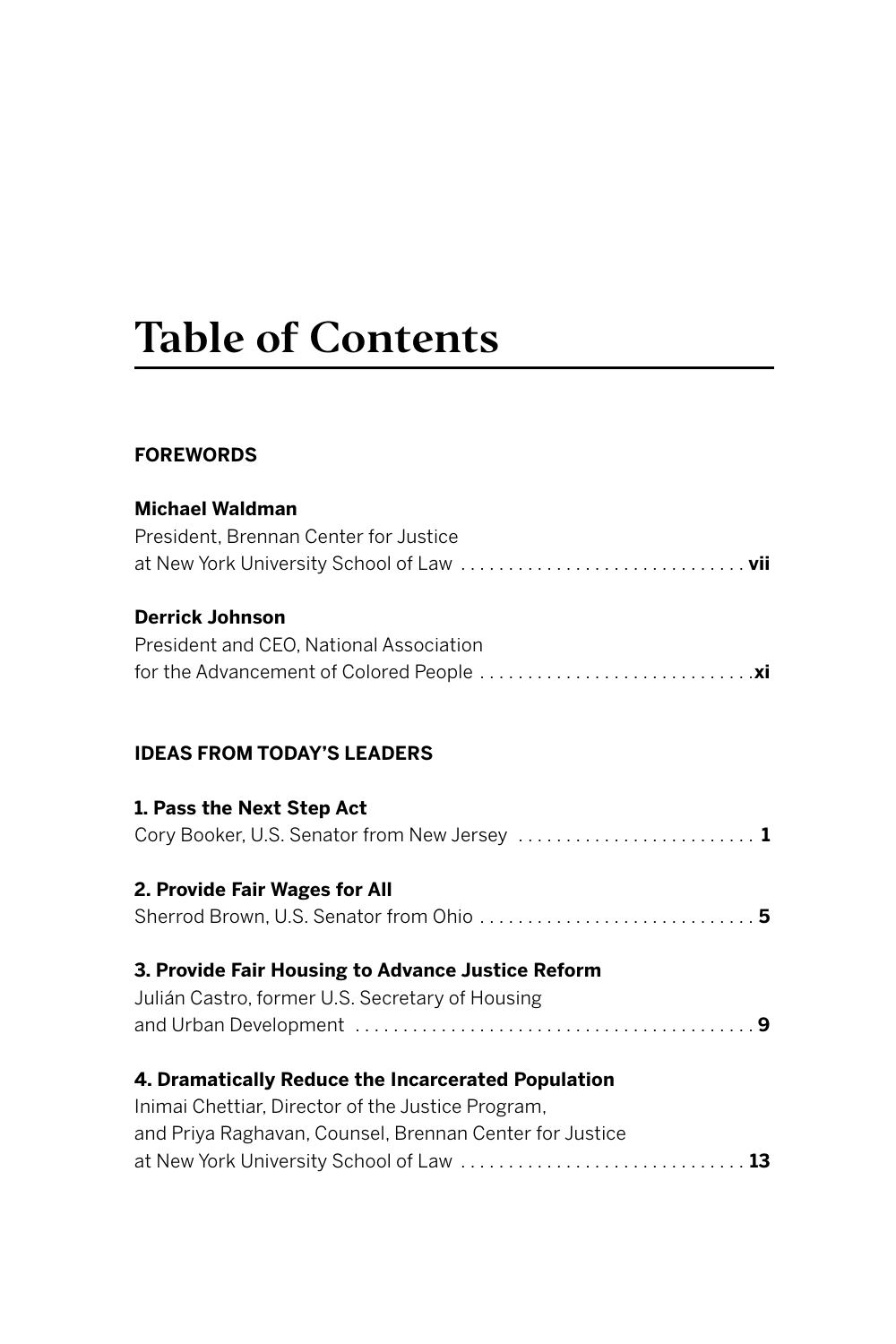#### **5. The Power of Myth**

| Ta-Nehisi Coates, Author, Journalist, and Distinguished            |
|--------------------------------------------------------------------|
| Writer in Residence at New York University's                       |
|                                                                    |
| 6. Respect Black Lives and Restore Justice                         |
| to Those Made into Criminals                                       |
| Alicia Garza, Cofounder of Black Lives Matter                      |
|                                                                    |
| 7. End the Over-Incarceration of Women                             |
| Kirsten Gillibrand, U.S. Senator from New York 25                  |
| 8. Stop the Over-Policing of Communities of Color                  |
| Vanita Gupta, President and CEO of The Leadership                  |
|                                                                    |
| 9. Harness the Momentum for Bipartisan Reform                      |
| Holly Harris, Executive Director of the Justice Action Network. 33 |
| 10. Strengthen Resources for Public Defenders                      |
| and Hold Prosecutors Accountable                                   |
|                                                                    |
| 11. The Conservative Case for Reform:                              |
| <b>Equal Rights, Public Safety, and Redemption</b>                 |
| Mark Holden, Senior Vice President, General Counsel                |
|                                                                    |
| 12. Recognize Black Humanity                                       |
| Sherrilyn Ifill, President and Director-Counsel,                   |
| and Jin Hee Lee, Senior Deputy Director of Litigation,             |
|                                                                    |
| 13. Cut 50 Percent of the Prison Population                        |
| Van Jones, Cofounder of #cut50 and CEO of REFORM Alliance49        |
| <b>14. Provide Treatment for Addiction</b>                         |
| Amy Klobuchar, U.S. Senator from Minnesota 53                      |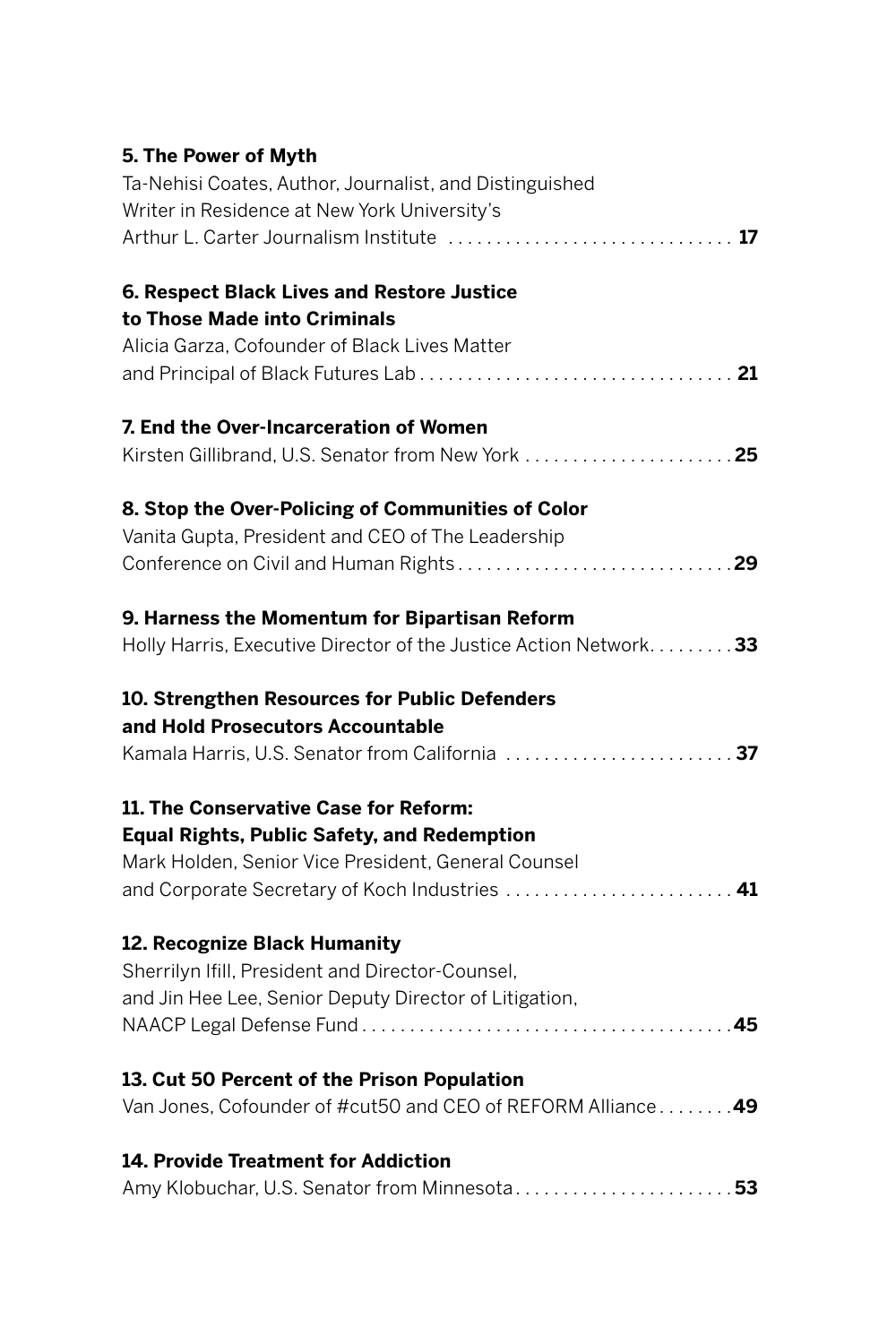| 15. The Trump Administration's Commitment to Justice Reform<br>Jared Kushner, Senior Adviser to U.S. President Donald J. Trump 57 |  |
|-----------------------------------------------------------------------------------------------------------------------------------|--|
| 16. Start by Ending the Failed War on Drugs                                                                                       |  |
| Beto O'Rourke, former U.S. Representative from Texas 61                                                                           |  |
| 17. Reshape Public Perception of Our Justice System                                                                               |  |
| Rashad Robinson, President of Color Of Change 65                                                                                  |  |
| 18. Mass Incarceration Is a Women's Issue                                                                                         |  |
| Topeka K. Sam, Founder and Executive Director of                                                                                  |  |
|                                                                                                                                   |  |
| 19. Abolish For-Profit Prisons                                                                                                    |  |
|                                                                                                                                   |  |
| 20. End the Two-Tiered System of Justice                                                                                          |  |
| Elizabeth Warren, U.S. Senator from Massachusetts 77                                                                              |  |
|                                                                                                                                   |  |
|                                                                                                                                   |  |
|                                                                                                                                   |  |
|                                                                                                                                   |  |
|                                                                                                                                   |  |
|                                                                                                                                   |  |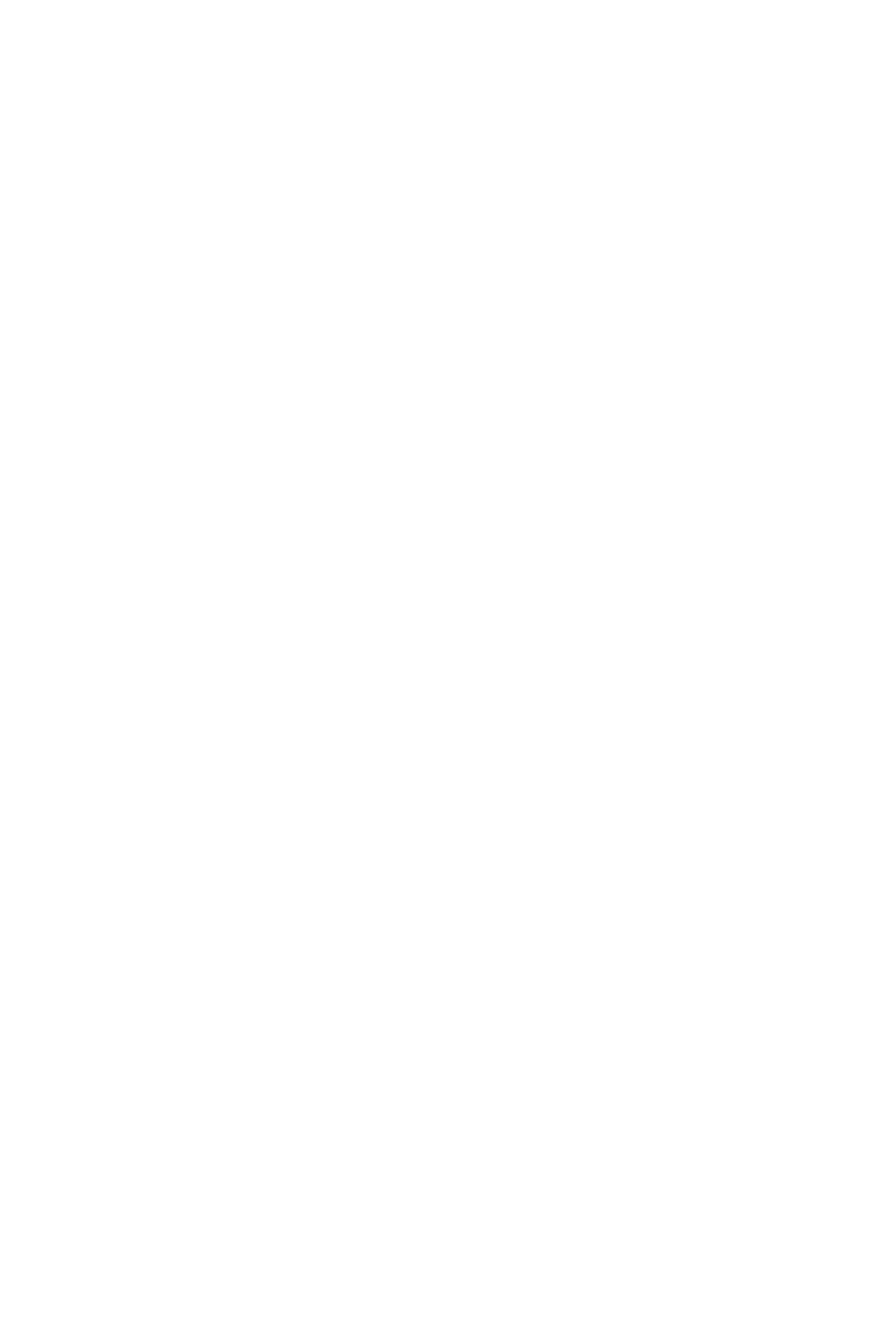### **Foreword**

#### **Michael Waldman**

*President, Brennan Center for Justice at New York University School of Law*

**How can we end mass incarceration in America? By now, the**<br>debate is over: our nation grossly over-incarcerates its people.<br>The United States has less than five percent of the world's<br>population and populy one quanter of debate is over: our nation grossly over-incarcerates its people. The United States has less than five percent of the world's population and nearly one-quarter of its prisoners.<sup>1</sup> Astonishingly, if the 2.3 million incarcerated Americans were a state, it would be more populous than 16 other states.2 All told, one in three people in the United States has some type of criminal record.3 No other industrialized country comes close. This system grew over decades in plain sight, and only a broad and bold national response will end it.

Mass incarceration has crushing consequences: racial, social, and economic. We spend around \$270 billion per year on our criminal justice system. In California it costs more than \$75,000 per year to house each prisoner — more than it would cost to send them to Harvard.<sup>4</sup> Mass incarceration exacerbates poverty and inequality, serving as an economic ball and chain that holds back millions, making it harder to find a job, access public benefits, and reintegrate into the community.

Most disturbingly, the system profoundly discriminates against people of color at every juncture. African Americans are more likely to be stopped by police, arrested, detained before trial, and given harsher sentences than whites.<sup>5</sup> As a result, they are imprisoned at more than five times the rate of whites. In some states, this disparity is more than ten to one.<sup>6</sup> For too long, we have tolerated this civil rights crisis.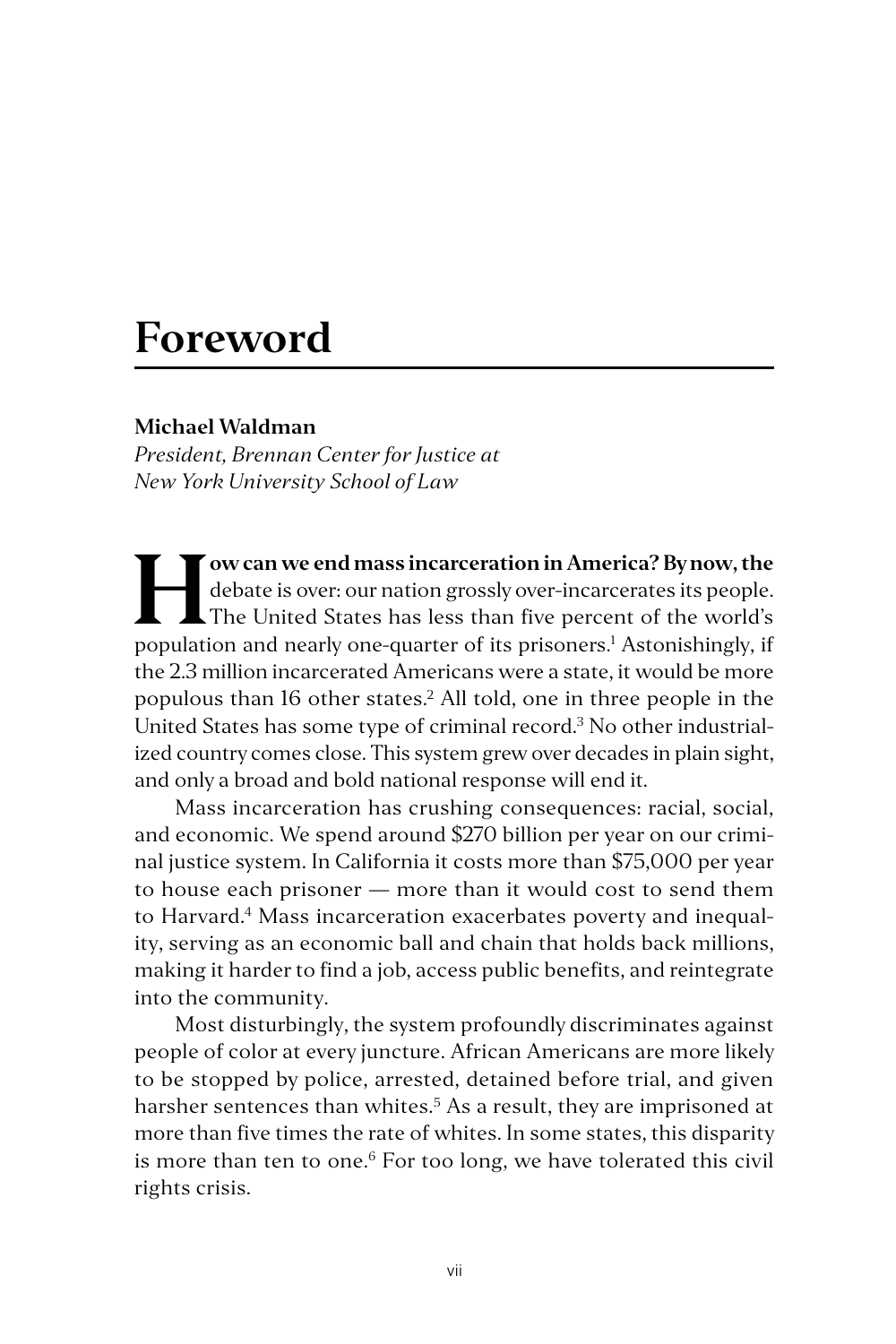And mass incarceration simply is not necessary to keep our communities safe. Today, crime and murder rates remain near record lows nationwide. Our cities — many of which suffered under a wave of violent crime in the early 1990s — are largely safer than they have been in years. No one is entirely sure what caused the steady crime decline of the past two and a half decades. But it is clear that it owes little to harsh policies and the resulting increase in incarceration.<sup>7</sup> In fact, 27 states have reduced both imprisonment and crime together from 2006 to 2014.<sup>8</sup> It is increasingly clear that reform and safety go together.

For all these reasons, the politics of crime and punishment have changed fundamentally, in ways hard to imagine in an earlier era. Today, polls show widespread support for a less punitive approach.<sup>9</sup> Once incendiary moves such as marijuana legalization or an end to the death penalty are finding political success and rising popularity. In red, blue, and purple states, lawmakers are beginning to respond and act.

At long last, a vibrant public conversation is underway. A 2015 Brennan Center publication, *Solutions: American Leaders Speak Out on Criminal Justice*, offered proposals from a bipartisan array of elected officials and advocates and helped move criminal justice reform to the center of the 2016 election. Since then, the nationwide consensus in favor of a new direction has only hardened. For the first time, the opportunity for truly transformative change is in view.

Last year, Congress took a step forward by overwhelmingly passing the bipartisan First Step Act. It shortened some of the most extreme federal drug sentences and expanded programming for incarcerated people. But in recent years, we've also seen the country's leadership take grave steps back, from expanding immigration detention to reinstituting draconian federal charging policies. The First Step Act which needs to be fully funded and implemented — will not fix our deeply broken system. But with both Democrats and Republicans committed to reform, it represents a new baseline. This breakthrough shows it is possible to make even bigger changes — and that the politics can align.

And federal policy matters. While the vast majority of the nation's prison population is held in state facilities, what happens at the federal level sets the stage for the rest of the nation. Federal reforms can spur national culture change to end mass incarceration, and federal incentive funding can help states to decarcerate and provide support for innovative new ideas.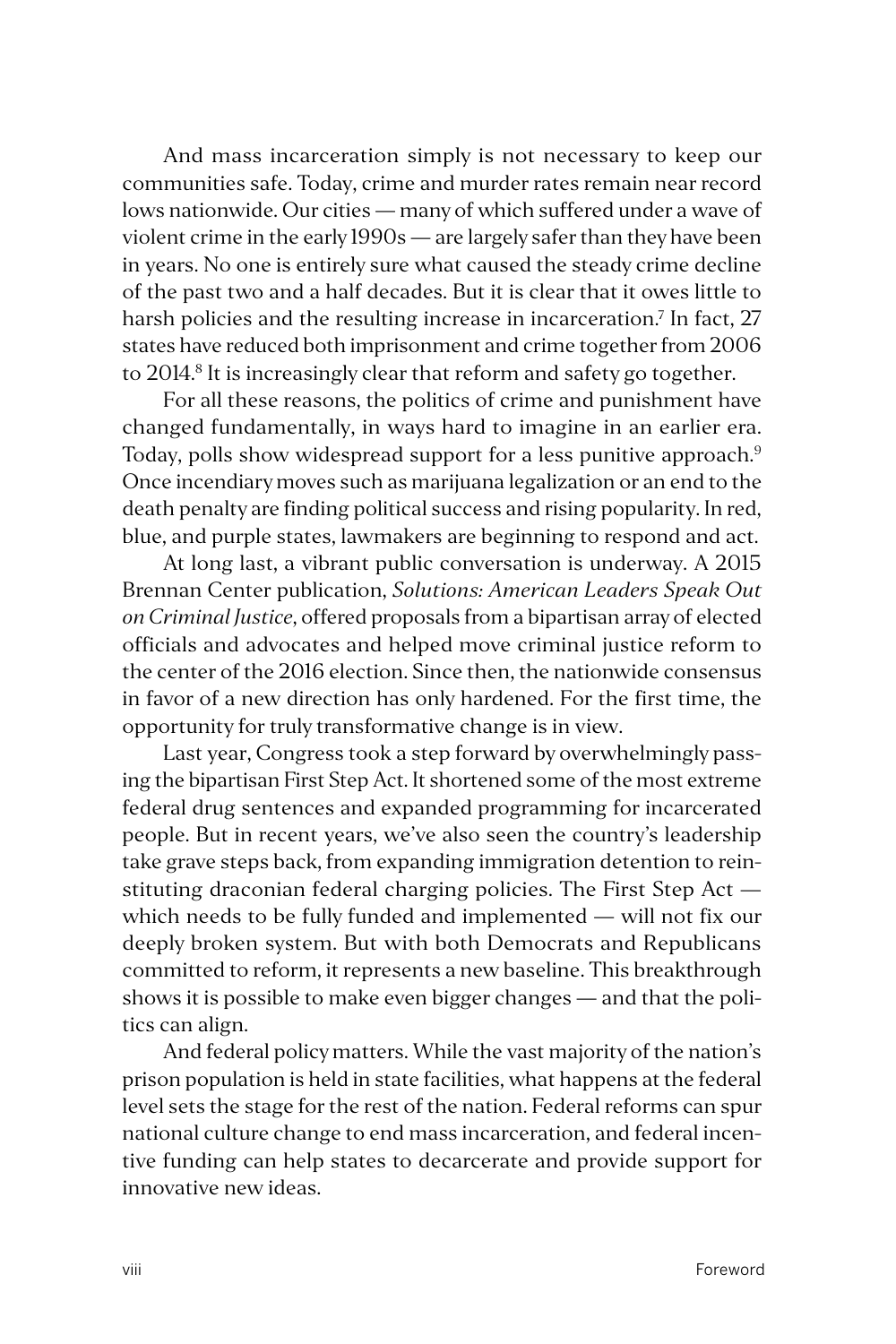So, now, what's the next step?

We need stronger, more comprehensive, and more far-reaching solutions from our nation's leaders to address mass incarceration. It would be a missed opportunity to aim for anything less than fundamental change.

That's why, in advance of the 2020 presidential election, we have again asked leaders representing communities most harmed by mass incarceration, as well as top policymakers, to offer their solutions. And we've urged them to think big. Each author has contributed an essay highlighting their own ideas for reform. Neither the Brennan Center nor I agree with all the content of the essays in this book, and each author would likely say the same. The Center sought to create a nonpartisan forum for sorely needed ideas to be publicly shared.

Over the past few years, the Brennan Center has outlined some key steps toward ending mass incarceration in the United States. To start, if the federal government and every state ended imprisonment for lowerlevel crimes and reduced overly long sentences for other crimes, we could safely cut the nation's prison population by 40 percent. Second, if Congress passed a "reverse" of the 1994 Crime Bill to incentivize states through federal grants to decarcerate rather than incarcerate, it could spur nationwide change. Finally, federal lawmakers could transform how prosecutors operate by rewarding U.S. Attorneys' offices that reduce incarceration and recidivism in their districts. These policies would bring down the federal prison population while encouraging states to do the same.

Reform, of course, goes beyond criminal law and the justice system itself. Unwinding the system of mass incarceration requires a new focus on spurring economic growth in low-income communities, addressing systemic racism, building a better system to address mental health, and more. In the essays that follow, authors lay out thoughtful paths for holistic reform.

Mass incarceration grew over decades. It may seem a permanent fact. But public awareness, public anger, and public commitment have begun to change that. All of us must ensure that we do not subject another generation of young people of color to a destructive cycle of incarceration and poverty. We need solutions as far-reaching as the problem they address. Only then can we build a more equal, more democratic, and more united America. Few tasks could be more urgent.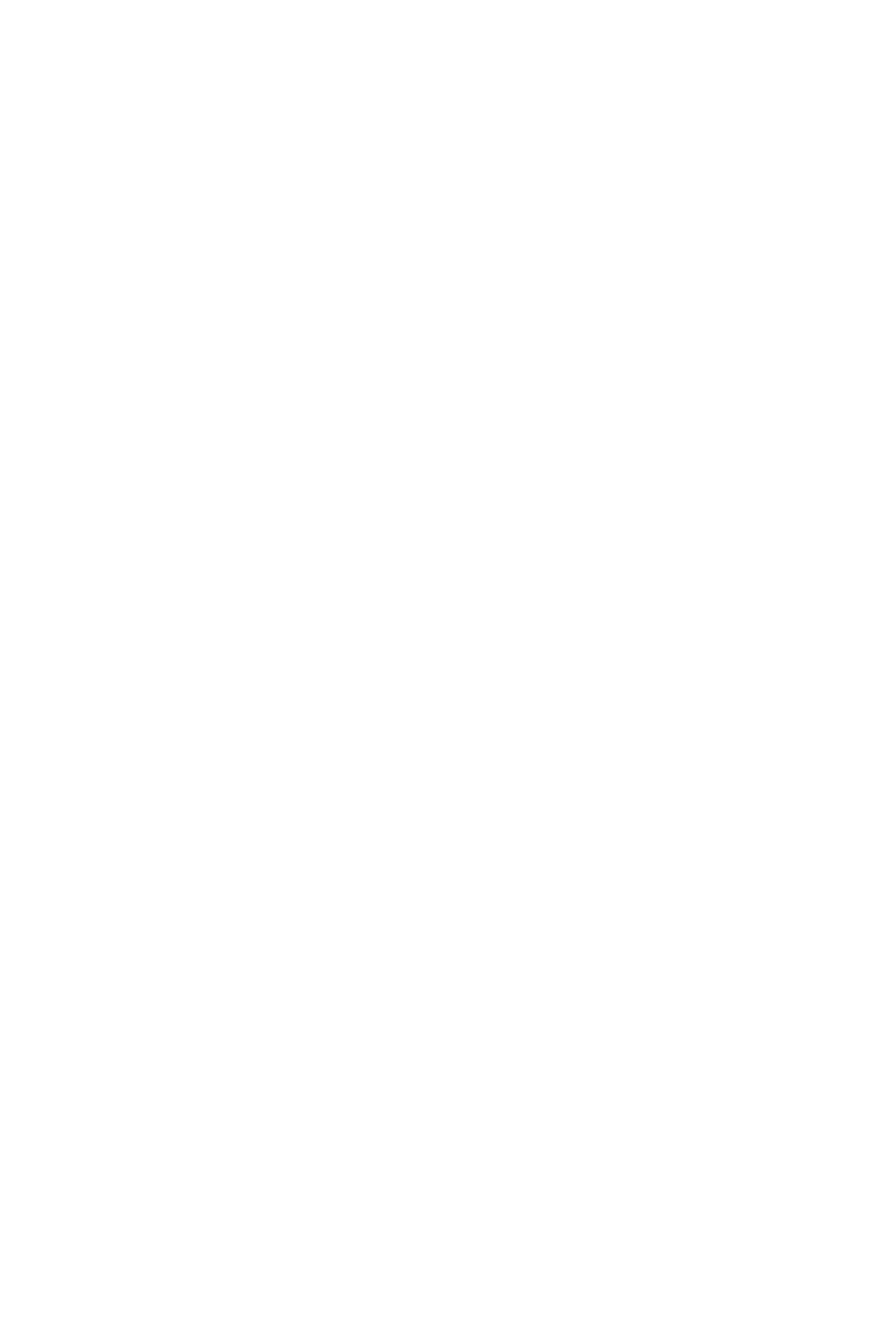### **Foreword**

#### **Derrick Johnson**

*President and CEO, National Association for the Advancement of Colored People*

**Our American criminal justice system is broken. Eric Garner,**<br>Michael Brown, Sandra Bland, Freddie Gray, Philando Castile<br>— these names just touch the surface of the multitude of Black<br>lives lost at the bands of the polic Michael Brown, Sandra Bland, Freddie Gray, Philando Castile — these names just touch the surface of the multitude of Black lives lost at the hands of the police or while in police custody.

Our system is biased because the people administering the system are biased, and this is clearly reflected in the data. African Americans are incarcerated at more than five times the rate of whites and face disproportionately tough sentencing in relation to whites.<sup>10</sup> This dynamic is exacerbated by the current political climate, which continues to devalue Black lives by reviving the same failed policies of the war on drugs that fueled mass incarceration.

Between 1980 and 2015, the number of people incarcerated in this country increased from roughly 500,000 to more than 2.2 million, making over-incarceration one of the greatest civil rights travesties facing our nation.<sup>11</sup>

Rather than provide much-needed reform, our so-called justice system has often functioned as a purveyor of mass injustice by consistently perpetuating racial inequities and corroding the civil liberties of communities of color. This consistent perpetuation of racial inequalities within all aspects of our society, particularly in the criminal justice system, forces us to contemplate whether true justice is possible. It causes us to question whether law enforcement and our legal system can move beyond racism and implicit bias in ways that generate trust in our communities.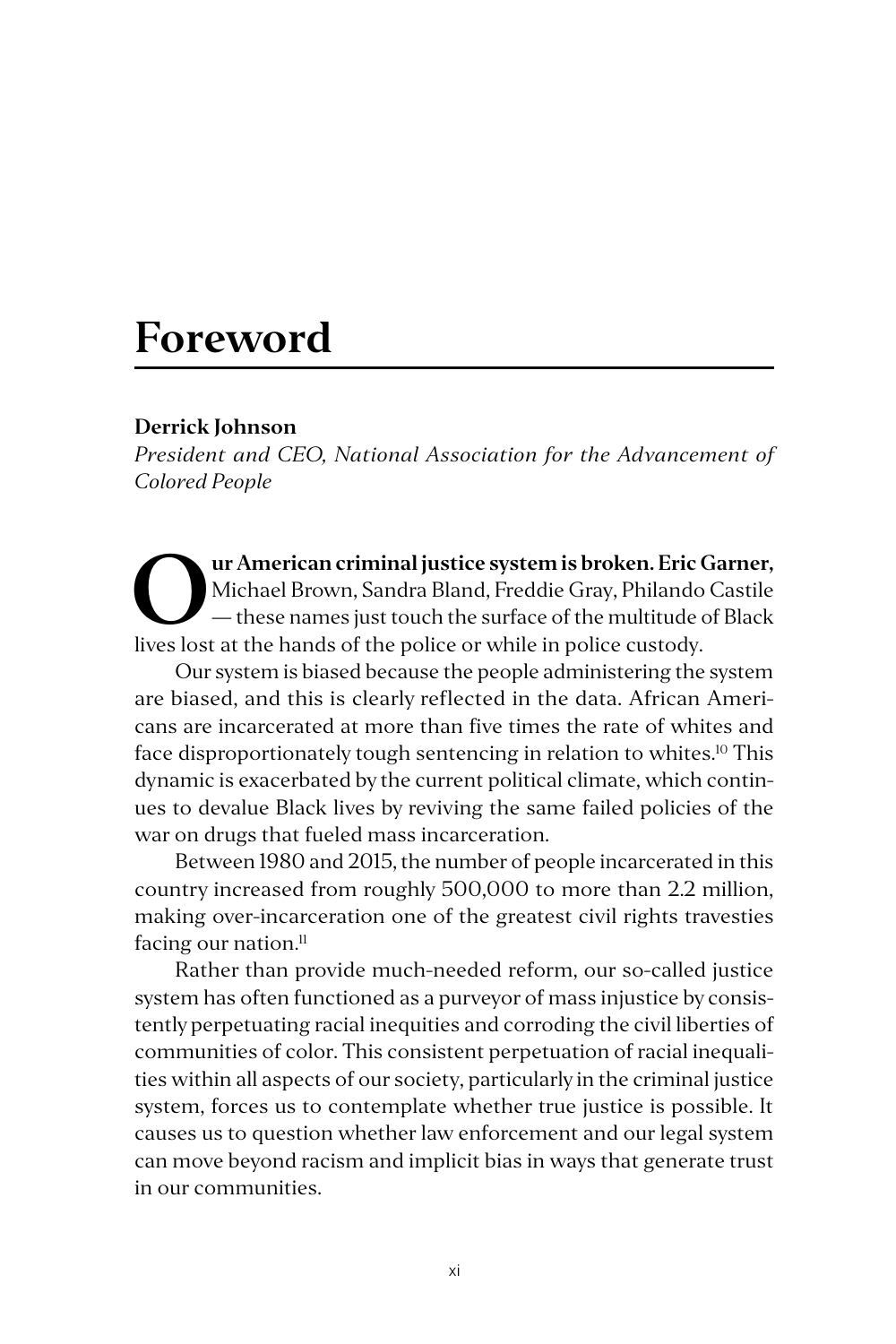In the face of these daunting questions, the future seems bleak. However, the NAACP has, from its very inception more than 110 years ago, strived for fairness and equality in our criminal justice system by working to tackle seemingly intractable issues.

We have overutilized mass incarceration as a means of social control in lieu of true economic opportunity, educational equity, or justice. To end this overutilization, effective police and criminal justice reform is urgent and necessary. The United States has a duty to end its ignominious reign as a world leader in mass incarceration, and to do so, we must listen to the voices of those who have been most impacted by this crisis.

Comprehensive change is required to create the climate of trust that is needed for both the community and police officers to be safe. Our communities need law enforcement that is held accountable for misconduct, that has strong policies against over-policing, that offers relevant training and a system in which the community plays an active role.

Over the past 30 years, there has been growing awareness of the importance of community perceptions to effective policing. Law enforcement agencies have created police partnerships within communities to engage in dialogue with leaders. These efforts have shown us that police officers cannot do their jobs well without strong relationships within the communities they serve.

We need each other.

In December 2018, President Trump signed the bipartisan First Step Act into law. Although not perfect, it represents a much-needed beginning in efforts to reform our nation's sentencing laws and prison terms and to create effective rehabilitation programs.

From the expansion of the "safety valve," which will give judges more sentencing discretion, to the reformation of the two- and threestrikes laws, to the elimination of the "stacking" provisions that resulted in unreasonably long prison sentences for many, the act, including a prohibition on detaining youth in solitary confinement and a ban on shackling female inmates who are in labor, is a far cry from the dehumanizing and unjust police practices that were once the rules of the land.

However, the act excludes too many people from earning time credits, including those convicted of immigration-related offenses. It does not retroactively apply its sentencing reform provisions to people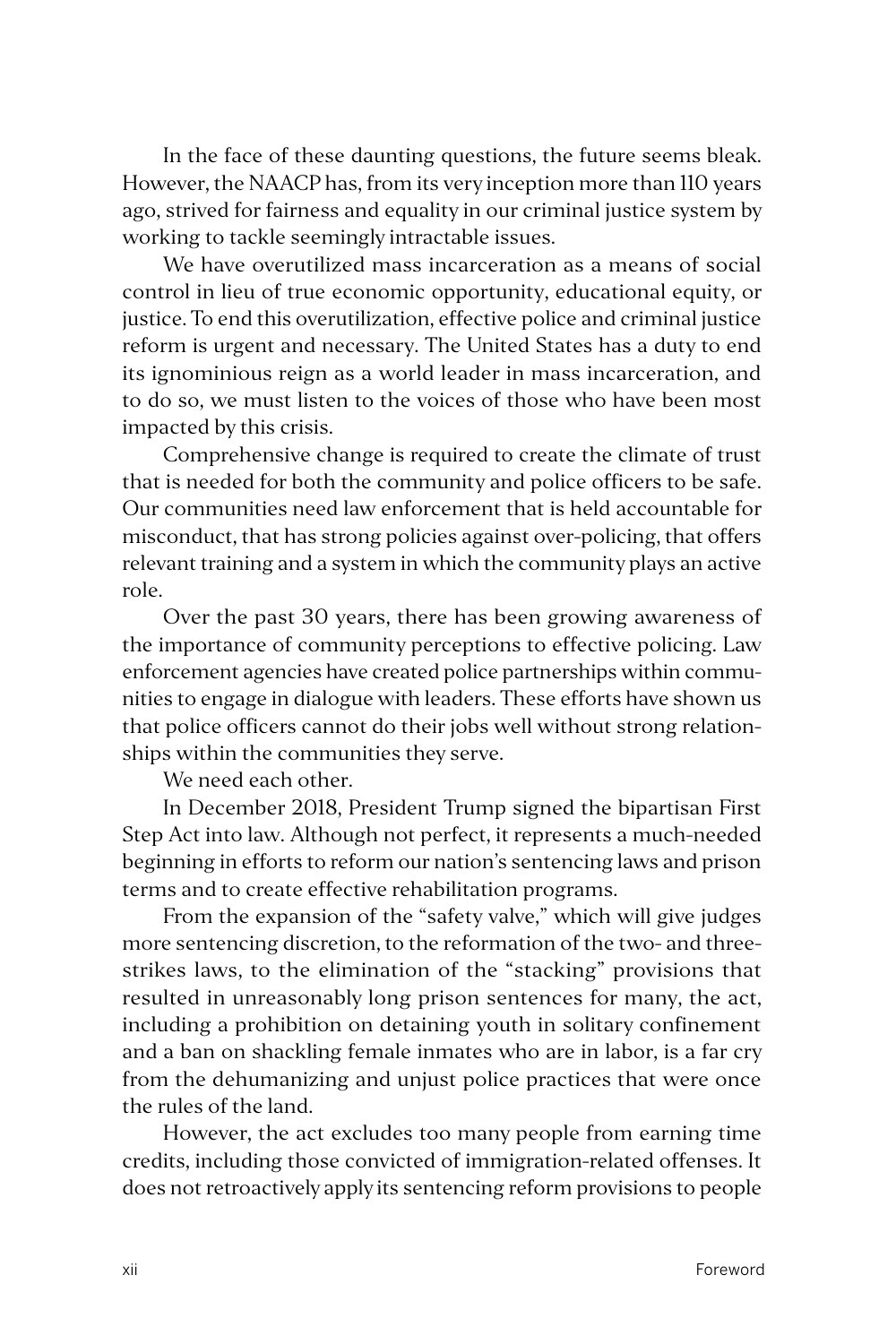convicted of anything other than crack offenses. It also continues to allow for-profit companies to benefit from incarceration, it expands electronic monitoring, and it fails to address parole for juveniles serving life sentences in federal prison.

In short, the First Step Act lives up to its name  $-$  it is just the first in a series of efforts needed to improve and reform the federal criminal justice system. Congress must do more to push for transformational change and create a system that is equitable, significantly reduces the number of people who are sent to prison unnecessarily, eliminates racial disparities, and creates opportunities for genuine second chances.

As the season to choose our next president approaches, we need to hear from our nation's leaders on this challenge. This book from the Brennan Center features essays from today's leading politicians sharing their plans to reform our broken justice system, as well as from civil rights allies urging lawmakers to create transformational change. We need true leadership to address mass incarceration: both a commitment to prioritizing the problem and the advancement of comprehensive reforms to begin to solve it.

The NAACP believes in fair, results-based criminal justice policies. We are hopeful that the Brennan Center, the authors of this book, and our allies will bring forth not only the necessary dialogue but the policies that will fix our justice system.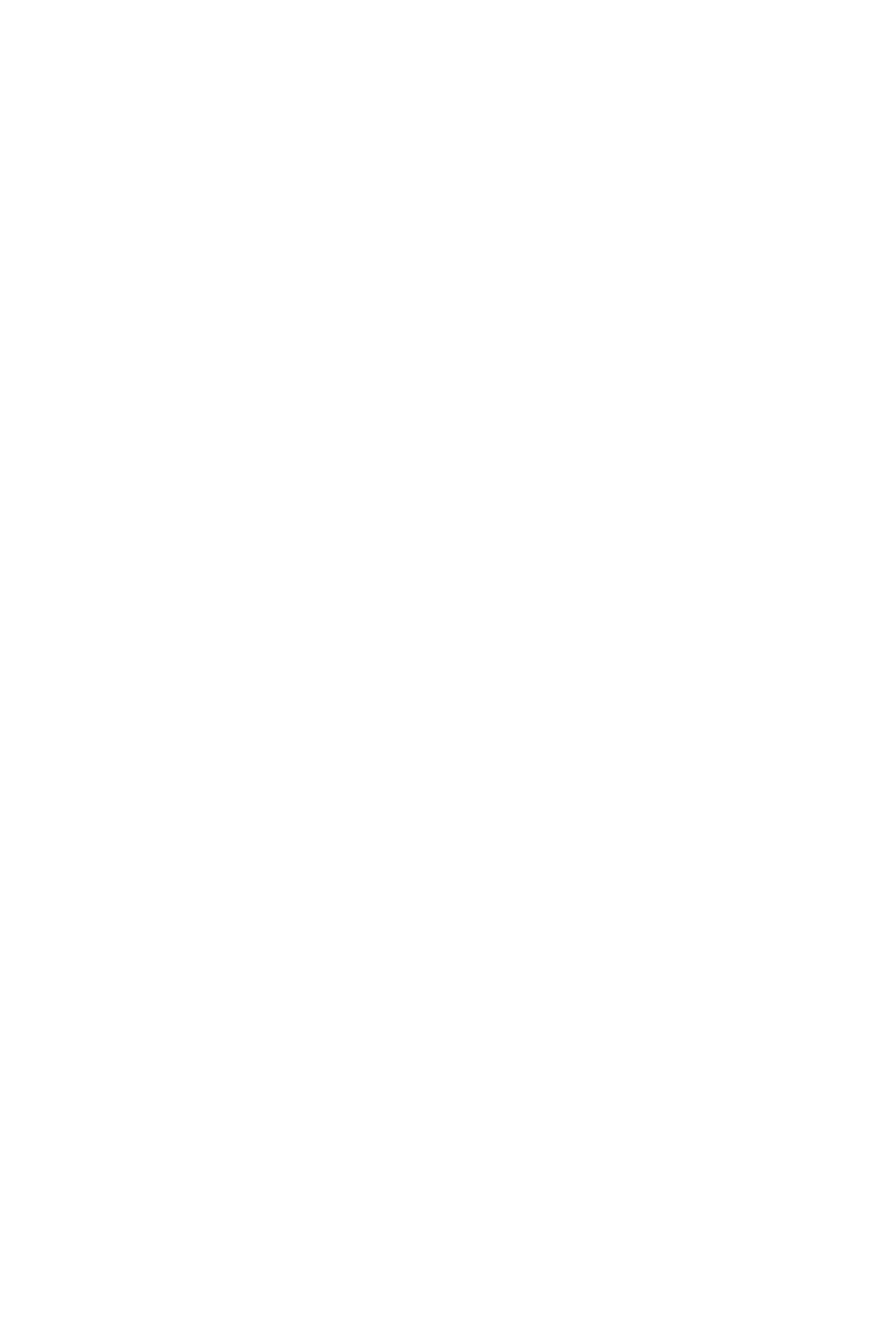**It would be a tragic mistake to treat criminal justice**  reform as an agenda limited to certain communities. All Americans have an interest in living in safe and vibrant neighborhoods, in raising their children in a country of equal treatment and second chances, and in entrusting their liberty to a justice system that remains true to our highest ideals. We simply cannot afford to spend \$80 billion annually on incarceration, to write off the seventy million Americans — that's almost one in three adults — with some form of criminal record, to release 600,000 inmates each year without a better program to reintegrate them into society, or to ignore the humanity of 2.2 million men and women currently in U.S. jails and prisons and over 11 million men and women moving in and out of U.S. jails every year. In addition, we cannot deny the legacy of racism that continues to drive inequality in how the justice system is experienced by so many Americans.

How we treat citizens who make mistakes (even serious mistakes), pay their debt to society, and deserve a second chance reflects who we are as a people and reveals a lot about our character and commitment to our founding principles. And how we police our communities and the kinds of problems we ask our criminal justice system to solve can have a profound impact on the extent of trust in law enforcement and significant implications for public safety."

— **Hon. Barack H. Obama**, 44th President of the United States12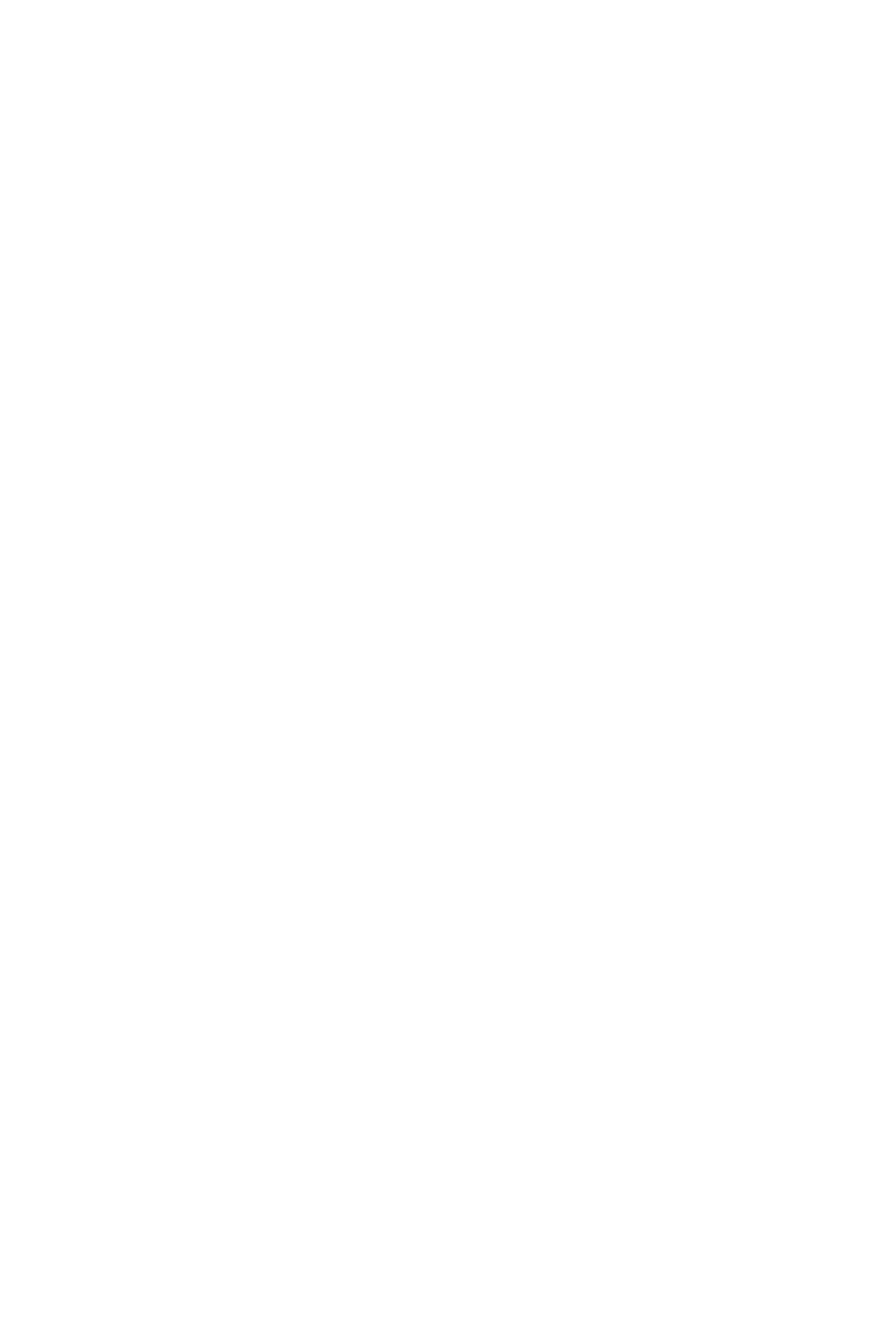## **1 Pass the Next Step Act**

#### **Hon. Cory Booker**

*United States Senator from New Jersey*

**On the morning of January 10, 2019, Edward Douglas woke**<br>up in a federal penitentiary in Pekin, Illinois, where he had<br>spent the past 15 years, serving a lifetime sentence for sell-<br>ing 140 grams of gradk oscaina. Budinne up in a federal penitentiary in Pekin, Illinois, where he had spent the past 15 years, serving a lifetime sentence for selling 140 grams of crack cocaine. By dinnertime, he was home with his family in Chicago.

That morning, Edward received a call from his lawyer, MiAngel Cody of the Decarceration Collective, informing him that, thanks to a new law that had taken effect on December 21, 2018, he would be a free man in a matter of hours. The new law — the First Step Act — was the most sweeping overhaul of the criminal justice system in a decade and included a provision making retroactive a 2010 law that reduced the egregious discrepancies between sentences for crack cocaine and powder cocaine. This provision meant that Edward would be immediately released from prison.

Upon hearing the news over the phone, Edward broke down and wept. "I don't know what to say. I'll be glad to see my mom and my kids."

Earlier this year, Edward was my guest at the State of the Union address in Washington, D.C., just weeks after his release, and his story captures both the deep unfairness that exists within our broken criminal justice system and the transformative impact legislation can have on people's lives. Thanks to the First Step Act, thousands of Americans like Edward, who were sentenced under unfair and unjust guidelines, will be eligible for freedom.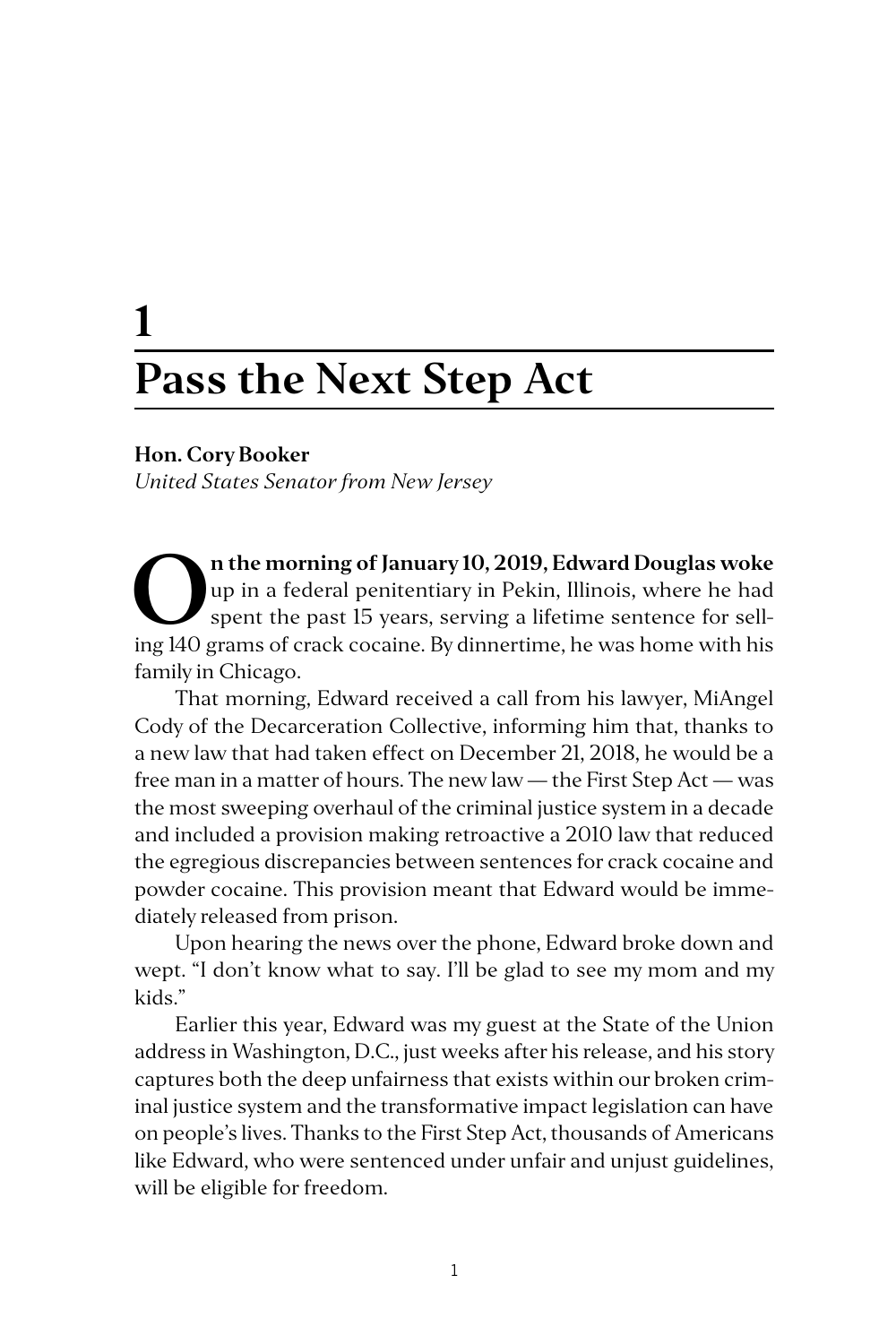But it's important to remember that this piece of legislation is just that  $-$  a first step.

Despite being home to only five percent of the world's population, the United States houses 25 percent of the world's prison population.<sup>13</sup> Since 1980, our federal prison population has exploded by almost 800 percent, largely a direct result of the War on Drugs — a government policy that mandated longer, more punitive sentences, often for nonviolent crimes.14 These laws not only have wasted precious resources by locking people up for low-level crimes instead of focusing on rehabilitation, but have been overwhelmingly disproportionately applied to black, brown, and lower-income Americans.

The data is clear: even though there is no real difference in drug use or dealing between blacks and whites — in fact, whites are more likely to sell drugs — blacks are 3.6 times more likely to get arrested for selling drugs.<sup>15</sup> And black men are 75 percent more likely than similarly situated white men to be charged with federal offenses that carry harsh mandatory minimum sentences.16 Unaddressed, implicit racial bias in our justice system at all levels — from law enforcement encounters to sentencing — and the unequal application of our laws have created a justice system where inputs and outcomes are often more dependent on race and class than on guilt or innocence.

As a result, today, one in 13 black Americans is prevented by law from voting, and black citizens are four times more likely to have their voting rights revoked. Black Americans are more likely to have to endure the 40,000 or so collateral consequences that come with a criminal record, including barriers to public services, education, and employment.<sup>17</sup>

It is painfully clear that something needs to change, and while the First Step Act was a meaningful step forward, there is much more work to do.

That's why earlier this year, I introduced the Next Step Act. Building off the momentum behind criminal justice reform, the Next Step Act would make far-reaching reforms to police encounters, sentencing, prison conditions, and reentry efforts.

The bill's sentencing reforms include reducing the disparity between crack and powder cocaine sentences from 18:1 to 1:1, reducing harsh mandatory minimums for nonviolent drug offenses, ending the federal prohibition on marijuana, and reinvesting in the communities most impacted by the failed War on Drugs.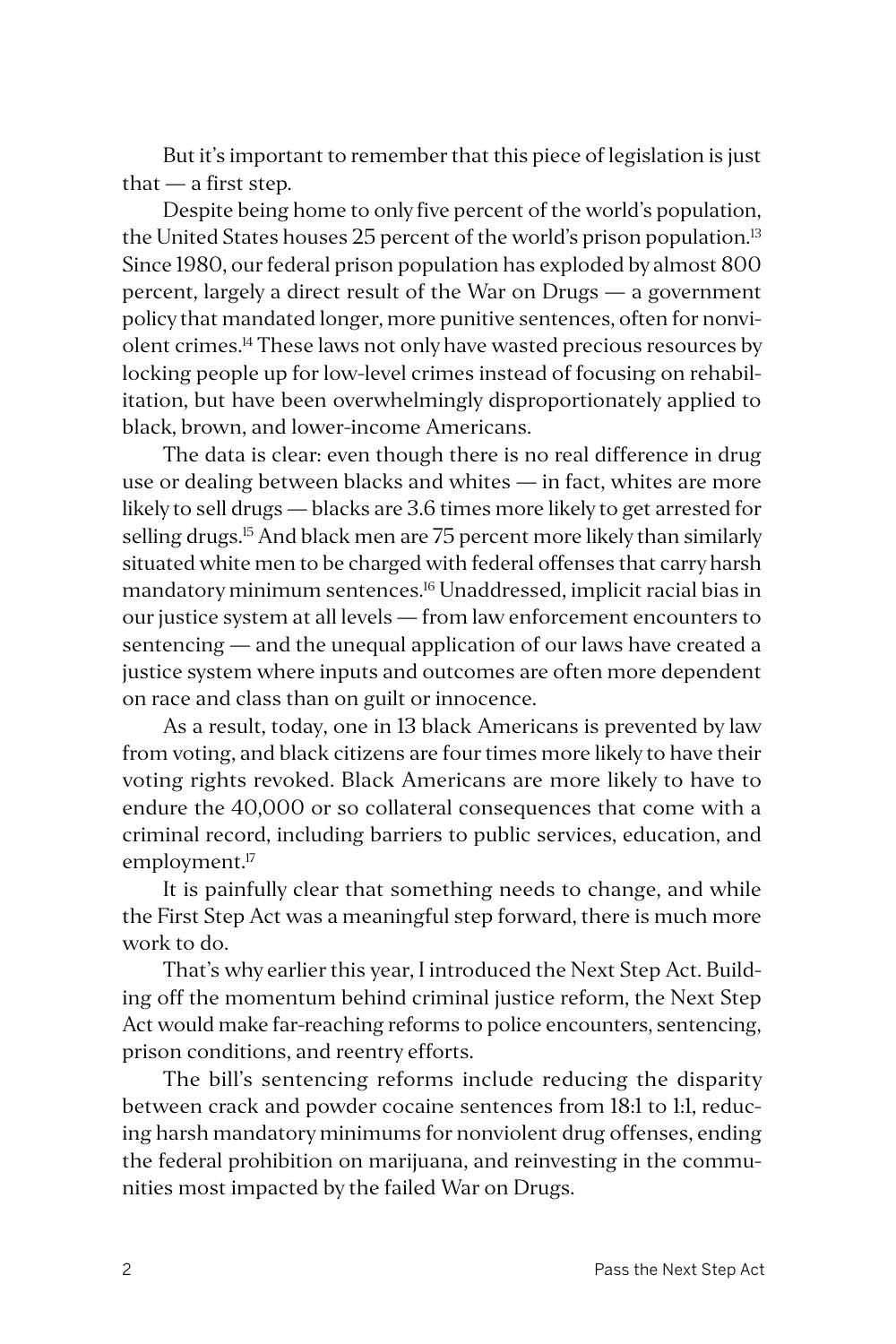The bill would aid reentry efforts by reinstating the right to vote in federal elections for formerly incarcerated individuals; "banning the box" — that is, prohibiting federal employers and contractors from asking job applicants about their criminal history until the final stages of the interview process; creating a federal pathway to sealing the records of nonviolent drug offenses for adults and automatically sealing (and in some cases expunging) juvenile records; removing the lifetime ban on federal TANF and SNAP benefits for former nonviolent drug offenders; removing barriers that prevent people with criminal convictions from receiving an occupational license for jobs, such as hairdressers and taxi drivers; and ensuring that anyone released from federal prison receives a photo ID, birth certificate, and Social Security card.

The Next Step Act would improve police encounters by prohibiting racial profiling by law enforcement agencies; improving the reporting of police use-of-force incidents; and providing better implicit racial bias, de-escalation, and use-of-force training for law enforcement officers. The bill would also improve the ability of those behind bars to stay in touch with their loved ones. Last, it would incentivize states through federal grants to decrease both their prison populations and crime, given 87 percent of those incarcerated are held in state facilities.

For too long our broken criminal justice system has been a cancer on the soul of this country, a cancer that has preyed on our most vulnerable citizens. The system as it currently stands is an affront to our most fundamental values of freedom, equality, and liberty. It's time we take the next step toward a more equal, more fair, and more just nation.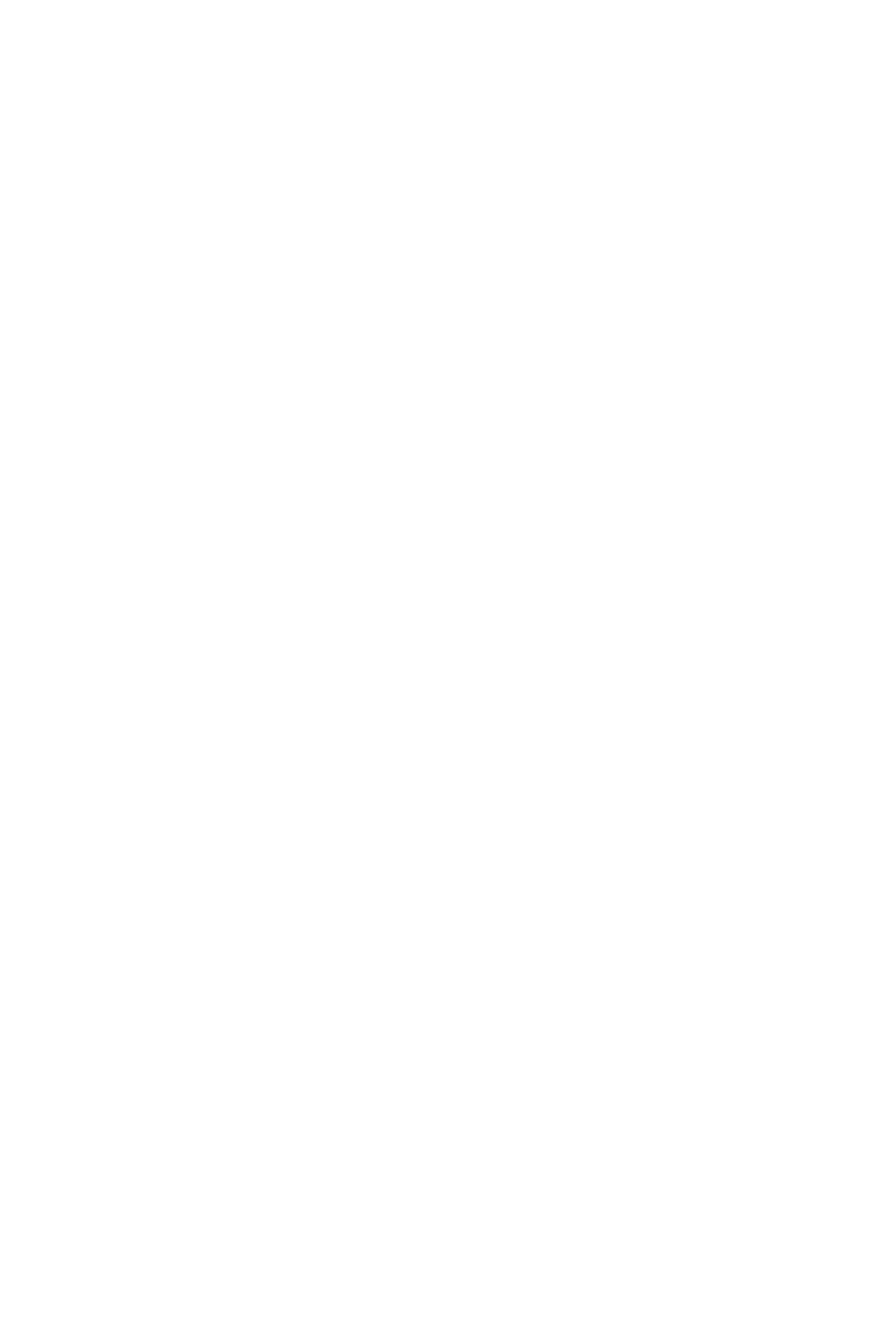# **2 Provide Fair Wages for All**

#### **Hon. Sherrod Brown**

*United States Senator from Ohio*

**Mass incarceration in the United States has destroyed fami-<br>
Americans and poor people. The "lock them up and throw<br>
away the key" idealery has left people aporting factor much of their** lies and limited opportunities for generations of African away the key" ideology has left people spending far too much of their lives incarcerated for crimes that were far less serious than their sentences suggest.

Too often, the system imposes another sentence on top of whatever the law hands down — life with limited opportunity, not only for the person incarcerated but for entire families.<sup>18</sup>

For the better part of the past decade, Congress and states have worked to undo the effects of harsh, ineffective policies through solutions that improve the criminal justice system for people already trapped in it — modernizing sentencing laws, investing in reentry programming, and working to "ban the box" in hiring and academic admissions. These reforms are necessary, and overdue. But they aren't enough.

By the time a person is in a position to benefit from criminal justice reform, society has already failed them.

We have to make our justice system fair and make it less likely that poor people and people of color will be disproportionately tangled up in it in the first place. We cannot end mass incarceration without addressing the systemic racism and economic inequities that lead to it.

Centuries of racism have robbed generations of African Americans of economic opportunity. We need significant, deliberate investment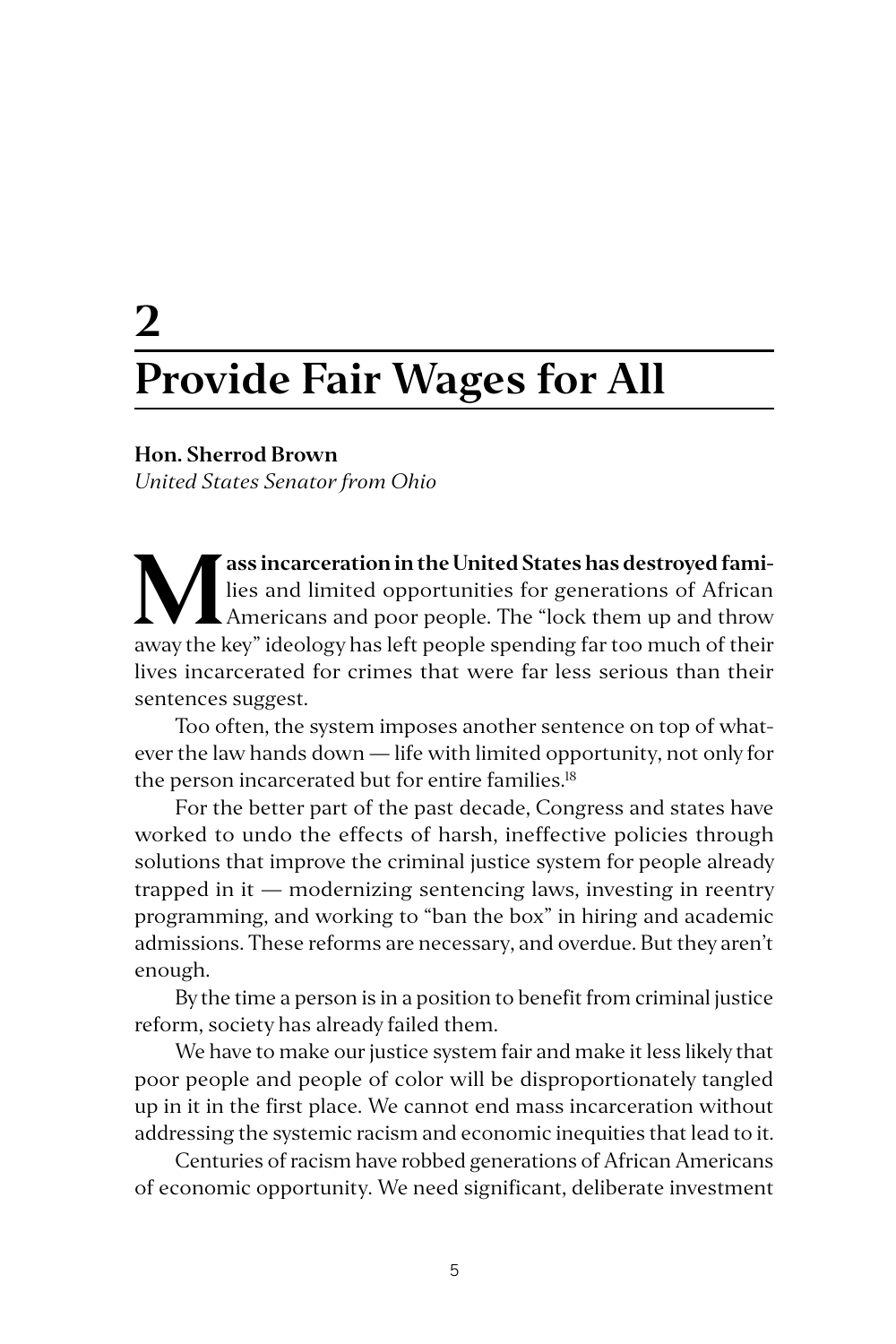in communities of color to help right these wrongs — in early childhood development, job training, public schools, local infrastructure, and much more.

We must address lending discrimination and reverse redlining that remain all too real. Decades of housing policy segregated communities of color and restricted their ability to build wealth through homeownership. Over the past two decades, predatory mortgage lending plagued these same communities and contributed to higher foreclosure rates. During the financial crisis, communities of color were robbed of the wealth they had finally been able to build in the last decades of the 20th century. Most still have not recovered. And we know continued financial and housing discrimination have a direct impact on families' abilities to choose where they live and on the tax revenue that is used to fund schools and other vital local community resources.

Meanwhile, the Trump administration has chipped away at the Fair Housing Act and undermined legal protections against discriminatory lending.

We must also make hard work pay off for everyone, no matter what kind of work they do.

The research is clear: the likelihood of Americans offending is lower when they are employed and not living in poverty.<sup>19</sup> And, of course, parents' economic status impacts their children — children of parents in poverty are more likely to have interactions with juvenile justice systems, many of which are still designed to pull children into the system instead of diverting them away from it. This increases the chances of those children ending up in the adult system later in life. 20

These correlations aren't surprising — but they are a reminder of the generational factors that contribute to mass incarceration. Society tells families to pull themselves up by their bootstraps, but that's impossible when their hard work doesn't pay off.

That means we cannot accept a second class of "low-wage jobs."

Dr. King taught us that all labor has dignity and that "no labor is really menial unless you're not getting adequate wages."<sup>21</sup> We need to raise the minimum wage, ensure workers are paid the overtime they earn, and make it easier for workers to join a union to collectively bargain for better pay and benefits. By increasing the federal minimum wage to \$15, more than 40 million Americans — many living below the poverty line — would get a raise.<sup>22</sup> And by ensuring that workers are protected from retaliation if they discuss their salaries in the work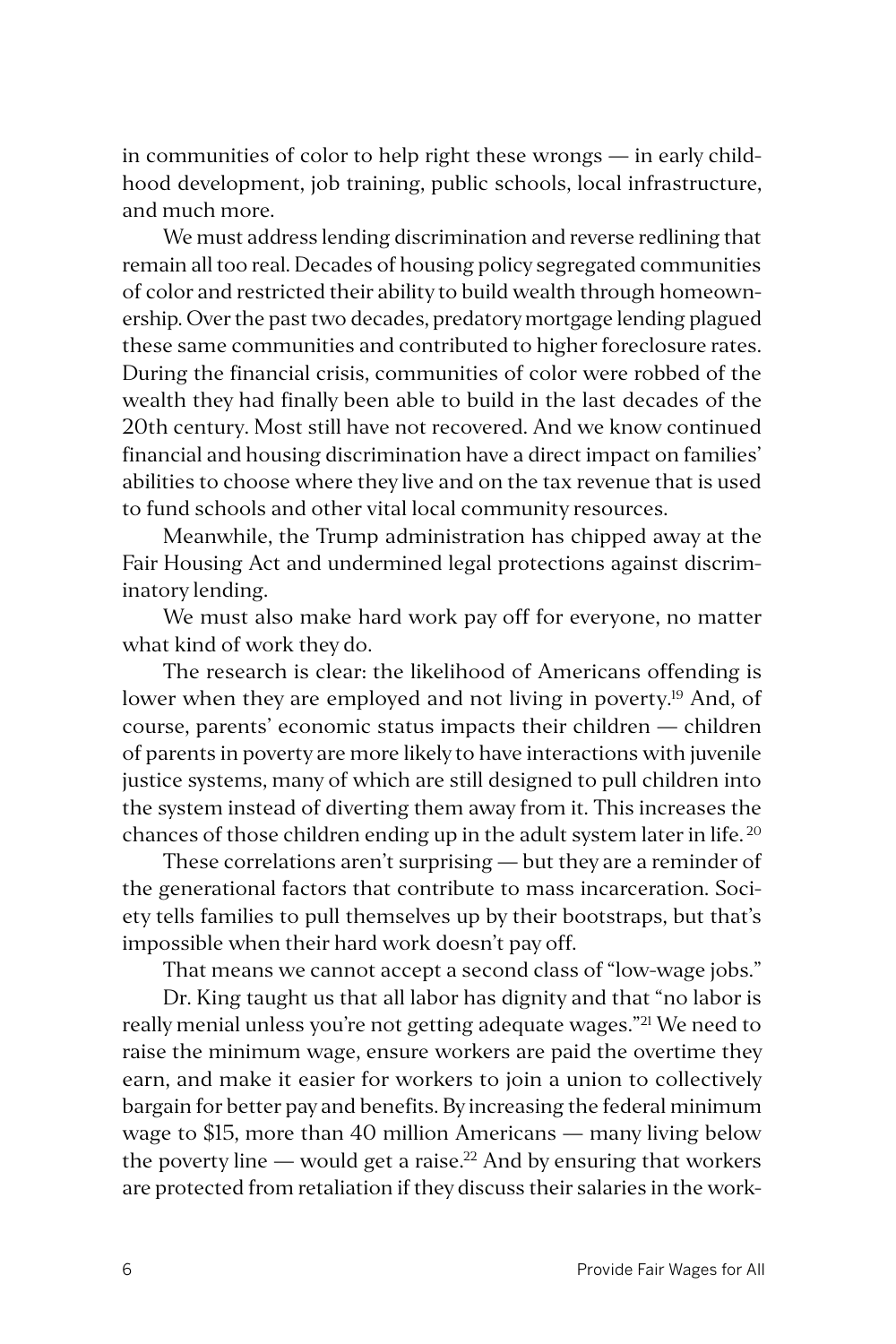place, we can help close the pay gap for women and for people of color.

We need to overhaul our tax code - it's one of the best tools we have to influence businesses and put money back into the pockets of people. We should dramatically expand the Earned Income and Child Tax Credits and make millions more people eligible.

These steps should be coupled with incentives for companies to pay workers more — we need a Corporate Freeloader Fee, requiring corporations to reimburse taxpayers if they pay employees so little that those workers are forced onto public assistance. This would encourage corporations to increase wages. And because it's based on corporations' wages, not workers' reliance on public assistance, it wouldn't stigmatize workers or discourage them from applying for the help they need.

We know families are struggling — the cost of housing, child care, and education have all gone up, while wages are largely flat. That's what these policies aim to combat.

When work has dignity, you can afford health care and child care and put food on the table without working two jobs. When work has dignity, you have power over your own schedule and can take time off to care for yourself and your family. When work has dignity, all families can build wealth through homeownership and join the middle class. When work has dignity, black women and white men are paid the same wages for the same work.

Of course, these ideas aren't comprehensive  $-$  no single policy proposal will right centuries of wrongs — and they must be coupled with more direct reforms to our justice system. Our country's refusal to adequately address economic issues that disproportionately affect poor people and people of color has resulted in people from these communities being disadvantaged at every stage in life. Taken together, these ideas would be an important step forward in investing in people and communities who have been left behind. We have to rethink how our society invests its resources to reflect the dignity of every citizen.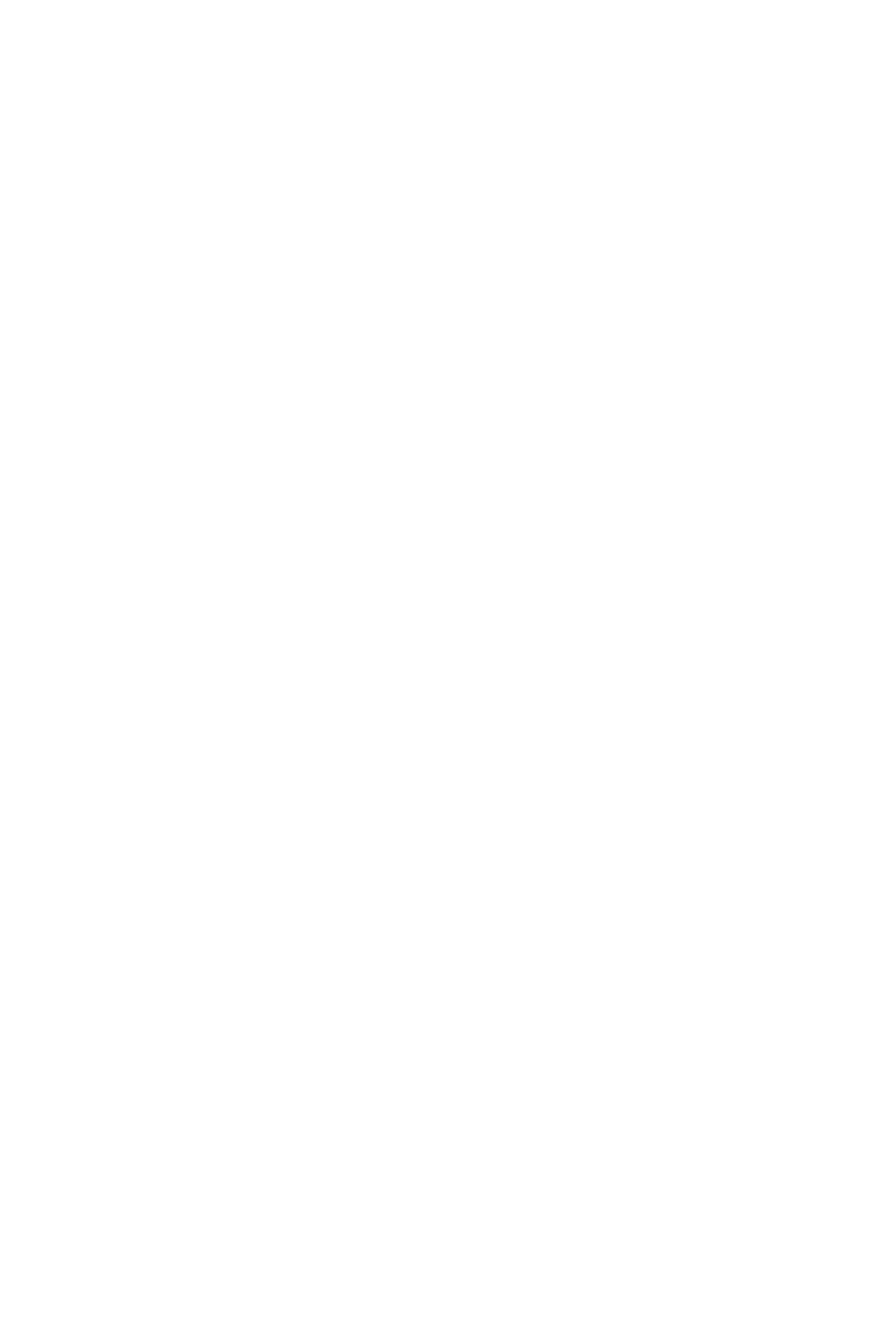# **3 Provide Fair Housing to Advance Justice Reform**

#### **Hon. Julián Castro**

*Former United States Secretary of Housing and Urban Development*

ddressing mass incarceration extends far beyond simply reforming our criminal laws. We must reimagine entirely our conception of justice. Even our common parlance — "the criminal lawting extent" reveals the disconnect betw reforming our criminal laws. We must reimagine entirely our nal justice system" — reveals the disconnect between how we currently approach it as a matter of public policy and how we should approach it. Criminal justice is not housed within a single institution. Rather, it is a constellation of overlapping policies, structures, and systems that intersect to form a web that impacts people and communities in ways far beyond what we typically associate with criminal justice.

When I was Secretary of Housing and Urban Development under President Obama, I challenged my team to identify ways to advance criminal justice reform through housing policy. Through that process, I learned that housing policy is criminal justice reform. Some of the most urgent issues facing people interacting with our criminal justice systems can be targeted and addressed through federal housing policy.

For example, racially segregated communities are much more likely to be over-policed. Predominantly black and brown communities experience a disproportionate police presence, and the result is a higher-than-average rate of arrest.<sup>23</sup> Where someone lives dictates the likelihood that they will have interactions with the criminal justice system. As such, policies like Affirmatively Furthering Fair Housing (AFFH), a long-awaited rule we accomplished during my tenure at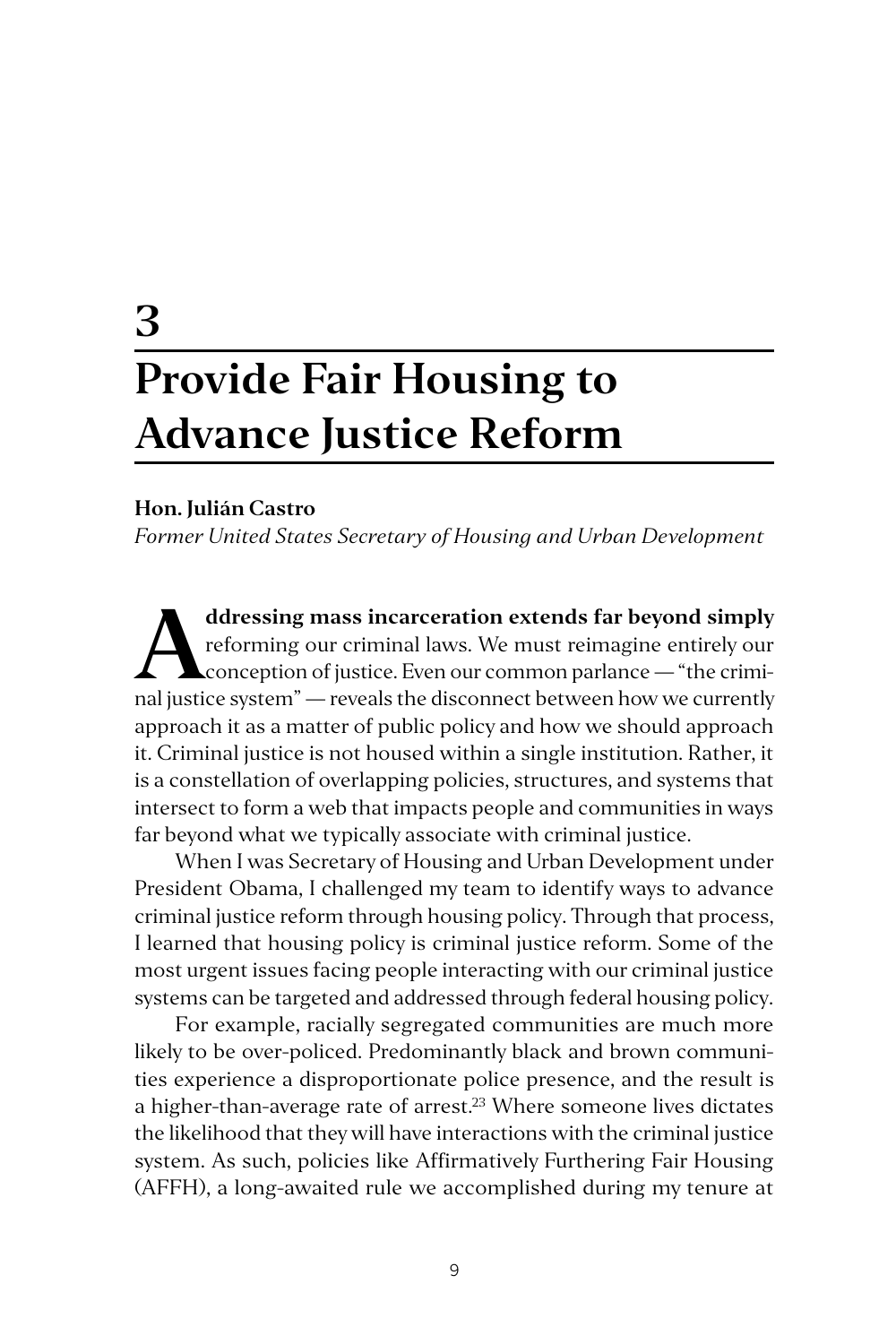HUD aimed at encouraging local jurisdictions to take affirmative steps toward desegregating neighborhoods, can reduce inequalities in the criminal justice system. AFFH is good housing policy, good civil rights policy, and good criminal justice policy.

One of the most significant barriers for formerly incarcerated people reentering their communities is a lack of housing. Many people who leave correctional facilities are effectively homeless, though they are often not designated as such for official counts.<sup>24</sup> The formerly incarcerated are nearly ten times more likely to experience homelessness than the general public. And nearly twice as many formerly incarcerated people as are homeless are housing insecure. This means that they are living in temporary or unstable settings — a rooming house, hotel, or motel — and have no guaranteed place to live.<sup>25</sup> A number of limitations and restrictions — including affordability; the need to live close to employment opportunities, family, and parole officers; and restrictions around residing with others who have criminal histories — significantly limit housing options.

Within that incredibly limited universe, returning citizens often have to contend with another restriction: many landlords enact blanket bans against anyone with arrest or conviction records without regard to mitigating factors that should be considered. These bans fail to take into account, for example, the difference between a mere arrest and an actual conviction, and where there is a conviction, the seriousness of the crime and its relevance to residing at a particular place.

The problem is that people with a criminal background are not considered a protected class under the Fair Housing Act, so there are no explicit federal protections against this discrimination. While some jurisdictions have enacted their own state or local laws aimed at guarding against this discrimination, the result is a patchwork of protections that vary significantly depending on where one lives. For these protections to be meaningful, they must be reliable and consistent. We need federal protection for people with records.

While I led HUD, we worked to provide that protection. Thanks to a Supreme Court case we participated in called *Texas Department of Housing and Community Affairs v. The Inclusive Communities Project, Inc.*, the U.S. Supreme Court reaffirmed that the Fair Housing Act not only prohibited intentional housing discrimination, but also protected against housing practices that had an impact of discriminating against protected groups.26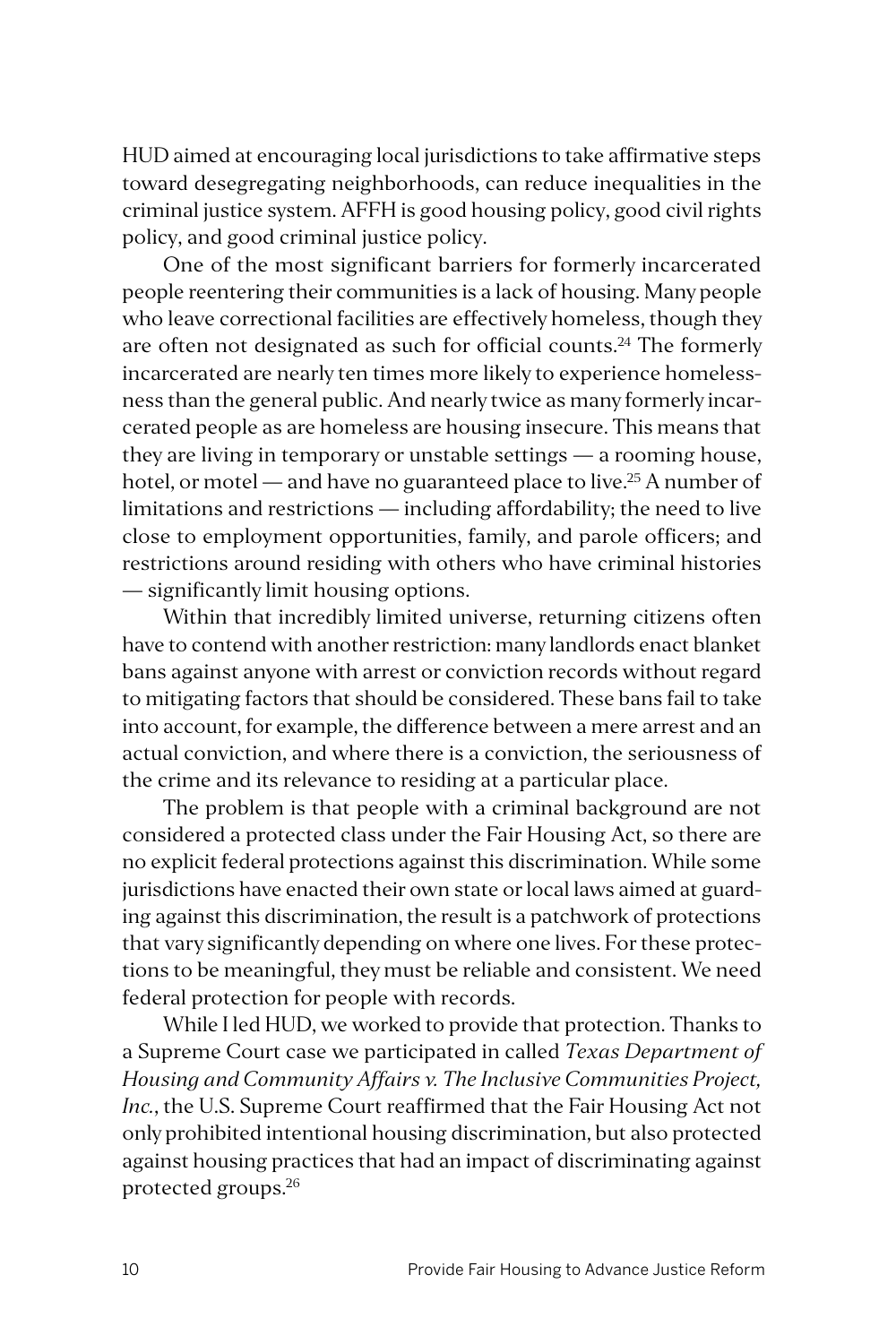This theory, known as "disparate impact," is a critical legal principle that lies at the core of our ability as a nation to enforce civil rights law and guarantee all people equal access and equal opportunity. It was this theory that allowed us to issue historic guidance in 2016 to provide greater protections to renters and buyers with criminal arrest records. That guidance clarified that blanket bans against renting or selling to anyone with a criminal arrest record are prohibited under the Fair Housing Act because of the disparate impact such policies have on folks of color.

That legal principle — and our ability to meaningfully ensure civil rights — is under grave threat from the Trump administration. Recently, Trump directed his senior officials to consider how to roll back civil rights enforcement efforts under the disparate impact theory. At HUD these efforts are already underway, and a proposed rule is being developed to undermine the disparate impact theory.

Such a critical tool shouldn't be left to the whims of a single administration or an increasingly political Supreme Court. That is why it's time to amend the Fair Housing Act and formalize this theory so that the Fair Housing Act will explicitly protect against practices with a discriminatory impact, including those that victimize people with criminal records.

This is bigger than a legal principle. It undergirds the way we talk about discrimination against marginalized communities in the 21st century. Discrimination doesn't happen only when we mean for it to happen. Unconscious biases, deep-seated stereotypes, and assumptions that we don't even know we hold play a part in all of our decision making — including the web of decisions that produced and perpetuate our unfair justice system and resulted in a crisis of mass incarceration that continues to plague our communities. $27$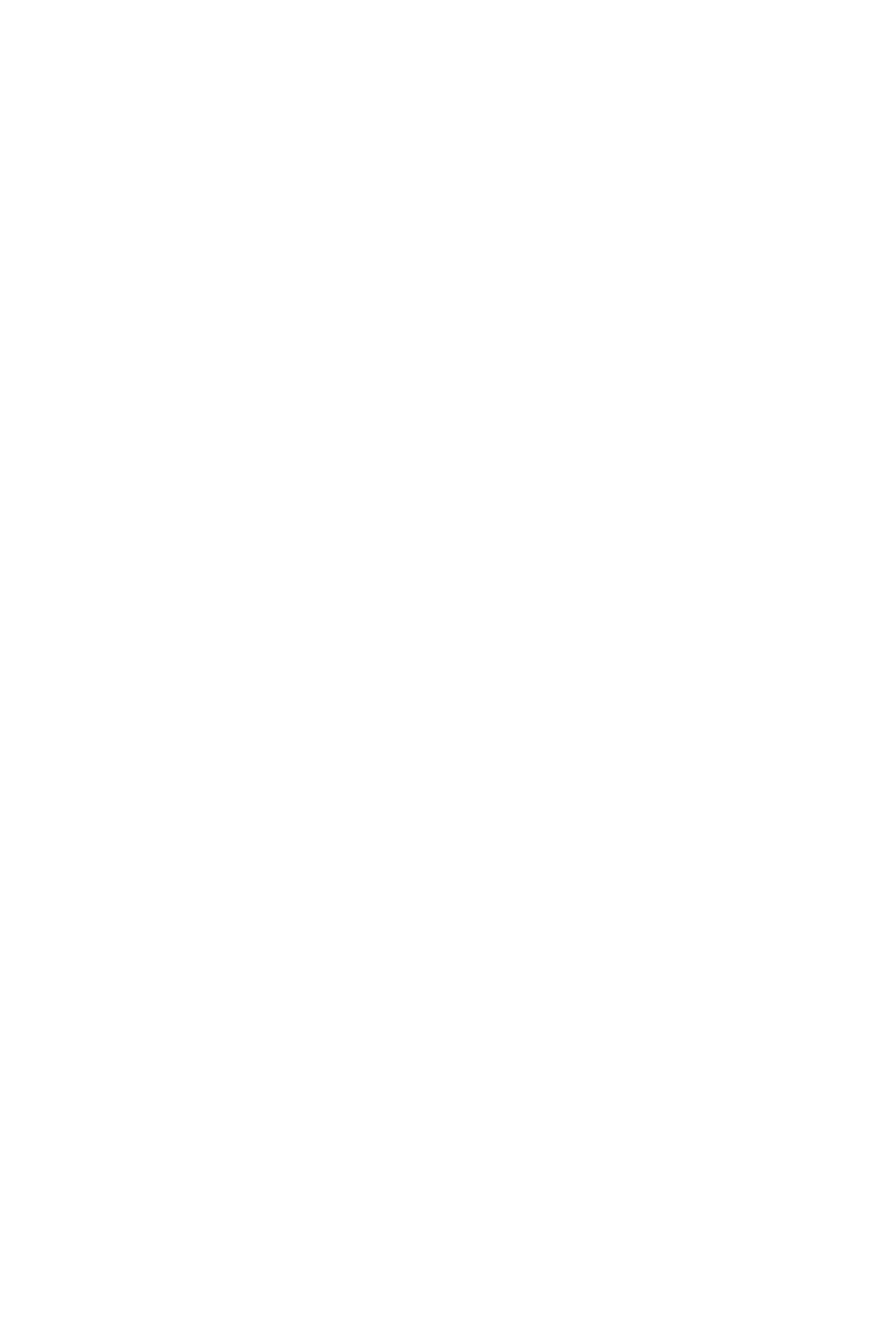# **4 Dramatically Reduce the Incarcerated Population**

**Inimai Chettiar**  *Director of the Justice Program* **Priya Raghavan** *Counsel Brennan Center for Justice at New York University School of Law\**

ocking up 2.3 million people, devastating communities, and costing \$270 billion annually, the American criminal justice system is wildly out of balance.<br>The short size of the prison population larger than 16 states is the costing \$270 billion annually, the American criminal justice system is wildly out of balance.

The sheer size of the prison population, larger than 16 states, is the single most dire fact of our failed national effort to address crime.<sup>28</sup> To truly transform the system, the next wave of reform must above all aim to shrink the tumor of incarceration. We must dramatically reduce the number of people behind bars in this country.

The burdens of mass incarceration fall disproportionately on people of color. African Americans are incarcerated at more than five times the rate of whites.<sup>29</sup> And while study after study shows that African Americans and whites use drugs at similar rates, African Americans are nearly four times as likely as whites to be arrested for drug offenses and six times as likely to be imprisoned.30 Our justice system sets up children of color for prison: black children are five times more likely to be incarcerated than white children.<sup>31</sup> This is a far cry from equal justice under the law.

\* This essay was prepared with Ames Grawert, senior counsel and John L. Neu Justice Counsel in the Brennan Center's Justice Program.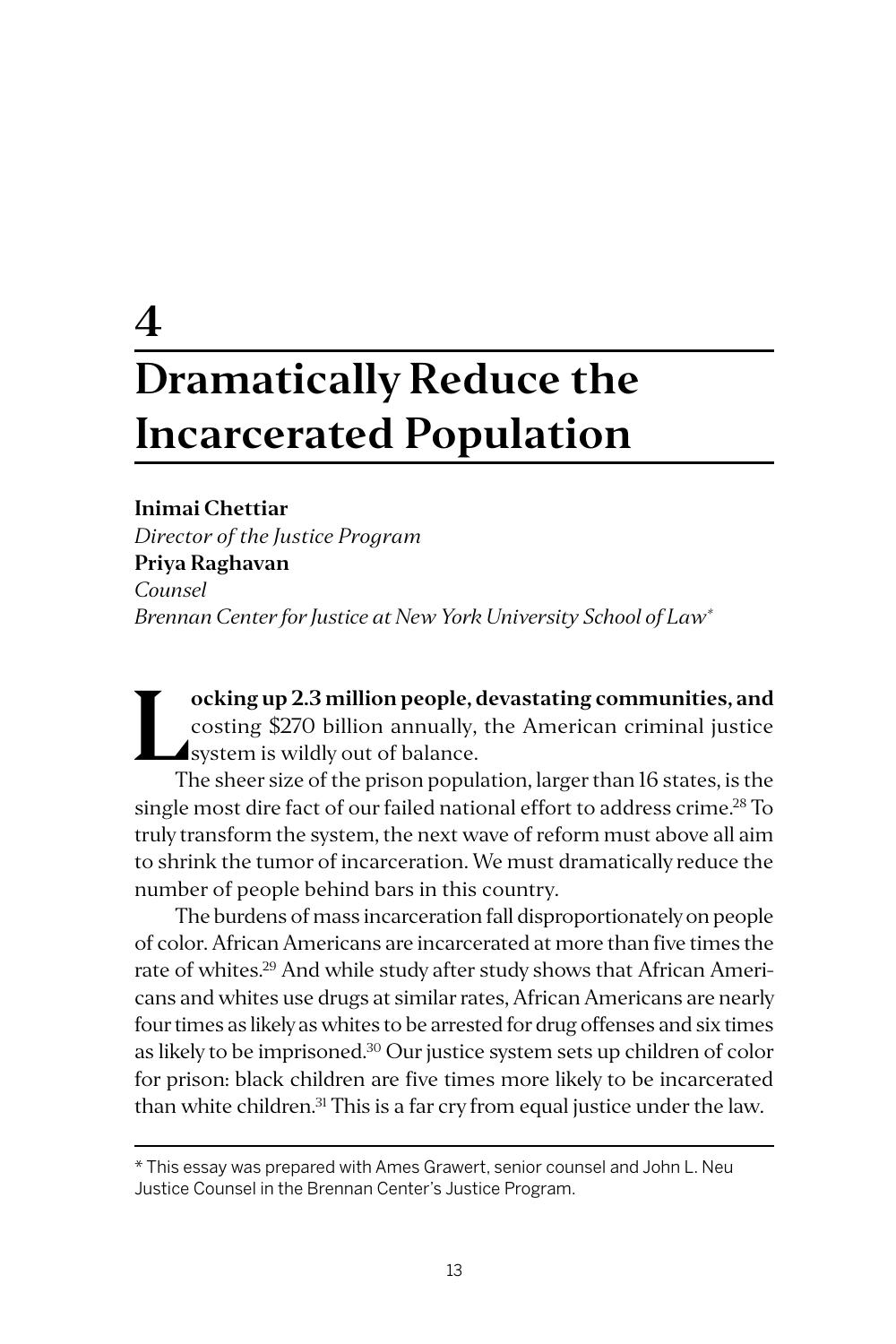Just as the 2016 election spurred a national awareness of mass incarceration, the 2020 election provides an opportunity to chart a course for transformative reform. Contenders for the presidency should be prepared to tackle this civil rights crisis, with solutions as sweeping as it demands.

Momentum has been slowly building for years. Since 2007, states from California to Texas have significantly overhauled their justice systems. And just last year, Congress passed the First Step Act, a bipartisan prison and sentencing reform bill.

But these modest reforms are not nearly enough. The next wave of change should focus on a key overarching goal: significantly reducing the incarcerated population.

Why this goal? Because of the sheer number of people — overwhelmingly people of color — whose lives are destroyed by incarceration. African Americans make up 40 percent of the incarcerated population — nearly one million people — while constituting only 13 percent of U.S. residents.<sup>32</sup> And incarceration doesn't only affect those who are locked up; it rips apart families and communities, helping to perpetuate America's chronic racial inequality. Reducing the staggering number of people behind bars should be the lodestar for reform going forward. This means reducing the vast influx of people heading into prisons and releasing many of those who are there already.

The Brennan Center has outlined some key solutions focused on strategically reducing the incarcerated population, starting with leadership in Washington. Even though the overwhelming majority of prisoners are held in state systems, federal leadership can drive national change, with Congress leading by example or using the power of the purse to drive state action.

If the federal government and every state took two simple steps ending imprisonment for lower-level crimes and reducing overly long sentences for other crimes — we could safely cut the nation's prison population by 40 percent.

We currently use prisons as warehouses for people who need help. Nearly 80 percent of those in prison suffer from mental health issues, substance abuse issues, or both.<sup>33</sup> Unsurprisingly, given that prisons isolate people from their support networks and generally provide insufficient programming and training, our prisons can be counterproductive when it comes to both rehabilitation and reducing recidivism.

There is a better way. One out of every four people currently in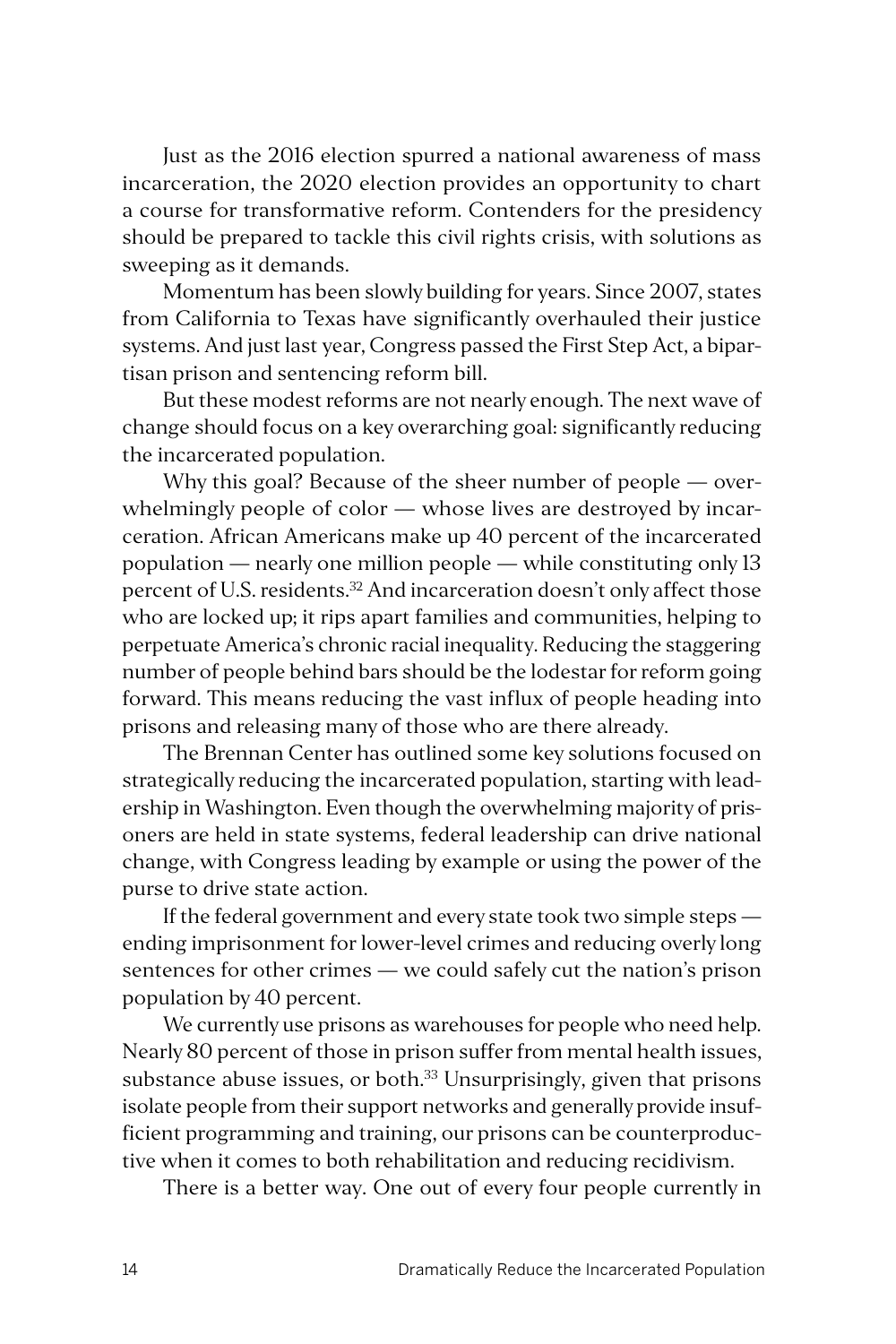prison is incarcerated for a lower-level crime. For these individuals, alternatives to prison like treatment, community service, or probation would work better to rehabilitate and reduce recidivism. An estimated additional 14 percent of the prison population has already served long enough behind bars and could be released with little risk to public safety. The federal government can implement these two steps, setting the stage for states to do the same.

Also, Congress can use federal funds to encourage states to reduce their prison populations. Federal policymakers helped contribute to the growth of mass incarceration, using funding to encourage states to increase arrests, prosecution, and imprisonment. The 1994 Crime Bill, for example, incentivized states to lengthen prison sentences and build prisons. Though that grant expired, Washington still allocates billions of dollars annually to state and local justice systems largely on autopilot, often cutting against rather than supporting reform efforts.

To unwind these incentives, Congress can pass a "reverse" of the 1994 Crime Bill — an act to reverse mass incarceration — which would provide funding to states that successfully reduce imprisonment and crime together. Most federal proposals only impact federal prisons, leaving nearly 90 percent of the national prison population untouched. But by using federal funds to drive nationwide changes, this proposal would reach further, underwriting a national reduction in incarceration. This federal support would help push states across the finish line, encouraging innovation and helping offset the cost of vital alternatives to incarceration, like substance abuse treatment.<sup>34</sup>

Additionally, among other solutions, lawmakers can change how prosecutors operate, using budgetary incentives to reward prosecutors' offices that reduce incarceration and recidivism.35 Congress and the states can also abolish money bail, a practice that punishes poverty and turns what should be a public safety decision into a decision based on wealth.

But we can't stop there. Decades of over-incarceration have impoverished communities of color, reinforcing the intergenerational wealth gap and creating a destructive cycle of incarceration and poverty. Reducing the prison population alone will not end this cycle, and it won't eliminate the racial disparities that plague our justice system. We must address the structural inequities that result from and perpetuate mass incarceration. We need solutions to combat racism both within and beyond our justice system, stimulate economic growth in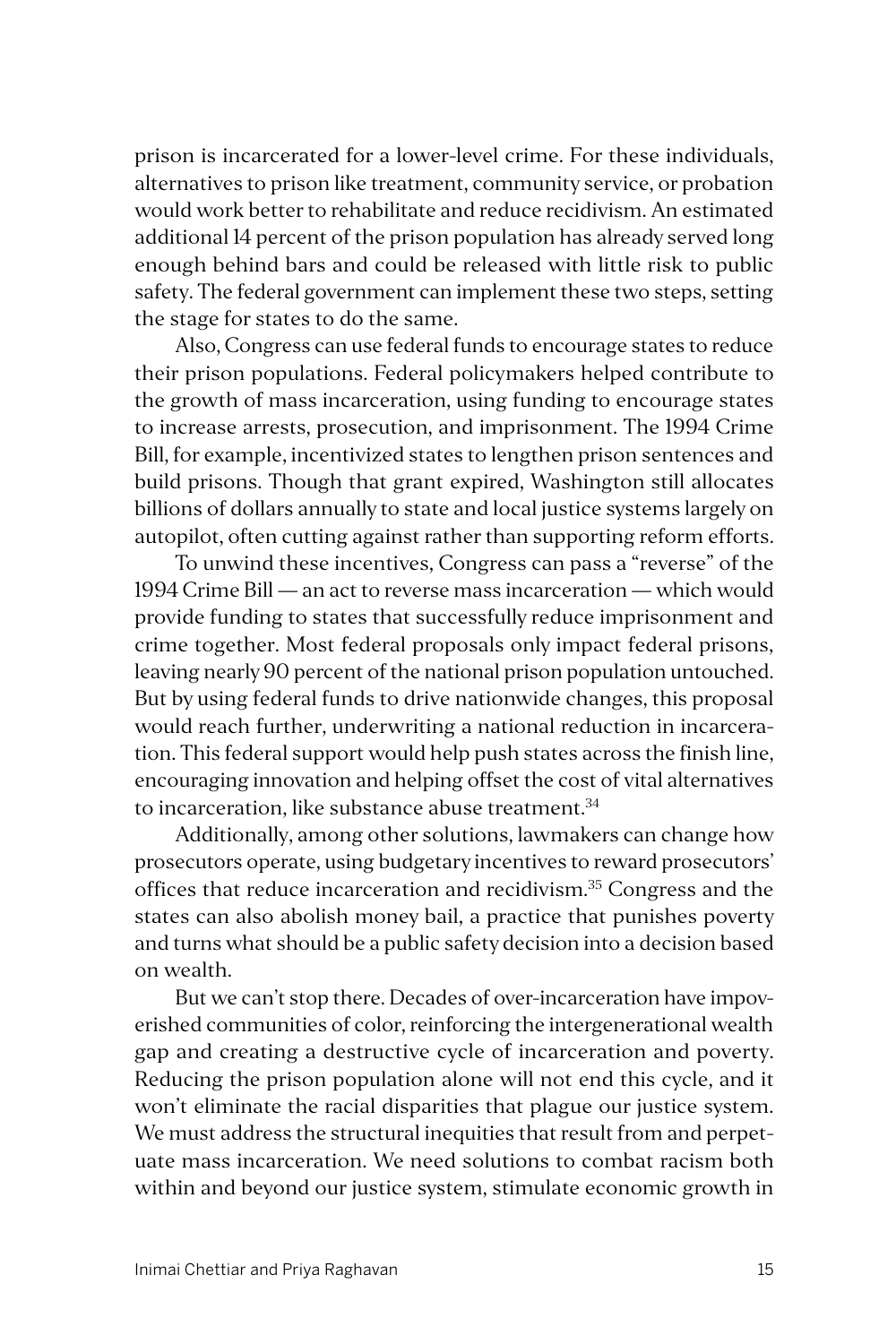neglected communities, provide adequate housing and education for all, and much more. These may seem daunting, but we can start by reducing the number of people put behind bars.

Americans overwhelmingly seek both a smarter approach to crime than we've seen in the past and sustained policy changes to promote racial equality.36 It's up to our leaders to make this happen.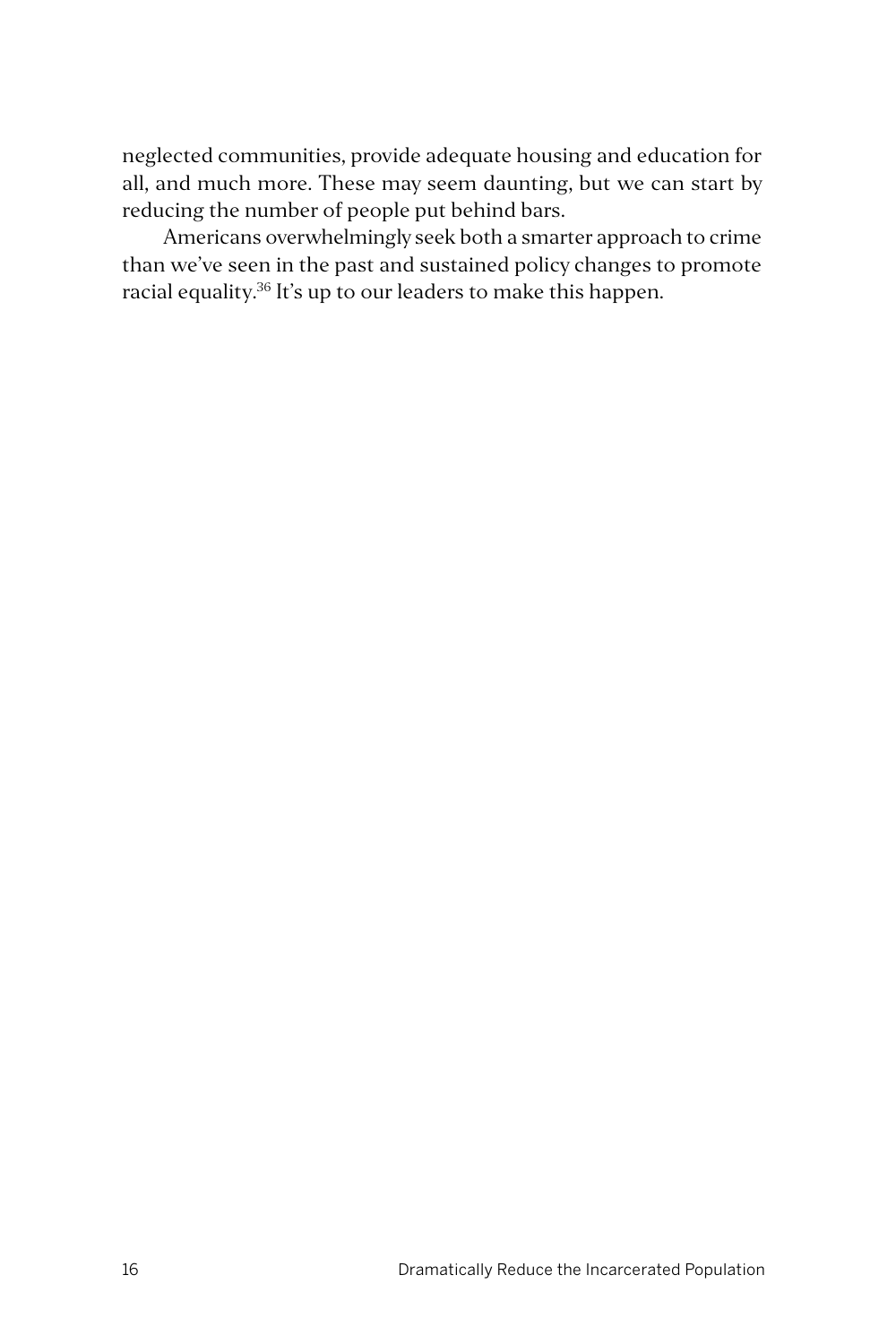# **5 The Power of Myth**

#### **Ta-Nehisi Coates**

*Author, Journalist, and Distinguished Writer in Residence, New York University's Arthur L. Carter Journalism Institute*†

**This is 2019. This is the 400th year of the African American**<br>
community in North America. We arrived in Virginia in 1619. We<br>
are one of the oldest ethnic groups in this country. Anti-African<br>
American and anti-black con community in North America. We arrived in Virginia in 1619. We American and anti-black sentiment is foundational to the country. It literally would not exist without it. It's impossible to try to imagine the country without slavery.

Unfortunately, the same may be true of mass incarceration. If you look at the early 1970s, America is basically where the rest of the industrialized world is in terms of mass incarceration. Fast-forward to 2015, and we incarcerate more than 600 people out of every 100,000 adults. For blacks the rate is five times as high. $37$  But to get the country back to where it was in 1970, and then to actually repair the damage that was done — is that going to happen?

And that is to say nothing of the whole Michelle Alexander question, which is, is this actually the system working as intended?38 The black incarceration rate under Jim Crow was actually not that bad in the South, but it was really bad in the North. But immediately after integration, the South became even with the North.<sup>39</sup> What this showed was

<sup>†</sup> This essay is excerpted from oral remarks given at *A Conversation with Ta-Nehisi Coates and Melissa Murray* at NYU School of Law, January 31, 2019. The full conversation can be found here: [https://www.brennancenter.org/conversation-ta](https://www.brennancenter.org/conversation-ta-nehisi-coates-and-melissa-murray)[nehisi-coates-and-melissa-murray](https://www.brennancenter.org/conversation-ta-nehisi-coates-and-melissa-murray).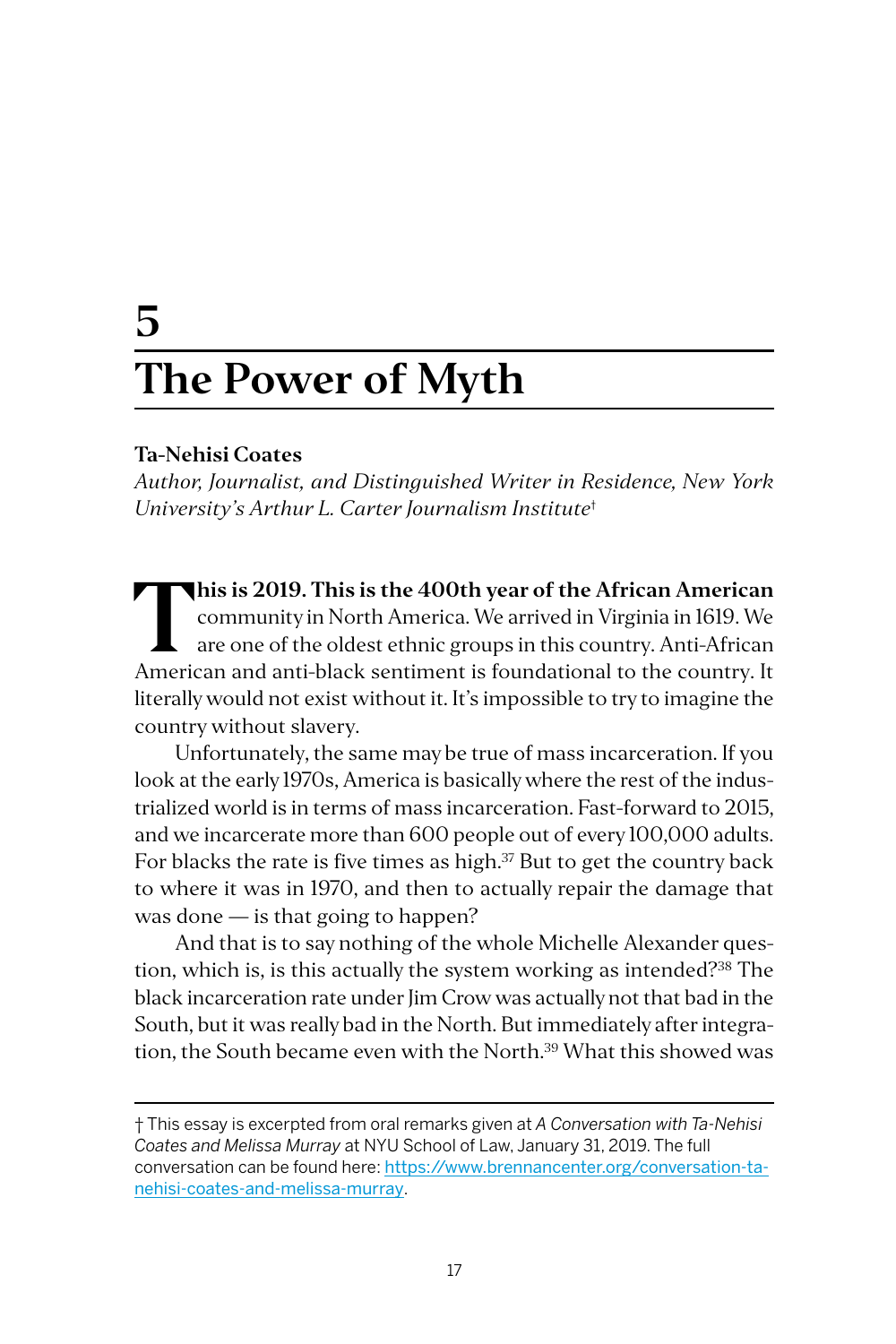that Jim Crow was actually the system of social control in the South they didn't have to have mass incarceration. It wasn't necessary. Prisons are now the system of social control, revealing a kind of psychology about how we should deal with black folks. We now see huge numbers of black males who have not graduated from high school bound to do some sort of time in prison — that's the way we've chosen to address that population of people. That's a choice that we've made.

I fear that what we are now seeing will become a permanent feature in America, that it is too much to disentangle. We have created a structure that is so large, so sprawling, with independent interests, unions, a private prison industry. How does this get un-spooled? I'm not convinced that it will be. The incredible sociologist Devah Pager, in her book *Marked*, wrote that enough people are released from prison each year to fill every fast-food job opening in America five times over.<sup>40</sup> What are we going to do with these people?

I understand that there are reforms happening across the country, especially at the state level. Giving felons back the right to vote is really important. It's part of integrating people back into society. We also saw action in the last administration in terms of crack cocaine. All of that's good. But solutions have to go beyond decarceration. We have to figure out why we chose prison as a solution in the first place. We have to figure out why we look at certain populations of people, see mental health issues, chemical dependency issues, employment issues, or a lack of education, and decide that the endpoint for them should be prison. Even if we could decarcerate, how do we know that there wouldn't be some other punitive form of justice that we would choose after that?

Prison is now a social service provider, whether you like it or not. It's a punitive one, not the kind we would want. And there are embedded presumptions of black people, I would argue of poor people, in that approach — that I have to help you by pointing a gun at you. People who are weak, we tend to use the stick of the state in order to "help" them. But we don't do that with people who are strong. Punitive justice is so often directed toward black people, and punishment is often seen as a solution. If you believe somebody's less human, that becomes a lot easier to do.

How do we decide who's human? How do we reify those beliefs? Where does the dialogue happen? It happens in the world of narrative. It happens in the world of story. Those of us who are in the world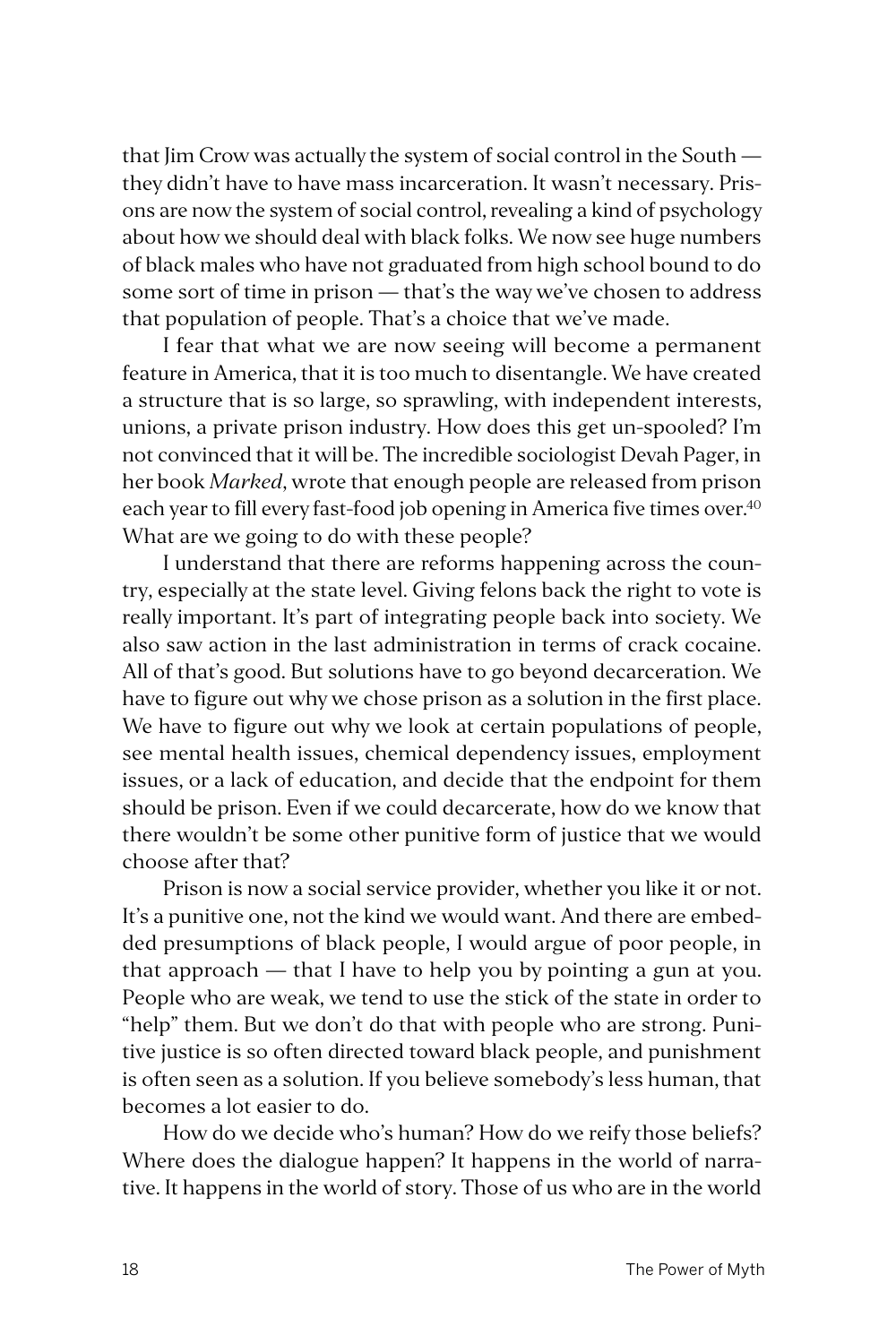of policy deeply, often, underestimate the power of myth. When they were trying to get the statue of Lee taken down in Charlottesville, some said, "We're not going to focus on these symbolic issues; we're going to focus on policy." But symbols define what your imagination is. Your imagination, therefore, bounds what possible policy you can have. It's not a mistake that those statues went up during the early days of Jim Crow. It's intentional. It was a statement on what they thought about the humanity of black people. If I don't think you're a human, there's only a certain range of policy that I'm going to apply to you.

I would argue that myth is ultimately the source of the punitive justice that's so often directed toward black people. People who are kids today will decide who's going to be human 20, 30, 40, 50 years from now.

We have to fight the battle at the level of myth. It will bound what policies are possible. If there's any sort of hope for unwinding mass incarceration, it begins there.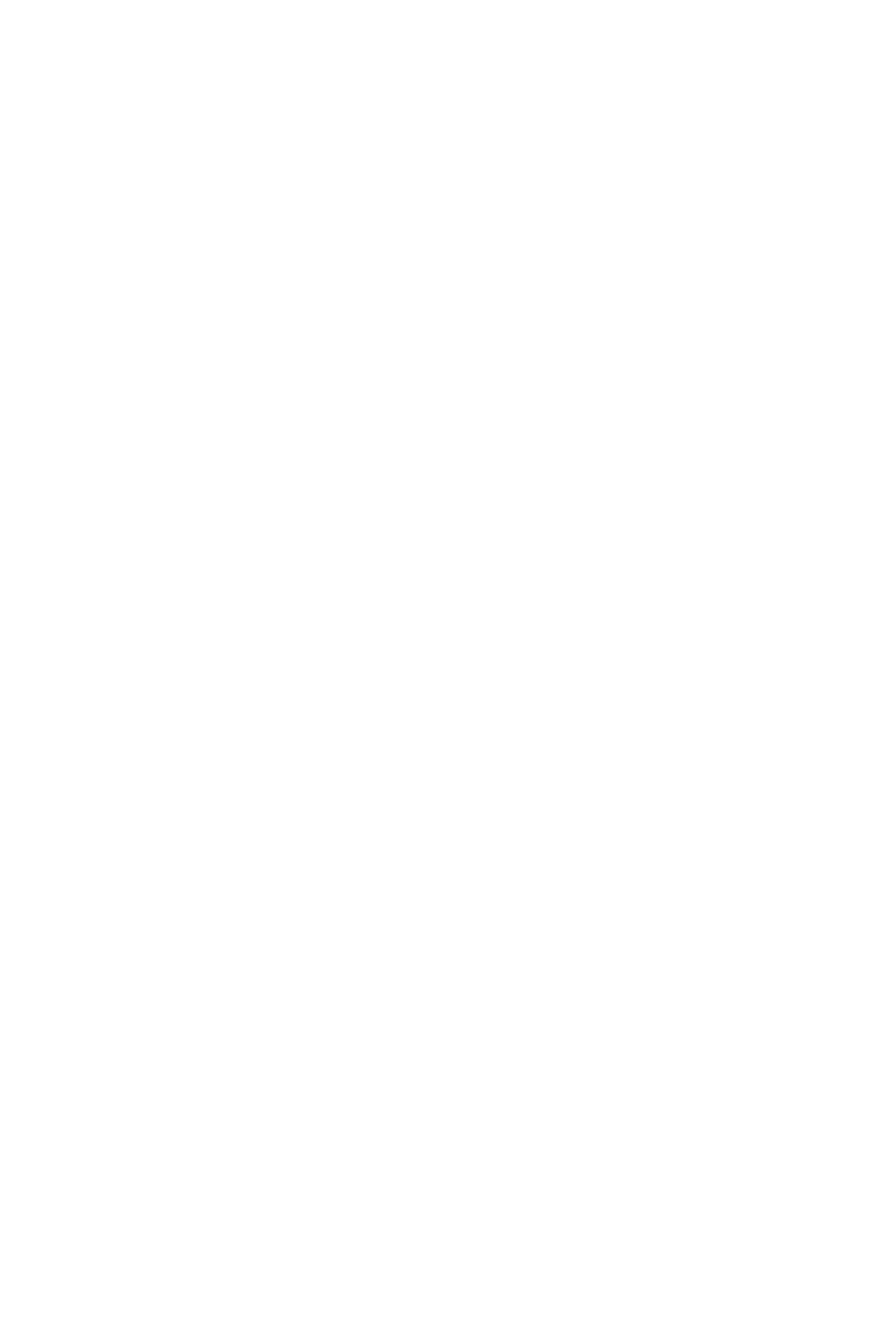### **6**

# **Respect Black Lives and Restore Justice to Those Made into Criminals**

#### **Alicia Garza**

*Cofounder, Black Lives Matter Principal, Black Futures Lab*

**M** ore than 2.3 million people are incarcerated in the United States.<sup>41</sup> That's 2.3 million families that have been torn apart, and 2.3 million people who spend 24 hours a day in States.41 That's 2.3 million families that have been torn  $\mathsf L$  apart, and 2.3 million people who spend 24 hours a day in cages. These people are held involuntarily in state prisons, federal prisons, juvenile correctional facilities, local jails, Indian Country jails, military prisons, immigration detention facilities, civil commitment centers, state psychiatric hospitals, and the prisons of U.S. territories.42

For decades, reformers have led efforts to reverse the epidemic of mass incarceration. The Black Lives Matter movement helped give oxygen to these efforts, making visible the impacts of our country's system of mass punishment. But bolder solutions are necessary to ensure that we value the lives our criminal justice system upends. We need to transform the way we think about punishment and rehabilitation in America and end the racial inequities that have come to define the country's justice system. We are leading, and it's time for lawmakers to lead, too.

The current criminal system does not achieve justice. Instead, it exacerbates injustice.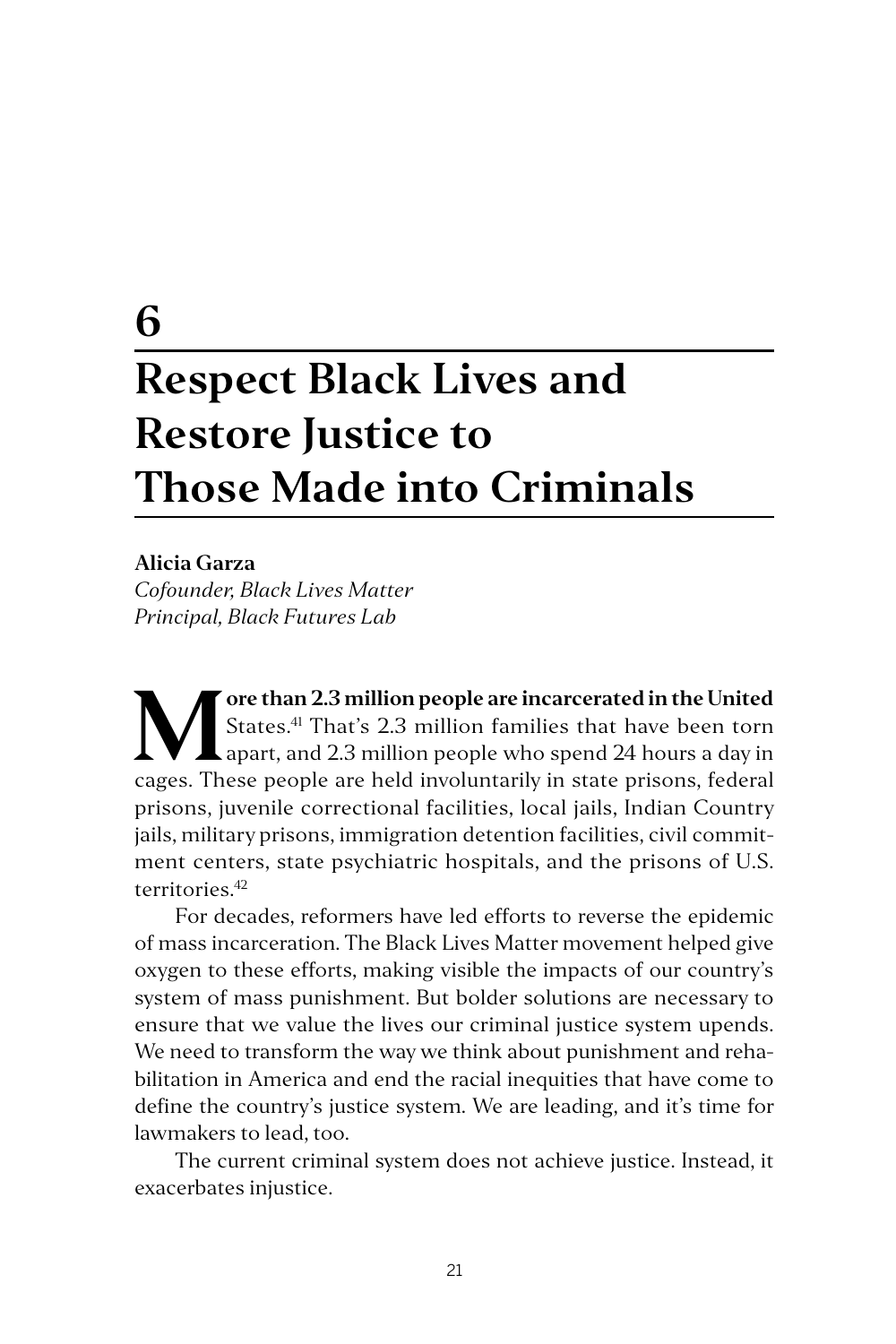Our criminal system punishes poverty. Of the more than two million people who are currently incarcerated, more than 450,000 are in jail awaiting trial.<sup>43</sup> They have not even been convicted of a crime; they have only been suspected of committing one. Many languish behind bars because they cannot afford to pay the bail that would buy their way to freedom. The criminal system also relies on funding from fines and fees collected from defendants. These fines and fees create a vicious cycle of debt and incarceration for those unable to pay them.

Our criminal system also deepens racial inequity. Racism permeates every aspect of the system. Forty percent of those incarcerated are Black, even though Black people make up only 13 percent of the U.S. population. Black people are five times more likely to be incarcerated at some time in their lives than their white counterparts.<sup>44</sup> Latinx people are twice as likely to be incarcerated as their white counterparts.45 Black women are the fastest growing incarcerated population, and nearly half of all Black women have a family member or loved one behind bars.46

It's time to acknowledge that punishment and incarceration have not solved problems. They have only exacerbated them. We deem poverty, intimate partner violence, drugs, gangs, immigration, and so much more as "criminal." But these issues cannot be solved by locking up more people. Incarceration leads only to more criminalization, more people behind bars, and more precious resources being spent on short-term solutions that do not solve long-term problems.

According to Narcotics Anonymous, the definition of insanity is "repeating the same mistakes and expecting different results."<sup>47</sup> Over the past few decades, billions of dollars have been invested in the carceral state. It costs up to \$75,000 per year to incarcerate one person.48 Meanwhile, cities and states struggle to fund vital programs, from education and mental health services to childcare and housing.

It's time for a bold plan to decarcerate America.

Such a plan should first include robust sentencing reform, abolishing mandatory minimums and enhancements to sentences. Second, it should include a federal program to provide incentives to states to decarcerate, while imposing stiff penalties for states that continue to mass incarcerate.49 Third, it should invest as much money as has been invested in incarceration into strengthening and expanding mental health services and critical safety net programs. Fourth, such a plan must eliminate bail and fines and fees charged to defendants. Finally, it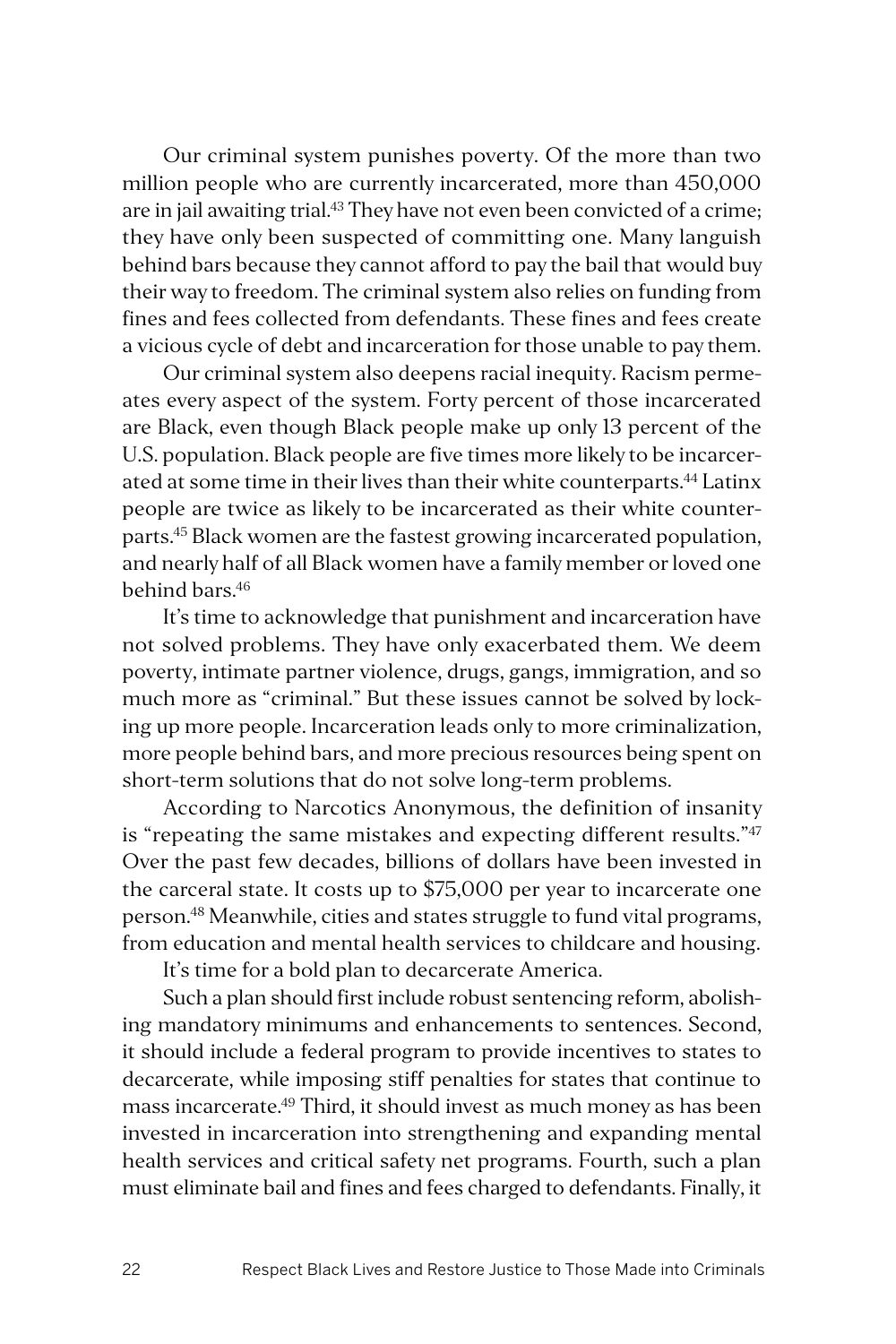must completely rethink our systems of policing and prosecution, so that they work to uplift communities of color rather than tear them down.

To decarcerate America, we must advance new ways to address harm. Decarceration requires a shift from punishment to restoration and rehabilitation. Accountability for engaging in harmful practices can be accomplished without devastating families for generations. Instead, we should restore the bonds that are broken when harm is done and change the conditions that caused the harm to occur in the first place.

These ideas are far from utopian. Across the nation, cities and states are experimenting with new approaches to addressing harm, recognizing that punishment is not a deterrent. They are redirecting resources previously used to place people in cages to new approaches that serve needs and get to the root causes of what drives people to commit harm in the first place.

At a time of much political turmoil, the time is ripe for bold, scalable ideas that can, once and for all, resolve an epidemic that has for too long been a stain on American democracy. We can choose to keep repeating the same mistakes and expecting different results, or we can choose a new direction and a smarter approach. The epidemic of mass incarceration and the inequity inherent in the criminal system can only be addressed by attacking the root causes of the problem, not by tinkering with it. A re-investment in families and communities — and strengthening the bonds that make them whole — is the only way to dismantle the carceral state, once and for all.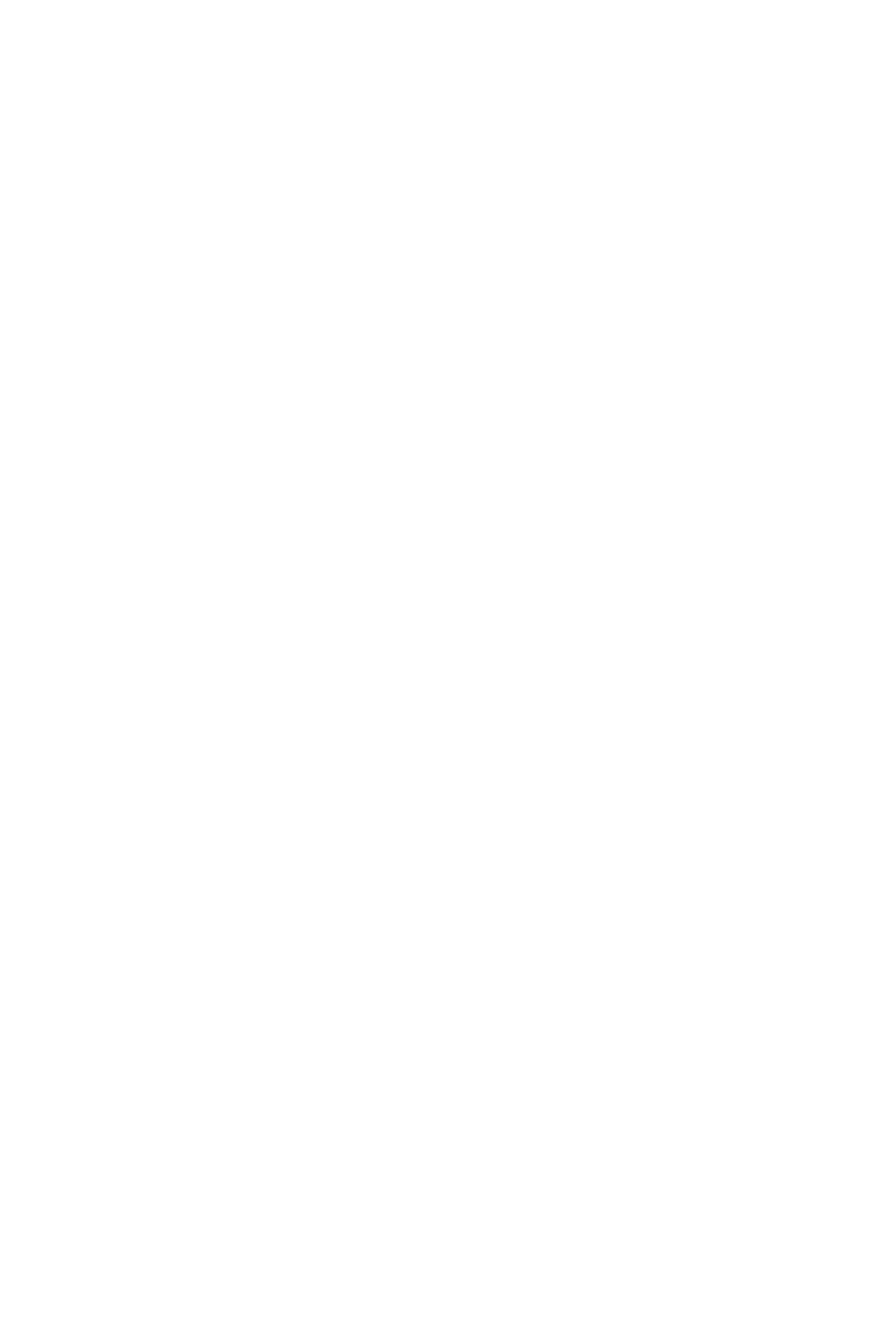## **7 End the Over-Incarceration of Women**

#### **Hon. Kirsten Gillibrand**

*United States Senator from New York*

**Our criminal justice system is broken. From arrests to** sentencing to treatment in prison, the system is discriminatory, inconsistent, and ineffective. It has taken years for Congress to welcome to this fact but millions sentencing to treatment in prison, the system is discriminatory, inconsistent, and ineffective. It has taken years for Congress to wake up to this fact, but millions of American families have already learned this the hard way from their own painful experiences.

While much of the criminal justice reform discussion in Washington has rightly centered on reducing the prison population as a whole, we can't ignore the unique challenges our criminal justice system creates for women. Over the past few decades, the number of incarcerated women has grown at almost twice the rate of incarcerated men, and today, more than 200,000 women are behind bars.<sup>50</sup> Most are mothers.51 About two-thirds are women of color.52 And study after study shows that our justice system is weighted in favor of wealthy, male, Caucasian offenders — which means many women are suffering unfairly. 53

That is not equal justice under the law. It is the opposite: unequal and unjust.

The good news is that Congress recently enacted major bipartisan reforms to our criminal justice system with the First Step Act. The law made many welcome improvements that will change people's lives for the better, but it is aptly named because it is only a first step — one that does not address many of the injustices women face in the system.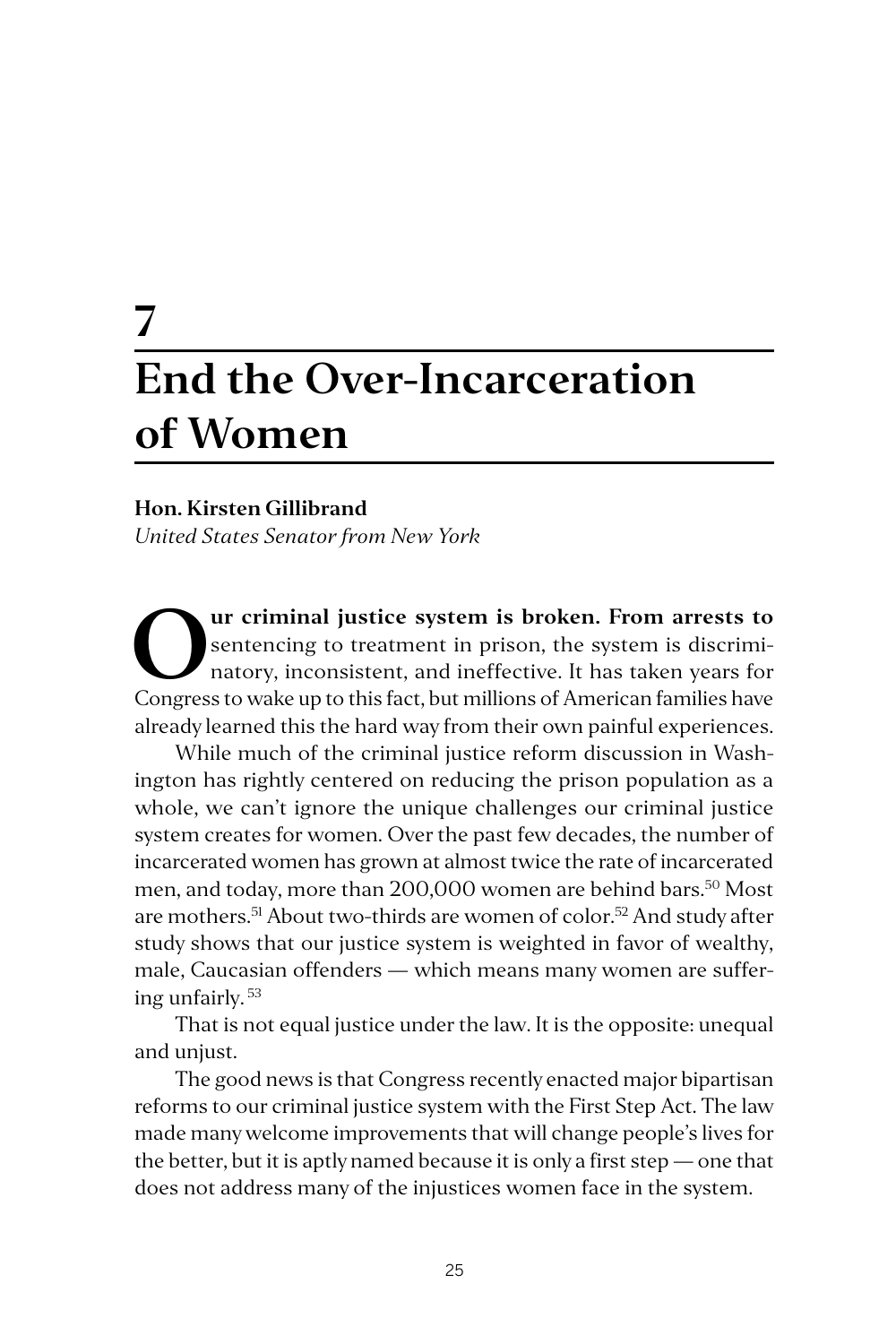Here are the next steps we must take.

First, we must stop the abuse of pregnant women in prison. The First Step Act ended two indignities that have caused women in federal prisons to suffer: banning the shackling of pregnant women and ensuring that all incarcerated women have access to menstrual hygiene products. But this is not enough. In many states, incarcerated pregnant women can still be restrained or placed in solitary confinement without access to adequate medical and nutritional care.54 This is cruel, and it does nothing to rehabilitate people.

As a mother with young children, I know firsthand that pregnancy takes an enormous physical and emotional toll on women's bodies. It requires consistent medical attention and unobstructed access to a doctor. Our country needs a national standard of care for pregnant women who are serving time in prison, and that's why I co-wrote a bipartisan bill called the Pregnant Women in Custody Act. My bill would create that national standard of care and protect pregnant women from the cruel and unusual punishment that so many of them are forced to suffer through now.

Second, we need to end the cash bail system. Cash bail keeps many low-income people in jail just because they can't afford to pay. Here's how it works: if you've been accused of a crime — just accused — the court sets an amount you need to pay to be released before your trial.

What happens if you and your family are living paycheck to paycheck? You have three options: You can take a plea deal, giving up your right to defend yourself at trial even if you're innocent. You can pay exorbitant fees to a bail bondsman. Or you can stay in jail until your court date, which can take weeks, months, or even years.<sup>55</sup>

Americans all over our country who are struggling to get by, including many women who already are held back by the gender pay gap, face these terrible options. Four in ten Americans don't have enough savings to cover a \$400 emergency.<sup>56</sup> The median reported amount of savings for young African American and Hispanic women is between \$100 and \$120.<sup>57</sup> How are they supposed to pay \$1,000 in bail?<sup>58</sup> The cash bail system is a disaster, and that's why I'm fighting to end it altogether.

Third, we need to use alternatives to prison for lower-level, nonviolent crimes. Research has conclusively shown that sentences such as treatment and probation work better than incarceration to rehabilitate and reduce recidivism for nonviolent offenders.<sup>59</sup> According to a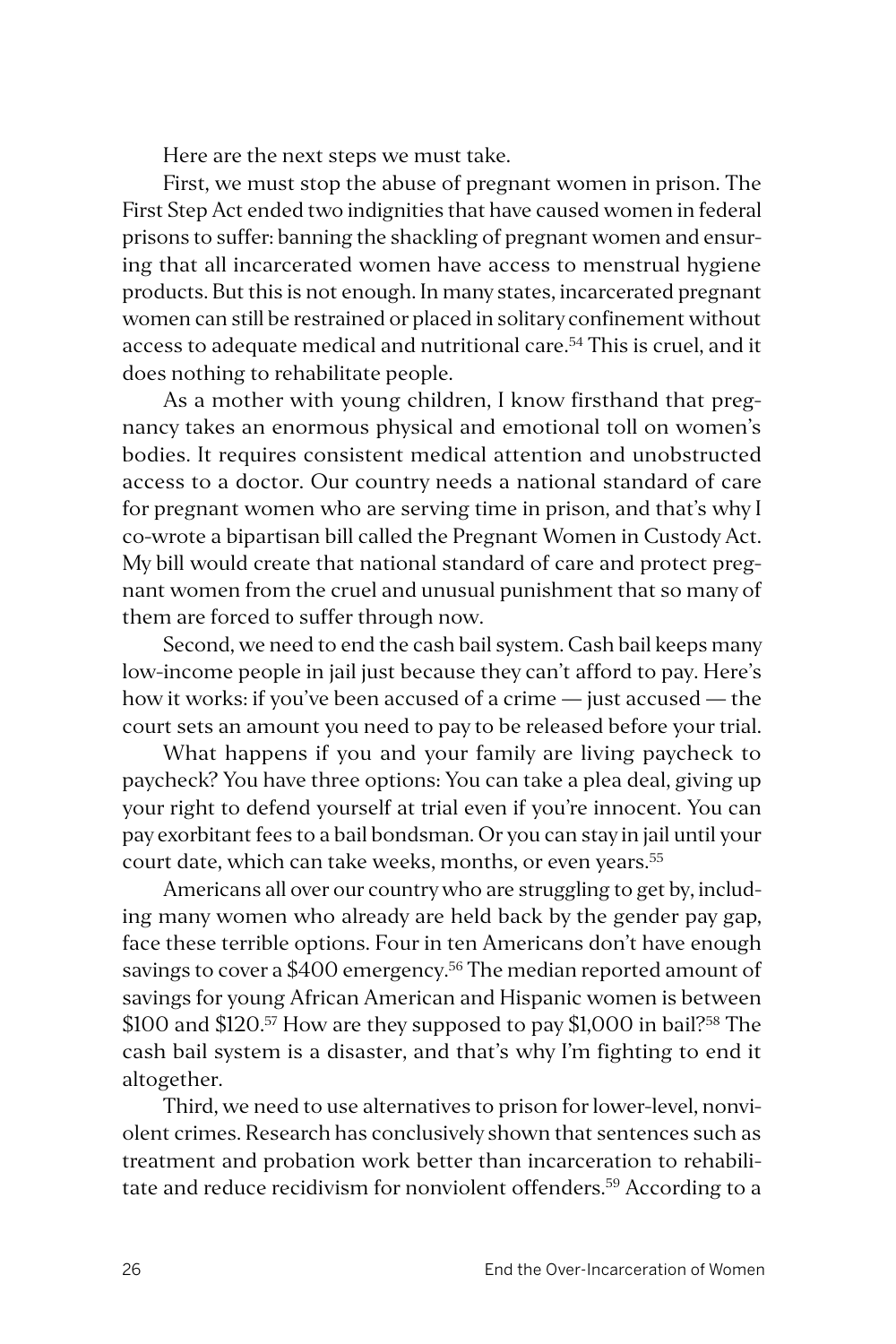Brennan Center study, nearly 25 percent of prisoners nationwide are incarcerated for lower-level, nonviolent offenses, and sentencing them to alternatives would not affect public safety.<sup>60</sup>

If someone is suffering from drug addiction and charged with possession for the first time, they should go to a drug treatment program — not prison — for counseling and support. People suffering from mental health issues would be better served by mental health courts, where they can access healthcare providers, or probation that can link them to social services. Drug treatment programs and mental health courts as alternatives to prison can reduce rearrests by half and save taxpayers thousands of dollars — while helping to rehabilitate people too.61 Instituting alternatives to prison for lower-level, nonviolent offenses would result in thousands fewer federal prisoners without compromising public safety. And if the states adopt this policy too, we could safely reduce the national prison population by nearly 25 percent.

Alternatives to incarceration would especially help women in the criminal justice system. Studies have found that the majority of women currently in prisons and jails are there for nonviolent offenses.<sup>62</sup> They are often primary caretakers of their children, and many have suffered through sexual violence or exploitation, addiction, or mental health issues.<sup>63</sup> These women don't need to be isolated from society; they need support, training, or rehab, so they can contribute to their communities and families in the best way possible. Congress must lead the charge on solving this problem, and I am proud to take on this fight in the Senate.

Our criminal justice system has been ripping apart families and destroying communities for years. We must fix this. We should protect incarcerated pregnant women, end our cash bail system, and find new and better alternatives to prison for nonviolent offenses. This is how we will make our communities safer. It's time to repair our broken criminal justice system once and for all.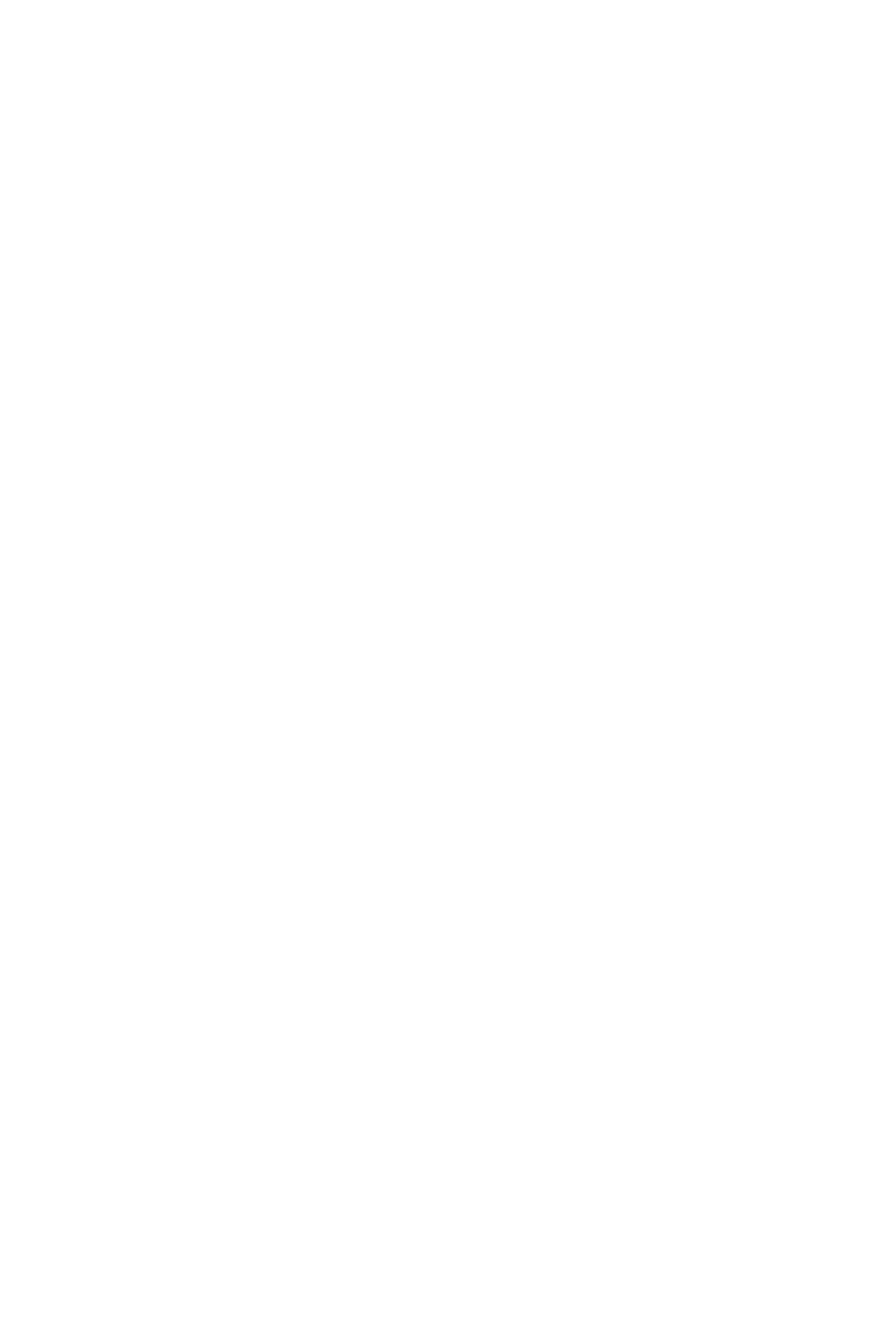## **8 Stop the Over-Policing of Communities of Color**

#### **Vanita Gupta**

*President and CEO, The Leadership Conference on Civil and Human Rights*

**A fter Michael Brown was shot and killed by a police officer**<br>in Ferguson, Missouri, the public demanded accountability.<br>People marched in the streets and blocked traffic on highways.<br>The Movement for Black Lives forced a in Ferguson, Missouri, the public demanded accountability. People marched in the streets and blocked traffic on highways. The Movement for Black Lives forced a national conversation about public safety, community trust, and racial justice.

I began my tenure as head of the Civil Rights Division at the Justice Department just two months after Michael's death. Tensions were high in St. Louis and across the country. Every week, it seemed, another video of police violence went viral.

The following year, in 2015, President Obama's Task Force on 21st Century Policing released a report with recommendations to ensure fair and effective policing. The Civil Rights Division was also deeply involved in a handful of jurisdictions to address discriminatory policing and systemic civil rights violations.

From Ferguson to Baltimore to Chicago, I met with impacted families, concerned residents, and law enforcement officers. Everywhere I traveled, I was struck by the wide gap in empathy and the absence of common language to discuss the profound pain and frustration.

The moment called for a moral reckoning. Solutions for fair policing required — and continue to require — confronting the sources of mistrust between communities and police.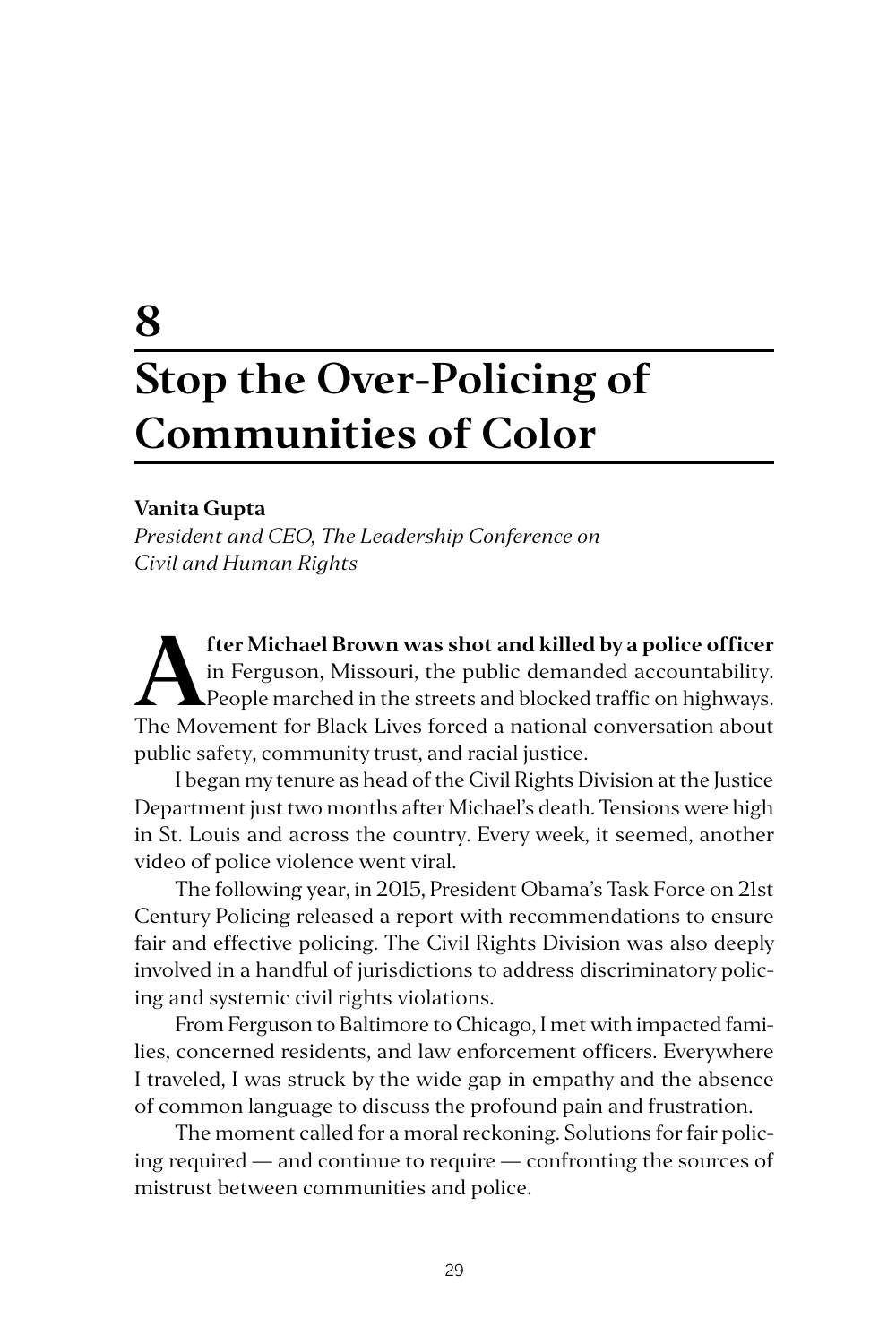The fraught relationship is partly a product of the historical role that law enforcement has played in enforcing and perpetuating injustice: slavery, the Black Codes, lynchings, Jim Crow segregation, and the war on drugs.

Mistrust is, of course, also based on lived experience and the interactions people have with law enforcement — something as traumatic as being racially profiled and mistreated during a traffic stop to the repeated tragedies of officer-involved shootings of unarmed Black men.

We also must take seriously our nation's dependence on criminalization and its corrosive impact on communities of color, people with disabilities, immigrants, the LGBTQ community, and people living in poverty. We have too often relied exclusively on the criminal justice system to address social and public health problems. Every day, children are arrested in schools simply for adolescent behavior. People are imprisoned for being poor or arrested for being homeless. Men and women experiencing mental health crises or substance use disorders are treated as threats, instead of people deserving of care and support. In too many communities, police officers are the first responders to social crises, which many officers agree they never envisioned being part of their job. As a society, we share a collective responsibility to ensure people in crisis receive care from medical professionals and community-based interventions.

The over-policing of some communities is a deliberate policy choice made by public officials over the past several decades. And it significantly contributes to our country's outsized and racially disparate arrested and incarcerated population. We bear the responsibility to confront the consequences and correct course.

But we also cannot just talk about the problems without charting the way forward. The Leadership Conference launched the New Era of Public Safety initiative in March of 2019 to build on a decade of policing reform and go a layer deeper with concrete recommendations for police and communities to achieve justice — together.

Under the Trump administration, the federal government has largely receded from  $-$  and even been antagonistic to  $-$  policing reform. But communities and people directly impacted have always led this work. That is why our initiative aims to equip communities with the tools to advocate for change from the ground up. These tools represent a shared vision and offer co-produced solutions for a new paradigm of public safety.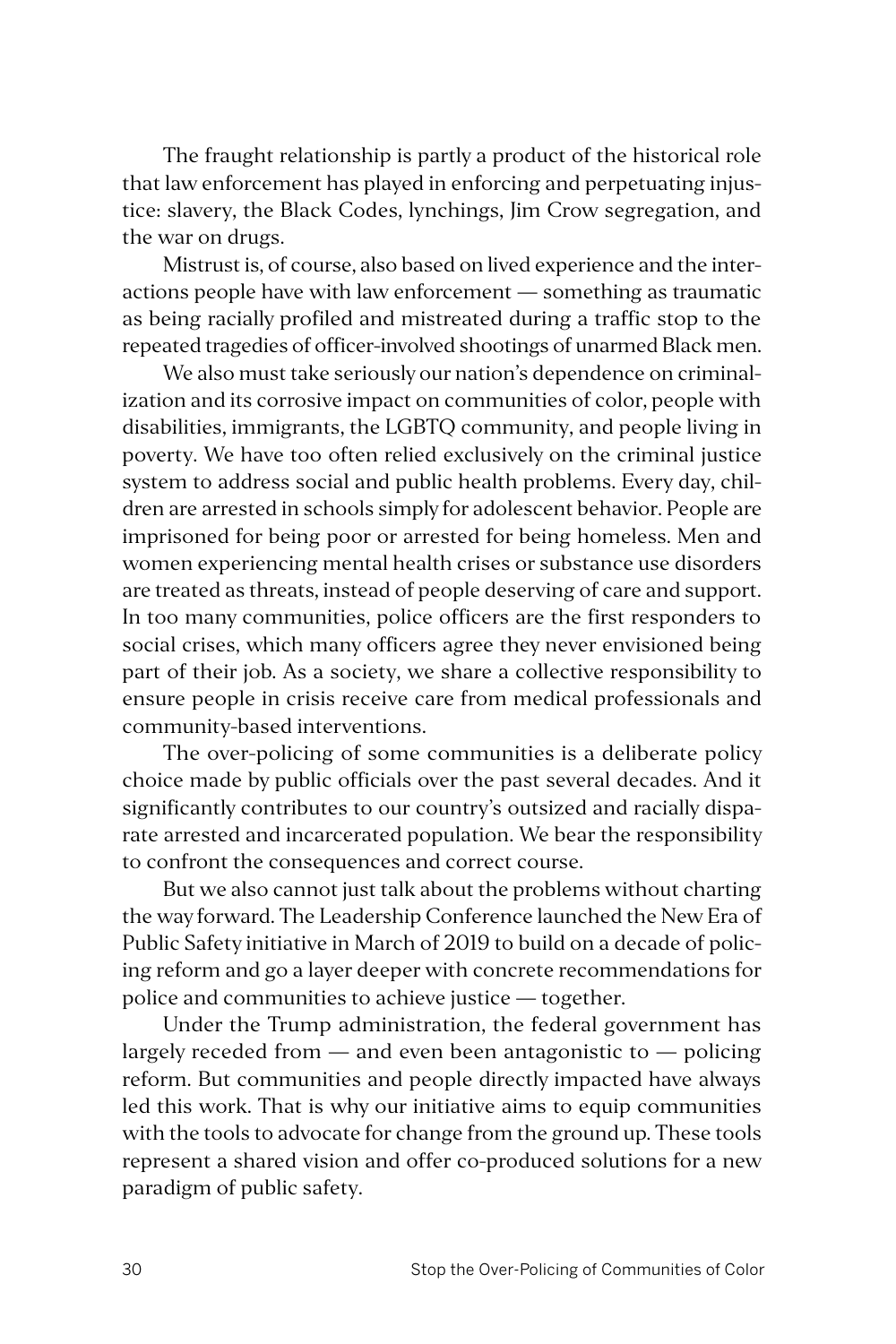No two communities, police departments, or cities are the same. Nor is there one panacea for all harmful policing practices. Our New Era of Public Safety report contains innovative, data-driven strategies on issues from community policing to use of force to accountability that jurisdictions can fit to meet their needs. It recommends several key changes to police departments, including embracing procedural justice as a guiding principle that informs policies, practices, and trainings; and developing departmental policies and trainings, while including community members in the delivery of community policing, biasfree, and use of force trainings. It further recommends supporting the development of and investment in community-based support services to prevent and respond to crises; increasing community oversight of misconduct; and collecting, analyzing, and publicly reporting data to inform policy and address practices that have a disparate impact on marginalized communities.

By bringing people with diverse perspectives to the decisionmaking table, communities can disrupt the systems that drive criminalization and racial disparities in policing. Further, data empowers people with the tools to identify and address problems — as well as develop informed, creative solutions that support impacted communities.

Fair policing and community trust are intrinsically tied to public safety. That means police departments must develop policies, practices, and priorities that support fairness, equity, procedural justice, legitimacy, transparency, and accountability. These are shared values. And they will build trust, restore confidence, and, ultimately, heal wounds.

Federal, state, and local lawmakers, too, must commit to transformative change. Co-producing public safety will require investing real dollars to make a difference. Elected leaders must set the tone at the top by selecting law enforcement leaders, from police chiefs to the U.S. attorney general, who will create a culture that reflects the values of the communities most acutely impacted by criminalization, overpolicing, and violence. To do this, leaders must require the collection and reporting of law enforcement activities in order to keep departments and officers accountable for misconduct. They must also prioritize diverting state and federal funding away from criminalization and toward strengthening our schools, job and housing opportunities, public health services, shelters, and health care. And the Department of Justice should use its available tools — funding, technical assistance, and civil rights enforcement — to promote change from within.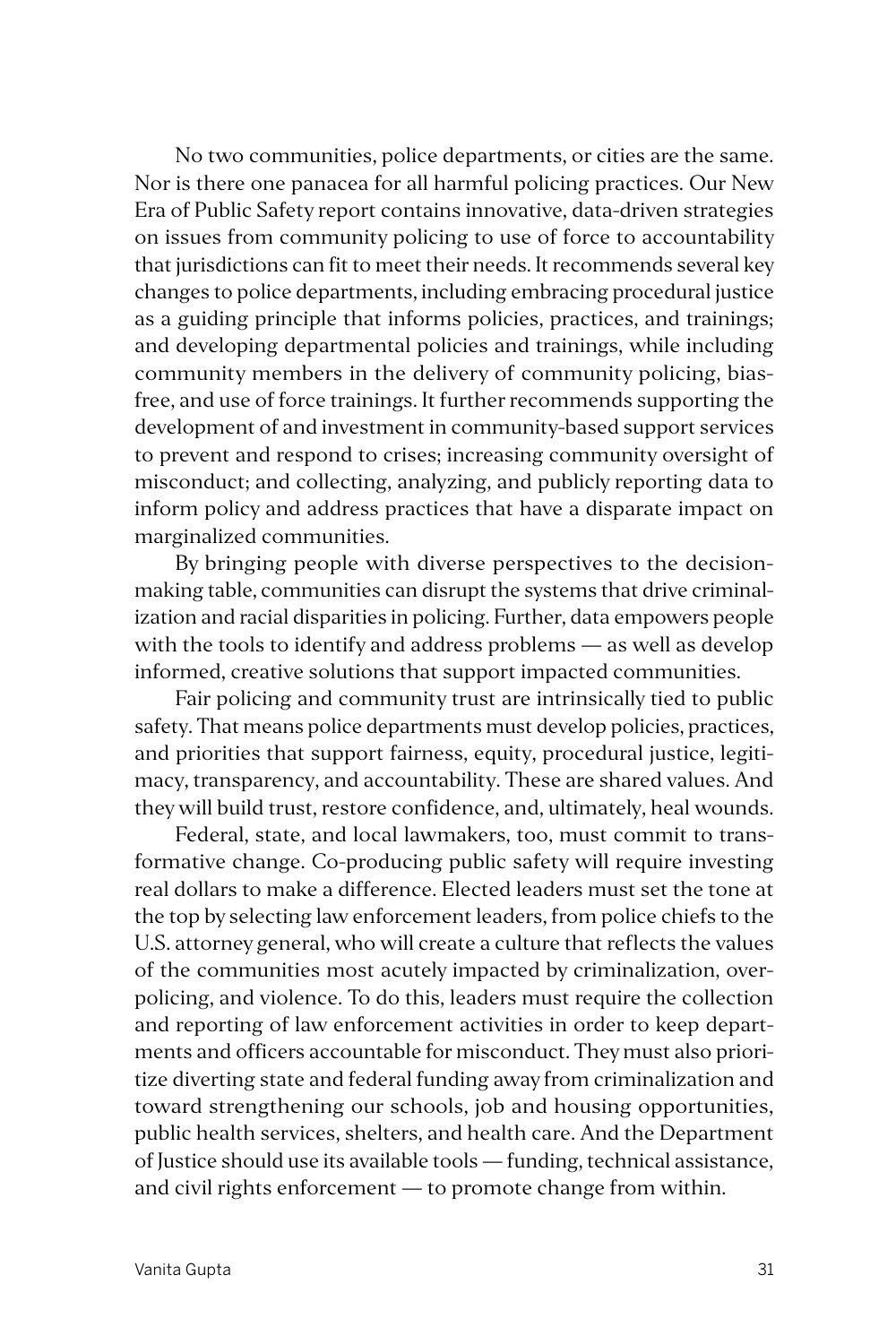A new era of policing will not be achieved by tinkering at the edges. It will require a reimagining of public safety. It will require daring leadership, persistence, and partnership — a partnership committed to safe, fair, and effective policing. A partnership committed to data and transparency and racial justice. And a partnership committed to ending our nation's overreliance on criminalization and incarceration. Our communities deserve nothing less.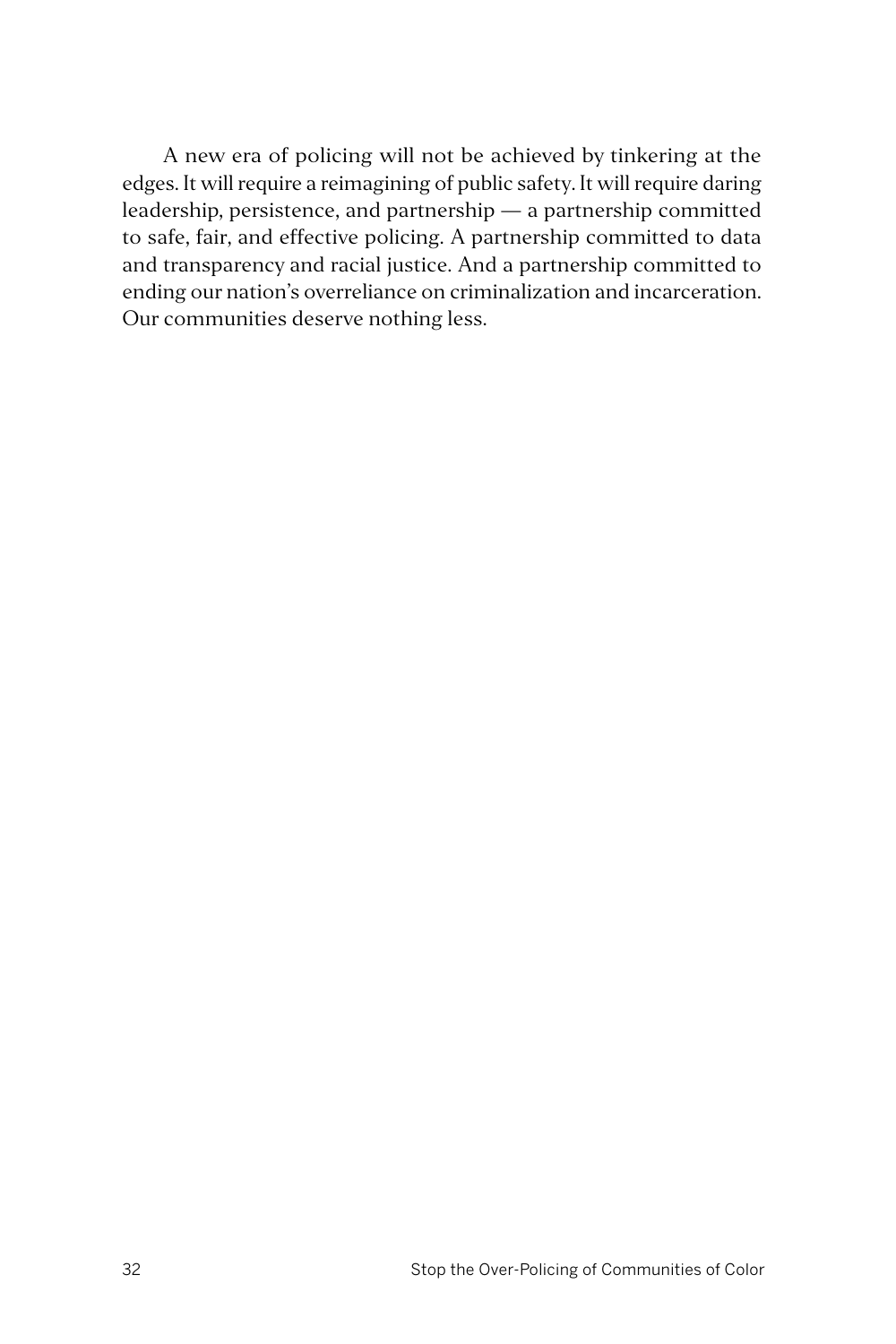# **9 Harness the Momentum for Bipartisan Reform**

#### **Holly Harris**

*Executive Director, Justice Action Network*

I**n December 2018, Congress passed and President Trump signed**<br>
into law a groundbreaking criminal justice reform bill, the First<br>
Step Act. Now, states all over the country are moving their own<br>
"first stap" bills Veteran **n December 2018, Congress passed and President Trump signed**  into law a groundbreaking criminal justice reform bill, the First "first step" bills. Veterans' groups, business and trade associations, faith voices, and key law enforcement leaders are working alongside conservative and progressive advocacy groups and impacted voices to change laws and change lives. The criminal justice reform movement is broad, and the future is bright.

In this era of entrenched partisan politics, how did we achieve a bipartisan win in Washington?

I remember sitting in Beltway strategy meetings in late fall as time was running short to pass the First Step Act. I was shocked at how little discussion was devoted to the one person who would determine whether this legislation would receive a vote on the floor of the United States Senate: Senate Majority Leader Mitch McConnell.

When our team at Justice Action Network (JAN) met with him, the Leader was very clear that he would not put his thumb on the scale. He was open to a vote but made no promises. To me, the glass was half full: "So you're telling me there's a chance?"

To get McConnell to commit to the floor vote we needed, we developed a strategy that would emphasize influential voices focused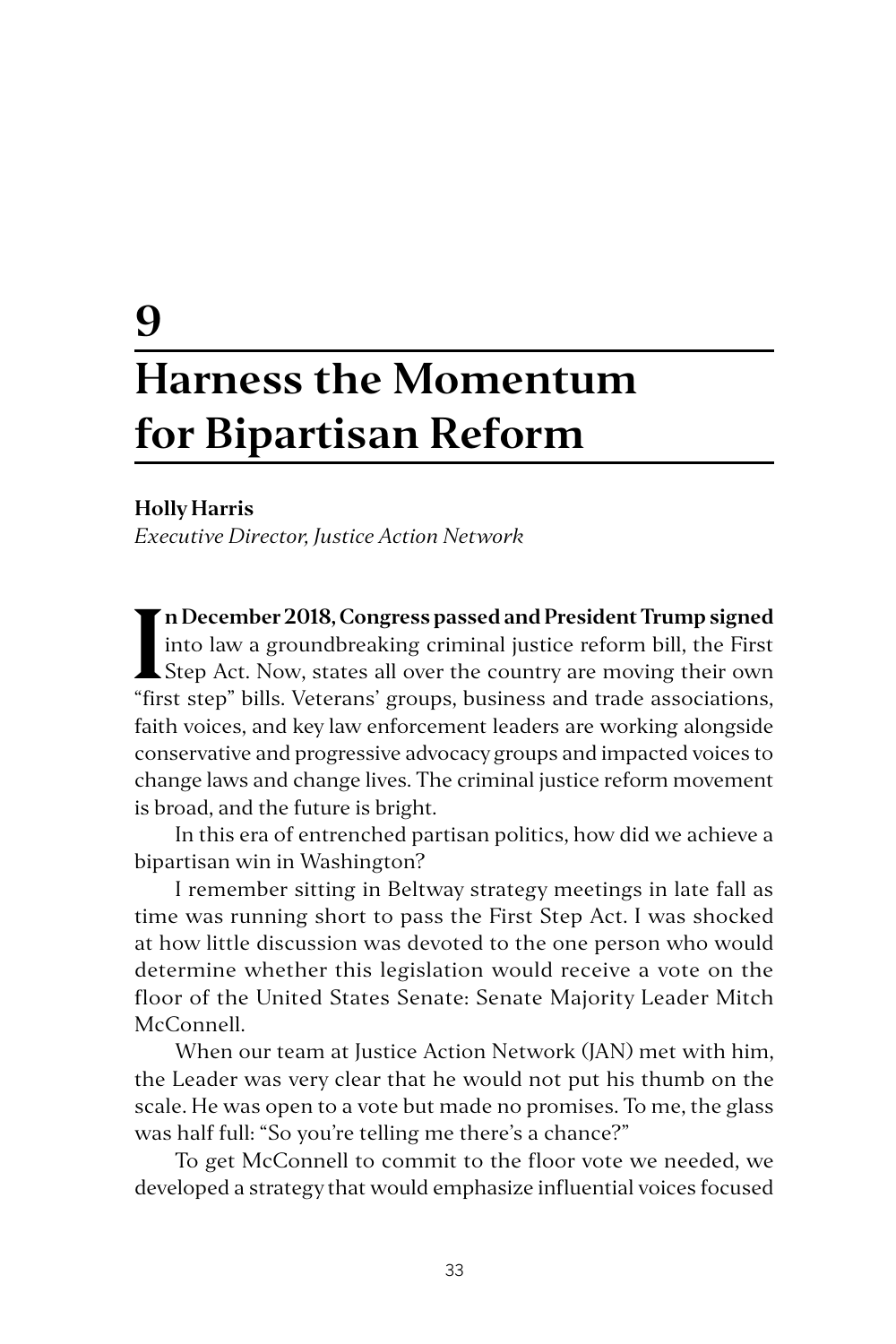on building support in McConnell's home state of Kentucky, and his Republican caucus on Capitol Hill.

We worked with State Senator Julie Raque Adams, a popular Kentucky lawmaker from Louisville, McConnell's backyard. Adams had sponsored and passed the country's first "dignity bill," commonsense legislation that eliminated the shackling of pregnant women and improved health and sanitary conditions for incarcerated women.<sup>64</sup> Adams was the only Republican to win reelection in her district — a victory that proved, we said, that justice reform makes for good policy and good politics.

Next, JAN commissioned a public opinion poll that found significant majorities of Republican and Democratic voters in Kentucky supported criminal justice reform. We held press calls to publicize these findings, joined by Senator Rand Paul, a pioneering supporter of criminal justice reform, and Jared Kushner.<sup>65</sup> We secured editorials in favor of the bill from local papers. But the story that mattered most to the Leader was published in his hometown paper, the *Courier Journal*, highlighting our Kentucky polling numbers.<sup>66</sup>

JAN kept the pressure on in Louisville, hosting a panel with the conservative Federalist Society, the progressive American Constitution Society, and law enforcement, at McConnell's undergraduate alma mater, the University of Louisville.<sup>67</sup>

And just as support for criminal justice reform reached a zenith in Kentucky, JAN and its valued partners were hard at work back in Washington, making the case for reform and urging the president to lean in.

Groups from across the ideological spectrum acted together toward this goal. The Brennan Center worked to ensure that sentencing reforms were included in the final package, through direct outreach to lawmakers and a flurry of news articles. FreedomWorks and the American Conservative Union fired up their grass roots and sent thousands of calls and emails to key Hill offices. The Faith and Freedom Coalition activated thousands of faith leaders, while #cut50 and Families Against Mandatory Minimums blanketed the Capitol with stories of unfair sentences and impacted families.

Finally, the president took to Twitter with uncharacteristic positivity, publicly urging Leader McConnell to put the First Step Act to a vote: "Go for it, Mitch!" With local support clear, and with cover from the Republican president, "go for it" he did. On December 11, 2018,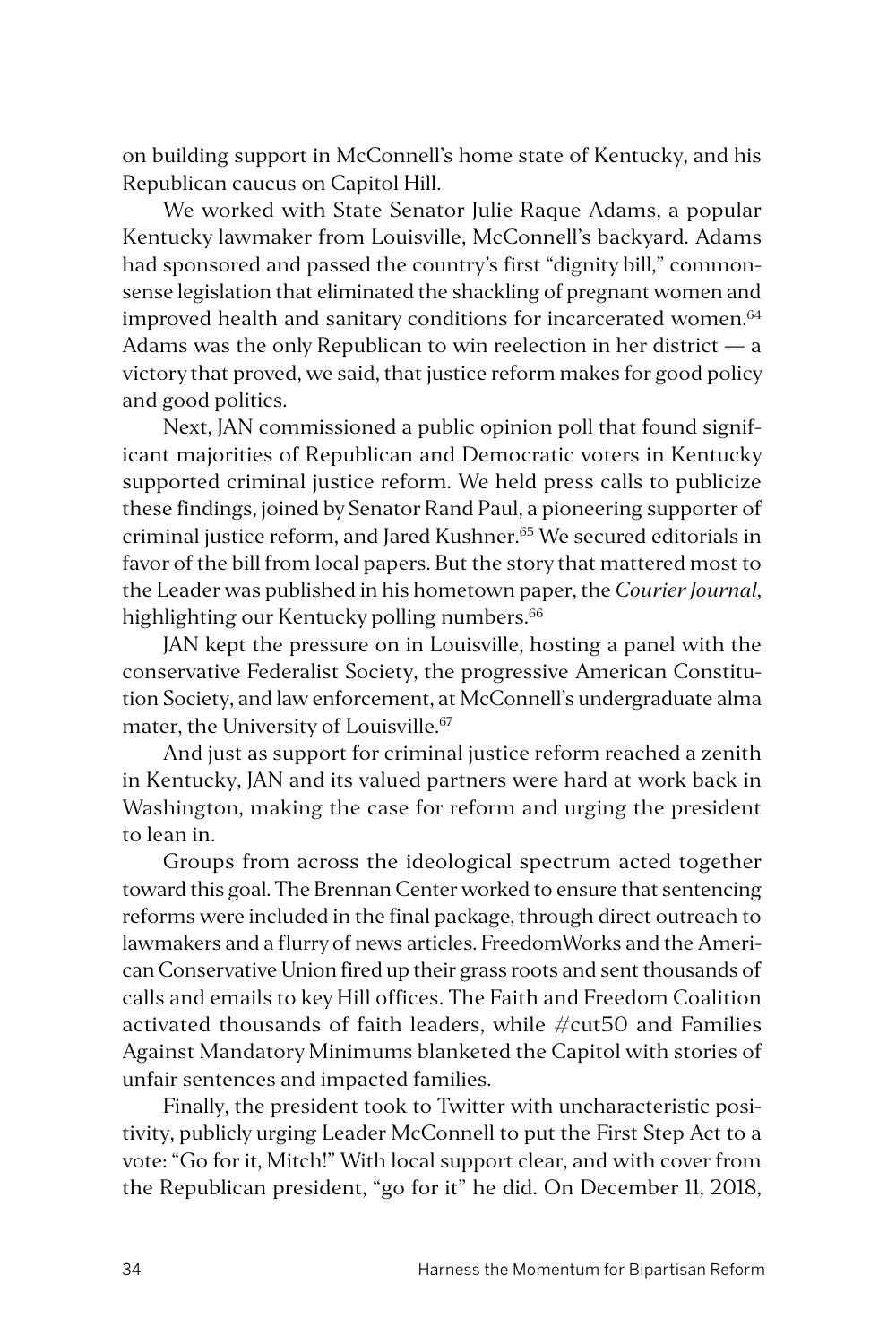Leader McConnell announced the First Step Act would go to a vote in the Senate.<sup>68</sup>

For the first time in decades, we've turned away from the lockthem-up-and-throw-away-the-key policies of the 1980s and 1990s, specifically the 1994 Crime Bill. But the First Step Act is just the beginning; there is much left to do.

Our jails and prisons remain overcrowded, and we are locking away too many people for too long without the public safety return we deserve. We should spend our resources more wisely, focusing on the most dangerous crimes instead of locking people up for minor drug or other nonviolent offenses. And currently, our criminal justice system forever punishes those with criminal histories. We need to break down barriers for the one in three American adults with a criminal record who are trying to find jobs and rebuild their lives. The list goes on, from reforming our bail system to slowing the staggering growth of the population of incarcerated women.

Safely reducing incarceration is supported across the ideological spectrum, but hailing from red state Kentucky, I was sold on the conservative arguments. Reforms have proven to make our system more efficient and effective, while lifting up opportunities for redemption and lowering crime and recidivism rates. I am proud to see fellow conservatives play a leading role at the federal, state, and local levels, working alongside progressive leaders. Every single American family is impacted by our broken justice system, and most believe that it needs significant transformational change. Americans no longer believe a prison cell is the only answer for people who make mistakes; nearly 90 percent of voters want the federal government and the states to shift money toward alternatives to incarceration.<sup>69</sup>

It's time to put people over partisanship. We can build on the First Step Act's success to win future victories in states across the country. With ever-growing momentum for bipartisan reform, we urge leaders across the country to be on the right side of history, and join us as we offer second chances, and make our country safer.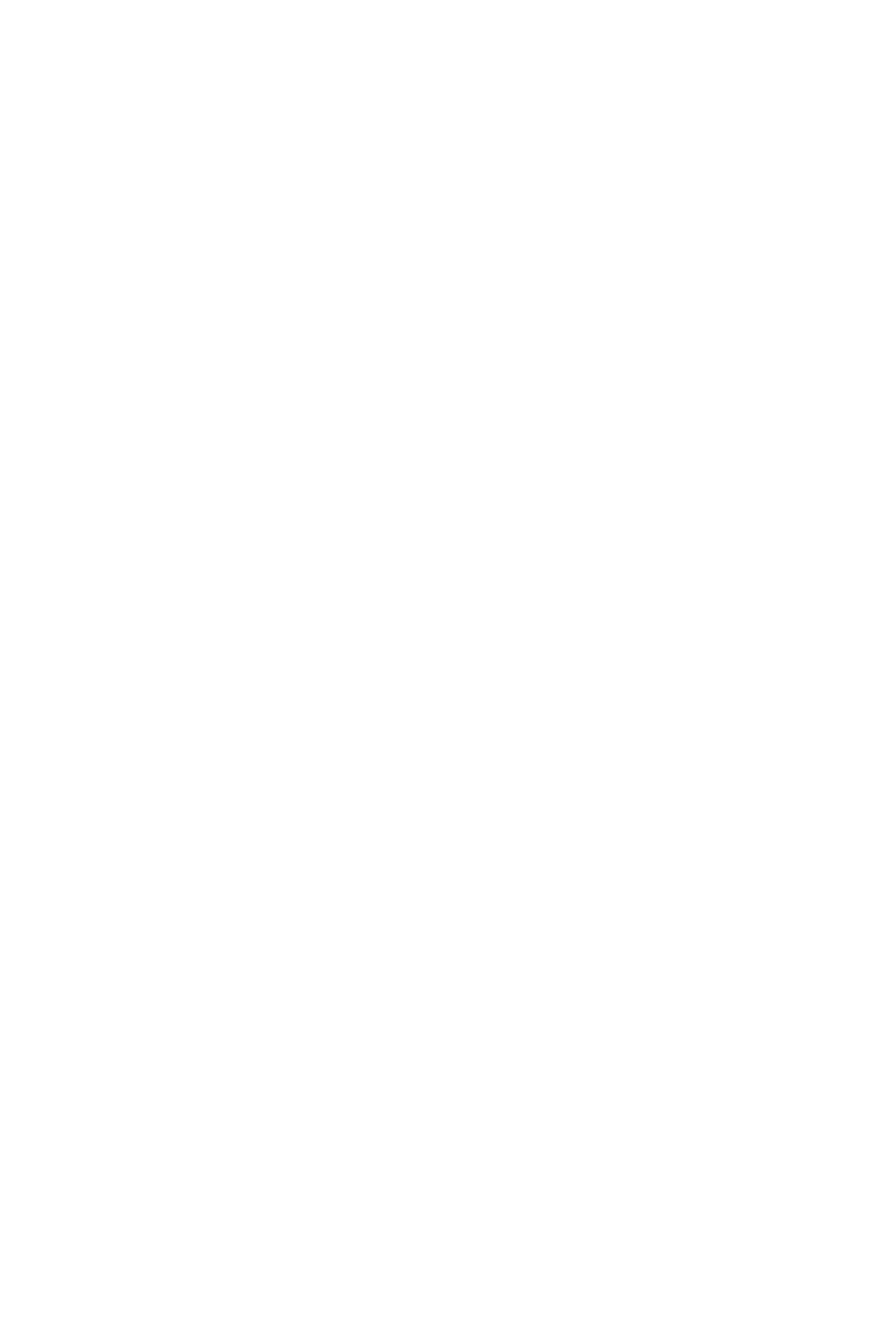# **10 Strengthen Resources for Public Defenders and Hold Prosecutors Accountable**

#### **Hon. Kamala Harris**

*United States Senator from California*

**The United States currently incarcerates more of its citizens**<br>than any other nation in the world. The U.S. has five percent of<br>the world's population, but nearly 25 percent of its prisoners.<sup>70</sup><br>These acteurating figures than any other nation in the world. The U.S. has five percent of the world's population, but nearly 25 percent of its prisoners.<sup>70</sup> These astounding figures have required us to acknowledge mass incarceration and the events that lead to mass incarceration every day in courtrooms across America.

As a prosecutor for most of my career, I know our legal system can provide justice, particularly when we stand up for victims of murder, rape, and other serious crimes. However, I also have seen the flaws in the criminal justice system — especially in its ability to ensure that defendants receive a fair trial and due process, as guaranteed by our Constitution. I strongly believe we must institute transformative structural changes to uphold these guarantees.

Traditionally, prosecutors have been rewarded for securing more convictions and longer sentences, but we now understand this kind of focus is harmful. Prosecutors should shift success measures to more modern metrics, such as reducing unnecessary imprisonment, reducing racial disparities, and lowering recidivism rates — moving towards a culture of reducing mass incarceration. Lawmakers can encourage this shift by using budgetary incentives to help reorient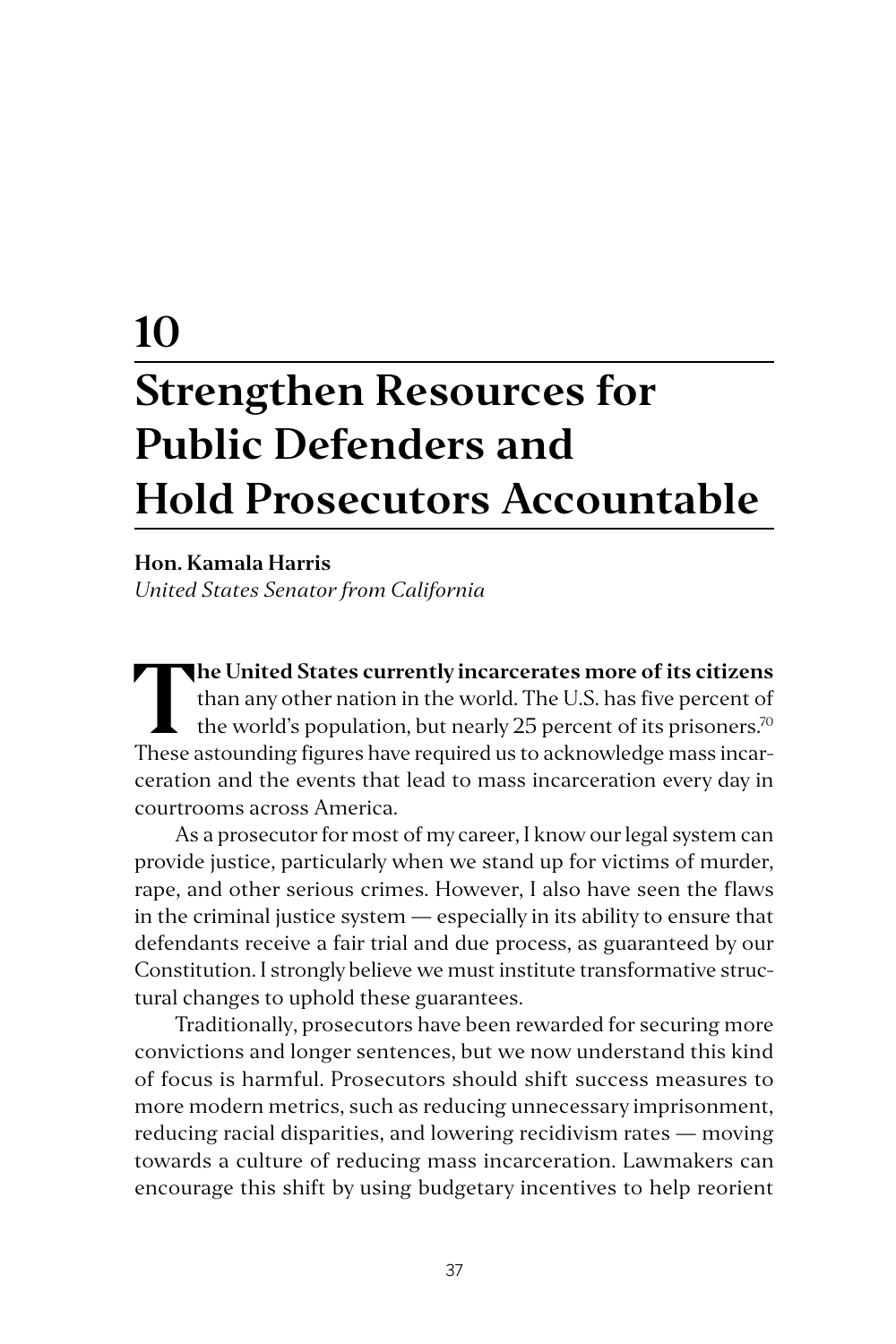prosecutorial practices. And while there are other mechanisms in place to hold prosecutors accountable, much more can and should be done — from collecting data on charging decisions and outcomes, to ensuring that defense attorneys have greater access to a prosecutor's case file.

However, prosecutors are only half of the adversarial equation. Another important way to safeguard our system is to equip public defenders with the resources they need to do their jobs well.

In 1963, the Supreme Court famously held in *Gideon v. Wainwright* that state courts are required to provide counsel to criminal defendants unable to pay for an attorney.71 But *Gideon* alone does not guarantee a fair process for defendants who cannot afford a lawyer. The daily work of upholding the rights of the accused falls on our public defenders. And a truly fair process requires that defendants have lawyers who have the funding and resources to challenge the prosecution.<sup>72</sup>

When I was a prosecutor, I knew that the public defender's office — led by my friend the late Jeff Adachi — fought hard for funding and resources. The same fight is being mounted by many other public defenders' offices, and with good reason: only 21 percent of statebased public defender offices are able to handle their caseloads with attorneys working at recommended levels.73 For example, in Florida, the annual felony caseload per attorney is  $500<sup>74</sup>$  The typical public defender in Colorado, Missouri, and Rhode Island carries two to three times the recommended workload.<sup>75</sup> In Louisiana, public defenders have almost five times the recommended workload, which led one federal judge to declare that "the state was failing miserably at upholding its obligations under *Gideon*."76

Time and resource constraints discourage public defenders from taking cases to trial. The vast majority of felony convictions are now the result of plea bargains — by some estimates, as much as 94 percent at the state level and 97 percent at the federal level.<sup>77</sup> These statistics must lead us to wonder whether a guilty plea is truly a result of evidence of guilt or the lack of resources to mount a meaningful defense.

Finally, between housing, child care, and student loan debt, young public defenders often have a hard time covering the cost of living and get pulled to more lucrative jobs. In Deschutes County, Oregon, the starting salary for a deputy district attorney is about 34 percent higher than the starting salary for a public defender.<sup>78</sup> Brooklyn Defender Services conducted interviews and a focus group, and found that public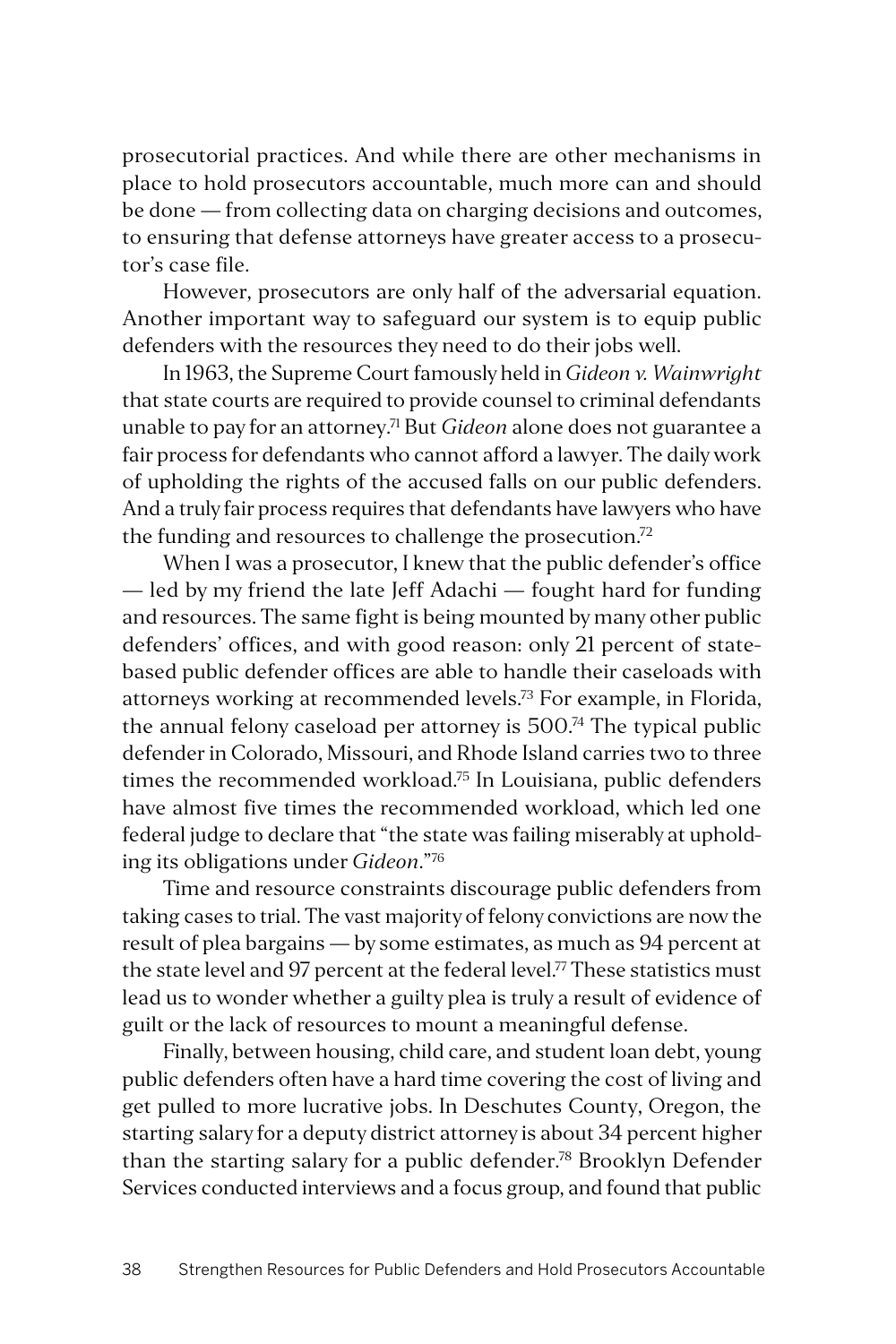defenders wondered whether their jobs were compatible with reaching financial stability and starting a family.79 That is simply unacceptable. When the salaries of dedicated public defenders do not allow them to cover the cost of living, they cannot do the job that their clients deserve and our Constitution requires.

On the civil law side, we have made great strides in recognizing that access to justice depends on access to counsel. However, the constitutional right to counsel does not extend to civil cases related to housing, health care, and domestic violence. In 1974, Congress established the Legal Services Corporation (LSC) to provide legal assistance to low-income Americans who face serious civil matters.<sup>80</sup> Seventy percent of LSC clients are women. Almost one-third of all cases closed by LSC grantees are family law cases. Housing and foreclosure cases make up the second largest category of cases closed.81 In 2018, Congress appropriated \$410 million for LSC.82 We celebrate this progress on the civil side but must acknowledge that it makes the case for improvement on the criminal side even more compelling.

When I was a law clerk in the Alameda County District Attorney's Office, I saw the tremendous power of prosecutors and judges. With the swipe of a pen, these individuals could make decisions about someone's life and liberty.

But in our adversarial system, true justice requires balance. And we cannot secure justice with such an extreme imbalance of resources. It is not enough just to have a lawyer; defendants in criminal cases need lawyers who have enough time, money, and resources to unearth all of the facts and exculpatory evidence in their cases. They need lawyers who can stand up in court, fully prepared to challenge the prosecution. We can and must deliver on *Gideon*'s promise.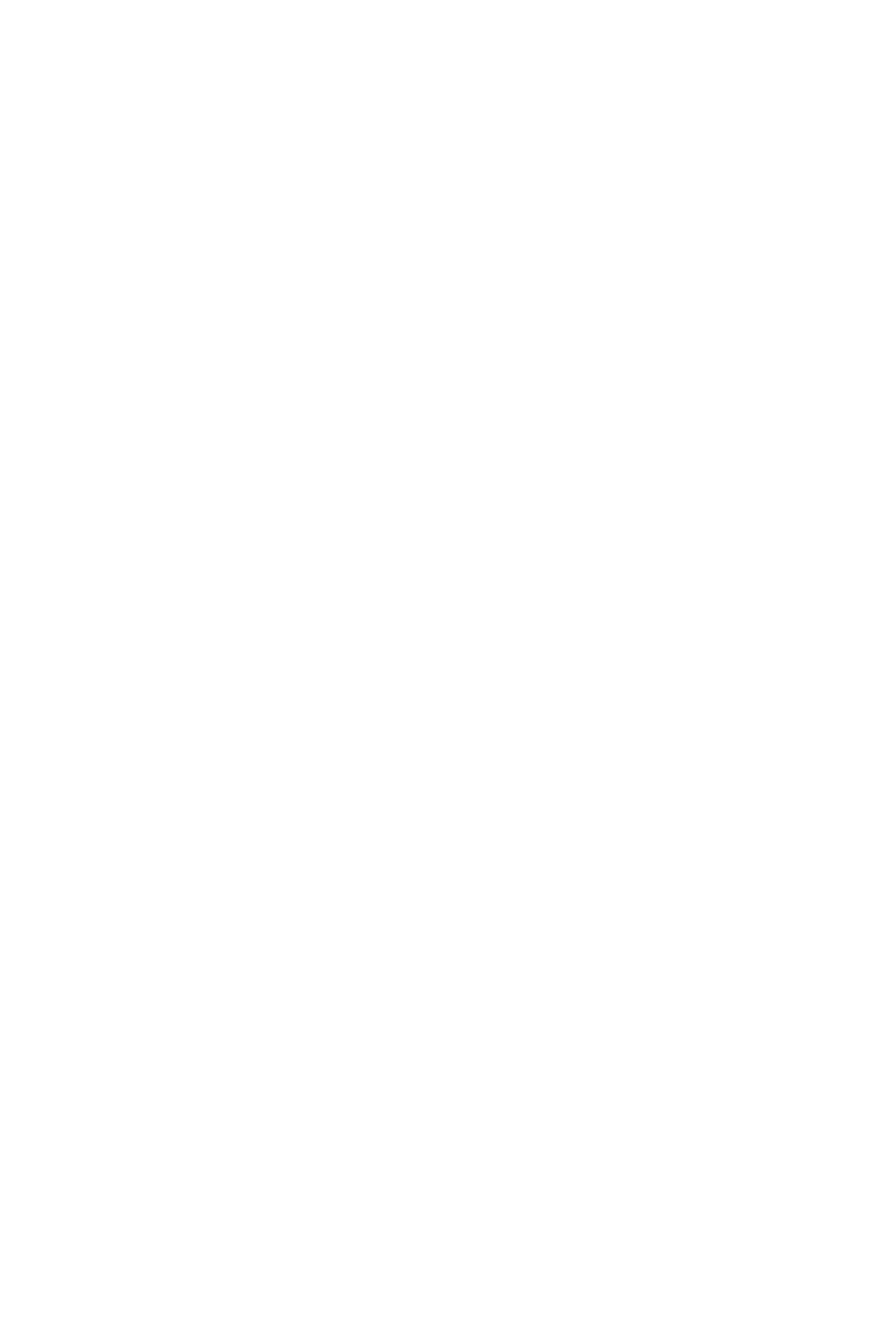# **11 The Conservative Case for Reform: Equal Rights, Public Safety, and Redemption**

#### **Mark Holden**

*Senior Vice President, General Counsel, and Corporate Secretary, Koch Industries*

**Ever since I was young, I've been interested in fixing the crim-**<br>
inal justice system. I grew up in Worcester, Massachusetts,<br>
during the advent of the War on Drugs in the 1970s and '80s.<br>
While working as a guard in a l inal justice system. I grew up in Worcester, Massachusetts, during the advent of the War on Drugs in the 1970s and '80s. While working as a guard in a local prison to pay for college, I oversaw many of my former classmates. I had my whole life ahead of me; their lives were already ruined. A lack of education and resources, little family support, substance use disorders, poor decision-making, and an absence of treatment programs all led them to deviance. Seeing how our paths had so sharply diverged was definitely a "there but for the grace of God go I" moment.

In 1995, I began my career at Koch Industries. I'm fortunate to still be at Koch for many reasons, primarily for the chance to implement our Chairman and CEO Charles Koch's vision of a free and more just society. That requires removing barriers, like outdated and ineffective criminal justice policies that prevent people from reaching their potential.

I strongly believe that criminal justice reform is a core conservative issue. While the cost savings are often what attracts conservatives, those who have come to the table have stayed for the salvation. I also view the issue as one that can transcend politics and unite everyone —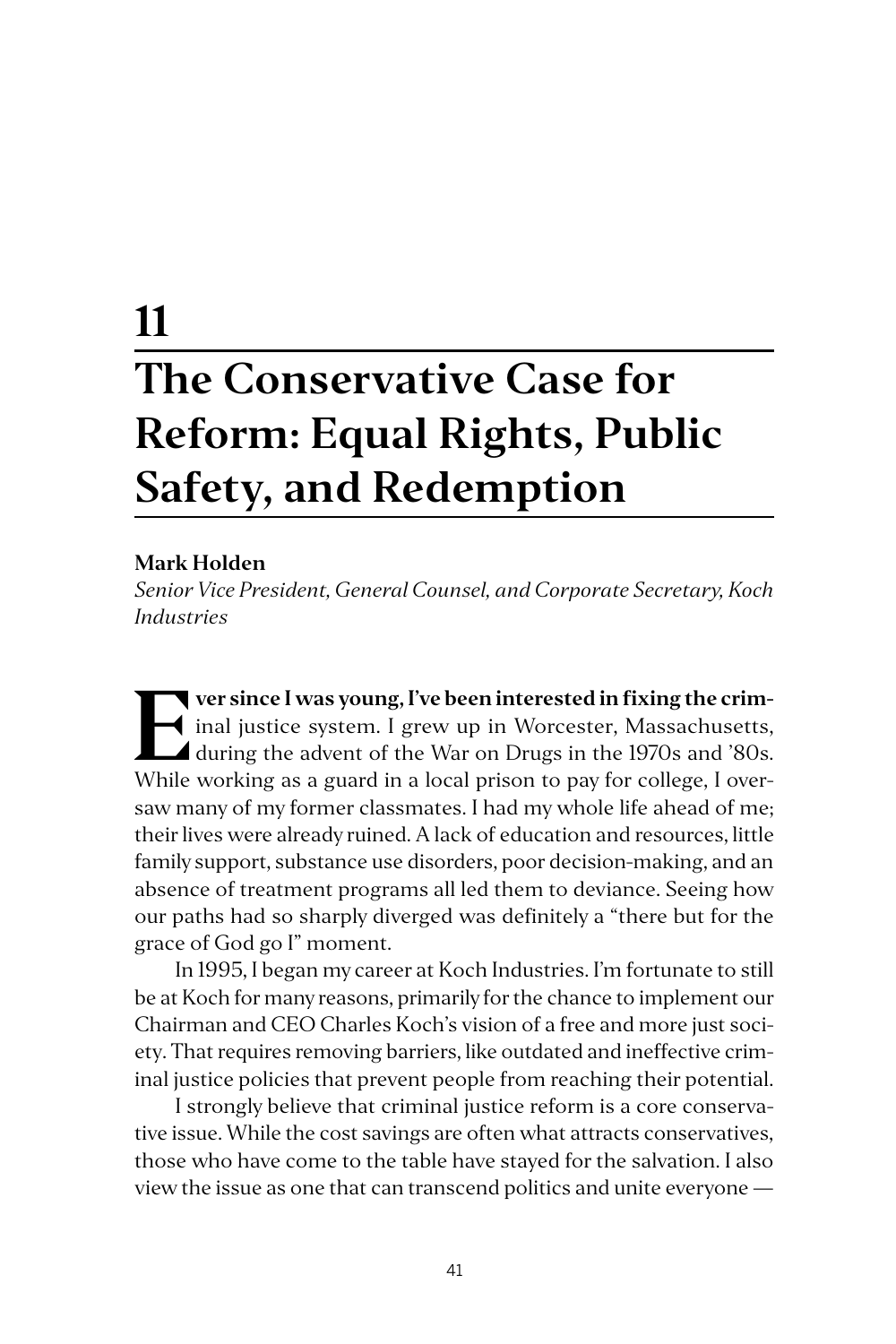even those who share little else in common — toward a higher purpose.

At Koch, we view criminal justice reform from a moral, constitutional, and fiscal perspective, with an eye toward equal rights, public safety, and redemption.

The moral case is simple: we have a two-tiered justice system where people with resources often receive better outcomes than those who are less affluent. We criminalize poverty through an outdated pretrial justice system that incarcerates people who aren't a public safety threat but can't afford bail. Once saddled with a criminal record, these people then face more than 40,000 collateral consequences preventing them from ever obtaining jobs, housing, education, licenses, loans, employment, and voting rights.<sup>83</sup> To endlessly punish those who have paid their debt to society is simply immoral.

From a constitutional perspective, almost half of the Bill of Rights deals with criminal justice. The Founders witnessed abuses of justice in their home countries and were warning that such overreach would pose the greatest threat to life, liberty, and the pursuit of happiness.

Finally, the fiscal case. More than a decade ago, Texas wisely decided against spending billions of taxpayer dollars on a new prison. Instead, the state embarked on a plan to keep out of prison certain individuals who were not a threat to public safety, via specialty courts and probation. And for those sentenced to prison, Texas created access to rehabilitation programs that reduced recidivism by equipping incarcerated individuals with the therapy and skills needed to succeed after their eventual release.

To date, these reforms have saved the Lone Star State more than \$3 billion, led to the closing of several prisons, and reduced crime to levels Texas hasn't experienced since the 1960s.<sup>84</sup> This smart-on-crime, soft-on-taxpayers approach became a model for dozens of other states and for Washington, D.C., which passed the First Step Act late last year.

To build on last year's progress, here are four ideas that will help our country take the next step on criminal justice reform:

We should revamp the Federal Bureau of Prisons. Through no fault of its own, the Bureau of Prisons needs a makeover. First, it should be renamed the Bureau of Corrections and Rehabilitation (BCR), a name that reflects its objective. The goal of prison should be to correct illegal behavior and rehabilitate people to keep them from reoffending. Next, the bureau should be housed outside the Department of Justice. With all due respect, the Department of Justice's mission isn't to reha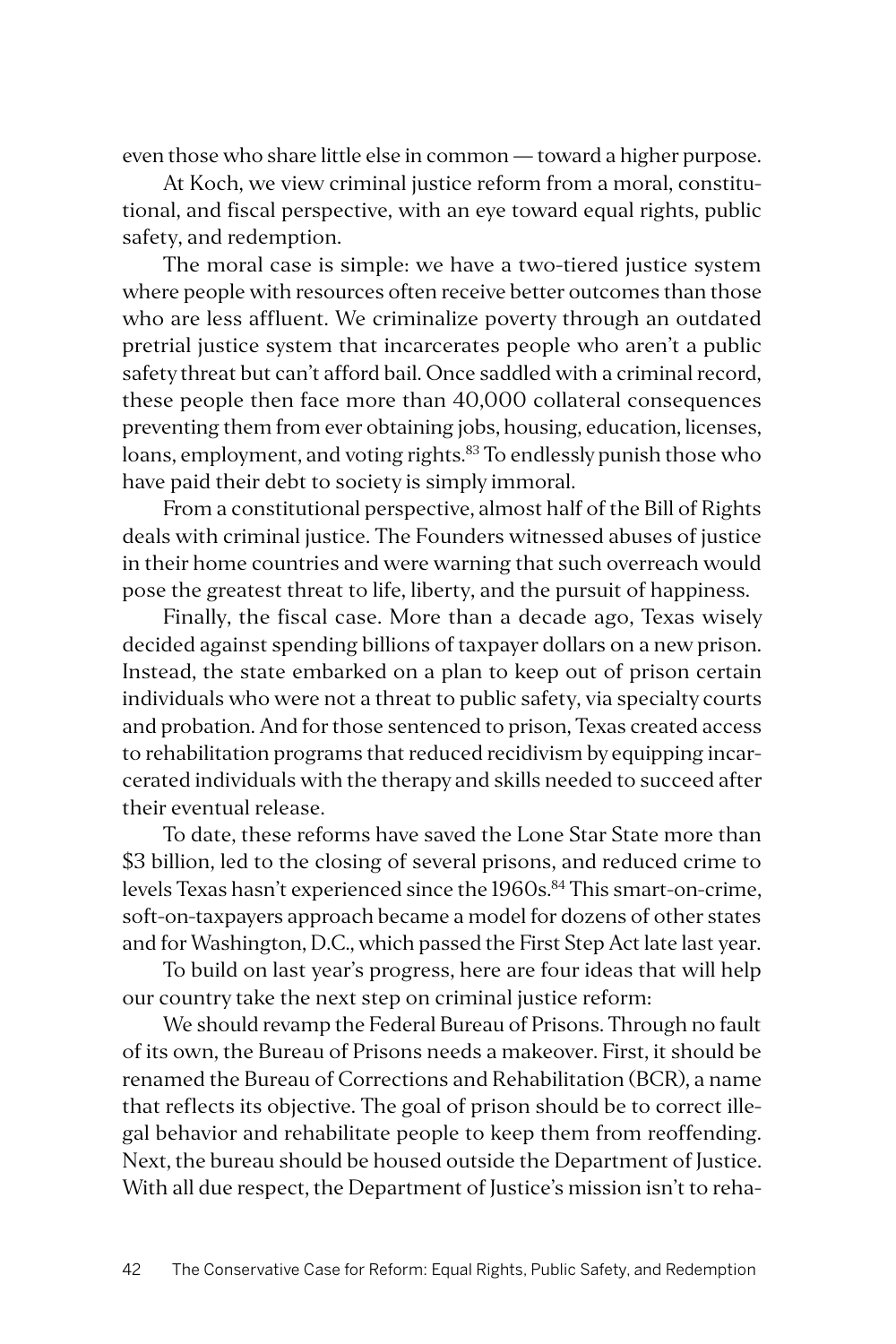bilitate people who commit crimes; it's to prosecute and put them in prison, often for long periods of time. If we're serious about keeping federal inmates from returning to prison, we should place BCR under the supervision of the Department of Health and Human Services, which is better suited to rehabilitate those in need.

We should reform collateral consequences. While there can, at times, be reasons to block people with criminal records from certain opportunities, we should eliminate one-size-fits-all prohibitions on access to jobs, housing, loans, education, voting rights, and licenses. Washington and the states should enact "clean slate" legislation (like the law passed last year in Pennsylvania) that automatically provides record clearing for eligible individuals who remain crime-free over a specified period.85

We should reform asset forfeiture laws**.** Civil forfeiture violates the Fourth and Fifth Amendments by allowing law enforcement to seize and retain assets from citizens who haven't been charged with a crime. It shifts the burden of proof from the government to individuals whose property was (illegally) seized and requires individuals to sue to get their property back. It's inconsistent with the proper role of police in our society, increases tensions in communities, and creates perverse incentives for law enforcement, who are often able to use the proceeds to fund their activities.

We should honor the Sixth Amendment by requiring access to effective counsel for anyone charged with a felony or misdemeanor. States routinely prosecute defendants while failing to provide them with effective counsel; where public defenders exist, they are overworked and underfunded. As 80 percent of those accused require a court-appointed lawyer, this is a serious constitutional crisis that must be addressed.<sup>86</sup> Until then, the government should not be allowed to prosecute defendants who lack an effective advocate.

As we enter the 2020 election season, I hope that leaders and lawmakers across the political spectrum embrace the cause of justice reform. Last year, we achieved an incredible victory with passage of the First Step Act, the biggest justice reform in a generation, spearheaded by both Republicans and Democrats. I look forward to the victories that lie ahead.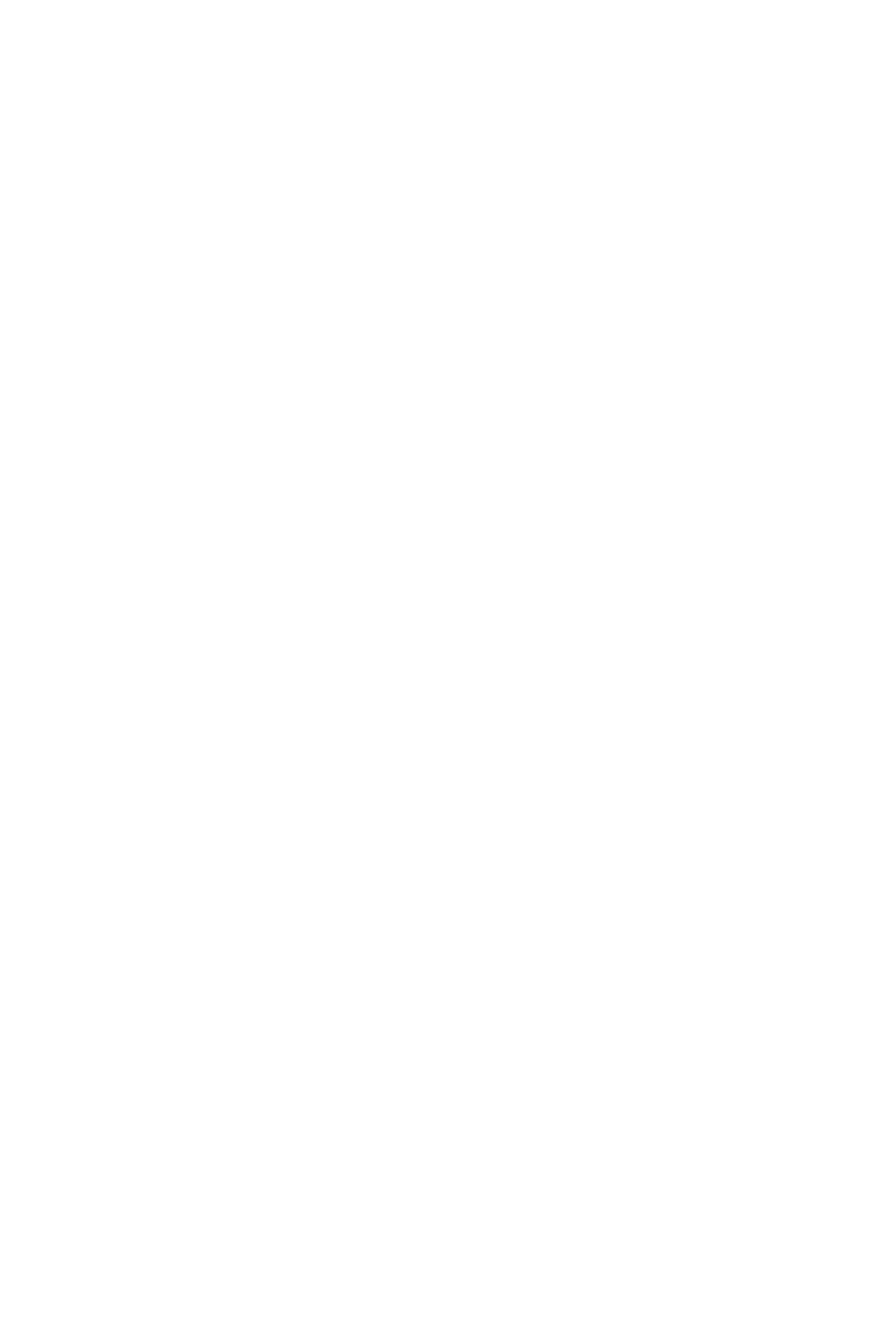# **12 Recognize Black Humanity**

#### **Sherrilyn Ifill**

*President and Director-Counsel* **Jin Hee Lee** *Senior Deputy Director of Litigation NAACP Legal Defense and Educational Fund, Inc.*

**1 Set of the mumanity of our fellow beings, we pay ourselves the highest tribute."<sup>87</sup> The late Supreme Court Justice Thurgood Marshall — the first African American member of the United States Supreme Court and the founde** ourselves the highest tribute."87 The late Supreme Court Justice Thurgood Marshall — the first African American member of the United States Supreme Court and the founder of our organization, the NAACP Legal Defense and Educational Fund, Inc. (LDF) penned these words in his condemnation of the death penalty. But they apply equally to what is, at heart, the solution to mass incarceration: embracing and elevating the humanity of those subject to the criminal justice system.

There are approximately 2.2 million people in American prisons and jails — a nearly 500 percent increase in 40 years. More than 60 percent of the incarcerated population are people of color, with the Black community bearing the greatest burden. Black men are six times more likely than white men to be incarcerated, and among Black men in their thirties, one in 12 is in prison or jail at any given moment. One in three Black men born since 2001 will likely be incarcerated at some point in his life.88

This mass incarceration of Black people is not a product of chance. Rather, it is the inevitable outcome of our national legacy of dehumanizing Black communities since the arrival of the first Africans in bondage. This dehumanization did not end with emancipation, however, but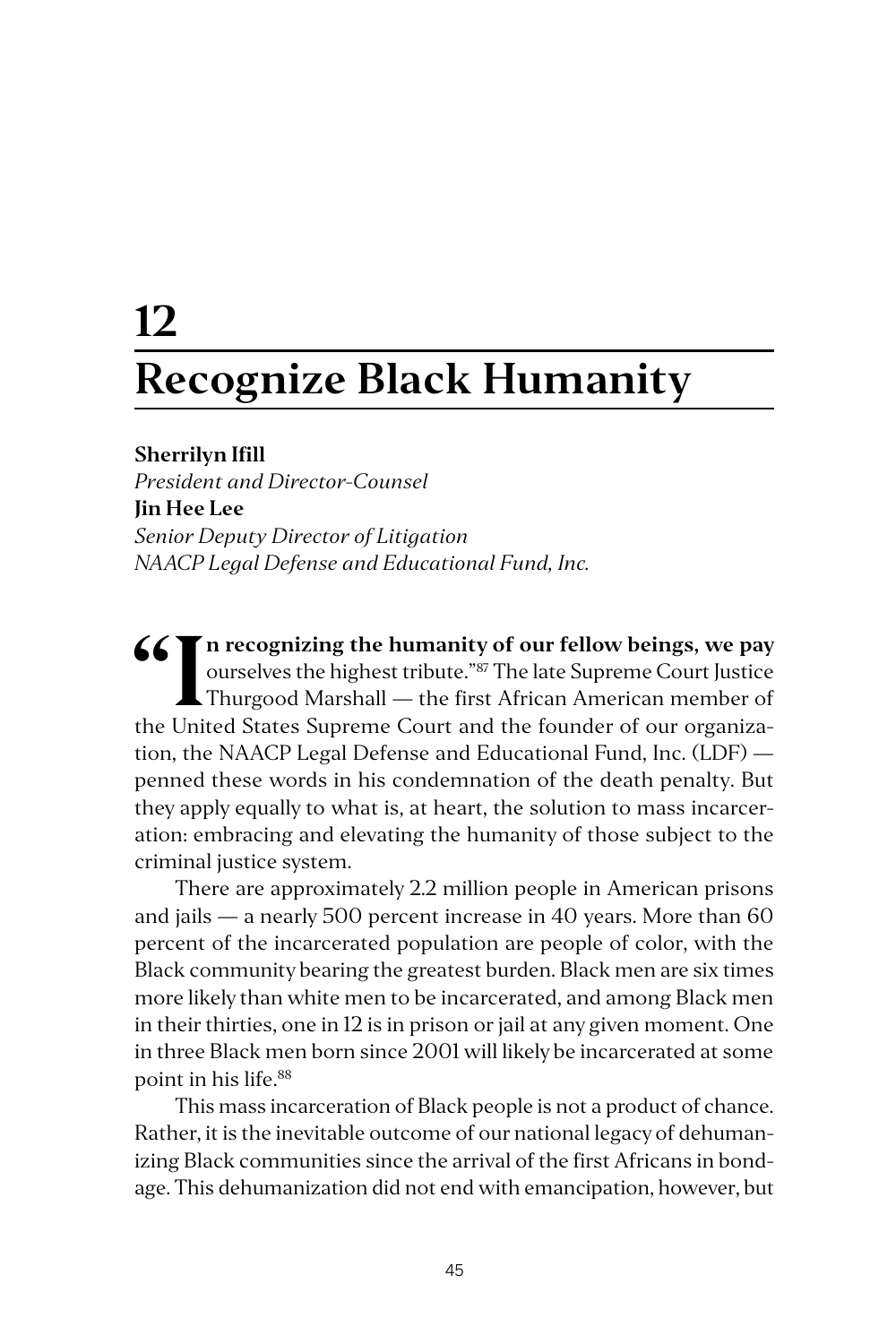continued with convict-leasing that substituted prison labor for slave labor, Black codes that criminalized the movement and presence of Black people as "vagrancy" or "loitering," Jim Crow laws that delineated all aspects of social life along racial lines, the racial terror of lynchings that evolved into the modern-day death penalty, and now the mass incarceration of generations of Black families.<sup>89</sup>

The dehumanization inherent in mass incarceration must be viewed in the context of other forms of dehumanization experienced by Black families. The number of racially segregated schools has doubled in the past 20 years, and Black children are disproportionately subject to excessive school discipline, thus feeding the school-to-prison pipeline.90 Discriminatory barriers to employment opportunities, credit access, and affordable housing prevent Black families from achieving financial security or, in many instances, the ability to sustain a livelihood. After the Supreme Court's decision invalidating a key provision of the Voting Rights Act, people of color face new obstacles — like extreme, racially targeted photo-ID laws — to exercise their hard-won right to vote.<sup>91</sup> And the rise of the Black Lives Matter movement put a public spotlight on a reality known to Black communities for generations: that the police, sworn to protect and serve, can at times be a source of fear and violence.

In essence, the dehumanization of Black men, women, and children renders Black people unable to effectively exercise the rights of full citizens. Entrenched, structural racial discrimination persistently disadvantages Black families and communities. This is even more acute for formerly incarcerated people, who are often stripped of their right to vote and deemed ineligible for many educational, employment, and housing opportunities due solely to their conviction. With the cards so inequitably stacked, Black people who are formerly incarcerated are often set up for a life sentence of marginalization and subordination.

In the face of this reality, it is naive to believe that legislation like the First Step Act, which was signed by President Trump in late 2018, will solve the problem of mass incarceration. While LDF supported its enactment, we viewed it for what it was named: the first of many necessary steps to achieve reform. But to truly end mass incarceration, our government policies must affirm and protect all aspects of Black people's humanity. In this regard, the Trump administration has failed miserably and shockingly. Indeed, the Trump administration has repeatedly taken actions that are at odds with recognizing the human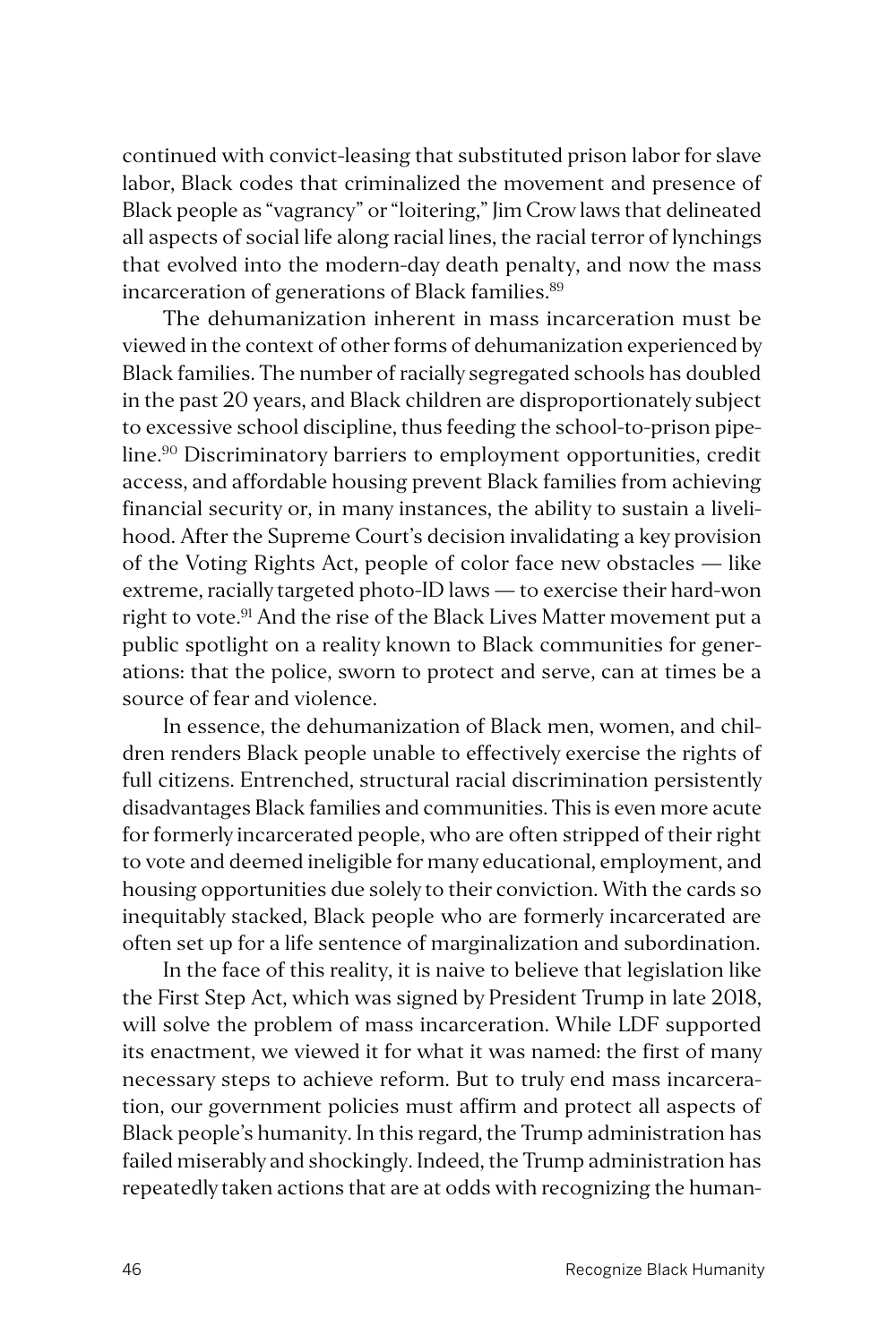ity of people — especially people of color — trapped within the injustices of the criminal justice system.

President Trump publicly supports the execution of drug traffickers, even praising similar comments by President Rodrigo Duterte of the Philippines, who is accused of serious human rights violations in his crusade against drug crimes. In just his second month in office, President Trump resumed reliance on private prisons despite evidence that they do not meet federal standards for safety and accountability. President Trump's Department of Justice also rescinded the "Smart on Crime" initiative, reverting to the now widely criticized practice of seeking the most severe sentence possible for even low-level, nonviolent offenses. The Department of Justice's Office of Community Oriented Policing Services no longer conducts investigations and public reporting of systemic problems within state and local police departments; in fact, upon his departure as attorney general, Jeff Sessions issued a memorandum curtailing the use of consent decrees to remedy systemic constitutional violations perpetrated by police. And the Departments of Justice and Education rescinded their joint guidance that had helped schools and school districts eliminate racial disparities in school discipline and ensure that no student is discriminated against on the basis of race.

Through both words and actions, the current administration not only has failed to affirm the humanity of Black people but in fact has actively worked against it. In promoting policies that criminalize adults and children of color, the administration continues the well-trodden path of funneling them into an unjust criminal justice system. In failing to protect people of color from the abuses of law enforcement agencies and prison systems, the administration signals an appalling disregard for their welfare.

Ending mass incarceration requires a full commitment to embracing the humanity of those most at risk within the criminal justice system. The Trump administration has utterly failed in that regard.

Any real attempt to substantially reform our criminal justice system requires an administration at the federal level that is committed to more than cosmetic changes and marginal investments. It requires an administration that stands ready to offer meaningful incentives to state and local law governments to adopt transformative policies and practices.

True reform also requires fundamental shifts in our national narratives about criminality and about the humanity of Black families and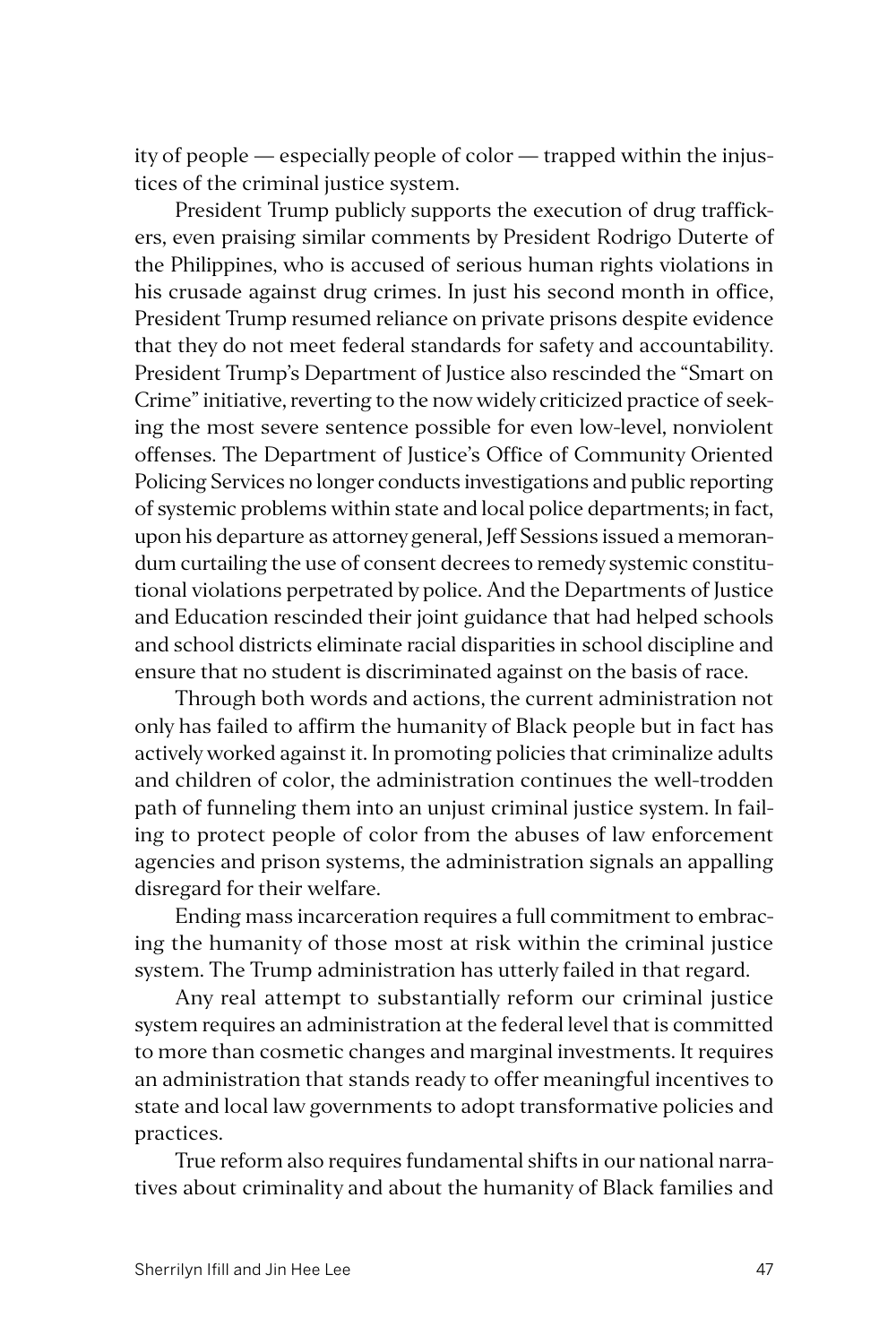communities. Words matter, and how we talk and think about the integrity and citizenship of Black people will continue to shape our approach to mass incarceration.

We cannot count on current leadership in Washington, D.C. to shift this narrative. Instead, it will require the ongoing and unrelenting demand of Black people in communities around this country, whose willingness to openly and aggressively challenge mass incarceration sparked the reform moment, and whose voices will continue to play a critical role in its progress.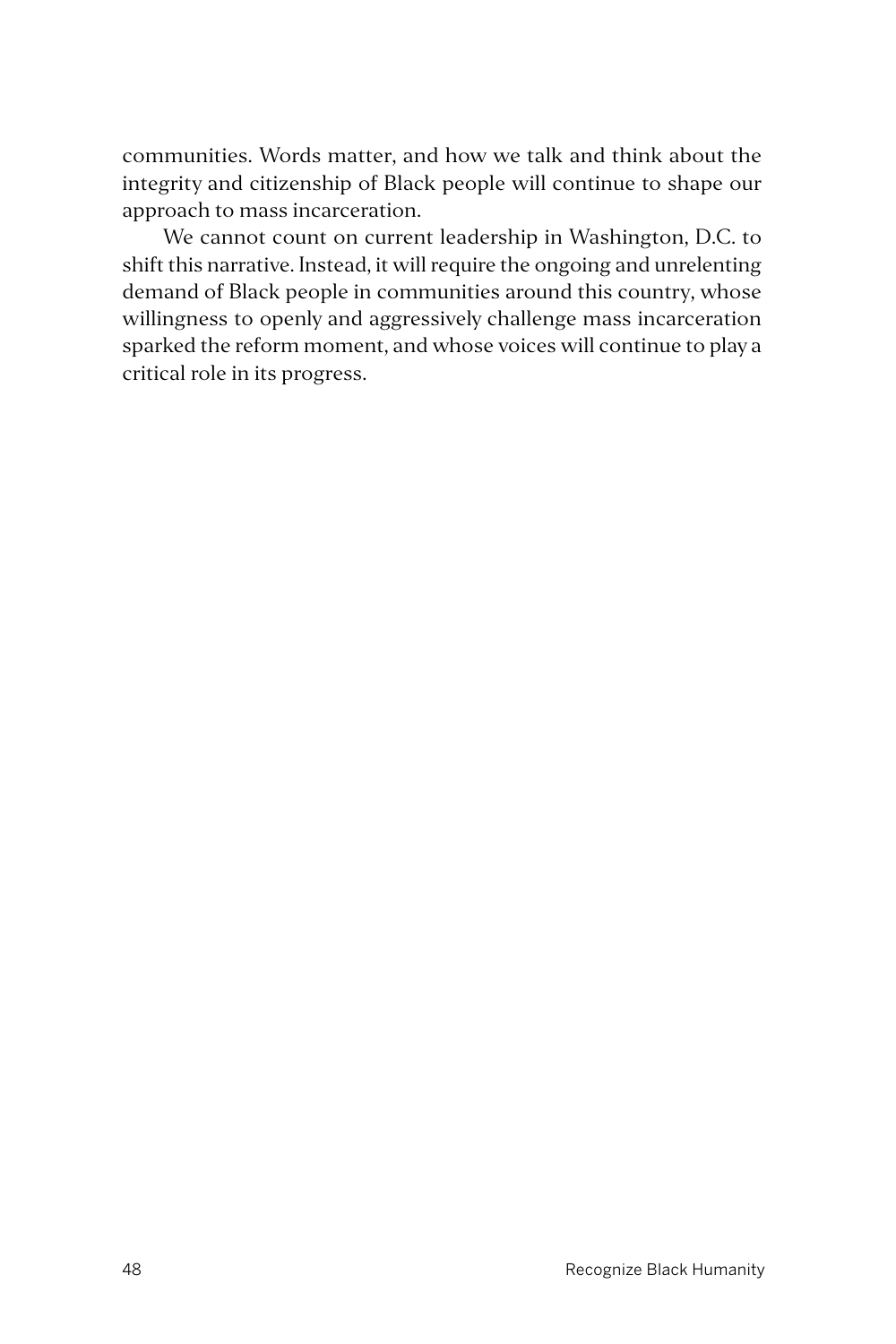# **13 Cut 50 Percent of the Prison Population**

#### **Van Jones**

*Cofounder, #cut50 CEO, REFORM Alliance*

**W** ith the Iowa Caucuses on the horizon, reporters and candidates are already hard at work learning everything they can about the state. A tragic fact that they'll uncover is that A frigan Americans represent just under f candidates are already hard at work learning everything they can about the state. A tragic fact that they'll uncover is that African Americans represent just under four percent of the state's inhabitants but  $25$  percent of its prison population.<sup>92</sup> Iowa's example is not unique: our justice system disproportionately arrests, prosecutes, and imprisons African Americans across the country, tearing families apart and perpetuating the ugly legacy of racism.

There is no easy solution to this crisis. But candidates vying for the presidency, and the current incumbent, must confront it head-on not with platitudes, but with ambitious plans to attack the root causes of injustice in America. By offering a plan to turn solutions into reality, candidates can show that they won't shrink from big problems and that they understand the facts about race in America.

Those facts still stagger. More than 50 years after the end of legal segregation, massive disparities still separate whites from African Americans. The average white family holds roughly seven times more wealth than the average black family.<sup>93</sup> And African Americans are incarcerated at nearly six times the rate of whites.<sup>94</sup> These facts are almost certainly related: black unemployment has always been high compared to the rest of the country but after taking into account incar-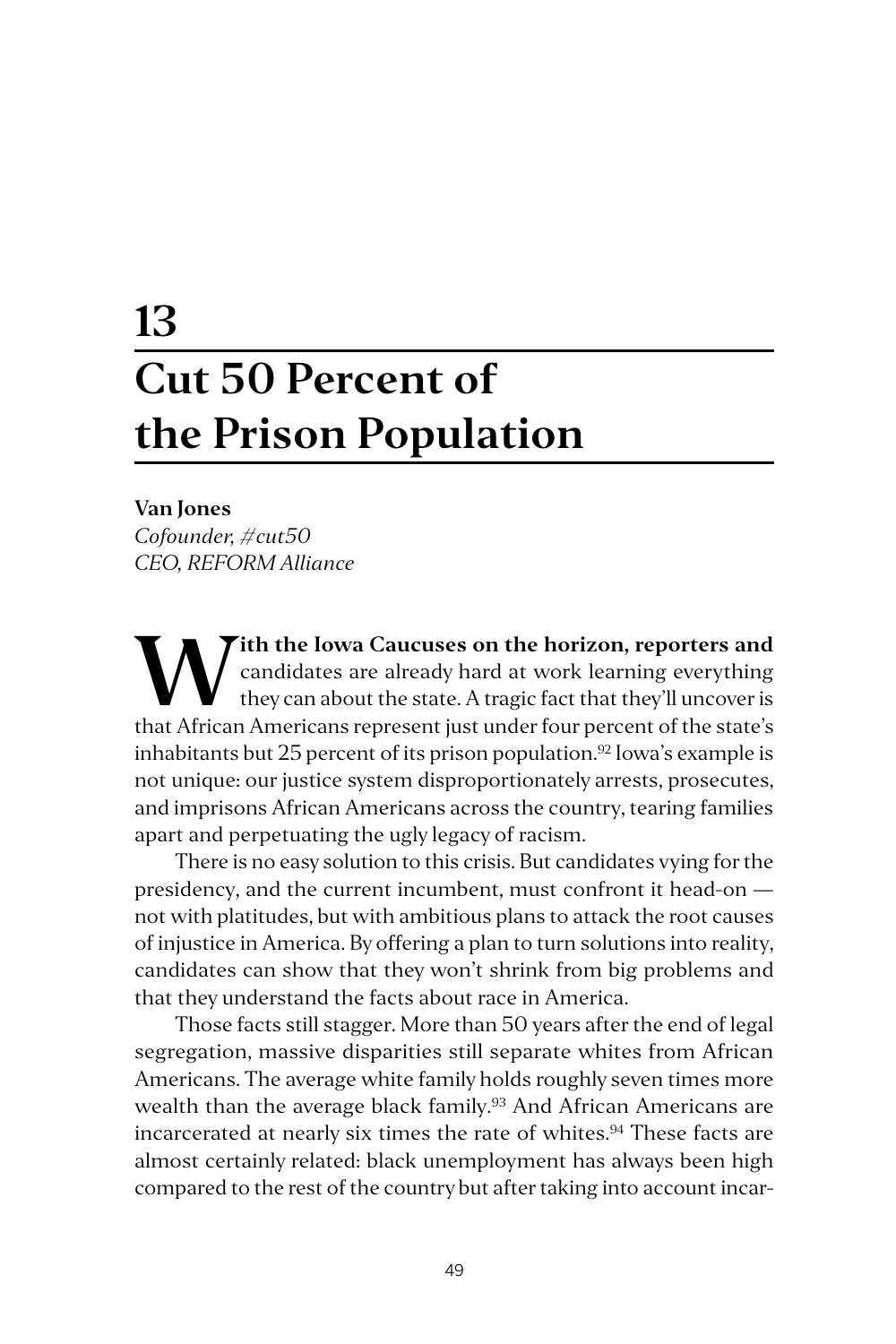ceration, the unemployment rate for black men is triple the rate of white men.<sup>95</sup> The racial wealth gap  $-$  and the racial prison gap  $-$  are part of the legacy of slavery and Jim Crow and a testament to our long history of denying basic dignity to people with darker-colored skin.

Unsurprisingly, Republicans and Democrats divide sharply over how to address the entrenched racism in our policies and our culture. But this past year showed that criminal justice reform is a rare piece of common ground, making it a promising place to begin repairing the broken bonds between us.

That's one of the reasons I spent the past five years building  $\#$ cut $50$ , a bipartisan initiative to cut crime and the incarcerated population in half. When I started  $\#cut50$ , I knew that liberals, conservatives, and everyone in between were disturbed by the crisis of over-incarceration. And I believed that this consensus could be turned into an alliance, and then a coalition, some legislation, and eventually new laws that would put us on a better path. Many doubted this course — and sometimes I doubted myself — but last year we succeeded, together. The First Step Act, which will reduce the federal prison population and help people return home to their families and communities job-ready, was passed on a massive, bipartisan vote through both chambers of the U.S. Congress and signed into law. But the act's title is no joke. Everyone involved knew we couldn't fix everything wrong about our criminal justice system in a single day.

That's why it's time to start talking about bigger, bolder second steps that get us closer to fulfilling the promise in  $\#cut 50$ 's name — a 50 percent reduction in incarceration nationwide.

If the federal government and every state adopted two simple policies — ending the use of prison for lower-level crimes and shortening sentences for others — we could reduce the number of people in prison by more than 40 percent. That's more than 550,000 people who could be freed from prison safely, returning to their families and communities to live productive lives.<sup>96</sup> Some critics assume there's not a way to do this safely. But research from the Brennan Center and others shows that, if done right, this can be done without any risk to public safety.

These solutions mean connecting people who suffer from substance abuse disorders with treatment — rather than incarcerating them and separating them from their support networks. People of all colors know all too well the pain of addiction and the slippery slope from addiction to crime to imprisonment. Anyone who has experi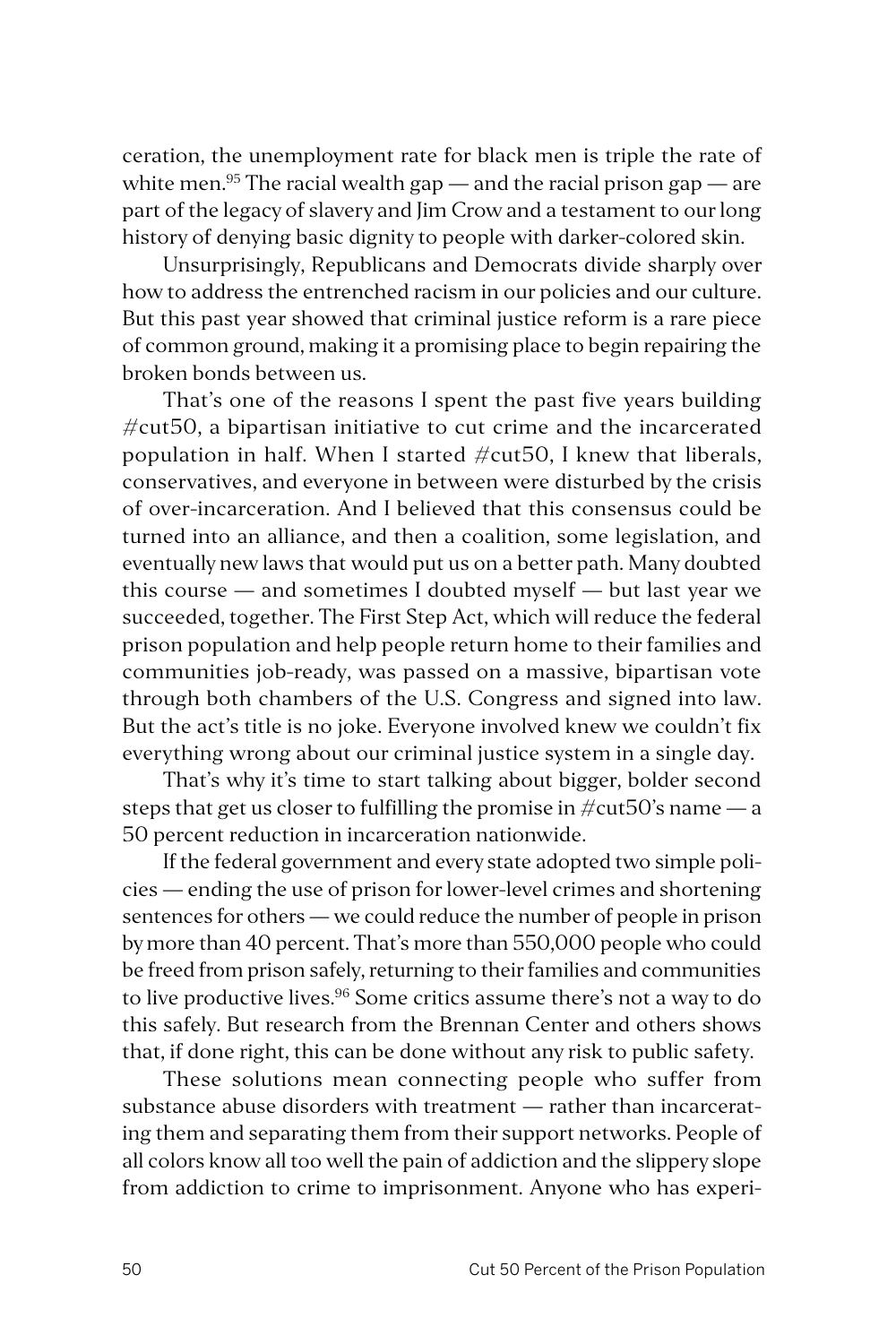enced the pain of watching a loved one suffer through this knows that prison does not help. We can truly save lives with a better approach.<sup>97</sup> That's a legacy worthy of any leader.

We should also add compassion and individual understanding back into the criminal justice system. That means getting rid of mandatory minimum sentences. The laws behind these sentences handcuff judges and require them to impose cookie-cutter punishments regardless of the circumstances of the crime or the individual. Mandatory minimums started as a way to reduce racial disparities in sentencing — but as we all know by now, they've done just the opposite. We should recognize this set of laws as the failed experiment it is.

Finally, we should build more exit ramps to help people leave the criminal justice system. Last year, President Trump commuted the sentence of Alice Marie Johnson, a great-grandmother serving decades in prison for a drug offense.<sup>98</sup> There are thousands of people like her still in prison, and they shouldn't have to wait for a pardon. To help them, we should restore federal parole — providing a way for people to leave prison when they're ready, not after some arbitrary period of time. We should also cap the amount of time someone has to spend in prison before their first parole hearing. Pairing these changes with sentencing reforms would dramatically shorten the time people spend behind bars unnecessarily. It would add humanity back into the justice system. The same caps should also be placed on probation, parole, and other forms of supervision. These supervisory sentences often become another shackle or a trapdoor to failure — instead, we should offer springboards to success.

Mass incarceration has devastated our communities, torn apart families, and ruined too many lives. Though this system is simply too interconnected and complex to fix in one fell swoop, if we continue working to change hearts and minds, we can build the next steps that accomplish even more for our communities. Here too, we'll find more friends than enemies willing to help along the way.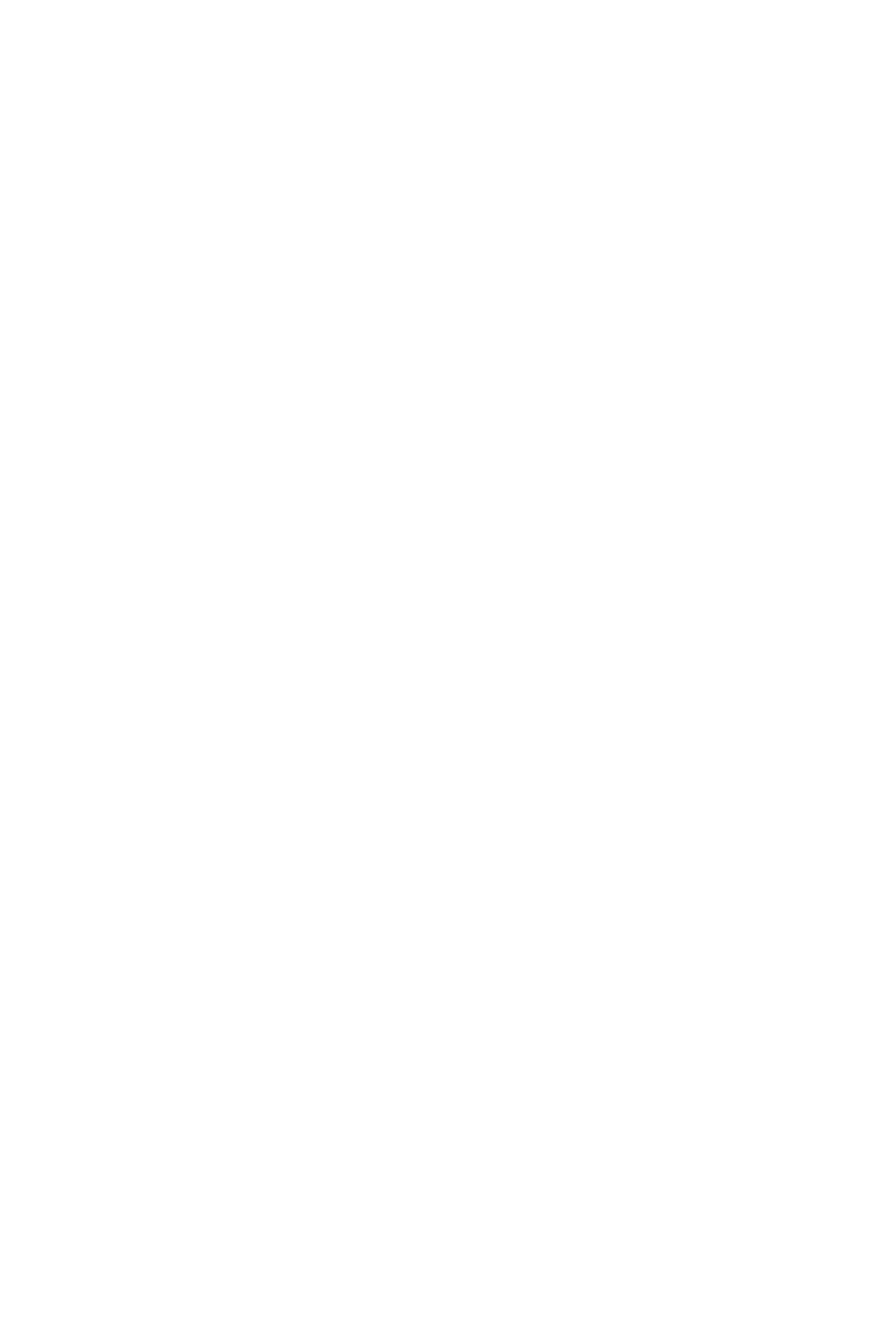# **14 Provide Treatment for Addiction**

#### **Hon. Amy Klobuchar**

*United States Senator from Minnesota*

I<sup>t has</sup><br>
justic<br>
room<br>
change. **t has become increasingly clear that there are two systems of**  justice in America — one built for crimes committed in the boardroom and another for crimes on the street corner. That has to

Just look at Paul Manafort, who was initially sentenced to just under four years in prison — well short of the sentencing guidelines for his numerous felonies — by a district court judge in Alexandria, Virginia. Many wonder whether offenders on the opposite end of the socioeconomic spectrum would have been given the same leniency. That's not justice.

I headed the largest prosecutor's office in Minnesota for eight years. My team adhered to one very important principle: we were ministers of justice. Our job was to convict the guilty and protect the innocent. Today the scales of justice are off-kilter. It's up to us, the policymakers and decision makers, to change that.

We need a criminal justice system that works for everyone and ensures the fair administration of justice while also keeping our communities safe.

We took an important first step with the passage of the aptly named First Step Act, bringing important reforms to federal prisons and making needed changes to our sentencing laws*.* The legislation is just a beginning, and we have more work to do.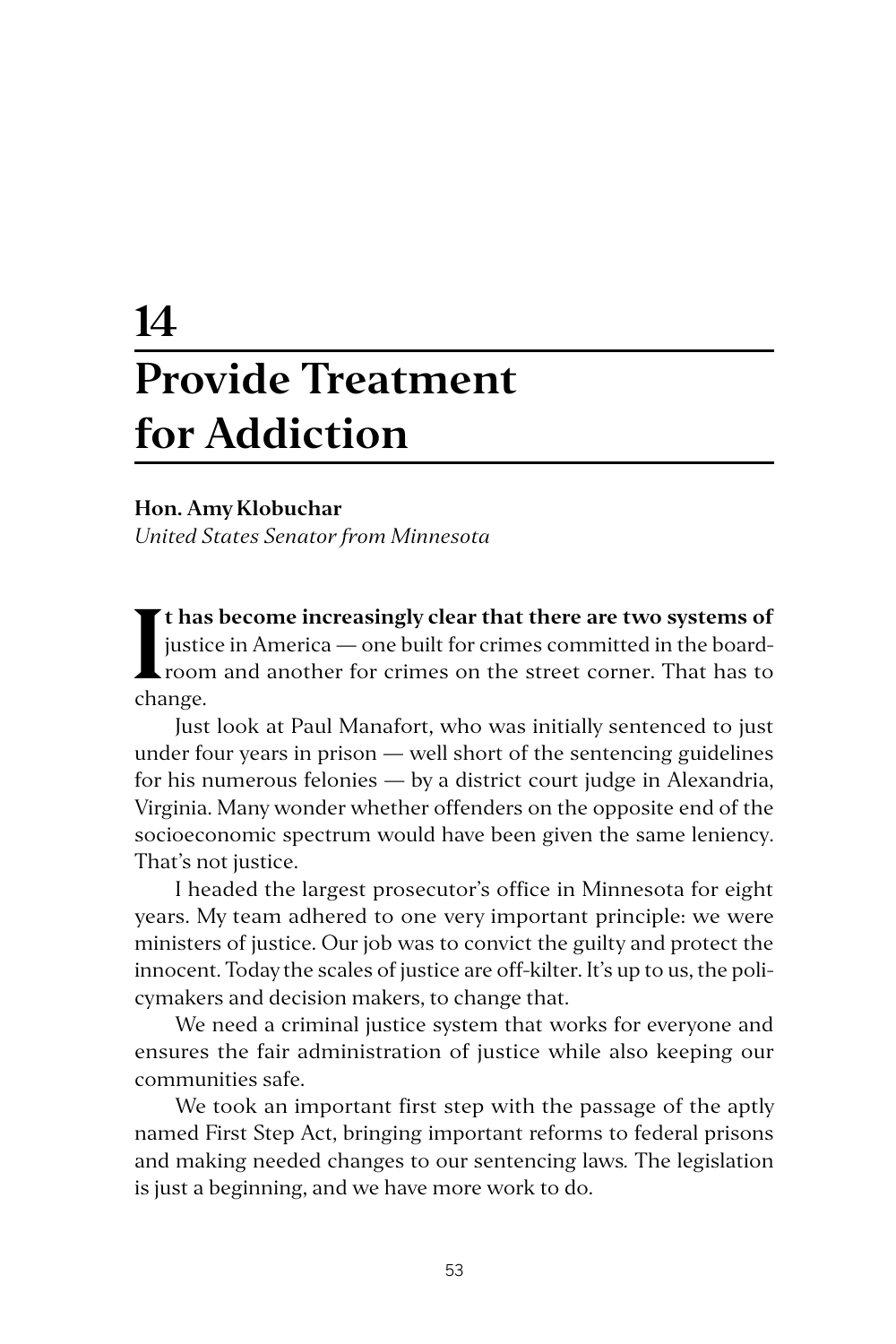The concept is this: for nonviolent, low-level drug offenders, there are more effective and innovative solutions than long prison sentences. Why? People are capable of change, and many deserve a second chance.

My family knows the power of second chances. I am the daughter of an alcoholic, and after a number of DWIs, my dad was finally required to take part in treatment and changed his life. In his own words, he was "pursued by grace." As a country, we need a criminal justice system that allows more people to be pursued by grace.

One way to do that is to address one of the underlying causes of rearrest and recidivism: addiction. One of the most important lessons I learned as Hennepin County Attorney is that you can't break the cycle of drug abuse and destructive behavior just by locking a person up.

We need smart solutions that drive people toward treatment and recovery rather than an endless cycle of arrest and incarceration. That's why, as both a member of the Senate Judiciary Committee and a prosecutor, I have fought to expand funding for and access to drug courts.

Drug courts — which divert nonviolent, substance-abusing offenders from prison and jail into supervised treatment — offer one of the best opportunities to ensure that those struggling with addiction get the help they need while preserving public safety. We know there is racism in our criminal justice system, but these courts offer a lifeline for all low-level drug offenders regardless of race, socioeconomic class, gender, or politics. Studies have indicated that drug courts save money, reduce recidivism, and give low-level, nonviolent drug offenders a second chance at becoming productive members of society.

Minnesota took advantage of this model and established its first drug court in the state's most populous county in 1996, shortly before I became the Hennepin County Attorney. When I took over, I used to say that my goal was to run our office like a business, with one significant exception: we didn't want repeat customers.

During my tenure, we looked to alternatives to incarceration for the mentally ill and serious substance abusers. We found that these offenders did not typically meet the bar for court-ordered institutional treatment but were in desperate need of additional treatment options. As a result, the County Attorney's office worked with the county to create programs that provide specialized supports for those with mental illness and chemical dependency. In urban, suburban, and rural areas, the state has now utilized specialty courts — including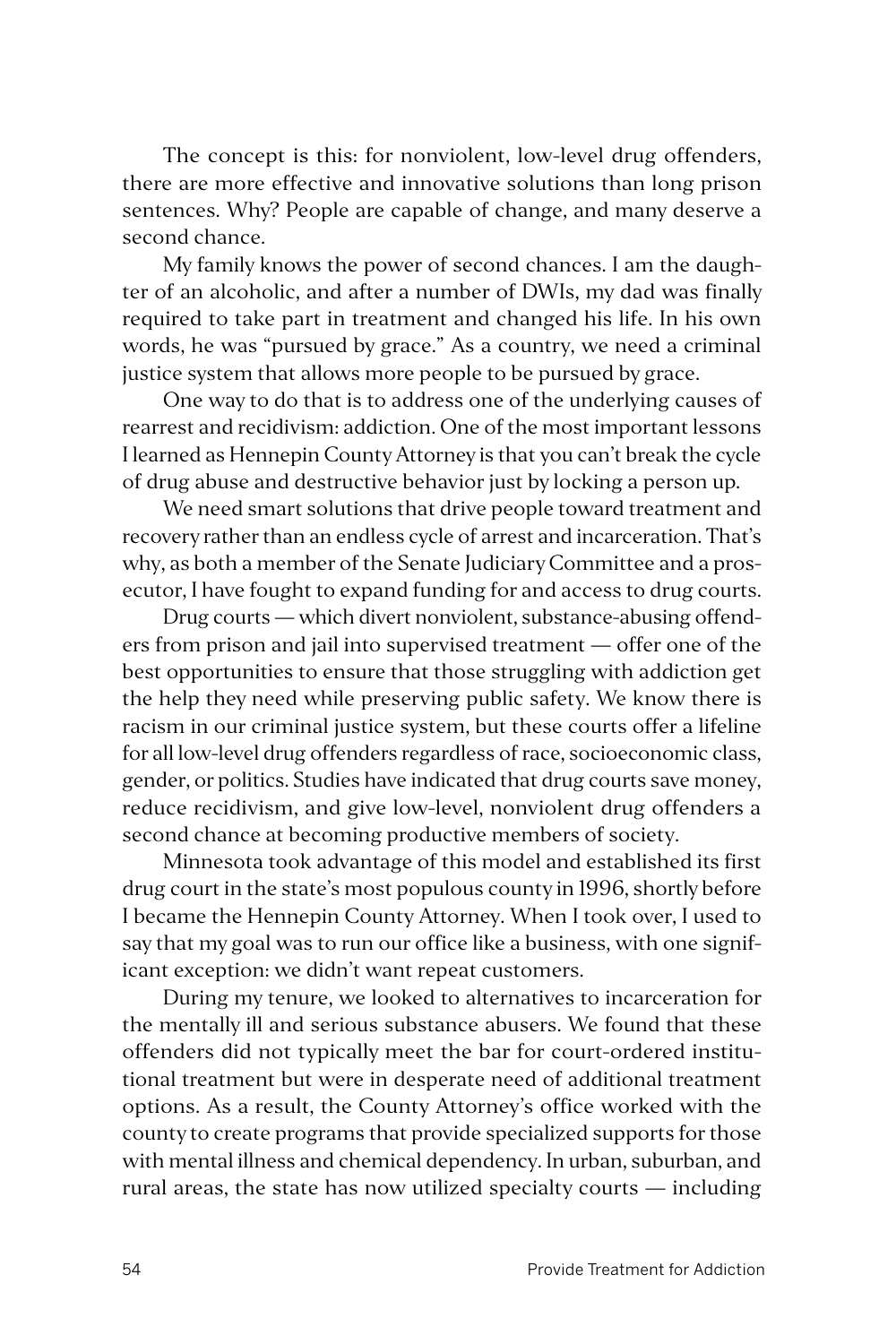drug, DWI, veterans, family dependency, juvenile, and hybrids — serving more than 30 counties.

These courts work. According to a study by the National Association of Drug Court Professionals, 75 percent of drug court graduates had not been arrested again, compared with 30 percent of those released from prison.<sup>99</sup> They save money, too. The most comprehensive study on drug courts to date concluded that they save an average of \$6,000 per person.100 In fact, every \$1 invested in drug courts saves more than \$3 in criminal justice costs alone.<sup>101</sup>

Given the strong case for these courts, I have led a bipartisan group of senators for the past several years in urging the Senate Appropriations Committee to provide strong funding for drug courts and veterans' treatment courts as part of the appropriations process. These efforts have yielded results. Last year we funded drug courts at a record level of \$75 million, an increase of \$32 million over the previous year.<sup>102</sup>

But to truly help close the revolving door of our nation's criminal justice system, we also need to curb substance abuse on the front end. The bipartisan Comprehensive Addiction and Recovery Act (CARA) was signed into law in 2016 and encourages states and local communities to pursue a full array of proven strategies in the fight against addiction — including expanded access to treatment programs. We now need to take a step further and pass CARA 2.0, which dedicates \$1 billion in resources to further support evidence-based prevention, enforcement, treatment, and recovery programs.<sup>103</sup>

When I think about reforming our criminal justice system, I remember when I was in high school and my dad convinced me to spend a morning sitting in a courtroom watching a state court district judge handle a routine calendar of criminal cases. In an essay about that day, I wrote that "to be part of an imperfect system, to have a chance to better that system was and is a cause worth fighting for."

We still have an imperfect system. But we must commit to bettering the system, to being ministers of justice. That is a cause worth fighting for.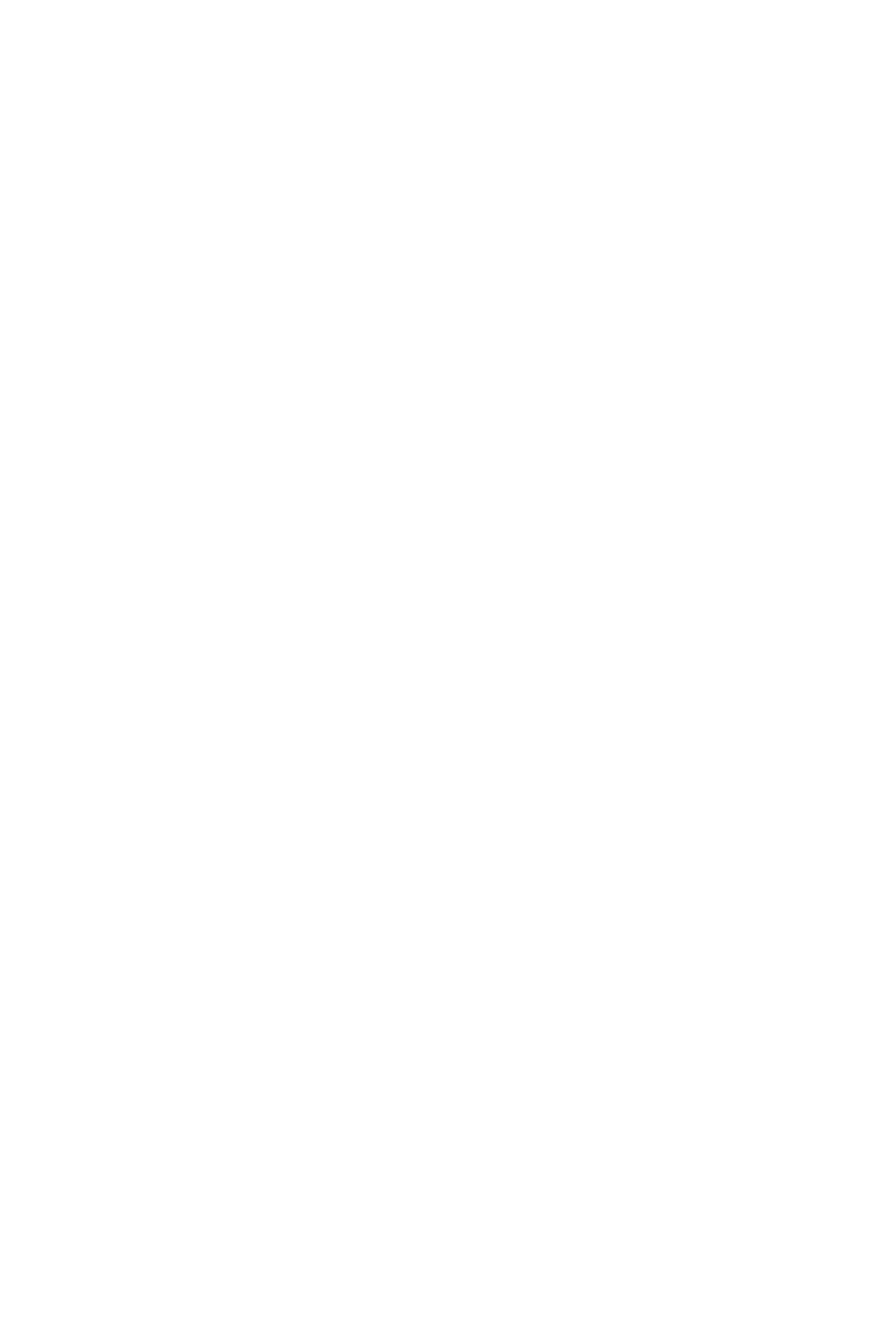# **15 The Trump Administration's Commitment to Justice Reform**

#### **Jared Kushner**

*Senior Adviser to United States President Donald J. Trump*

**The U.S. criminal justice system faces many challenges,**<br>including high recidivism rates, high financial and social costs to<br>the American taxpayer, overpopulated prisons across the coun-<br>try and systemly reduced public so including high recidivism rates, high financial and social costs to the American taxpayer, overpopulated prisons across the country, and overall reduced public safety. Additionally, the 1994 Crime Bill, signed into law by President Bill Clinton, disproportionately impacted communities of color and accelerated mass incarceration.104

Addressing these challenges requires significant reform. Last year, President Trump and our administration determined we could no longer maintain the status quo and took action. Drawing from successful reforms in states across the nation, the administration worked closely with Republicans and Democrats in the U.S. House and Senate Judiciary Committees to pass the First Step Act, which revitalizes our criminal justice system to be tough on crime but also smart on crime.

The president's move shocked cynics, many of whom saw his election as the end of any hope for criminal justice reform. But President Trump believes our criminal justice system can be budget-smarter, fairer, and can better protect public safety.

Our current high recidivism rates alone underscore the need for change. Ultimately, 95 percent of state prisoners will one day be released from prison.105 However, 77 percent of state inmates and 45 percent of federal inmates will be rearrested within five years.<sup>106</sup> Inmates are learning to become better criminals rather than better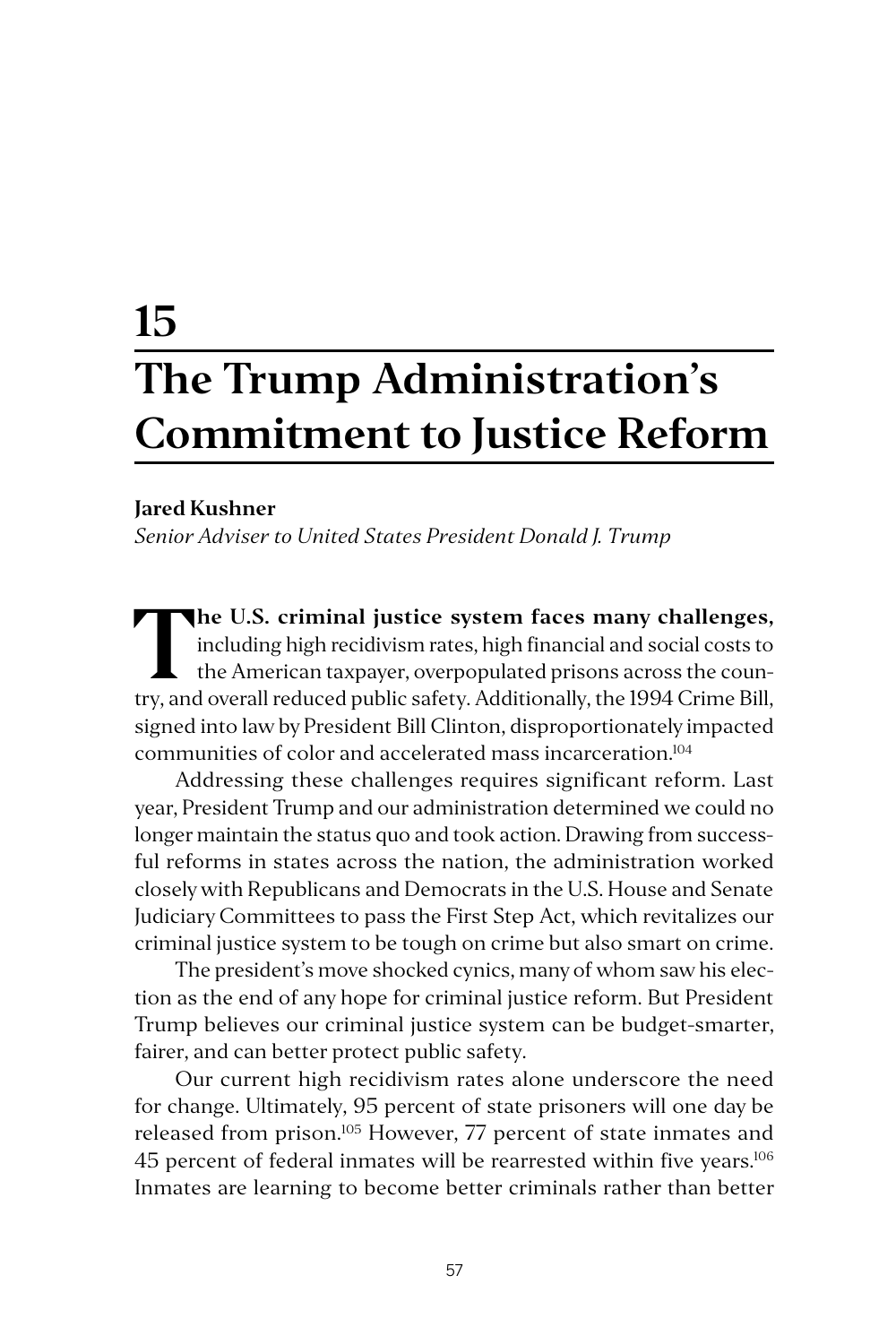citizens. In federal prisons, an astonishing 27 percent of inmates are first-time offenders.<sup>107</sup> The current system succeeds at detention but fails at rehabilitation and helping inmates become self-sufficient when they reenter society. The United States has five percent of the world's population, but its prison system holds nearly 25 percent of the world's prison population.<sup>108</sup> This is simply unsustainable.

The fiscal conservative case for reform is also strong. The country pays a very high and unnecessary cost to fund the current system. Additional damages associated with crime in the form of medical costs, property loss, and loss of life impose an even greater burden on American society. Maintaining a system that simply fills prisons across the country is not acceptable. The objective must shift to lowering the overall number of nonviolent inmates and, perhaps more important, efficiently applying recidivism reduction programs to place them on a pathway to success rather than a return trip to prison.

Recognizing the need for reform, states have worked to address these problems. For example, Texas, Georgia, Indiana, South Carolina, and Mississippi have implemented policies that drastically improved their prison systems, cut costs, and lowered crime rates significantly.<sup>109</sup> These state successes demonstrate that appropriate legislative action can indeed reform a broken system.

In designing the First Step Act, President Trump and congressional leaders sought to draw from these examples. The legislation incentivizes nonviolent and low-risk inmates to participate in evidence-based recidivism reduction programs and earn time credits toward prerelease custody. The First Step Act promotes programs to prepare inmates for a productive life outside prison, such as vocational training, education coursework, faith-based programs, mental health treatment, and drug rehabilitation.110

The act also reforms mandatory minimums, similar to those from the 1994 Crime Bill, which created racially discriminatory outcomes and contributed to mass incarceration. The First Step Act achieved sweeping bipartisan support and was endorsed by major law enforcement organizations, civil rights groups, and conservative and faithbased groups. It was the most substantial criminal justice reform legislation passed in decades.

Moving forward, the Trump administration will continue its commitment to criminal justice reform. We will work to fully implement the First Step Act, ensuring it delivers in practice the reforms it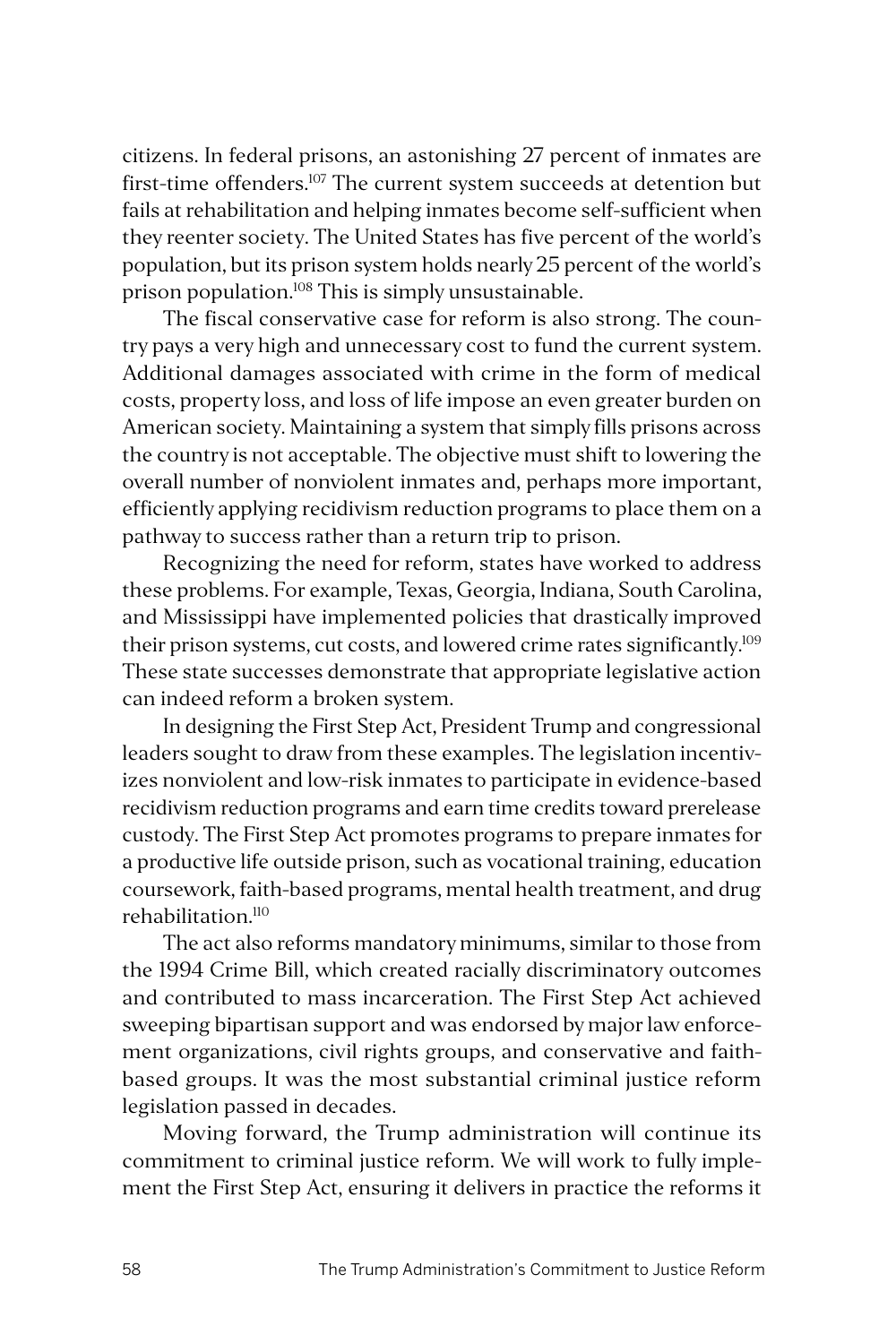promises.111 Further, as indicated in the name of the legislation, this bill is only the "first step" to reform. The administration also plans to pursue additional reforms to better the system. Foremost, we will work to provide and expand opportunities for former inmates to successfully reenter society. One of the most important things we can do is to create a great economy and work environment for all Americans, including former prisoners. It is crucial that we help prisoners who are motivated to live law-abiding lives contribute to society after they are released. The administration will work fervently alongside business leaders to promote fair-chance hiring for former inmates, an essential element for successful reentry.

Few would have predicted that President Trump would be the difference maker to finally deliver the long-sought reforms embodied in the First Step Act. The fundamental values in this movement are forgiveness and looking for the best potential in every person. These values, along with our commitment to ensuring public safety, drive President Trump and our administration in our efforts to reform the criminal justice system. I am proud to work alongside the president, reformers, and the formerly incarcerated in the fight for this crucial cause. This historic success is a reminder to us all that fighting yields less than reaching across the aisle to build trust and find common ground. When the democratic process works the way it should, the country wins.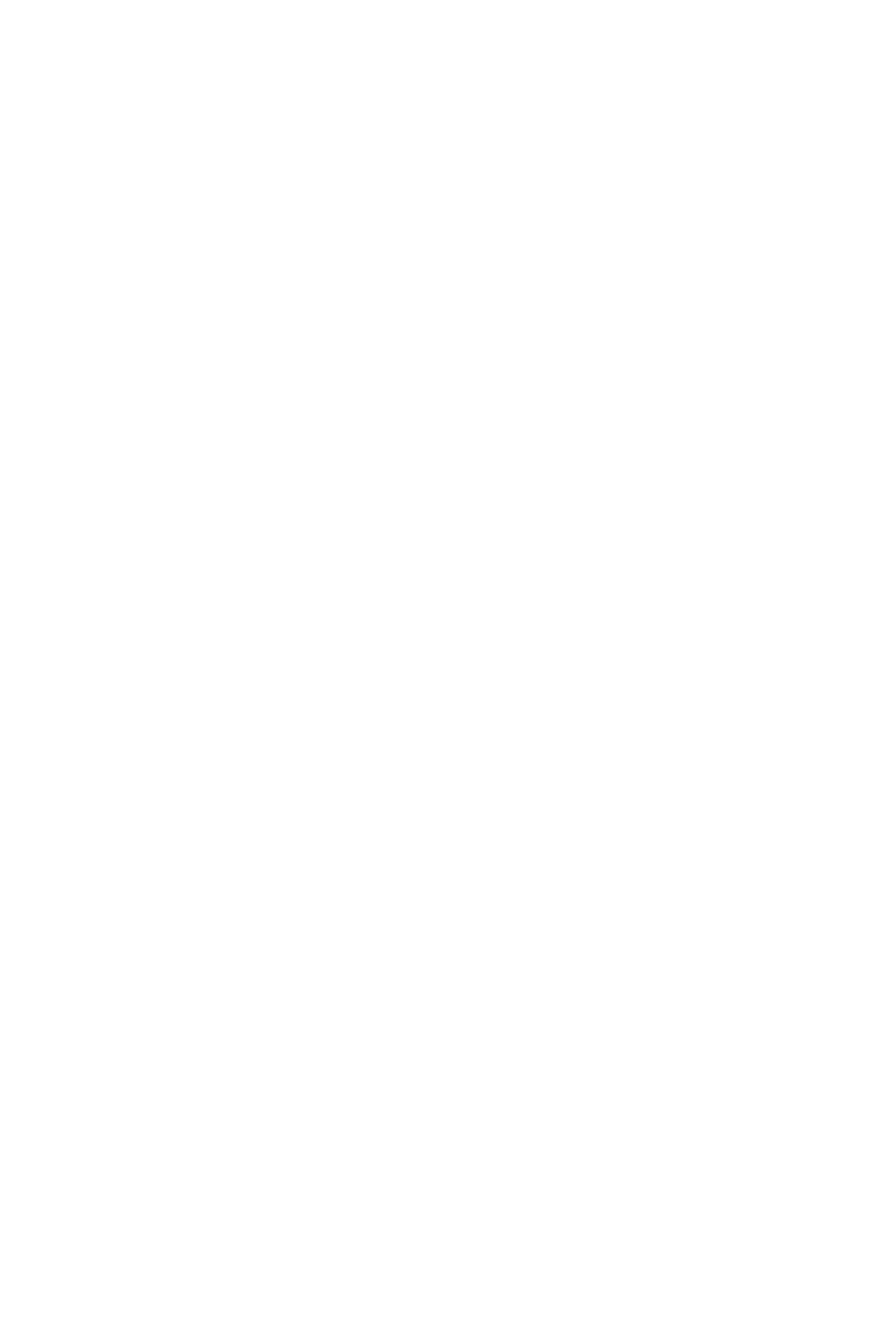# **16 Start by Ending the Failed War on Drugs**

#### **Hon. Beto O'Rourke**

*Former United States Representative from Texas*‡

**Twenty-three years ago, I was arrested for jumping a fence at**<br>the University of Texas at El Paso. I spent a night in the El Paso<br>County Jail, was able to make bail, and was released the next<br>day. Three years later. I was the University of Texas at El Paso. I spent a night in the El Paso County Jail, was able to make bail, and was released the next day. Three years later, I was arrested for drunk driving — a far more serious mistake for which there is no excuse.

My encounters with the criminal justice system did not ultimately define me or stop me from contributing to my family and community as a father, small business owner, city council member, and congressman. But that isn't the case for far too many of our fellow Americans, particularly those who don't look like me or have the same privileges that I did. Instead, too many people are languishing behind bars for nonviolent crimes, often unconvicted and only there because they cannot afford bail.<sup>112</sup> This leaves them unable to work, pay taxes, raise their kids, or contribute to our society.

They are part of the world's largest prison population.<sup>113</sup> One comprised disproportionately of people of color; built on prosecuting

<sup>‡</sup> This essay draws from Mr. O'Rourke's opinion editorial published on August 27, 2018 in the *Houston Chronicle*, and can be found at [https://www.houstonchronicle.](https://www.houstonchronicle.com/opinion/outlook/article/Beto-ORourke-Texas-criminal-justice-reform-jail-13181472.php) [com/opinion/outlook/article/Beto-ORourke-Texas-criminal-justice-reform](https://www.houstonchronicle.com/opinion/outlook/article/Beto-ORourke-Texas-criminal-justice-reform-jail-13181472.php)[jail-13181472.php](https://www.houstonchronicle.com/opinion/outlook/article/Beto-ORourke-Texas-criminal-justice-reform-jail-13181472.php). It is drawn upon here with the permission of the author and notification to the *Houston Chronicle*.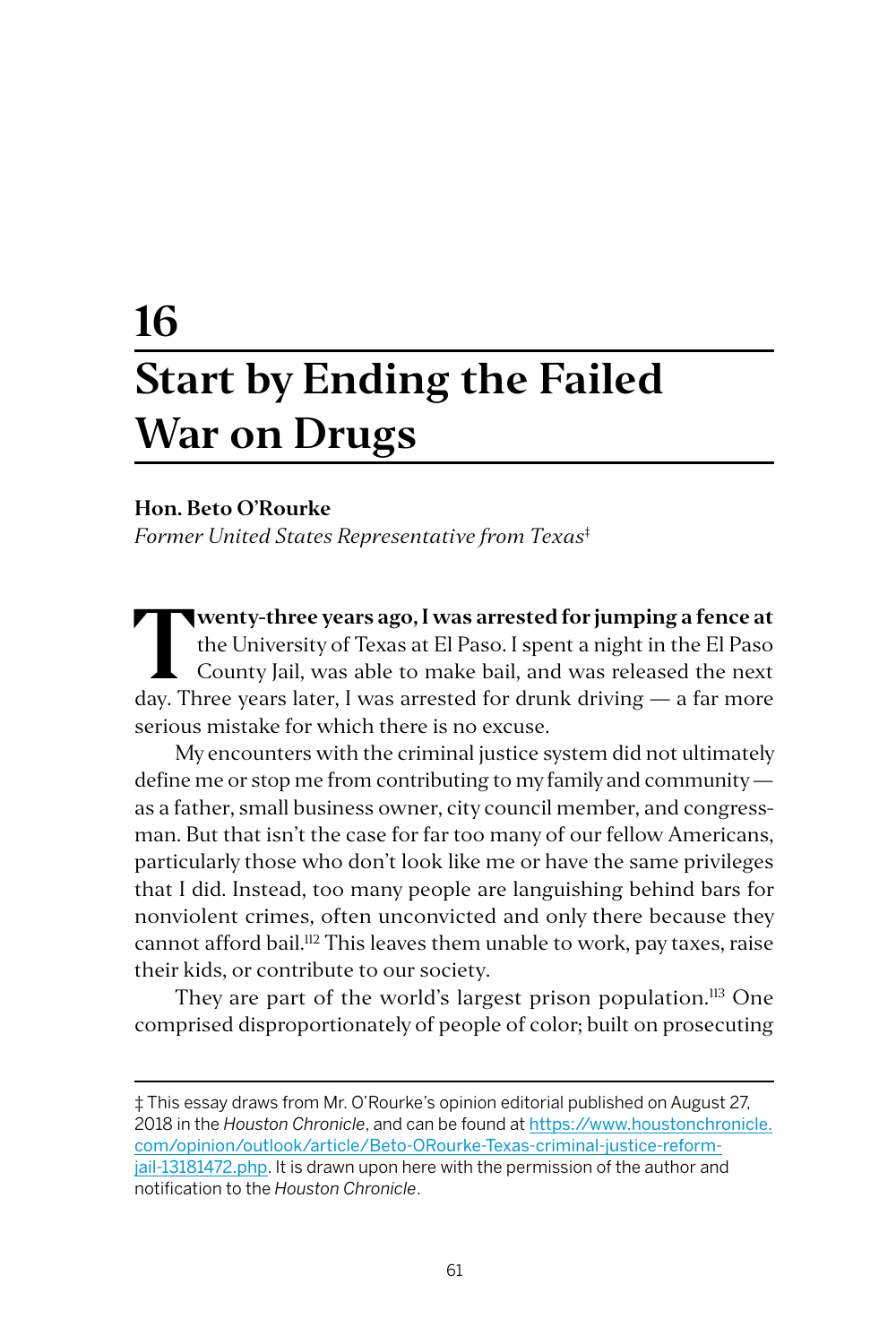some communities for nonviolent drug offenses and not others, even though people of all races use illegal drugs at roughly the same rate.<sup>114</sup> A prison population perpetuated by a school-to-prison pipeline that starts as early as kindergarten, where a black child is five times as likely to be suspended or expelled as a white child.<sup>115</sup>

Many have called this the New Jim Crow, and for good reason. Our criminal justice system is stained by the same prejudices embedded in our history — that some people are less human, less equal than others. If we are to end mass incarceration, we must squarely confront the fact that every arm of the system is shaped by this legacy — from the over-policing of black and brown neighborhoods, to a judicial process marked by unequal resources, to prisons that set people up for failure rather than productive reentry.<sup>116</sup> What we're left with is a system that grossly overincarcerates. Even by conservative estimates, at least 40 percent of the prison population could be released without compromising public safety.<sup>117</sup>

Across the country, brave students, activists, and advocates are laying bare this history and pointing the way forward. They continue a proud American tradition, building on the struggles of abolitionists and Freedom Riders, those who sat at the lunch counters in Greensboro and those who crossed the Edmund Pettus Bridge in Selma. They remind us that our progress has been purchased not by politicians, but by those who have forced the conversation and galvanized the conscience of this country. Because of their efforts, I believe we have the chance to rebuild our criminal justice system. Here is how we make the most of this moment.

First, we must end a failed war on drugs that has long been a war on people, waged on some more than others.118 Who is going to be the last man — more likely than not a black man — to languish behind bars for possessing marijuana when it is legal in some form in more than half the states? We must end the federal prohibition on marijuana and expunge the records of those who were locked away for possessing it. As part of this effort, we must also stop using mandatory minimum sentencing for nonviolent drug offenses — a practice that costs us dearly in both shackled human potential and a federal prison budget that has nearly doubled in the past two decades.<sup>119</sup> Instead, we should begin treating addiction like the public health concern it is.

Second, we should eliminate private, for-profit prisons. There is no place in our society for a multibillion-dollar industry that profits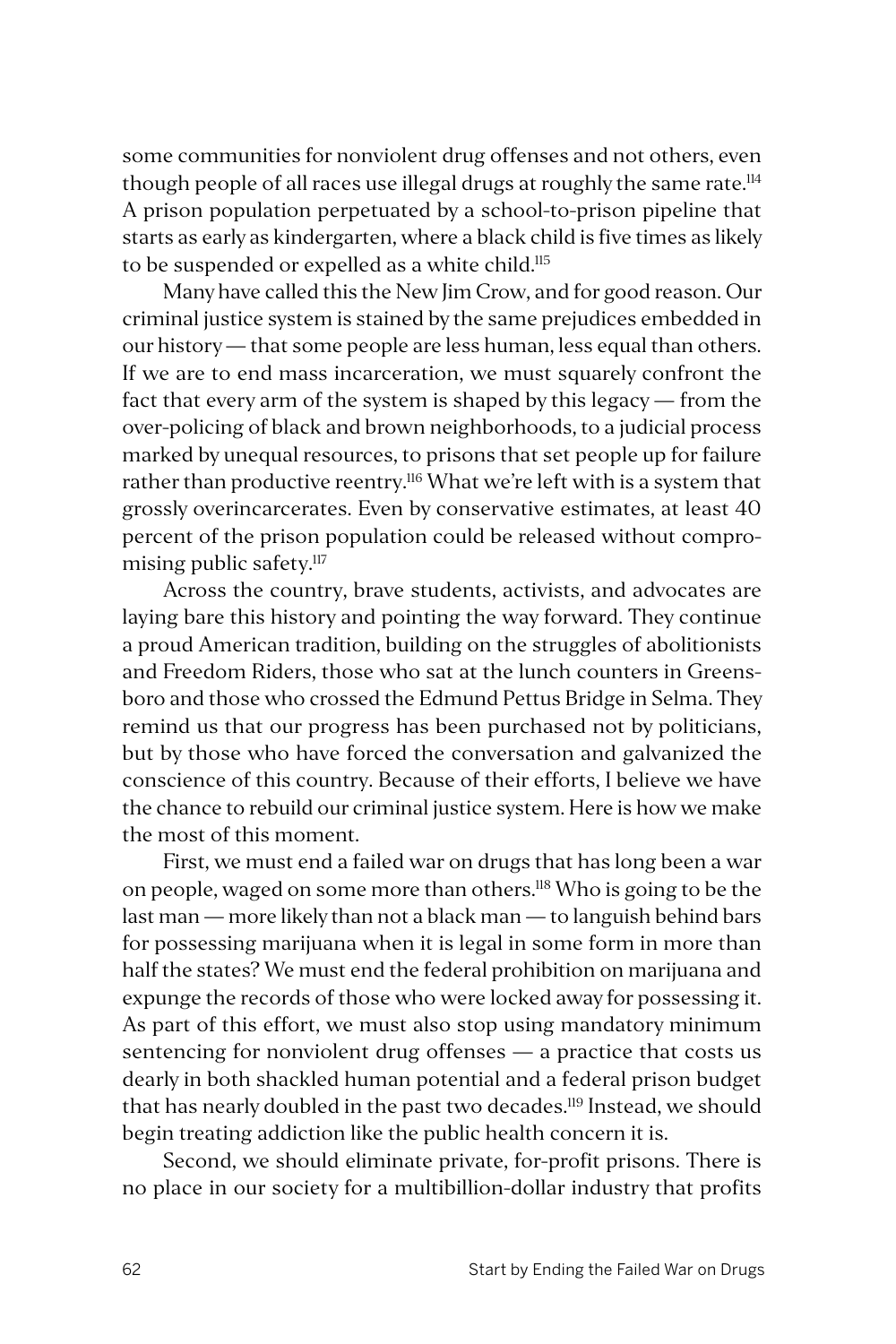off human suffering — one that, compared to its public counterpart, often costs more, pays employees less, provides less security, and fails to maintain basic standards of care.<sup>120</sup> We cannot outsource imprisonment to corporations that have a perverse profit incentive to put more people behind bars.

Third, we can disrupt the cycles of poverty that trap people in a criminal justice system where they do not belong. On any given day, nearly half a million people are in jail — many for misdemeanors because they cannot afford to post bail as I did more than 20 years ago.<sup>121</sup> Let's end the use of cash bail and provide states grants to replace these systems. I also support decriminalizing truancy. States like Texas have taken the first step by repealing laws that would allow children to be prosecuted for truancy, $122$  but the \$500 fines their parents face still loom large in a system that disproportionately targets black and brown students.

Fourth, we must ensure that all people are given an equal opportunity to have their rights respected by our legal system. This means reopening the federal Office of Access to Justice, launched to provide greater resources for indigent litigants in civil, criminal, and tribal courts.123 It means taking on prosecutorial and police misconduct with a fully-staffed Department of Justice that can conduct investigations, provide de-escalation trainings across police agencies, and institute community-based review boards to ensure accountability and transparency. And it means being vigilant about new mediums of bias, such as facial recognition technology and algorithmic sentencing.

Finally, we should provide meaningful reentry reforms to help reduce recidivism. That starts with strong rehabilitation services, counseling, and access to preventative health care. It continues by banning the box on job applications so the formerly incarcerated can work and pay taxes, returning drivers licenses, allowing them to apply for loans that can unlock skills trainings, and ensuring their constitutional right to vote is protected.

At the end of the day, this is about ensuring that every single one of us — regardless of race, ethnicity, or class — can live to our full potential with equal rights and equal dignity. If we are willing to listen to our fellow Americans and reckon with our history, we can build a future that is more just, more fair, and more prosperous for every single person. The time to act is now.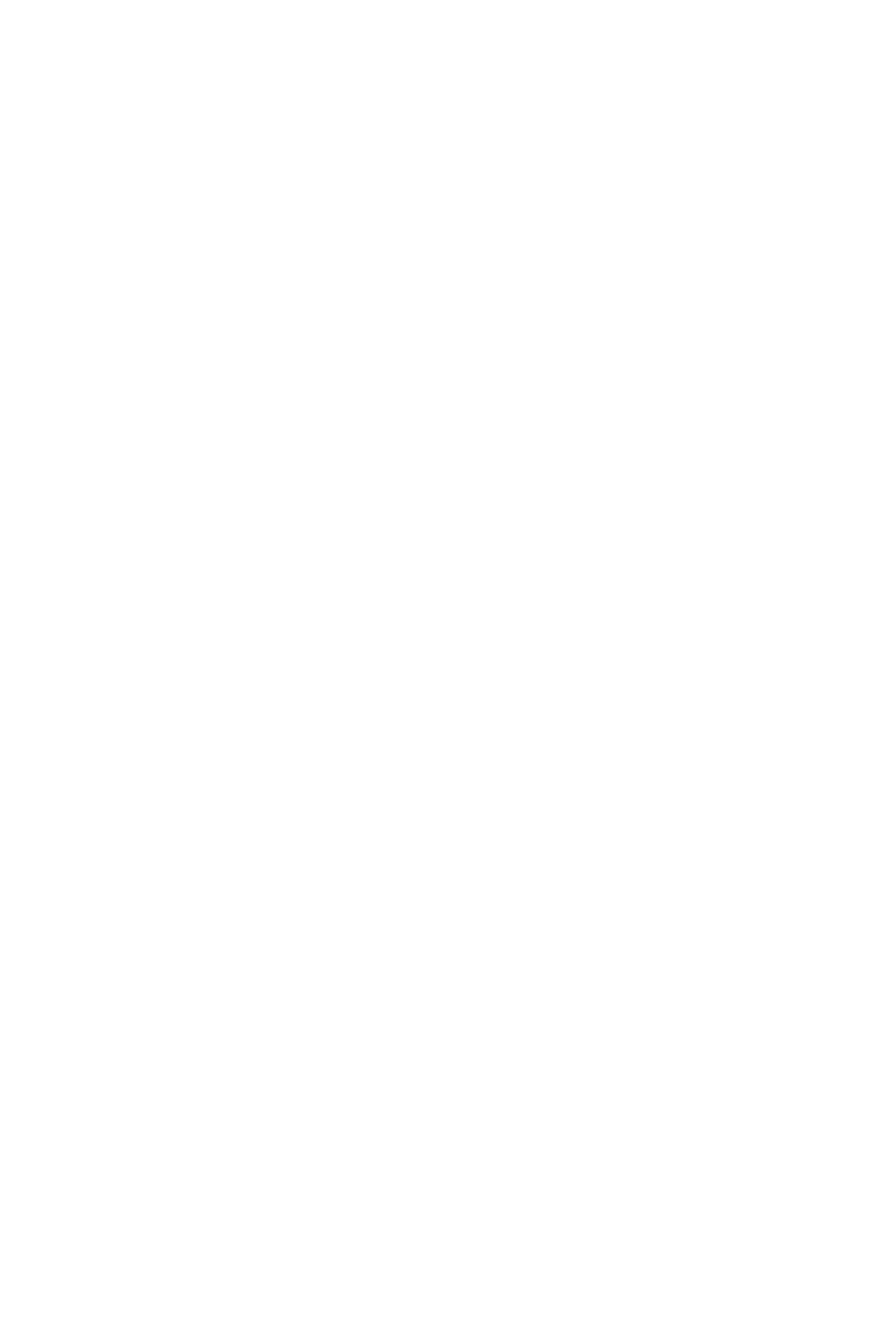# **17 Reshape Public Perception of Our Justice System**

#### **Rashad Robinson**

*President, Color Of Change*

**M** ost decarceration solutions presently considered bold by the public should not be considered bold at all. Abolishing prisons — that's bold. Legislating that judges and prose-<br>
sutors be hold accountable for mainlaguity the public should not be considered bold at all. Abolishing cutors be held accountable for racial equity outcomes — that's bold.

But the changes we most immediately want implemented should be perceived as common sense. It's the policies that got us here that should be perceived as radically implausible and wildly unsustainable.

We need to do a much better job of popularizing an understanding of the criminal justice system as mostly harmful and ineffective if we're going to expect people to get on board with making major changes.

In reality, most legal mechanisms that drive mass incarceration make as much sense as laws against gay people having sex or people of different races getting married, or laws allowing forced child labor or the beating of students by teachers. Yet too many people think of our criminal justice system as having eliminated practices that are senseless and unjust, rather than being defined by them.

It's long past time for lawmakers and government officials to catch up to common sense and make our system just. Since most aren't, we need to create the level of public demand that will compel them to.

End money bail. End prison labor. End the treatment of kids and people with mental illness as if they are not kids or people with mental illness. End prosecutions for no-harm offenses like standing on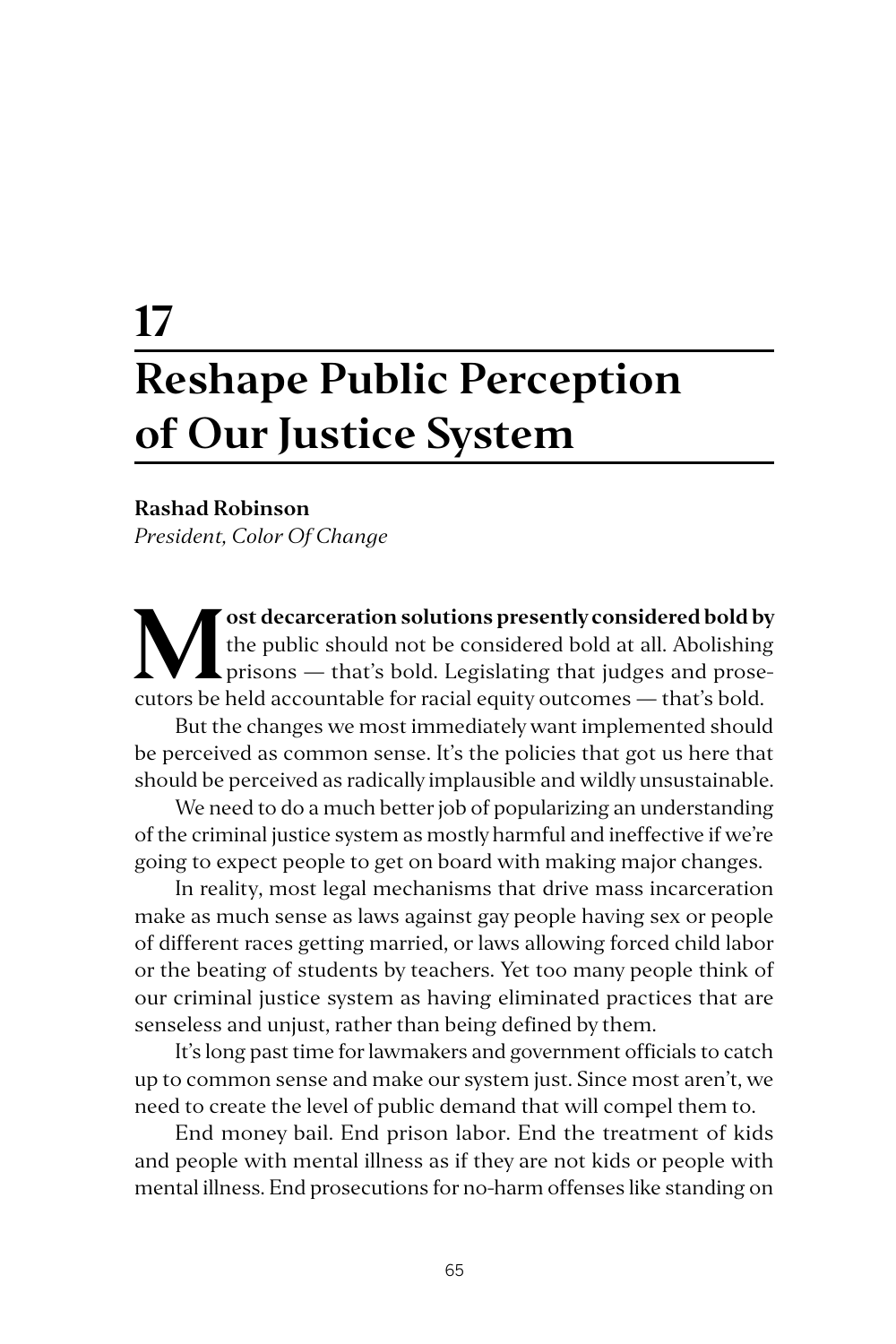a street corner, playing music loudly, or smoking marijuana — so-called offenses that "offend" the sensibilities of puritans and no one else and are selectively applied to people of color. End the use of senselessly severe sentences as the main criterion of prosecutor performance. End harsher sentencing for people of color, routinely practiced by prosecutors and judges. End the ability of any entity to profit from a role in the system that produces unjust and ineffective outcomes. Overall, don't put people in situations that make them worse and not better.

The practices above serve no purpose whatsoever, certainly not public safety; science, budget analyses, history, and millions of people's lives have proved that. Even lawmakers privately admit it. But most people do not believe it. We should be focusing our criminal justice system on the people who create unjust and unsustainable inequality, not those trapped in it. Yet most people do not believe that, either.

It is no surprise to Black people, or anyone else who studies or is targeted by it, that the criminal justice system we fund and promote today produces more harm than justice. Destroys more than it builds. Costs — in every sense — more than it yields. Makes communities more vulnerable than safe. Yet the truth about the system remains inconvenient to those who exploit it for gain. They work to keep misunderstandings in place, keeping public support for the system's core principles intact.

Television is helping them do it. The reality of the criminal justice system is hidden from view in entertainment and local news television, even as they communicate about the justice system more than anything else in society, often speaking as the mouthpiece of law enforcement.

We cannot blame people for not caring about or not believing in problems they do not see.

Deep cultural interventions focused on reshaping popular understandings about the justice system en masse — in a way that makes the status quo intolerable — may get us farther than traditional policy advocacy, and get us there faster.

Specifically, radically changing the storytelling conventions of crime procedurals, local news, reality television, and daytime talk the most far-reaching purveyors of misinformation (or any information) about our criminal justice system — might bring about changes we would not otherwise be able to achieve.

These shows are not analogous to Fox News denying climate change. They are analogous to The Weather Channel denying climate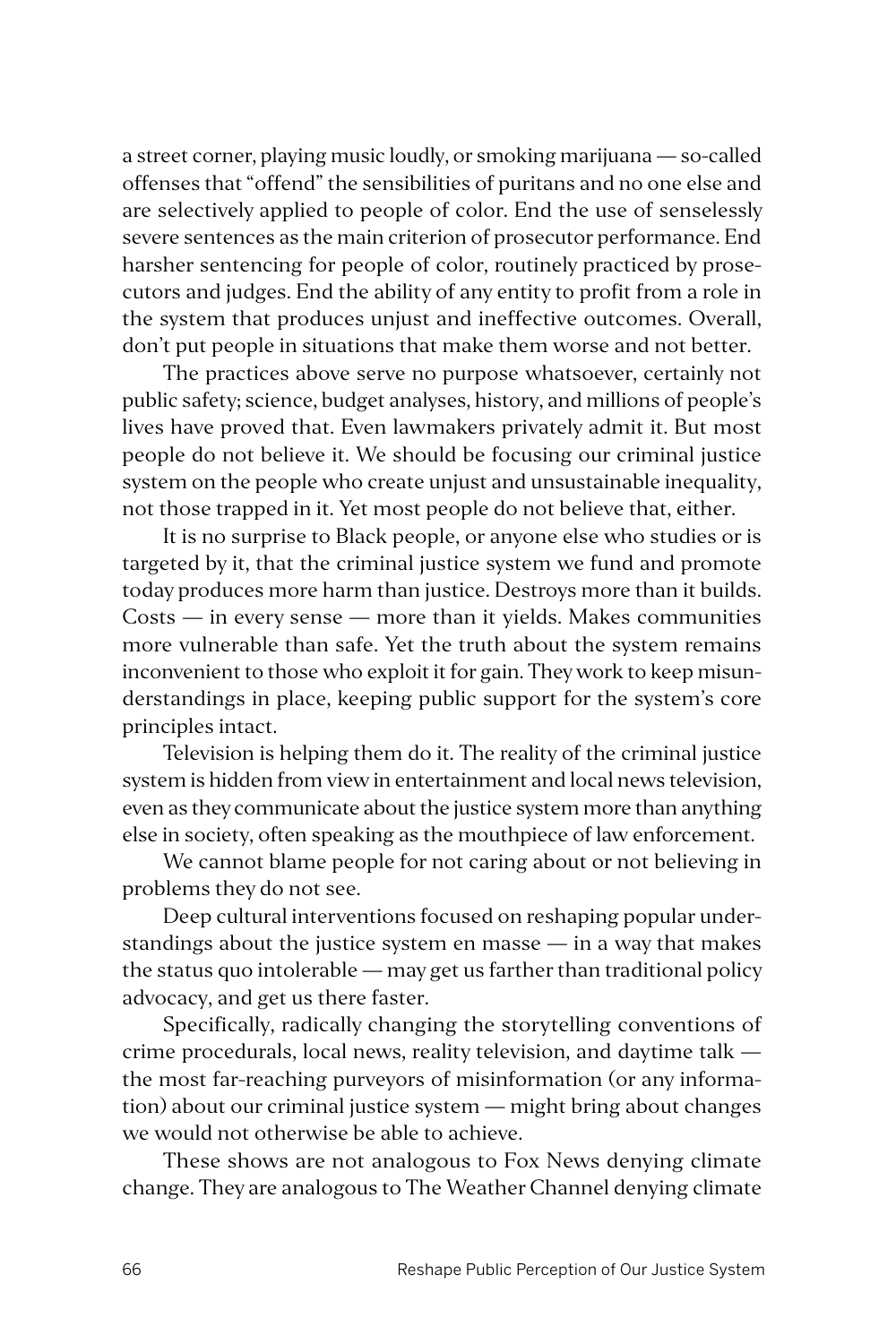change. Their propagation of bogus science, racist stereotypes, a post-racial world, misinformation about human motivations and punishment, lies about the manageability of experiencing the justice system, and so much more, is truly off the charts. And genuine debate, alternative practices, different perspectives, and models of accountability are nowhere to be seen.

Many people learn to think and feel about the law, crime, and the justice system  $-$  as well as all the people involved in it  $-$  by way of these shows. They set the standard for what we expect from judges, prosecutors, police, and others; what is right and necessary in terms of punishment; and so many other attitudes and understandings, most of which presently depress demand for reform.

The crime procedural genre, for example, represents a huge missed opportunity. Unlike other genres — such as hospital dramas that may help reorient public understandings of addiction — crime procedural shows are not leading. They are following orders rather than reason or justice.

There is actually a host of practice and policy changes that are focused on these major influencers of public perception. One example is tax incentives for diversifying the writers and directors who make these highly popular shows, offered by the states in which they are produced. We know that writers who are people of color and women, and who have direct experiences to draw from, write different storylines, different characters, and different assumptions into their shows when representing what is just and unjust about the system. They shape what we perceive as normal, and we need to make decarceration normal.

We must make it a serious priority to hold major cultural outlets accountable to standards of accuracy — eliminating dehumanizing stereotypes about Black people and others, eliminating flat-out lies about the system and its real-world effects, and incentivizing the promotion of healthy, up-to-date, and accurate ideas that normalize reform and help America become better and stronger. These shows should be helping to drive society forward, not serving as a roadblock by propagating the very kind of misinformation that stalls progress. Without popular culture on our side, it will take much longer for the major changes we need to feel intuitive and urgent among a winning majority of people. And certain aspects of our vision for transforming the justice system will remain a fiction.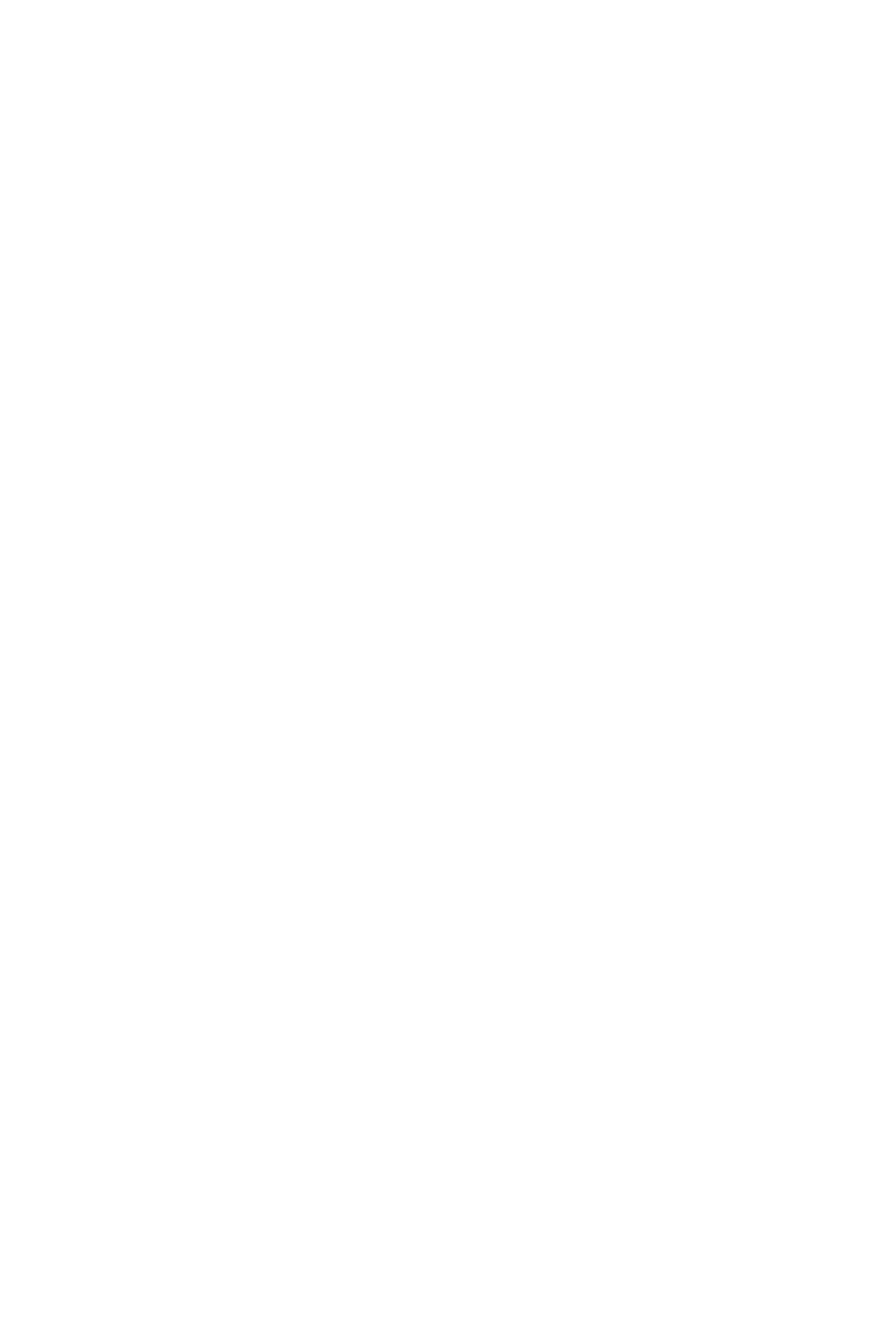## **18 Mass Incarceration Is a Women's Issue**

#### **Topeka K. Sam**

*Founder and Executive Director, The Ladies of Hope Ministries*

**Formerly incarcerated women are the experts on transform-<br>ing the criminal legal system. We need to be. We are the ones<br>who are breaking new ground, telling our stories and trans-<br>lating them into new policies and new law** ing the criminal legal system. We need to be. We are the ones who are breaking new ground, telling our stories and translating them into new policies and new laws. We believe that ending the incarceration of women and girls opens the door to ending mass incarceration.

Focusing on women and girls means looking at our homes and communities and the harm that sexual and physical violence creates and perpetuates — for both the people who have been harmed and those who have caused harm. It means looking at how we have come to rely on the police and, at the same time, how the police have become an occupying force in Black and Brown communities. Focusing on how women and girls are criminalized helps us understand how gender roles constrain and limit everyone. And looking at how the state dehumanizes incarcerated women, the majority of whom are Black and Brown, reveals how Black and Brown women are treated by the state in the "free world."

Between 1980 and 2016, the number of incarcerated women increased by more than 700 percent. Incarcerated women cannot be treated as an afterthought by the criminal legal system.<sup>124</sup>

The majority of women entrapped in the criminal legal system have experienced zero-tolerance policies in school, been funneled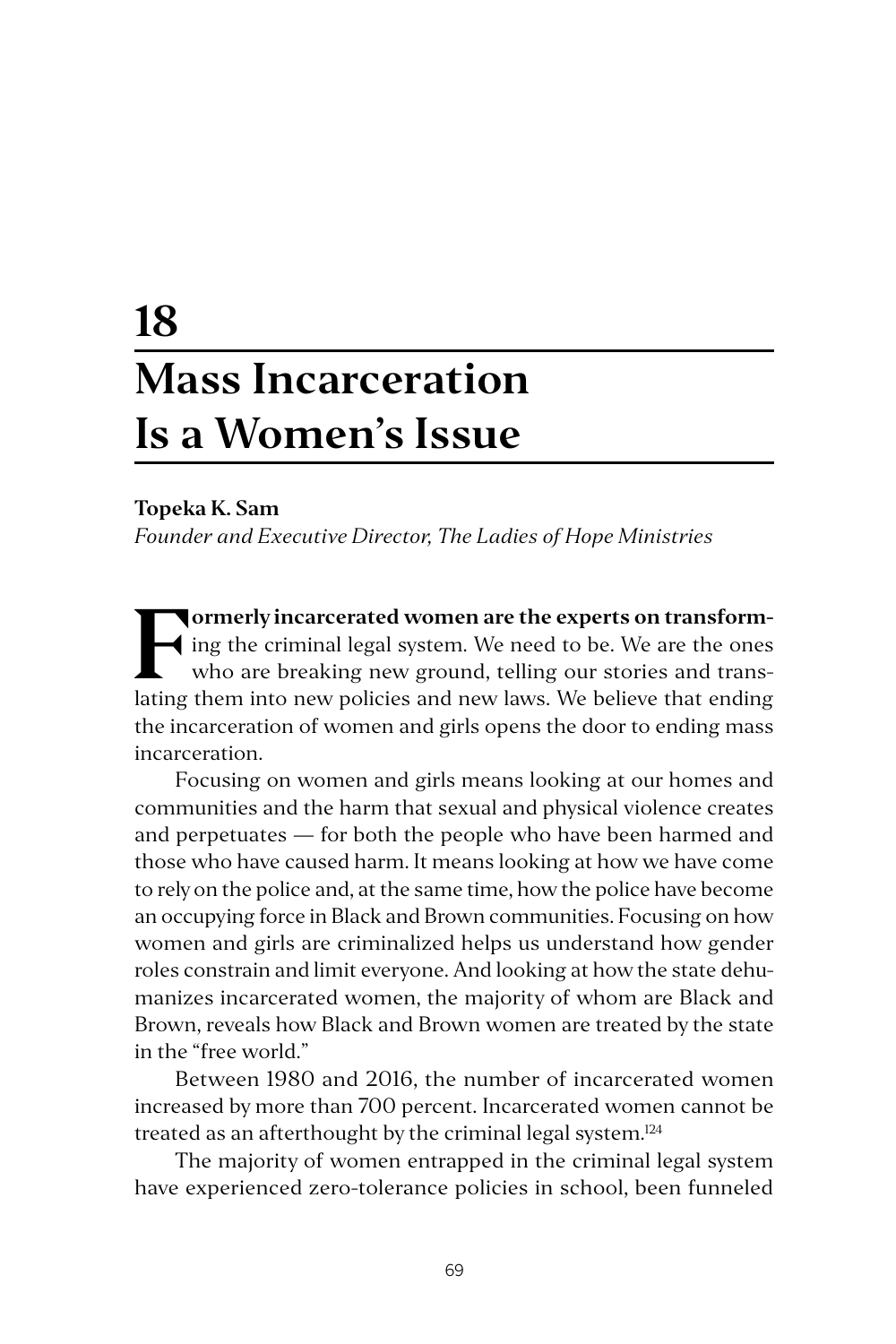through the school-to-prison pipeline, and faced racism, misogyny, domestic violence, sexual abuse, poverty, community violence, police violence, and extreme policing. For girls and women, drugs and alcohol are the limited and harmful alternatives available to manage the pain of daily life. Their incarceration often exacerbates past violence and trauma, both physical and emotional. Incarcerated women are shackled during labor and childbirth, face sexual assault and coercion by guards, undergo voyeuristic and invasive strip searches, and are given only limited access to sanitary products, appropriate gynecological care, and more.125

Almost every formerly incarcerated person experiences huge challenges upon release from jail and prison, but formerly incarcerated women face additional challenges. We are more likely to be homeless than formerly incarcerated men. Add to this that the median wealth of a Black woman prior to incarceration is only \$200.126

Women face the additional unique challenges of healing from separation from their children, often for many years; the bureaucratic and legal challenges of reunification with their children; lack of support from a former partner; fewer opportunities for work that pays a living wage, in part due to the lack of relevant job training while incarcerated; and the greater societal stigma criminalized women are burdened with.

While dealing with all these challenges, many formerly incarcerated women are working their way through the probation and parole systems. There are 113,200 women on parole and 947,400 women on probation, far more than the number of women incarcerated.<sup>127</sup> While decarceration through probation and parole can release women months or years earlier than their full sentence, it comes with serious burdens: at-will intrusions into home and work life by a parole or probation officer, privatized day reporting, enormous privatized "halfway houses," and the huge increase of privatized electronic monitoring ("e-carceration"). Parole, probation, and e-carceration also come with high fees and the potential for even higher fines. Long parole and probation can lead to greater vulnerability to being caught in the revolving door of incarceration. They also lead to greater law enforcement intrusion and surveillance of poor communities and communities of color already caught in the wide net of policing.

To help with these challenges, I created Hope House, a safe housing space for women, based on my experience and the experiences of many other formerly incarcerated women. I know how crucial it is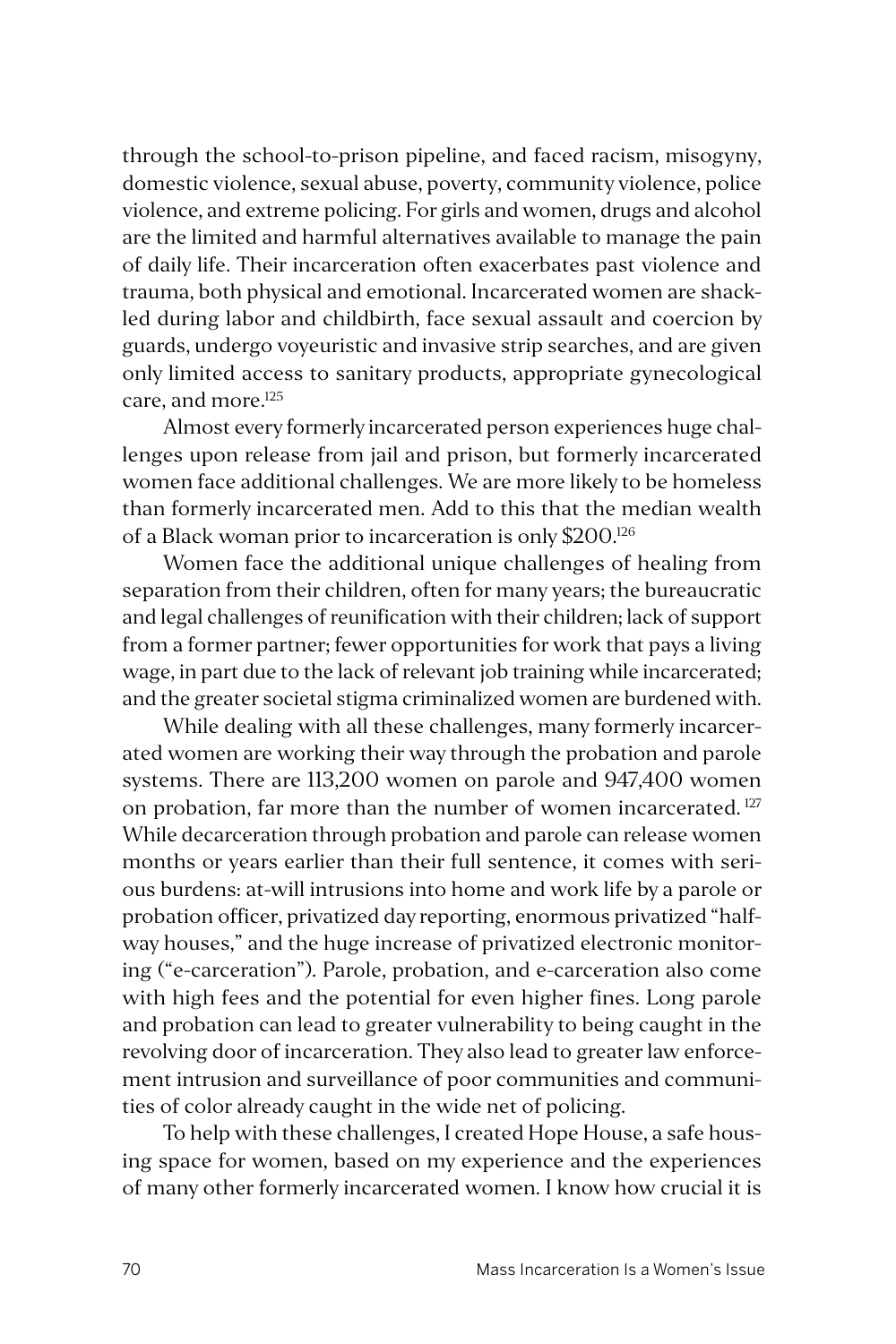to have a home that meets the basic needs of food and shelter and provides a safe and loving environment to become economically empowered and improve physical and mental health. Hope House is a place to heal from the trauma that landed women in prison and the trauma of prison.

My experience on federal "parole" — supervised release at the federal level — also led me to create the Parole and Probation Accountability Project. We work to challenge and change the parole and probation systems, which can deny basic human rights to the people they serve.§ Through the Parole and Probation Accountability Project, lawmakers, thought leaders, entrepreneurs, probation and parole officers, and the public are learning how these seemingly positive systems control the lives of women and their families at every moment.

But there's much more that needs to be done. In the immediate term, we must end money bail. Most women in jail are there only because they can't afford their bail. Their unnecessary incarceration causes a tidal wave of negative consequences including loss of housing, jobs, and even custody of their children. Parole and probation must be drastically curtailed, and fees and fines must be eliminated. Electronic monitoring should be used only in the rarest of circumstances. Community-based, community-run alternatives to incarceration especially for primary caretakers of dependent children — must be instituted in every court in the country.

Other steps to end mass incarceration will take longer, but we don't have to wait to begin these reforms. They include using jail and prison only for people who commit the most serious crimes. Research shows that nearly 40 percent of our prison population could be safely released by providing alternatives and treatment for people convicted of lower-level crimes and by reducing extreme sentences.<sup>128</sup> We should invest the billions we will save in health and mental health care and treatment on demand for people with substance use disorders. And for those few people we incarcerate, prisons must be places of rehabilitation, not sources of more trauma and pain. We need to demilitarize and limit the police and invest some of the \$100 billion a year we

<sup>§</sup> To help incarcerated individuals and those directly impacted by incarceration better understand the workings and consequences of probation and parole, Hope House published the first of five Know Your Rights Guides. It is available at [http://](http://www.thelohm.org/the-parole-and-probation-accountability-pro) [www.thelohm.org/the-parole-and-probation-accountability-pro](http://www.thelohm.org/the-parole-and-probation-accountability-pro).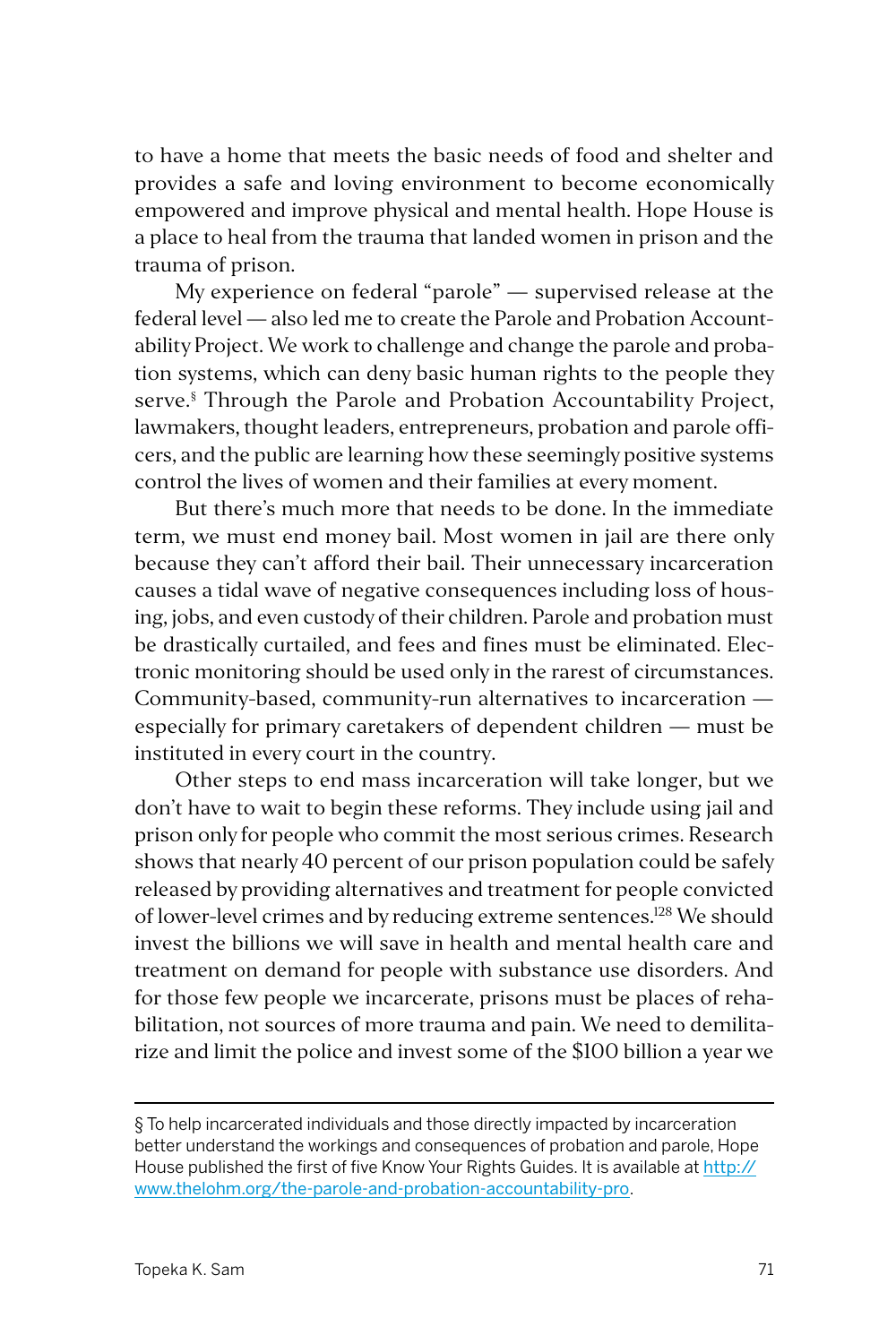currently spend on policing in quality education, child care, job training for the 21st century, and affordable, quality housing.<sup>129</sup>

We must end mass incarceration and end the mass criminalization of poverty and people of color. Investing in women and girls is the best next step. As the 2020 election approaches, I encourage our lawmakers and presidential candidates to take on this critical challenge.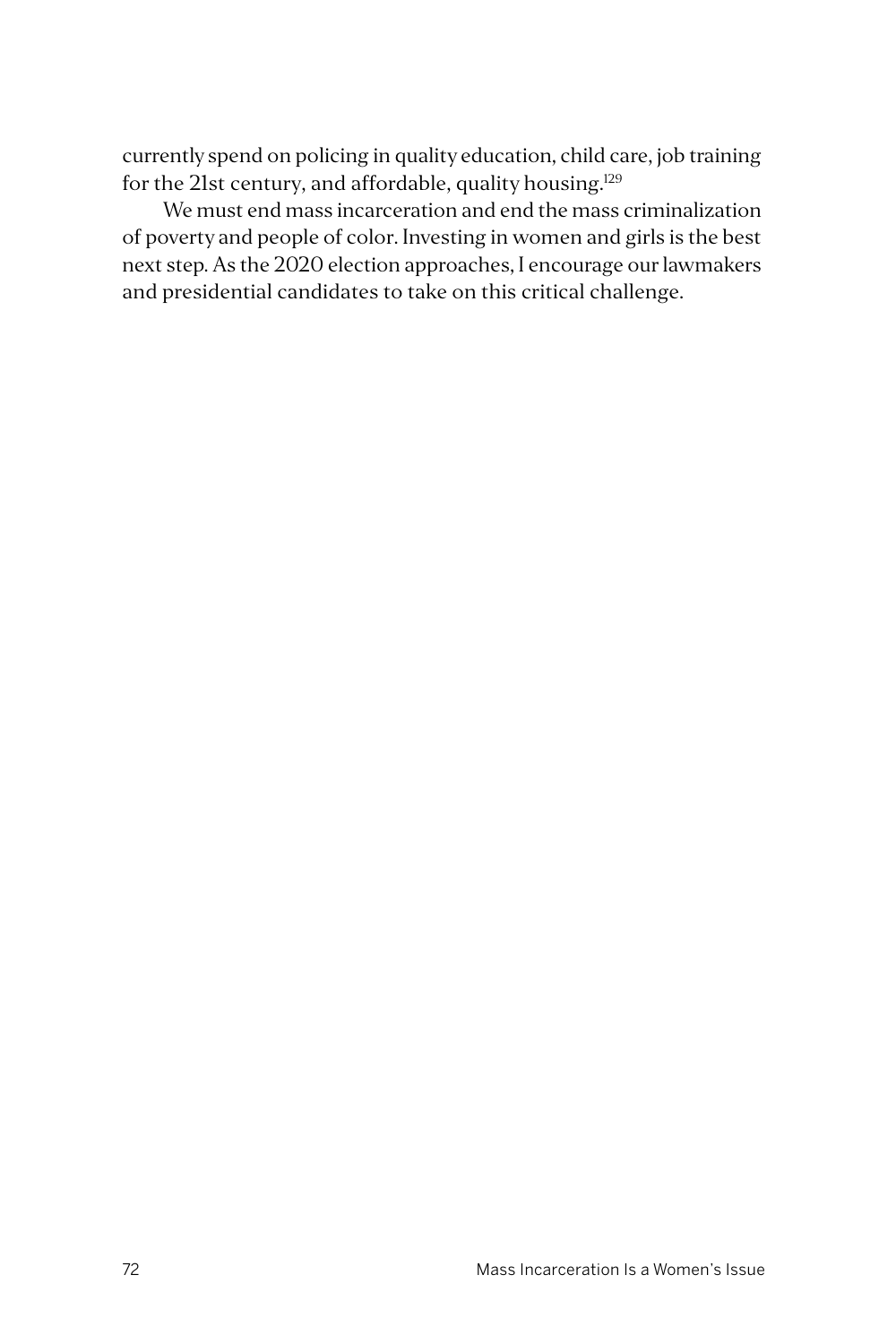# **19 Abolish For-Profit Prisons**

### **Hon. Bernie Sanders**

*United States Senator from Vermont*

**The United States imprisons more people than any other**<br>country on earth. Year after year, we continue to exceed every<br>nation — including authoritarian governments like China,<br>puccio North Korea and Juan — for the bigheet country on earth. Year after year, we continue to exceed every nation — including authoritarian governments like China, Russia, North Korea, and Iran — for the highest incarceration rate in the world.130 And we will never be able to end mass incarceration until we ban private prisons and make it clear that our justice system exists to rehabilitate people, not to make money for corporations.

It is no secret that racial disparities are deeply ingrained in our criminal justice system. In comparison to just one in 17 white men, as many as one in three black men and one in six Latino men are likely to be incarcerated at least once in their lives.<sup>131</sup> Since we began the so-called War on Drugs, imprisonment rates in the United States have skyrocketed, exacerbated in part by sentencing laws aimed at locking up men of color. And we are just now starting to reckon with and undo the legacy of the "tough on crime" 1980s and 1990s. Imprisonment rates in the United States have increased by a dramatic 700 percent since 1970 due to draconian sentencing policies, causing unnecessarily overcrowded prisons across the nation.<sup>132</sup> Rather than reduce overcrowding by amending sentencing laws, federal and state governments decided to contract with private prisons.

The two largest companies in the for-profit prison industry, CoreCivic and GEO Group, own the lion's share of private prisons in America — and they are growing off the backs of the current administration's appalling immigration policies. During fiscal year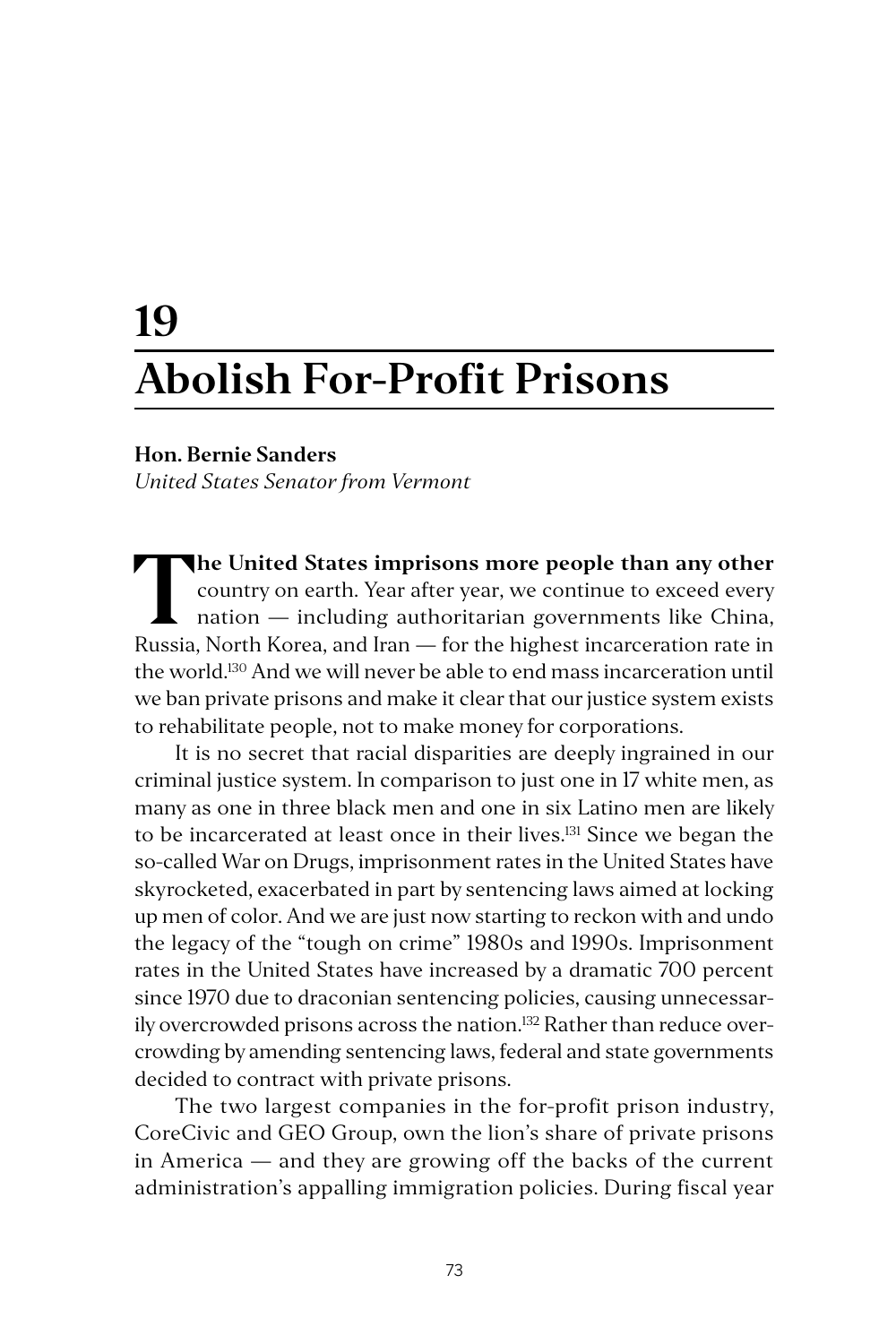2017, the vast majority of immigrant detainees were held in private facilities.<sup>133</sup>

Any system that continues to keep human beings behind bars and in prison beds as a revenue stream is a system that must be drastically overhauled. Private prisons have a greater interest in filling the pockets of their shareholders by perpetuating imprisonment than they do in spending money to rehabilitate and educate.

Financial motives have corrupted our justice system. Perverse incentives fuel the unnecessary caging of our fellow human beings at every step. Along with the private prison industry, these incentives range from our money bail system exploiting and jailing the poor while it frees the rich, to police officers being rewarded based on number of arrests, to prosecutors getting promoted for securing convictions and harsh prison sentences, to billions in federal grants going to states and cities running on autopilot to drive more arrests, convictions, and prison sentences.

There are many ways we must go forward to fix our criminal justice system: abolishing cash bail and civil asset forfeiture, ending the school-to-prison pipeline, and making it easier for formerly incarcerated people to reintegrate into society, for starters. But we absolutely must end the existence of the private for-profit prison industry.

To keep costs down, for-profit prisons pick and choose prisoners who require fewer services. Despite their claims, they do not lower recidivism rates — in fact, it's in their interest to keep their beds full because they earn more money that way. Several years back, the inspector general for the Department of Justice found that private prisons allow a greater number of safety and security incidents.<sup>134</sup>

These findings are no surprise given the private prison industry's racist roots in American chattel slavery. Prison privatization expanded rapidly when the 13th Amendment, which outlawed slavery but continued to permit unpaid penal labor, was ratified during the aftermath of the Civil War. Due to an extreme shortage of labor caused by the emancipation of slaves, former Confederate states exploited the legalization of penal labor by incarcerating newly freed black people.

States imprisoned black people mainly by enacting unjust vagrancy laws, essentially making it a crime to be unemployed and poor. In many regards, black people were suppressed into the same inhumane and backbreaking plantation work they had previously done while in chains and shackles.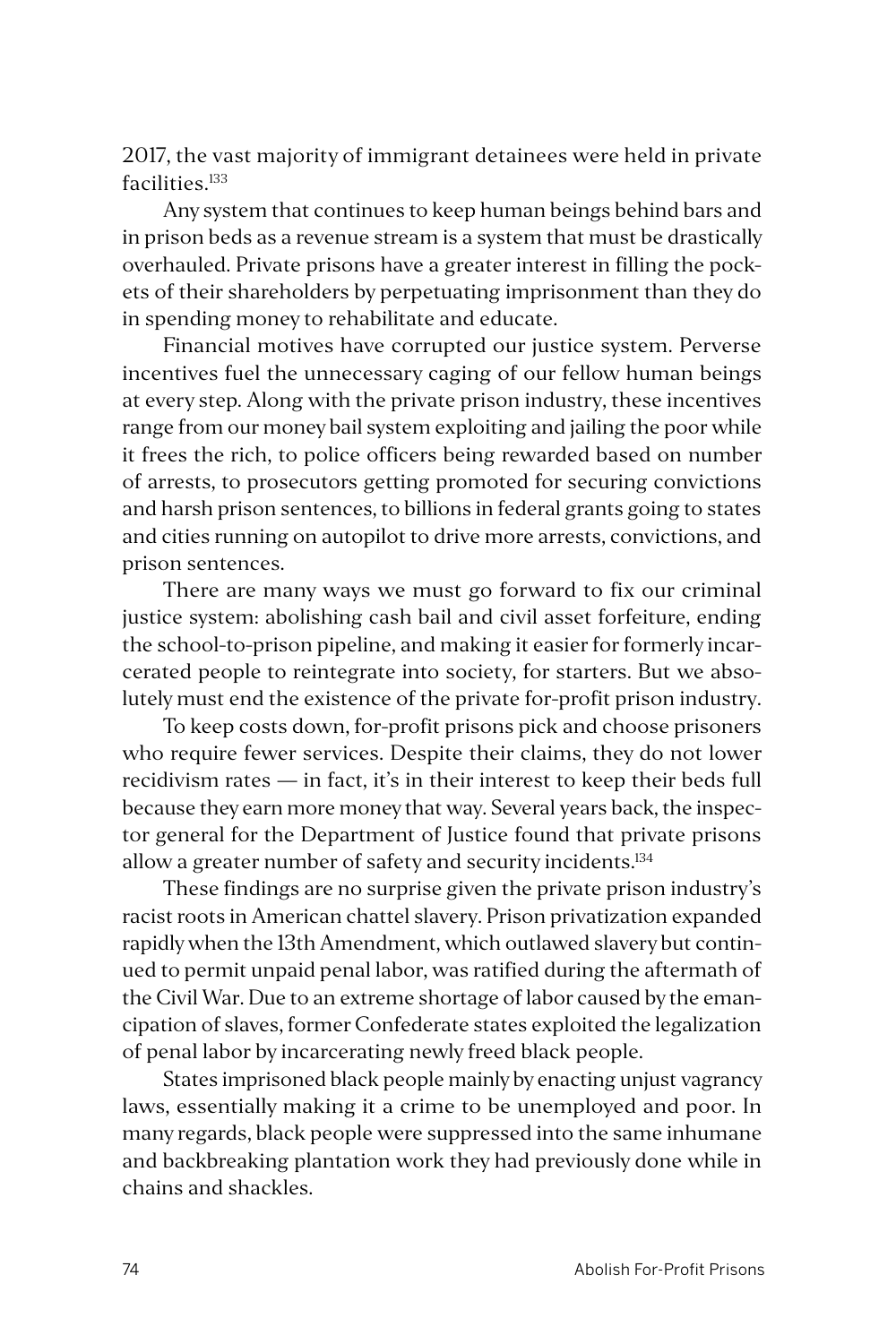In the decades after the Civil War, state-operated prisons reaped extreme profits from the free labor of black people, and as prison rates increased over decades, an incentive developed for private prisons to enter this barbaric market. Our criminal justice system must make amends with this grim and racist past.

In 2016, the Obama administration took a strong step in the right direction by announcing a plan for the federal government to wean itself from its reliance on private prisons. It should astonish nobody that President Trump's Department of Justice rescinded the 2016 plan by the Obama Administration to phase out private prisons. In just a single month after President Trump assumed office, the stock of GEO Group increased 98 percent, and CoreCivic increased 140 percent.<sup>135</sup> This reprehensible reversal comes as our incarceration system faces mounting problems like the aging of already outdated facilities and a maturing inmate population. We cannot rely on the industrial complex of the private prison system to address these challenges in good faith.

The federal government must take several immediate steps to abolish the for-profit prison industry. Initial actions should include barring federal, state, and local government contracts with private entities that operate prison and custody facilities, ending family detention by Immigration and Customs Enforcement (ICE), and ensuring the humane treatment of detainees by implementing third-party audits of detention centers. I have previously introduced legislation, called the Justice Is Not for Sale Act, which would accomplish all of these urgent steps.

But while we must take these steps to end the private for-profit prison industry, we must also address the harder, core problem of mass incarceration and greatly reducing the prison population. And that is why simultaneously reinstating the federal parole system while abolishing all mandatory minimums is also necessary. By doing this, we will provide a real incentive for prisoners to engage in good behavior and get out of prison sooner.

The bottom line here is that we need major reforms in our criminal justice system. Making sure that corporations are not profiteering from incarceration is an important step forward. Justice cannot be a board game for billionaires.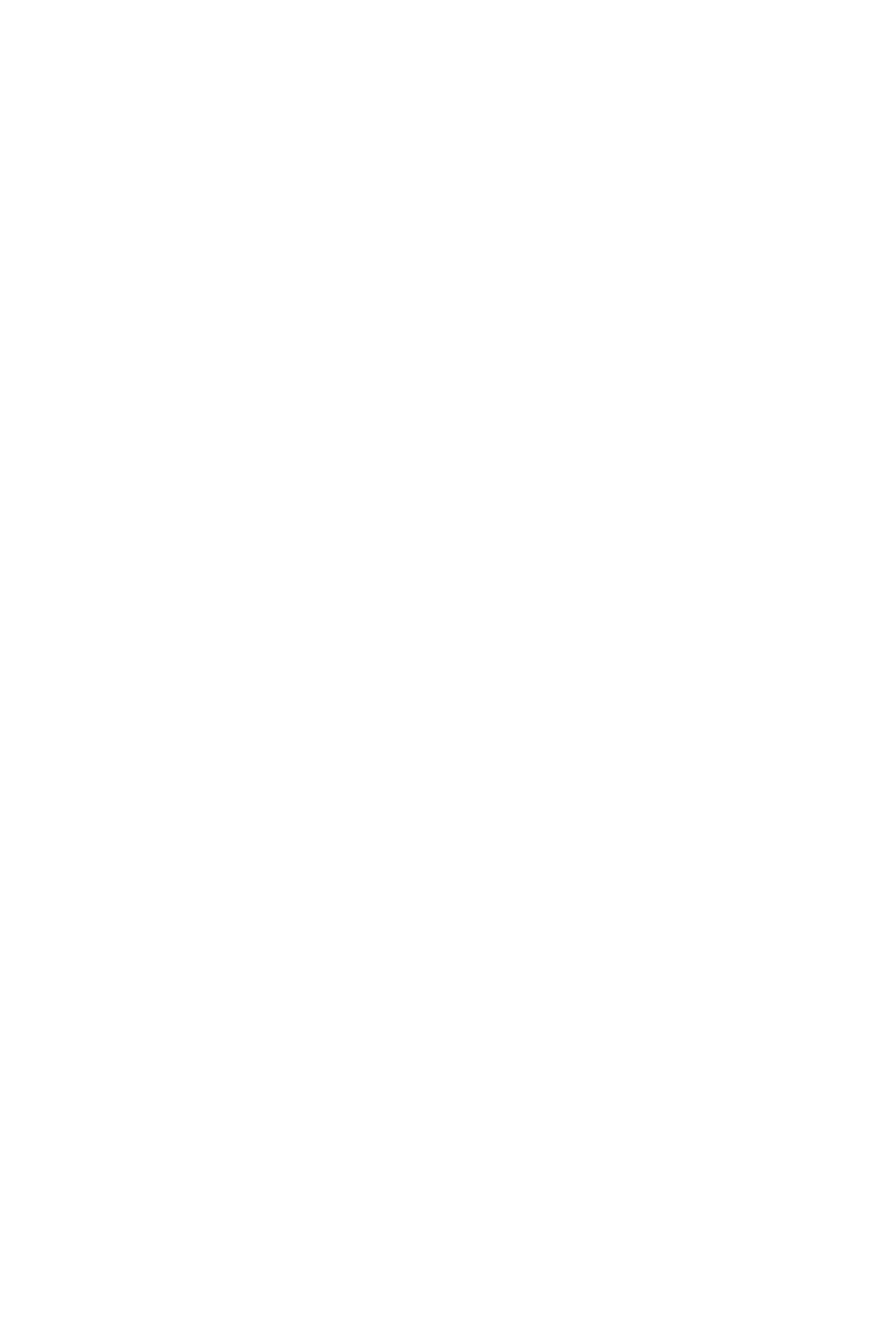# **20 End the Two-Tiered System of Justice**

#### **Hon. Elizabeth Warren**

*United States Senator from Massachusetts*

**Four words are etched above the doors to the Supreme Court:**<br> **Foundation** of our criminal justice system. But the hard truth<br>
is that America has two separate and you unequal justice systems "Equal Justice Under Law." That simple principle should be the is that America has two separate and very unequal justice systems. The first is a justice system exclusively for the wealthy and the well connected. For decades, Washington has let powerful corporate executives escape accountability, even when they scam millions of Americans or crash the U.S. economy. If prosecutors go after these corporations at all, they recover puny fines and get pinkie promises not to break the law again — deterring no one and leaving American families at risk for the next hit.

Take the 2008 financial crisis, when brazen risk-taking and illegal behavior robbed millions of Americans of their homes, their jobs, and their savings. It cost the American economy \$23 trillion.136 A decade later, not a single big bank CEO has gone to jail, and prosecutors have become even more lenient on corporate criminals. My office recently released a new report highlighting that white-collar crime enforcement activity has hit a 20-year low since President Trump took office.<sup>137</sup>

The second criminal justice system — the system for everyone else — looks very different. In that system, "tough on crime" is the catchphrase of choice. Low-income individuals end up with criminal records or jail time because they can't afford bail or hefty fines and fees. Young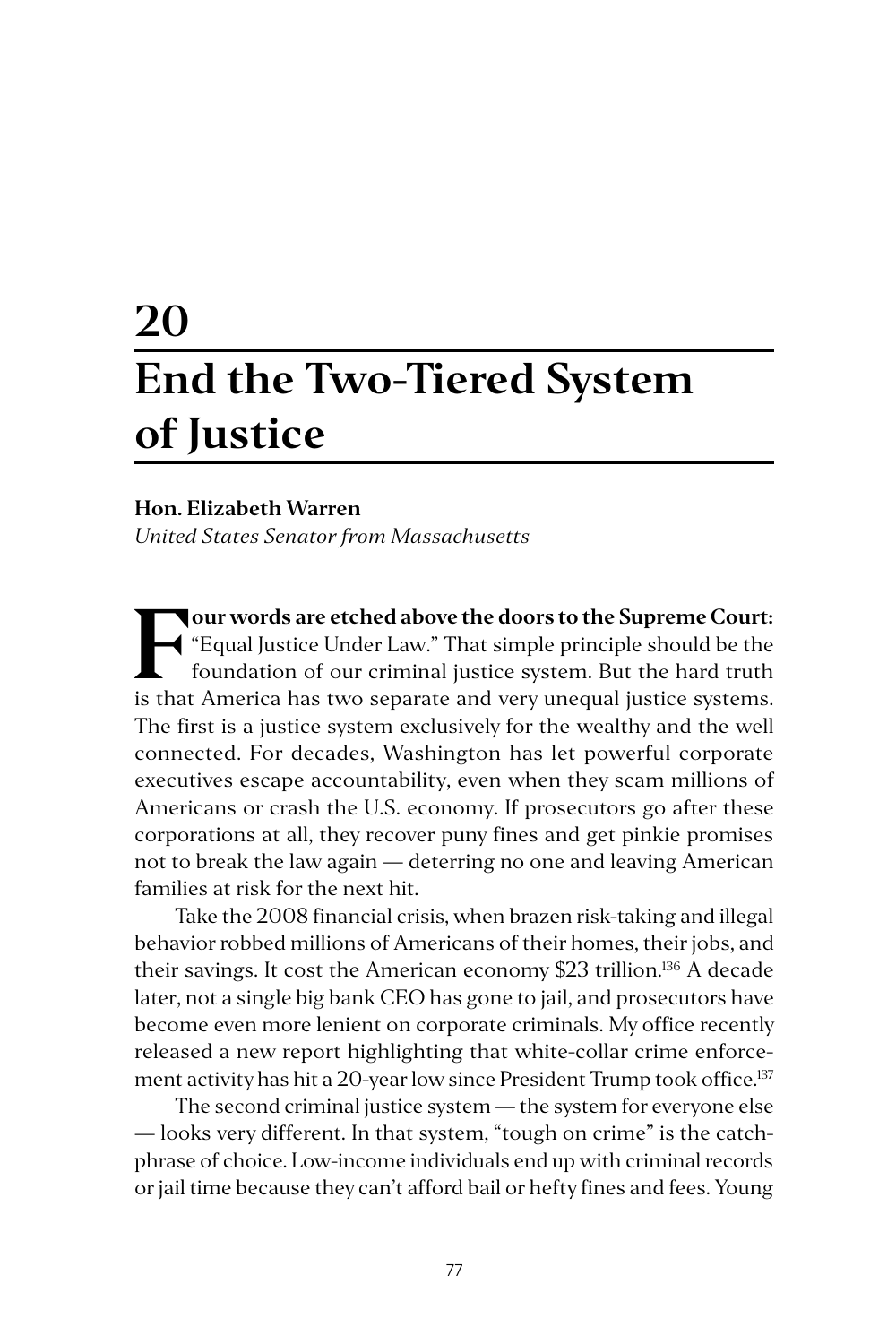people who commit low-level, nonviolent crimes spend too many years behind bars. Struggling parents, domestic violence survivors, opioid users, and individuals with mental illness are hauled off to jail without treatment or assistance. And after they return to their communities, too many former inmates are locked out of jobs, housing, and any chance to rebuild their lives and support their families.

That second criminal justice system disproportionately targets and punishes black and brown Americans. African Americans account for only 12 percent of adults in the United States, but they make up 33 percent of the incarcerated population.<sup>138</sup> And the data show that for exactly the same crimes, black people are more likely to be arrested, prosecuted, wrongfully convicted, and sentenced more harshly than their white counterparts.<sup>139</sup>

Terri Minor Spencer experienced that second criminal justice system up close and personal. At age 29, Terri was arrested and charged with possession of and conspiracy to distribute crack cocaine. Due to mandatory minimums and discriminatory sentencing requirements that treated offenses involving crack cocaine more harshly than offenses involving powder cocaine, Terri was facing a life sentence if convicted. Instead, she accepted a plea deal that landed her a 13-year prison sentence.

Over the course of the next 13 years, Terri was placed in facilities hundreds of miles from her home and family. She says she got to see her family only once while she was incarcerated. She didn't get to see her daughter grow up, and she missed the births of her grandchildren.

Since her release, Terri says she has dedicated her life to saving others from what she went through. She founded a nonprofit group, got involved with her church, and began volunteering in her community. She even ran for local office — and won.

Terri survived our deeply rigged criminal justice system, but there are far too many people just like Terri sitting in state and federal prisons today. The dream of equal justice will become a reality only if we reform our criminal justice system, top to bottom.

Start by holding corporate criminals accountable. Last year, on the 10th anniversary of the collapse of Bear Stearns, which kicked off the financial crisis, I introduced the Ending Too Big to Jail Act, a bill that would make it easier to bring criminal charges against bank executives whose organizations defraud consumers. In April, I introduced the Corporate Executive Accountability Act, legislation that would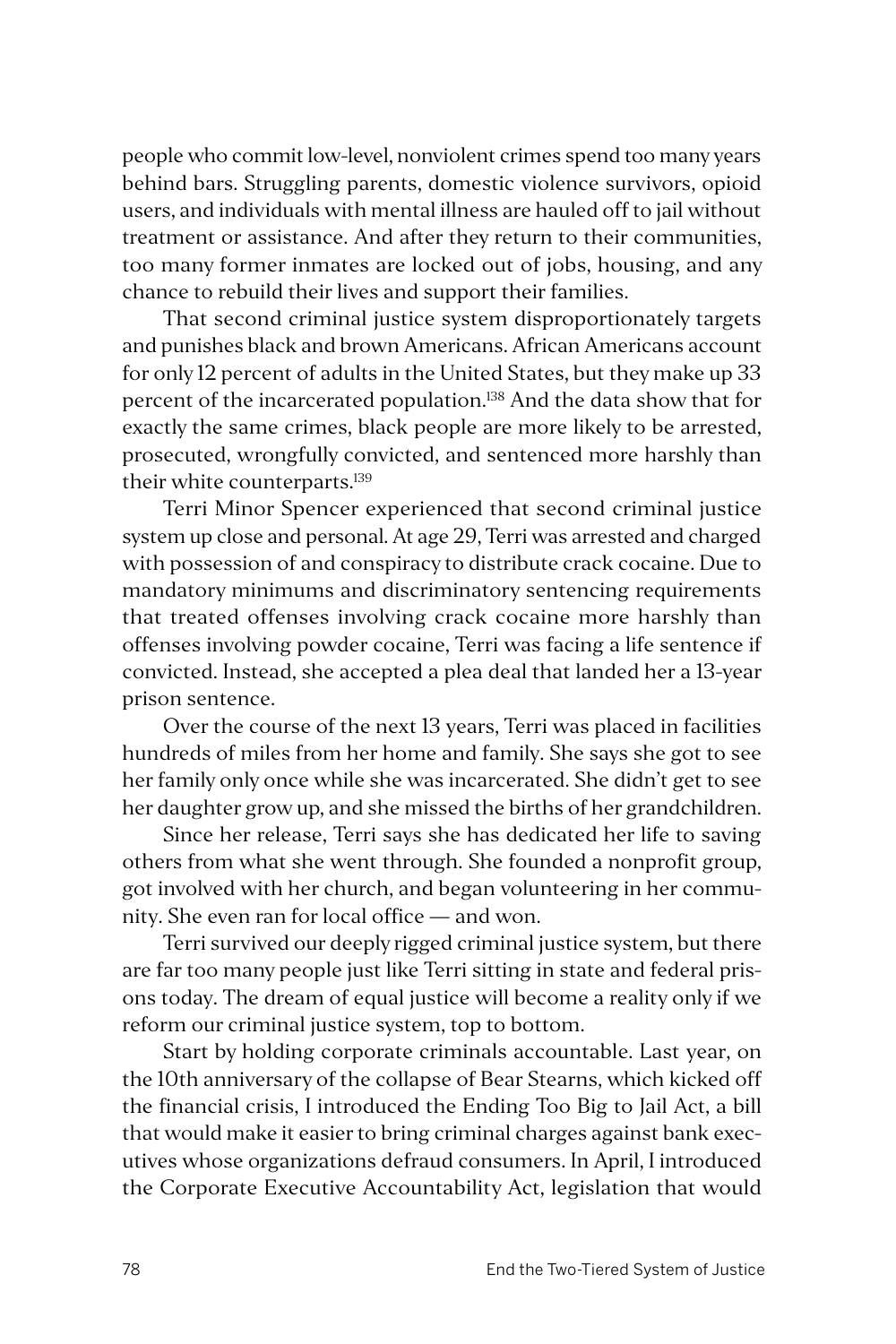make executives of big corporations criminally liable if their companies commit crimes, harm large numbers of people through civil violations, or commit a new violation while under the supervision of the court or a regulator for a previous violation. We should pass these bills, and more like them.

Getting serious about corporate crime is only one part of the solution. It's also time to change the way our criminal justice system treats those without money and power. Last year Congress passed the First Step Act, a bipartisan prison and sentencing reform bill that includes many of the reforms I've championed, like banning the practice of shackling pregnant prisoners, requiring federal prisons to provide feminine hygiene products for free, and taking steps to keep moms like Terri closer to their families.

As important as these steps are, there's so much more to do. We can start by ending mandatory minimums for individuals — the cruel sentencing requirements that could have caused Terri to be sent to jail for life.

We also need to end the practice of jailing people because they can't afford bail or other fines and fees. We should legalize marijuana and wipe clean the records of those who have been unjustly jailed for minor marijuana crimes; end private prisons and the profit incentives that pervert the goal of our justice system; provide more help for people struggling with domestic abuse, substance use disorders, and mental illness; and end the practice of branding the formerly incarcerated with a scarlet letter that closes doors to education, employment, and opportunity.

Reforming our criminal justice system won't be easy. It will require fighting for a comprehensive group of proposals that will reorient our criminal justice system toward meaningful change. Yes, it will be a tough fight, but it is the moral obligation of every lawmaker to commit to building a justice system that lives up to those four simple words written above the door to the Supreme Court.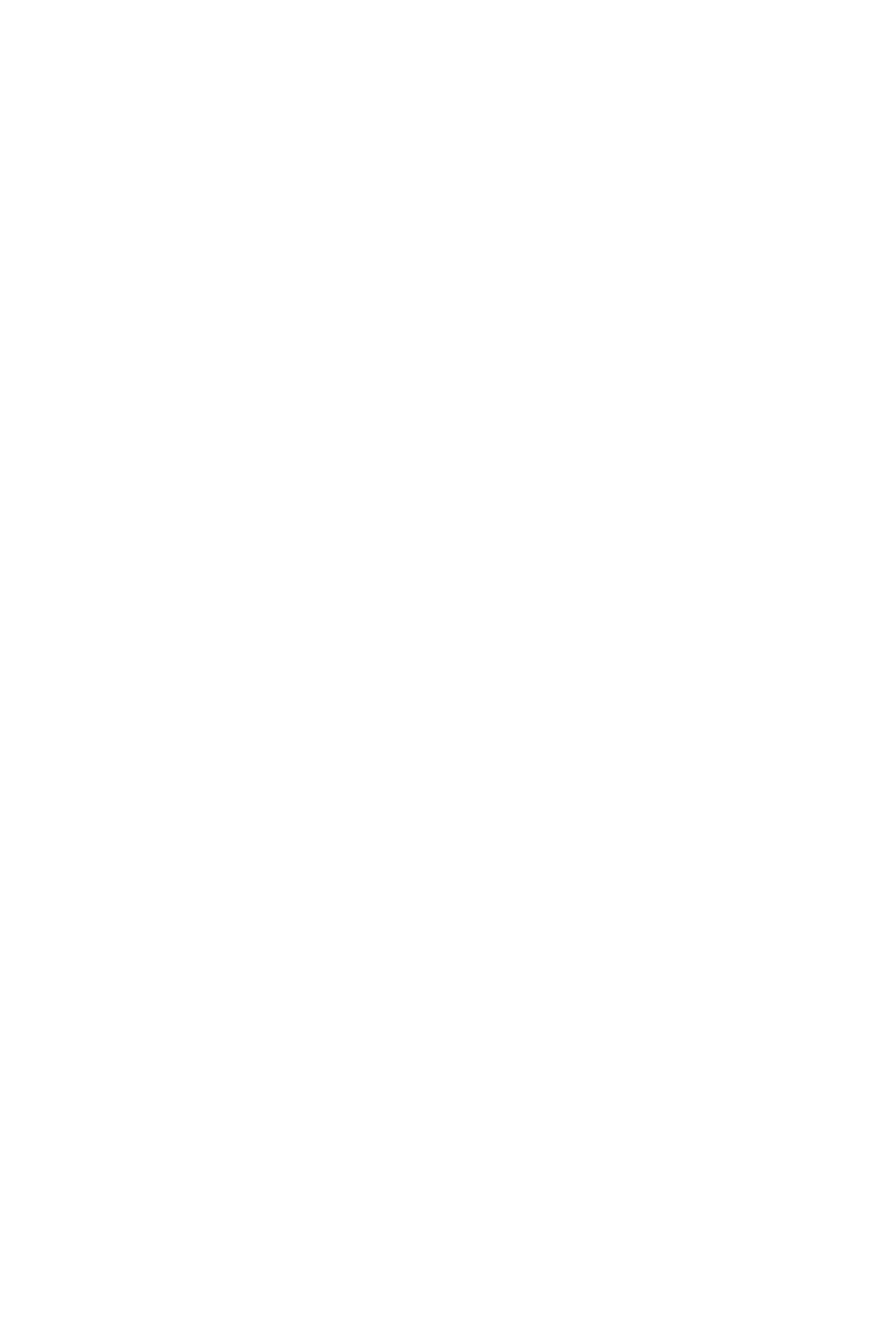## **Endnotes**

## **Waldman (Foreword)**

**1** Michelle Ye Hee Lee, "Does the United States Really Have 5 Percent of the World's Population and One Quarter of the World's Prisoners?," *Washington Post*, April 30, 2015, [https://www.washingtonpost.com/news/fact-checker/](https://www.washingtonpost.com/news/fact-checker/wp/2015/04/30/does-the-united-states-really-have-five-percent-of-worlds-population-and-one-quarter-of-the-worlds-prisoners/) [wp/2015/04/30/does-the-united-states-really-have-five-percent-of-worlds](https://www.washingtonpost.com/news/fact-checker/wp/2015/04/30/does-the-united-states-really-have-five-percent-of-worlds-population-and-one-quarter-of-the-worlds-prisoners/)[population-and-one-quarter-of-the-worlds-prisoners/](https://www.washingtonpost.com/news/fact-checker/wp/2015/04/30/does-the-united-states-really-have-five-percent-of-worlds-population-and-one-quarter-of-the-worlds-prisoners/).

**2** "Annual Estimates of the Resident Population: April 1, 2010 to July 1, 2018," U.S. Census Bureau, December 2018, [https://factfinder.census.](https://factfinder.census.gov/faces/tableservices/jsf/pages/productview.xhtml?pid=PEP_2018_PEPANNRES&prodType=table) [gov/faces/tableservices/jsf/pages/productview.xhtml?pid=PEP\\_2018\\_](https://factfinder.census.gov/faces/tableservices/jsf/pages/productview.xhtml?pid=PEP_2018_PEPANNRES&prodType=table) [PEPANNRES&prodType=table](https://factfinder.census.gov/faces/tableservices/jsf/pages/productview.xhtml?pid=PEP_2018_PEPANNRES&prodType=table).

**3** The Sentencing Project, "Americans with Criminal Records," 2015, [https://](https://www.sentencingproject.org/wp-content/uploads/2015/11/Americans-with-Criminal-Records-Poverty-and-Opportunity-Profile.pdf) [www.sentencingproject.org/wp-content/uploads/2015/11/Americans-with-](https://www.sentencingproject.org/wp-content/uploads/2015/11/Americans-with-Criminal-Records-Poverty-and-Opportunity-Profile.pdf)[Criminal-Records-Poverty-and-Opportunity-Profile.pdf](https://www.sentencingproject.org/wp-content/uploads/2015/11/Americans-with-Criminal-Records-Poverty-and-Opportunity-Profile.pdf).

**4** Council of Economic Advisers, *Economic Perspectives on Incarceration and the Criminal Justice System*, Executive Office of the President of the United States, 2016, 43, [https://obamawhitehouse.archives.gov/sites/default/files/page/](https://obamawhitehouse.archives.gov/sites/default/files/page/files/20160423_cea_incarceration_criminal_justice.pdf) [files/20160423\\_cea\\_incarceration\\_criminal\\_justice.pdf;](https://obamawhitehouse.archives.gov/sites/default/files/page/files/20160423_cea_incarceration_criminal_justice.pdf) "At \$75,560, Housing a Prisoner in California Now Costs More Than a Year at Harvard," *Los Angeles Times*, June 4, 2017, [http://www.latimes.com/local/lanow/la-me-prison-costs-](http://www.latimes.com/local/lanow/la-me-prison-costs-20170604-htmlstory.html)[20170604-htmlstory.html](http://www.latimes.com/local/lanow/la-me-prison-costs-20170604-htmlstory.html).

**5** Leah Sakala and Nicole D. Porter, "Criminal Justice Reform Doesn't End System's Racial Bias," *USA Today*, December 12, 2018, [https://www.usatoday.](https://www.usatoday.com/story/opinion/policing/politics-policing/2018/12/12/racial-injustice-criminal-justice-reform-racism-prison/2094674002/) [com/story/opinion/policing/politics-policing/2018/12/12/racial-injustice](https://www.usatoday.com/story/opinion/policing/politics-policing/2018/12/12/racial-injustice-criminal-justice-reform-racism-prison/2094674002/)[criminal-justice-reform-racism-prison/2094674002/.](https://www.usatoday.com/story/opinion/policing/politics-policing/2018/12/12/racial-injustice-criminal-justice-reform-racism-prison/2094674002/) *See also* Jessica Eaglin and Danyelle Solomon, *Reducing Racial and Ethnic Disparities in Jail: Recommendations for Local Practice*, Brennan Center for Justice, 2015, 17, 20, [http://www.brennancenter.org/sites/default/files/publications/Racial%20](http://www.brennancenter.org/sites/default/files/publications/Racial%20Disparities%20Report%20062515.pdf) [Disparities%20Report%20062515.pdf](http://www.brennancenter.org/sites/default/files/publications/Racial%20Disparities%20Report%20062515.pdf); United States Sentencing Commission, *Demographic Differences in Sentencing: An Update to the 2012 Booker Report*, 2017, 2, [https://www.ussc.gov/sites/default/files/pdf/research-and-publications/](https://www.ussc.gov/sites/default/files/pdf/research-and-publications/research-publications/2017/20171114_Demographics.pdf) [research-publications/2017/20171114\\_Demographics.pdf](https://www.ussc.gov/sites/default/files/pdf/research-and-publications/research-publications/2017/20171114_Demographics.pdf).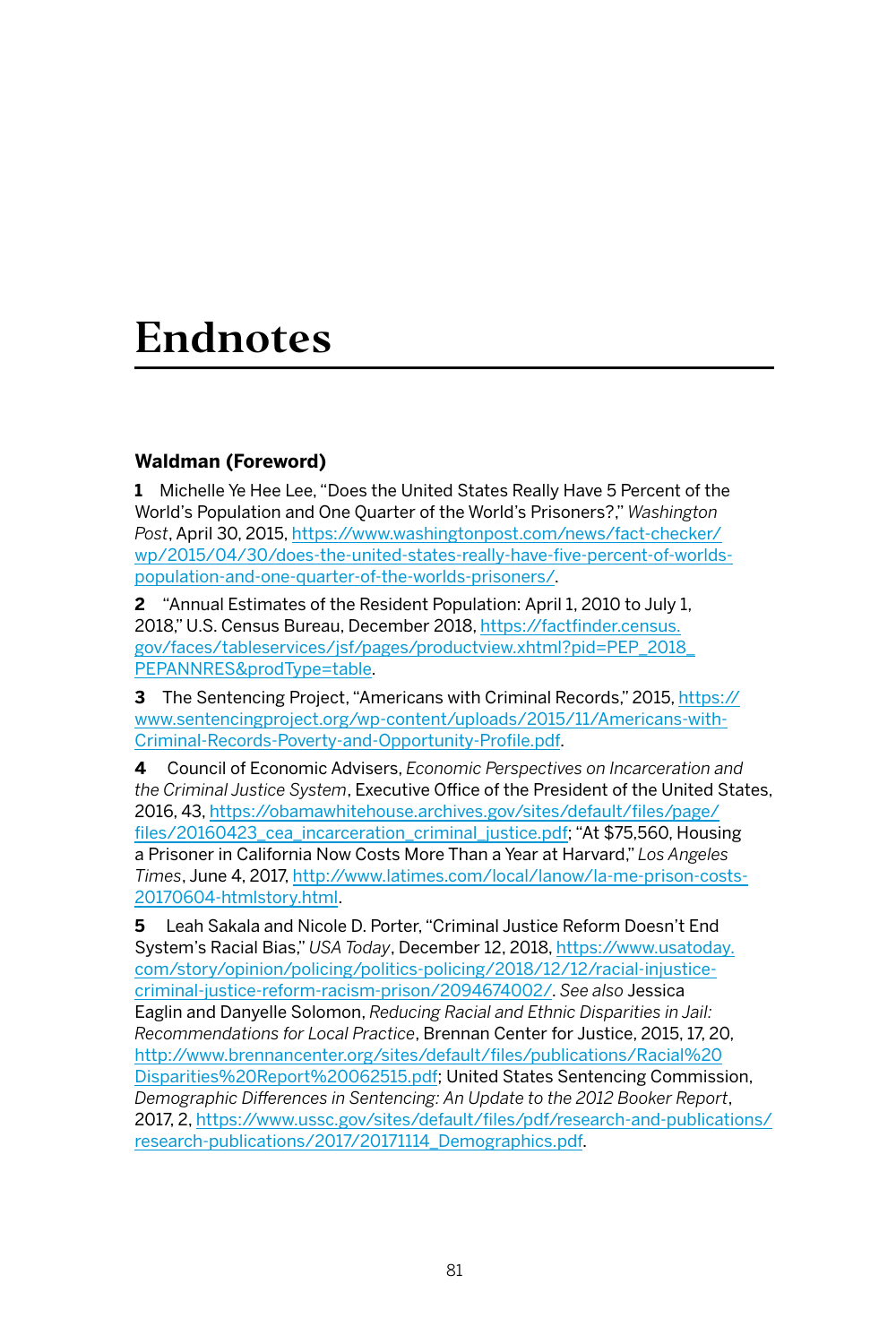**6** The Sentencing Project, *The Color of Justice: Racial and Ethnic Disparity in State Prisons*, 2016, 3, [https://www.sentencingproject.org/wp-content/](https://www.sentencingproject.org/wp-content/uploads/2016/06/The-Color-of-Justice-Racial-and-Ethnic-Disparity-in-State-Prisons.pdf) [uploads/2016/06/The-Color-of-Justice-Racial-and-Ethnic-Disparity-in-State-](https://www.sentencingproject.org/wp-content/uploads/2016/06/The-Color-of-Justice-Racial-and-Ethnic-Disparity-in-State-Prisons.pdf)[Prisons.pdf](https://www.sentencingproject.org/wp-content/uploads/2016/06/The-Color-of-Justice-Racial-and-Ethnic-Disparity-in-State-Prisons.pdf); John Gramlich, "The Gap Between the Number of Blacks and Whites in Prison Is Shrinking," Pew Research Center, January 12, 2018, [https://www.](https://www.pewresearch.org/fact-tank/2018/01/12/shrinking-gap-between-number-of-blacks-and-whites-in-prison/) [pewresearch.org/fact-tank/2018/01/12/shrinking-gap-between-number-of](https://www.pewresearch.org/fact-tank/2018/01/12/shrinking-gap-between-number-of-blacks-and-whites-in-prison/)[blacks-and-whites-in-prison/.](https://www.pewresearch.org/fact-tank/2018/01/12/shrinking-gap-between-number-of-blacks-and-whites-in-prison/)

**7** James Austin and Lauren-Brooke Eisen, *How Many Americans Are Unnecessarily Incarcerated?*, Brennan Center for Justice, 2016, 5, [https://](https://www.brennancenter.org/sites/default/files/publications/Unnecessarily_Incarcerated_0.pdf) [www.brennancenter.org/sites/default/files/publications/Unnecessarily\\_](https://www.brennancenter.org/sites/default/files/publications/Unnecessarily_Incarcerated_0.pdf) [Incarcerated\\_0.pdf;](https://www.brennancenter.org/sites/default/files/publications/Unnecessarily_Incarcerated_0.pdf) Jeremy Travis, Bruce Western, and Steve Redburn, eds., *The Growth of Incarceration in the United States: Exploring Causes and Consequences*, National Research Council (Washington, D.C.: The National Academies Press, 2014), 138; Steven Raphael and Michael A. Stoll, *A New Approach to Reducing Incarceration While Maintaining Low Rates of Crime*, The Hamilton Project (Brookings Institution), 2014, 9, [http://www.hamiltonproject.org/assets/legacy/](http://www.hamiltonproject.org/assets/legacy/files/downloads_and_links/v5_THP_RaphaelStoll_DiscPaper.pdf) [files/downloads\\_and\\_links/v5\\_THP\\_RaphaelStoll\\_DiscPaper.pdf](http://www.hamiltonproject.org/assets/legacy/files/downloads_and_links/v5_THP_RaphaelStoll_DiscPaper.pdf). *See also* Oliver Roeder, Lauren-Brooke Eisen, and Julia Bowling, *What Caused the Crime Decline?*, Brennan Center for Justice, 2015, 7-8, [https://www.brennancenter.org/](https://www.brennancenter.org/publication/what-caused-crime-decline) [publication/what-caused-crime-decline.](https://www.brennancenter.org/publication/what-caused-crime-decline)

**8** Austin and Eisen, *How Many Americans Are Unnecessarily Incarcerated?*, 5.

**9** Senate Committee on the Judiciary, "Poll Shows Americans Overwhelmingly Support Prison, Sentencing Reforms: Majority of Republicans, Democrats & Independents Approve of Reforms Before Congress," August 23, 2018, [https://www.judiciary.senate.gov/press/rep/releases/poll-shows-americans](https://www.judiciary.senate.gov/press/rep/releases/poll-shows-americans-overwhelmingly-support-prison-sentencing-reforms)[overwhelmingly-support-prison-sentencing-reforms.](https://www.judiciary.senate.gov/press/rep/releases/poll-shows-americans-overwhelmingly-support-prison-sentencing-reforms) *See also* Lydia Wheeler, "Poll: 3/4 of Americans Support Criminal Justice Reform," *The Hill*, January 25, 2018, [https://thehill.com/regulation/370692-poll-3-4-of-americans-support-criminal](https://thehill.com/regulation/370692-poll-3-4-of-americans-support-criminal-justice-reform)[justice-reform](https://thehill.com/regulation/370692-poll-3-4-of-americans-support-criminal-justice-reform).

## **Johnson (Foreword)**

**10** NAACP, "Criminal Justice Fact Sheet," [https://www.naacp.org/criminal](https://www.naacp.org/criminal-justice-fact-sheet/)[justice-fact-sheet/.](https://www.naacp.org/criminal-justice-fact-sheet/)

**11** Ibid.

## **Obama (Quote)**

**12** Barack H. Obama, "The President's Role in Advancing Criminal Justice Reform," *Harvard Law Review* 130 (2017): 812, 815, [https://harvardlawreview.](https://harvardlawreview.org/2017/01/the-presidents-role-in-advancing-criminal-justice-reform/) [org/2017/01/the-presidents-role-in-advancing-criminal-justice-reform/](https://harvardlawreview.org/2017/01/the-presidents-role-in-advancing-criminal-justice-reform/).

## **Booker:** *Pass the Next Step Act*

**13** Lee, "Does the United States Really Have 5 Percent of the World's Population and One Quarter of the World's Prisoners?" *Washington Post*.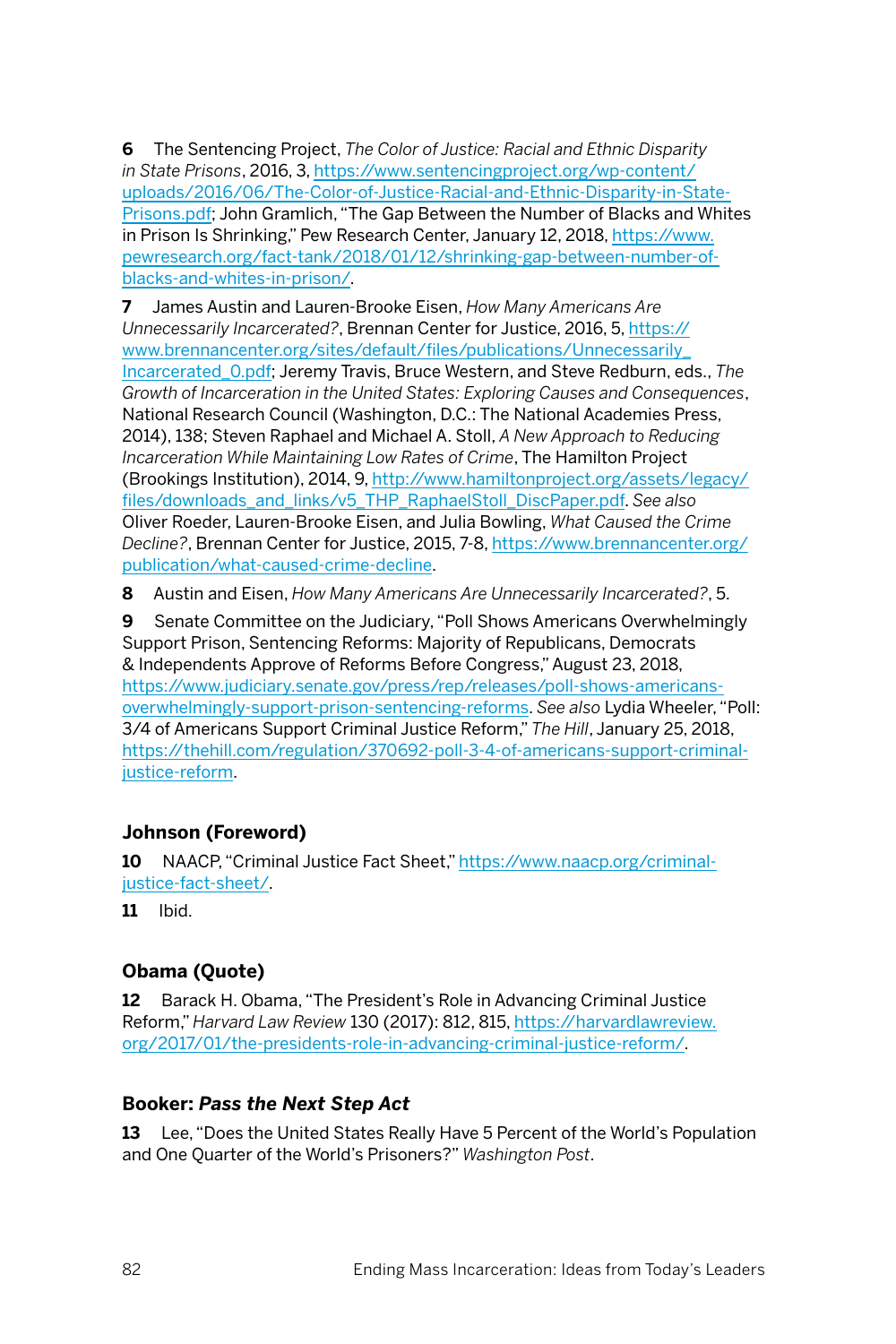**14** Ibid.; Equal Justice Initiative, "Private Prison Population Skyrockets," August 8, 2018, [https://eji.org/news/private-prison-population-skyrockets.](https://eji.org/news/private-prison-population-skyrockets)

**15** Jonathan Rothwell, "How the War on Drugs Damages Black Social Mobility," Brookings Institution, September 30, 2014, [https://www.brookings.edu/blog/](https://www.brookings.edu/blog/social-mobility-memos/2014/09/30/how-the-war-on-drugs-damages-black-social-mobility/) [social-mobility-memos/2014/09/30/how-the-war-on-drugs-damages-black](https://www.brookings.edu/blog/social-mobility-memos/2014/09/30/how-the-war-on-drugs-damages-black-social-mobility/)[social-mobility/.](https://www.brookings.edu/blog/social-mobility-memos/2014/09/30/how-the-war-on-drugs-damages-black-social-mobility/)

**16** Sonja B. Starr and M. Marit Rehavi, "Racial Disparity in Federal Criminal Sentences," *Journal of Political Economy* 122 (2014): 1323, [https://repository.law.](https://repository.law.umich.edu/cgi/viewcontent.cgi?article=2413&context=articles) [umich.edu/cgi/viewcontent.cgi?article=2413&context=articles.](https://repository.law.umich.edu/cgi/viewcontent.cgi?article=2413&context=articles)

**17** Jean Chung, "Felony Disenfranchisement: A Primer," The Sentencing Project, July 17, 2018, [https://www.sentencingproject.org/publications/felony](https://www.sentencingproject.org/publications/felony-disenfranchisement-a-primer/)[disenfranchisement-a-primer/.](https://www.sentencingproject.org/publications/felony-disenfranchisement-a-primer/)

## **Brown:** *Provide Fair Wages for All*

**18** Devah Pager, "The Mark of a Criminal Record," *American Journal of Sociology* 108 (2003): 960, [https://scholar.harvard.edu/pager/publications/mark-criminal-record.](https://scholar.harvard.edu/pager/publications/mark-criminal-record)

**19** Adam Looney and Nicholas Turner, *Work and opportunity before and after incarceration*, The Brookings Institution, 2018, [https://www.brookings.edu/wp](https://www.brookings.edu/wp-content/uploads/2018/03/es_20180314_looneyincarceration_final.pdf)[content/uploads/2018/03/es\\_20180314\\_looneyincarceration\\_final.pdf](https://www.brookings.edu/wp-content/uploads/2018/03/es_20180314_looneyincarceration_final.pdf); U.S. Department of Housing and Urban Development, Office of Policy Development and Research, "Neighborhoods and Violent Crime," 2016, [https://www.huduser.](https://www.huduser.gov/portal/periodicals/em/summer16/highlight2.html) [gov/portal/periodicals/em/summer16/highlight2.html](https://www.huduser.gov/portal/periodicals/em/summer16/highlight2.html).

**20** Rudolph Alexander, Jr., "The Impact of Poverty on African American Children in the Child Welfare and Juvenile Justice Systems," *Forum on Public Policy* 2010 (2010): 14, [https://files.eric.ed.gov/fulltext/EJ913052.pdf;](https://files.eric.ed.gov/fulltext/EJ913052.pdf) Anna Aizer and Joseph J. Doyle, "Juvenile Incarceration, Human Capital and Future Crime: Evidence from Randomly-Assigned Judges," *The Quarterly Journal of Economics* 130 (2015), abstract,<https://www.nber.org/papers/w19102.pdf>.

**21** Dr. Martin Luther King, Jr., "The Other America" (speech, Local 1199 Salute to Freedom, New York, NY, March 10, 1968).

**22** David Cooper, *Raising the federal minimum wage to \$15 by 2024 would lift pay for nearly 40 million workers*, Economic Policy Institute, 2019, 2, [https://www.epi.](https://www.epi.org/files/pdf/160909.pdf) [org/files/pdf/160909.pdf.](https://www.epi.org/files/pdf/160909.pdf)

#### **Castro:** *Provide Fair Housing to Advance Justice Reform*

**23** Vera Institute of Justice, "Research Confirms that Entrenched Racism Manifests in Disparate Treatment of Black Americans in Criminal Justice System," news release, May 3, 2018, [https://www.vera.org/newsroom/press-releases/](https://www.vera.org/newsroom/press-releases/research-confirms-that-entrenched-racism-manifests-in-disparate-treatment-of-black-americans-in-criminal-justice-system) [research-confirms-that-entrenched-racism-manifests-in-disparate-treatment-of](https://www.vera.org/newsroom/press-releases/research-confirms-that-entrenched-racism-manifests-in-disparate-treatment-of-black-americans-in-criminal-justice-system)[black-americans-in-criminal-justice-system.](https://www.vera.org/newsroom/press-releases/research-confirms-that-entrenched-racism-manifests-in-disparate-treatment-of-black-americans-in-criminal-justice-system)

**24** Lucius Couloute, *Nowhere to Go: Homelessness Among Formerly Incarcerated People*, Prison Policy Initiative, 2018, [https://www.prisonpolicy.org/](https://www.prisonpolicy.org/reports/housing.html) [reports/housing.html.](https://www.prisonpolicy.org/reports/housing.html)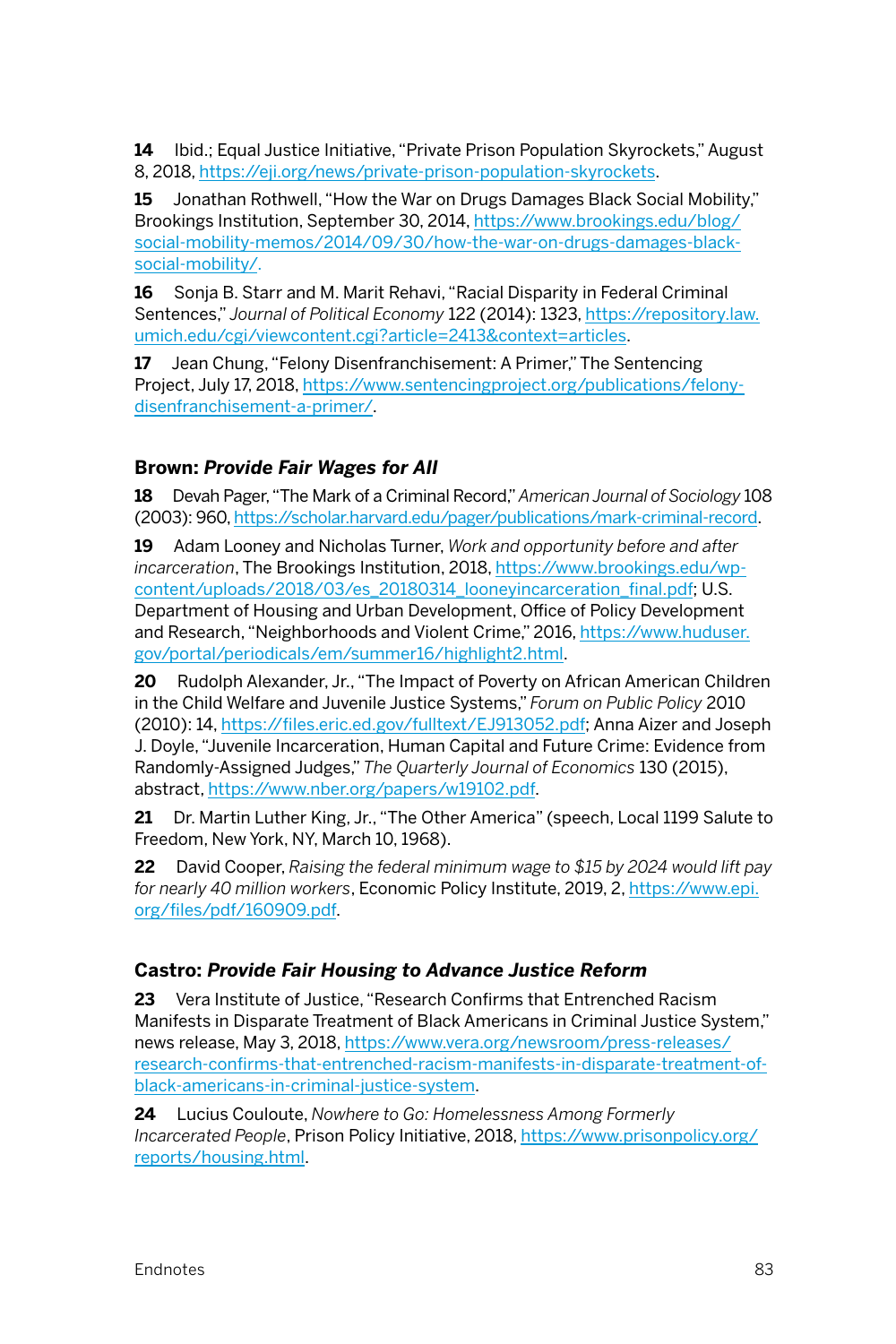**25** Ibid.

**26** *Texas Dep't of Hous. & Cmty. Affairs v. Inclusive Communities Project, Inc.*, 576 U.S. \_\_\_, 135 S. Ct. 2507, 2526, 192 L. Ed. 2d 514 (2015).

**27** Lee, "Does the United States Really Have 5 Percent of the World's Population and One Quarter of the World's Prisoners?" *Washington Post*.

## **Chettiar and Raghavan:** *Dramatically Reduce the Incarcerated Population*

**28** U.S. Census Bureau, "Annual Estimates of the Resident Population: April 1, 2010 to July 1, 2018," December 2018.

**29** NAACP, "Criminal Justice Fact Sheet."

**30** The Sentencing Project, *The Color of Justice: Racial and Ethnic Disparity in State Prisons*; NAACP, "Criminal Justice Fact Sheet."

**31** Equal Justice Initiative, "Black Children Five Times More Likely Than White Youth to Be Incarcerated," September 14, 2017, [https://eji.org/news/black](https://eji.org/news/black-children-five-times-more-likely-than-whites-to-be-incarcerated)[children-five-times-more-likely-than-whites-to-be-incarcerated](https://eji.org/news/black-children-five-times-more-likely-than-whites-to-be-incarcerated).

**32** Wendy Sawyer and Peter Wagner, *Mass Incarceration: The Whole Pie 2019*, Prison Policy Initiative, March 19, 2019, [https://www.prisonpolicy.org/reports/](https://www.prisonpolicy.org/reports/pie2019.html) [pie2019.html](https://www.prisonpolicy.org/reports/pie2019.html).

**33** Austin and Eisen, *How Many Americans Are Unnecessarily Incarcerated?*

**34** E. Ann Carson, *Prisoners in 2016*, United States Department of Justice, Bureau of Justice Statistics, January 2018, tbl. 2, [https://www.bjs.gov/content/pub/pdf/](https://www.bjs.gov/content/pub/pdf/p16.pdf) [p16.pdf](https://www.bjs.gov/content/pub/pdf/p16.pdf); Lauren-Brooke Eisen and Inimai Chettiar, *The Reverse Mass Incarceration Act*, Brennan Center for Justice, 2015, 1, [http://www.brennancenter.org/sites/](http://www.brennancenter.org/sites/default/files/publications/The_Reverse_Mass_Incarceration_Act%20.pdf) [default/files/publications/The\\_Reverse\\_Mass\\_Incarceration\\_Act%20.pdf.](http://www.brennancenter.org/sites/default/files/publications/The_Reverse_Mass_Incarceration_Act%20.pdf)

**35** *See* Ames Grawert, Bryan Furst, and Cameron Kimble, *Ending Mass Incarceration: A Presidential Agenda*, Brennan Center for Justice, February 21, 2019, [https://www.brennancenter.org/publication/ending-mass-incarceration](https://www.brennancenter.org/publication/ending-mass-incarceration-presidential-agenda)[presidential-agenda](https://www.brennancenter.org/publication/ending-mass-incarceration-presidential-agenda).

**36** Pew Research Center, "The Partisan Divide on Political Values Grows Even Wider," October 5, 2017, 31, [https://www.people-press.org/2017/10/05/4-race](https://www.people-press.org/2017/10/05/4-race-immigration-and-discrimination/)[immigration-and-discrimination/](https://www.people-press.org/2017/10/05/4-race-immigration-and-discrimination/).

## **Coates:** *The Power of Myth*

**37** The Sentencing Project, "Fact Sheet: Trends in U.S. Corrections," June 2018, 1, 5, [https://sentencingproject.org/wp-content/uploads/2016/01/Trends](https://sentencingproject.org/wp-content/uploads/2016/01/Trends-in-US-Corrections.pdf)[in-US-Corrections.pdf](https://sentencingproject.org/wp-content/uploads/2016/01/Trends-in-US-Corrections.pdf); NAACP, "Criminal Justice Fact Sheet"; Lorna Collier, "Incarceration Nation," *Monitor on Psychology* 45 (2014): 56, [https://www.apa.](https://www.apa.org/monitor/2014/10/incarceration.aspx) [org/monitor/2014/10/incarceration.aspx.](https://www.apa.org/monitor/2014/10/incarceration.aspx)

**38** Michelle Alexander, *The New Jim Crow: Mass Incarceration in the Age of Colorblindness* (New York: The New Press, 2010).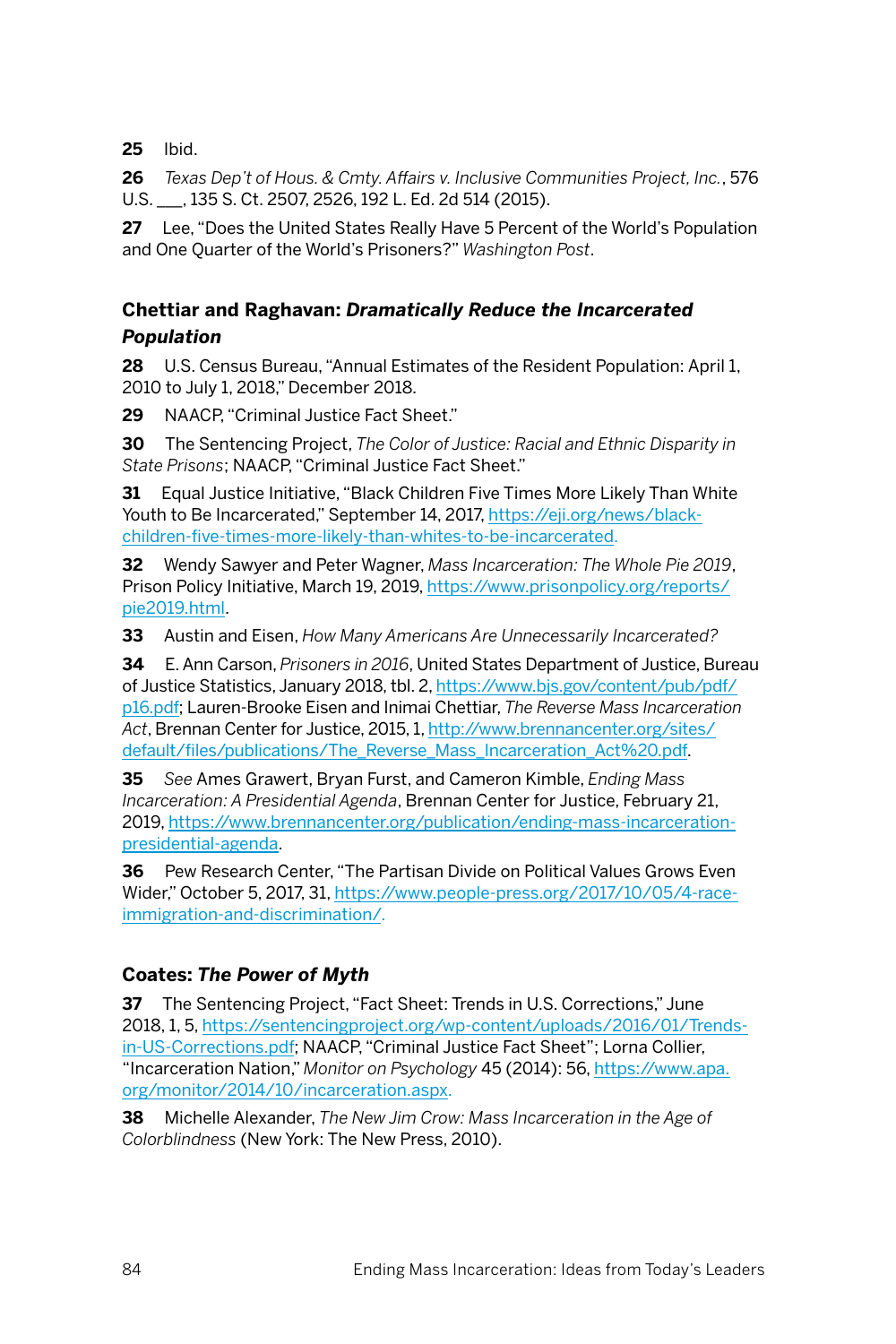**39** Christopher Muller, "Northward Migration and the Rise of Racial Disparity in American Incarceration, 1880–1950," *American Journal of Sociology* 118 (2012): 281-285, [http://users.soc.umn.edu/~uggen/Muller\\_AJS\\_12.pdf](http://users.soc.umn.edu/~uggen/Muller_AJS_12.pdf).

**40** Devah Pager, *Marked: Race, Crime, and Finding Work in an Era of Mass Incarceration* (Chicago and London: University of Chicago Press, 2007), 28.

## **Garza:** *Respect Black Lives and Restore Justice to Those Made into Criminals*

**41** Wendy Sawyer and Peter Wagner, *Mass Incarceration: The Whole Pie 2019*, Prison Policy Initiative, March 19, 2019.

**42** Ibid.

**43** Ibid[.](https://essiejusticegroup.org/2018/08/this-is-modern-day-slavery-how-the-bail-industry-targets-women-of-color/) 

**44** Leah Shakala, *Breaking Down Mass Incarceration in the 2010 Census: Stateby-State Incarceration Rates by Race/Ethnicity*, Prison Policy Initiative, May 28, 2014, <https://www.prisonpolicy.org/reports/rates.html>.

**45** Ibid.

**46** Hedwig Lee, Tyler McCormick, Margaret Hicken, and Christopher Wildeman, "Racial Inequalities in Connectedness to Imprisoned Individuals in the United States," *Du Bois Review*, May 2015, 12(2): 269-282, [https://www.psc.isr.](https://www.psc.isr.umich.edu/pubs/abs/9460) [umich.edu/pubs/abs/9460](https://www.psc.isr.umich.edu/pubs/abs/9460).

**47** Joseph Coohill, "Albert Einstein: The Definition of Insanity," *Professor Buzzkill* podcast, May 29, 2017, [http://professorbuzzkill.com/einstein-insanity-qnq/.](http://professorbuzzkill.com/einstein-insanity-qnq/)

**48** Associated Press, "At \$75,560, housing a prisoner in California now costs more than a year at Harvard," *Los Angeles Times*, June 4, 2017, [https://www.](https://www.latimes.com/local/lanow/la-me-prison-costs-20170604-htmlstory.html) [latimes.com/local/lanow/la-me-prison-costs-20170604-htmlstory.html](https://www.latimes.com/local/lanow/la-me-prison-costs-20170604-htmlstory.html).

**49** Hilary O. Shelton and Inimai Chettiar, "Want to shrink prisons? Stop subsidizing them," *Washington Post*, November 1, 2016, [https://www.](https://www.washingtonpost.com/news/in-theory/wp/2016/11/01/want-to-shrink-prisons-stop-subsidizing-them/?utm_term=.843231d7713a) [washingtonpost.com/news/in-theory/wp/2016/11/01/want-to-shrink-prisons](https://www.washingtonpost.com/news/in-theory/wp/2016/11/01/want-to-shrink-prisons-stop-subsidizing-them/?utm_term=.843231d7713a)[stop-subsidizing-them/?utm\\_term=.843231d7713a.](https://www.washingtonpost.com/news/in-theory/wp/2016/11/01/want-to-shrink-prisons-stop-subsidizing-them/?utm_term=.843231d7713a)

#### **Gillibrand:** *End the Over-Incarceration of Women*

**50** Aleks Kajstura, *Women's Mass Incarceration: The Whole Pie 2018*, Prison Policy Initiative, 2018, [https://www.prisonpolicy.org/reports/pie2018women.html.](https://www.prisonpolicy.org/reports/pie2018women.html)

**51** Elizabeth Swavola, Kristine Riley, and Ram Subramanian, *Overlooked: Women and Jails in an Era of Reform*, Vera Institute of Justice, 2016, 7, [https://storage.](https://storage.googleapis.com/vera-web-assets/downloads/Publications/overlooked-women-and-jails-report/legacy_downloads/overlooked-women-and-jails-report-updated.pdf) [googleapis.com/vera-web-assets/downloads/Publications/overlooked-women-and](https://storage.googleapis.com/vera-web-assets/downloads/Publications/overlooked-women-and-jails-report/legacy_downloads/overlooked-women-and-jails-report-updated.pdf)[jails-report/legacy\\_downloads/overlooked-women-and-jails-report-updated.pdf](https://storage.googleapis.com/vera-web-assets/downloads/Publications/overlooked-women-and-jails-report/legacy_downloads/overlooked-women-and-jails-report-updated.pdf).

**52** Ibid., 11.

**53** Radley Balko, "There's Overwhelming Evidence That the Criminal-Justice System Is Racist. Here's the Proof," *Washington Post*, September 18, 2018, [https://](https://wapo.st/2QFXdvC?tid=ss_mail&utm_term=.51020f69b8a1) [wapo.st/2QFXdvC?tid=ss\\_mail&utm\\_term=.51020f69b8a1](https://wapo.st/2QFXdvC?tid=ss_mail&utm_term=.51020f69b8a1).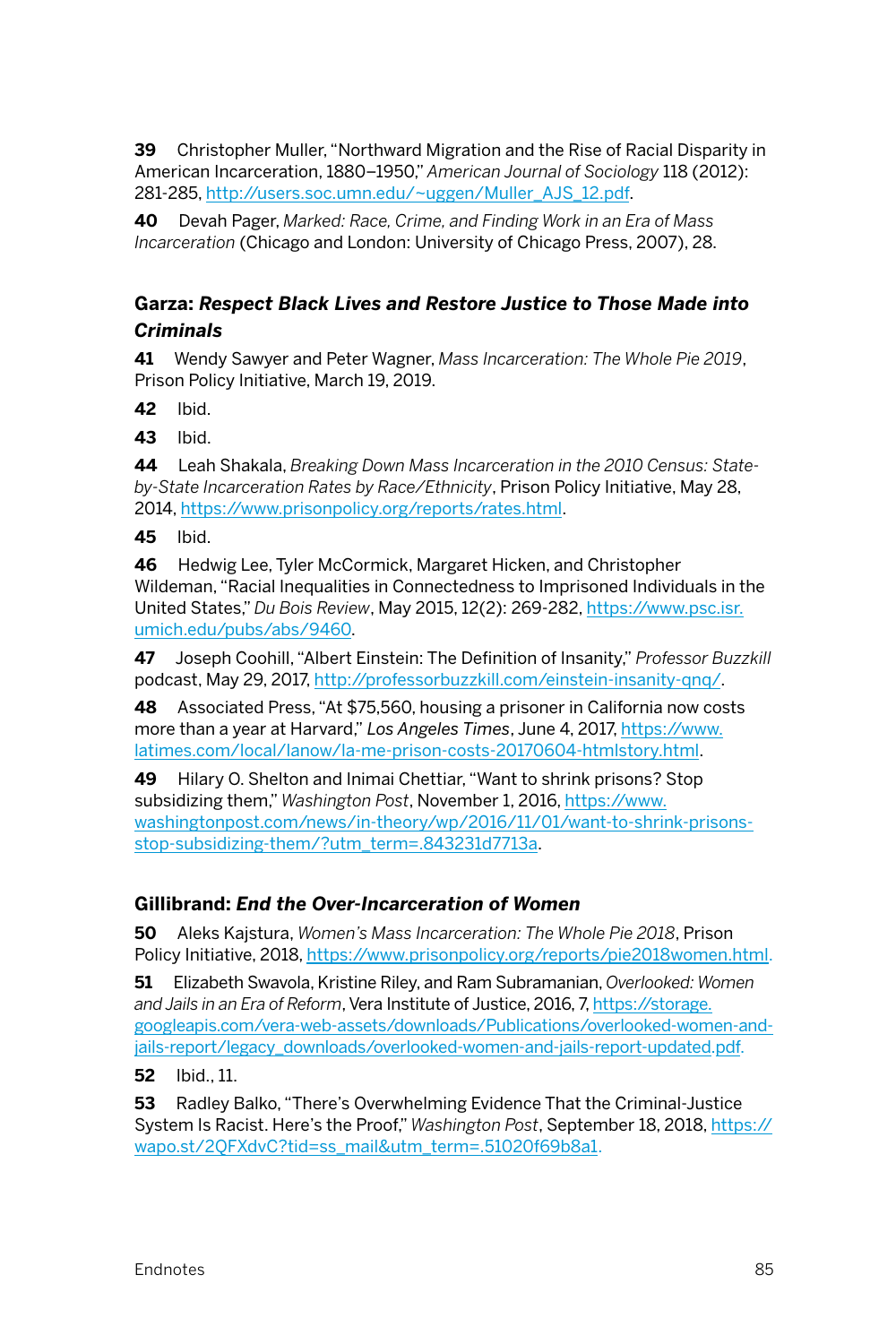**54** American Civil Liberties Union, "ACLU Briefing Paper: The Shackling of Pregnant Women & Girls in U.S. Prisons, Jails & Youth Detention Centers," 2012, 1, [https://www.aclu.org/sites/default/files/field\\_document/anti-shackling\\_](https://www.aclu.org/sites/default/files/field_document/anti-shackling_briefing_paper_stand_alone.pdf) [briefing\\_paper\\_stand\\_alone.pdf](https://www.aclu.org/sites/default/files/field_document/anti-shackling_briefing_paper_stand_alone.pdf); Ginette G. Ferszt, Michelle Palmer, and Christine McGrane, "Where Does Your State Stand on Shackling of Pregnant Women?," *Nursing for Women's Health*, February 2018, 18, [https://nwhjournal.org/article/](https://nwhjournal.org/article/S1751-4851(17)30335-5/pdf) [S1751-4851\(17\)30335-5/pdf.](https://nwhjournal.org/article/S1751-4851(17)30335-5/pdf)

**55** Jennifer Gonnerman, "Before the Law," *New Yorker*, October 6, 2014, [https://](https://www.newyorker.com/magazine/2014/10/06/before-the-law) [www.newyorker.com/magazine/2014/10/06/before-the-law](https://www.newyorker.com/magazine/2014/10/06/before-the-law).

**56** "Federal Reserve Board Issues Report on the Economic Well-Being of U.S. Households," 2018, accessed April 10, 2019, [https://www.federalreserve.gov/](https://www.federalreserve.gov/newsevents/pressreleases/other20180522a.htm) [newsevents/pressreleases/other20180522a.htm.](https://www.federalreserve.gov/newsevents/pressreleases/other20180522a.htm)

**57** Vera Institute of Justice, "Women Behind Bars," [https://www.vera.org/the](https://www.vera.org/the-human-toll-of-jail/inmate-turned-advocate/women-behind-bars)[human-toll-of-jail/inmate-turned-advocate/women-behind-bars.](https://www.vera.org/the-human-toll-of-jail/inmate-turned-advocate/women-behind-bars)

**58** Insha Rahman, "Chipping Away at New York City's Unjust and Misguided Bail System," Vera Institute of Justice, Think Justice Blog, April 29, 2016, [https://www.](https://www.vera.org/blog/chipping-away-at-new-york-citys-unjust-and-misguided-bail-system) [vera.org/blog/chipping-away-at-new-york-citys-unjust-and-misguided-bail-system.](https://www.vera.org/blog/chipping-away-at-new-york-citys-unjust-and-misguided-bail-system)

**59** Austin and Eisen, *How Many Americans Are Unnecessarily Incarcerated?*, 25.

**60** Ibid.

**61** Shelli B. Rossman et al., *The Multi-Site Adult Drug Court Evaluation: Executive Summary*, Urban Institute, 2011, 8, [https://www.ncjrs.gov/pdffiles1/nij/](https://www.ncjrs.gov/pdffiles1/nij/grants/237108.pdf) [grants/237108.pdf](https://www.ncjrs.gov/pdffiles1/nij/grants/237108.pdf).

**62** Swavola, Riley, and Subramanian, *Overlooked: Women and Jails in an Era of Reform*, 9.

**63** Vera Institute of Justice, "Women Behind Bars"; Swavola, Riley, and Subramanian, *Overlooked: Women and Jails in an Era of Reform*, 11.

## **H. Harris:** *Harness the Momentum for Bipartisan Reform*

**64** S.B. 133, 2018 Gen. Assemb., Reg. Sess. (Ky. 2018), [https://apps.legislature.](https://apps.legislature.ky.gov/recorddocuments/bill/18RS/sb133/bill.pdf) [ky.gov/recorddocuments/bill/18RS/sb133/bill.pdf.](https://apps.legislature.ky.gov/recorddocuments/bill/18RS/sb133/bill.pdf)

**65** "Jared Kushner Is Surprise Participant on Press Call with Sen. Rand Paul, Justice Action Network & FreedomWorks to Release New Kentucky Criminal Justice Poll Results," Justice Action Network, August 30, 2018, [http://www.](http://www.justiceactionnetwork.org/jared-kushner-surprise-participant-press-call-sen-rand-paul-justice-action-network-freedomworks-release-new-kentucky-criminal-justice-poll-results/) [justiceactionnetwork.org/jared-kushner-surprise-participant-press-call-sen](http://www.justiceactionnetwork.org/jared-kushner-surprise-participant-press-call-sen-rand-paul-justice-action-network-freedomworks-release-new-kentucky-criminal-justice-poll-results/)[rand-paul-justice-action-network-freedomworks-release-new-kentucky-criminal](http://www.justiceactionnetwork.org/jared-kushner-surprise-participant-press-call-sen-rand-paul-justice-action-network-freedomworks-release-new-kentucky-criminal-justice-poll-results/)[justice-poll-results/](http://www.justiceactionnetwork.org/jared-kushner-surprise-participant-press-call-sen-rand-paul-justice-action-network-freedomworks-release-new-kentucky-criminal-justice-poll-results/).

**66** Phillip M. Bailey, "Rand Paul Was Talking Prison Reform When Jared Kushner Jumped on the Call," *Courier Journal*, August 30, 2018, [https://www.courier](https://www.courier-journal.com/story/news/politics/2018/08/30/kentucky-polling-prison-reform-catches-jared-kushners-attention/1142761002/)[journal.com/story/news/politics/2018/08/30/kentucky-polling-prison-reform](https://www.courier-journal.com/story/news/politics/2018/08/30/kentucky-polling-prison-reform-catches-jared-kushners-attention/1142761002/)[catches-jared-kushners-attention/1142761002/.](https://www.courier-journal.com/story/news/politics/2018/08/30/kentucky-polling-prison-reform-catches-jared-kushners-attention/1142761002/)

**67** Shannon Marie Keene and David R. Woolums, "Broken Criminal Justice System Needs Help from All Political Parties," *Courier Journal*, October 9, 2018, [https://www.courier-journal.com/story/opinion/contributors/2018/10/09/](https://www.courier-journal.com/story/opinion/contributors/2018/10/09/broken-judicial-system-needs-help-all-political-parties/1581483002/) [broken-judicial-system-needs-help-all-political-parties/1581483002/](https://www.courier-journal.com/story/opinion/contributors/2018/10/09/broken-judicial-system-needs-help-all-political-parties/1581483002/).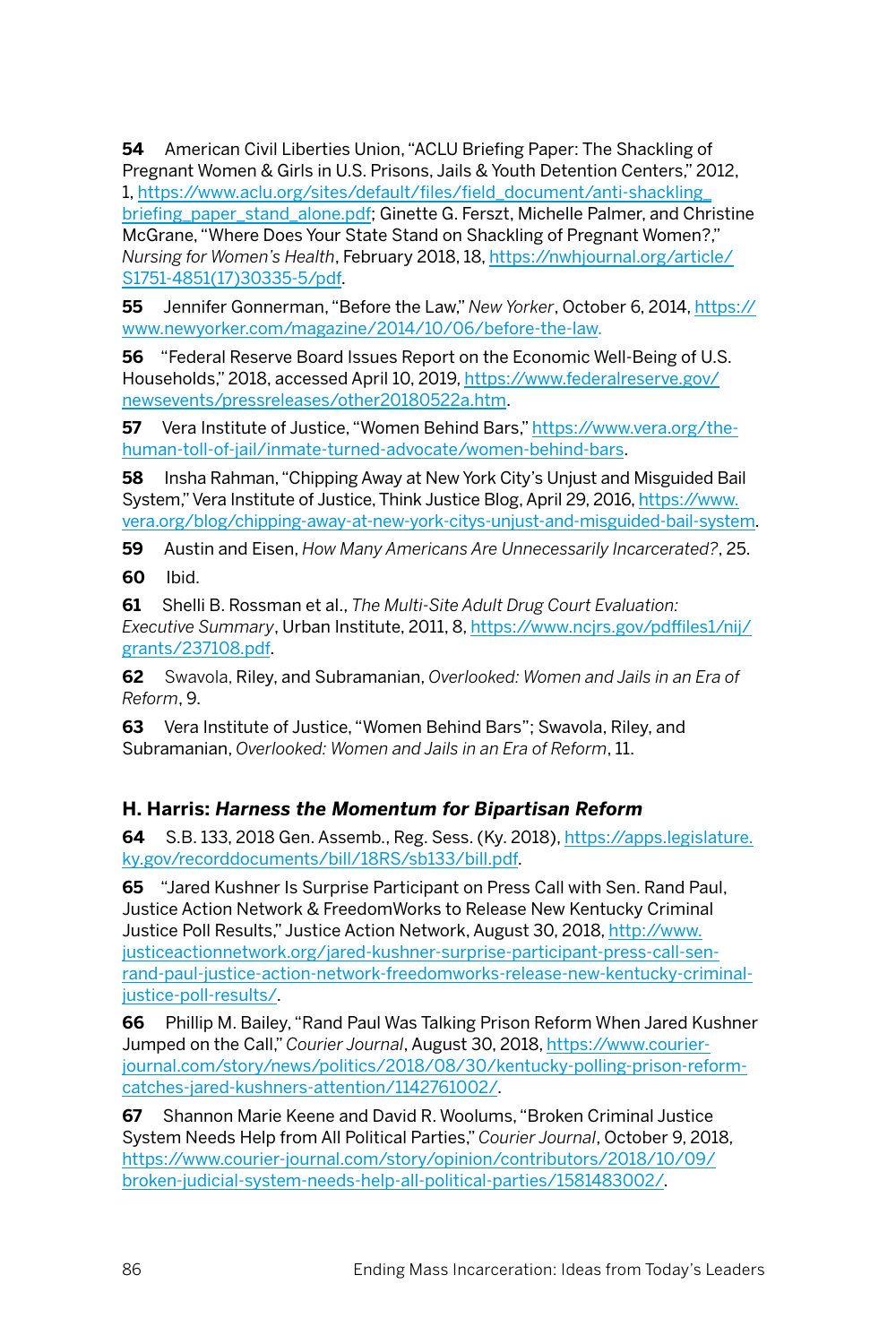**68** Nicholas Fandos, "Criminal Justice Bill Will Go Up for a Vote,

McConnell Says," *New York Times*, December 11, 2018, [https://www.nytimes.](https://www.nytimes.com/2018/12/11/us/politics/criminal-justice-reform-bill.html) [com/2018/12/11/us/politics/criminal-justice-reform-bill.html](https://www.nytimes.com/2018/12/11/us/politics/criminal-justice-reform-bill.html).

**69** Holly Harris, "The American people have spoken: Reform our criminal justice system," *The Hill*, February 11, 2018, [https://thehill.com/opinion/criminal](https://thehill.com/opinion/criminal-justice/373315-the-american-people-have-spoken-reform-our-criminal-justice-system)[justice/373315-the-american-people-have-spoken-reform-our-criminal-justice-system.](https://thehill.com/opinion/criminal-justice/373315-the-american-people-have-spoken-reform-our-criminal-justice-system)

## **K. Harris:** *Strengthen Resources for Public Defenders and Hold Prosecutors Accountable*

**70** "Mass Incarceration," Equal Justice Institute, accessed April 12, 2019, [https://eji.org/mass-incarceration.](https://eji.org/mass-incarceration)

**71** *Gideon v. Wainwright*, 372 U.S. 335, 83 S. Ct. 792, 9 L. Ed. 2d 799 (1963).

**72** Thomas Giovanni and Roopal Patel, *Gideon at 50: Three Reforms to Revive the Right to Counsel*, Brennan Center for Justice, 2013, 1, [https://www.brennancenter.](https://www.brennancenter.org/sites/default/files/publications/Gideon_Report_040913.pdf) [org/sites/default/files/publications/Gideon\\_Report\\_040913.pdf.](https://www.brennancenter.org/sites/default/files/publications/Gideon_Report_040913.pdf)

**73** Justice Policy Institute, *System Overload: The Costs of Under-Resourcing Public Defense*, 2011, 11, [http://www.justicepolicy.org/uploads/justicepolicy/](http://www.justicepolicy.org/uploads/justicepolicy/documents/system_overload_final.pdf) [documents/system\\_overload\\_final.pdf.](http://www.justicepolicy.org/uploads/justicepolicy/documents/system_overload_final.pdf)

**74** Alexa Van Brunt, "Poor People Rely on Public Defenders Who Are Too Overworked to Defend Them," *The Guardian*, June 17, 2015, [https://www.](https://www.theguardian.com/commentisfree/2015/jun/17/poor-rely-public-defenders-too-overworked) [theguardian.com/commentisfree/2015/jun/17/poor-rely-public-defenders-too](https://www.theguardian.com/commentisfree/2015/jun/17/poor-rely-public-defenders-too-overworked)[overworked.](https://www.theguardian.com/commentisfree/2015/jun/17/poor-rely-public-defenders-too-overworked)

**75** Richard A. Oppel Jr. and Jugal K. Patel, "One Lawyer, 194 Felony Cases, and No Time," *New York Times*, January 31, 2019, [https://www.nytimes.com/](https://www.nytimes.com/interactive/2019/01/31/us/public-defender-case-loads.html) [interactive/2019/01/31/us/public-defender-case-loads.html](https://www.nytimes.com/interactive/2019/01/31/us/public-defender-case-loads.html).

**76** Ibid.

**77** Emily Yoffe, "Innocence Is Irrelevant," *The Atlantic*, September 2017, [https://www.theatlantic.com/magazine/archive/2017/09/innocence-is](https://www.theatlantic.com/magazine/archive/2017/09/innocence-is-irrelevant/534171/)[irrelevant/534171/](https://www.theatlantic.com/magazine/archive/2017/09/innocence-is-irrelevant/534171/).

**78** Bulletin Editorial Board, "Editorial: Fix Pay Disparity for Public Defenders," *The Bulletin*, October 27, 2018, [https://www.bendbulletin.com/](https://www.bendbulletin.com/opinion/6628115-151/editorial-fix-pay-disparity-for-public-defenders) [opinion/6628115-151/editorial-fix-pay-disparity-for-public-defenders](https://www.bendbulletin.com/opinion/6628115-151/editorial-fix-pay-disparity-for-public-defenders).

**79** Danielle Regis, "BDS Testifies Before the NYC City Council Committee on Justice System Oversight," *Brooklyn Defender Services*, October 25, 2018, [http://bds.org/bds-testifies-before-the-nyc-council-committee-on-justice](http://bds.org/bds-testifies-before-the-nyc-council-committee-on-justice-system-oversight-hearing-on-pay-hearing-and-retention-rates-for-adas-and-public-defenders/)[system-oversight-hearing-on-pay-hearing-and-retention-rates-for-adas-and](http://bds.org/bds-testifies-before-the-nyc-council-committee-on-justice-system-oversight-hearing-on-pay-hearing-and-retention-rates-for-adas-and-public-defenders/)[public-defenders/](http://bds.org/bds-testifies-before-the-nyc-council-committee-on-justice-system-oversight-hearing-on-pay-hearing-and-retention-rates-for-adas-and-public-defenders/).

**80** Alan W. Houseman and Linda E. Perle, *Securing Equal Justice for All: A Brief History of Civil Legal Assistance in the United States*, Center for Law and Social Policy, 2007, 1, [https://www.clasp.org/sites/default/files/public/resources-and](https://www.clasp.org/sites/default/files/public/resources-and-publications/files/0158.pdf)[publications/files/0158.pdf](https://www.clasp.org/sites/default/files/public/resources-and-publications/files/0158.pdf); "Legal Services Corporation," accessed April 1, 2019, https://www.lsc.gov/about-lsc.

**81** "What Is Legal Aid," Legal Services Corporation, accessed April 1, 2019, [https://www.lsc.gov/what-legal-aid.](https://www.lsc.gov/what-legal-aid)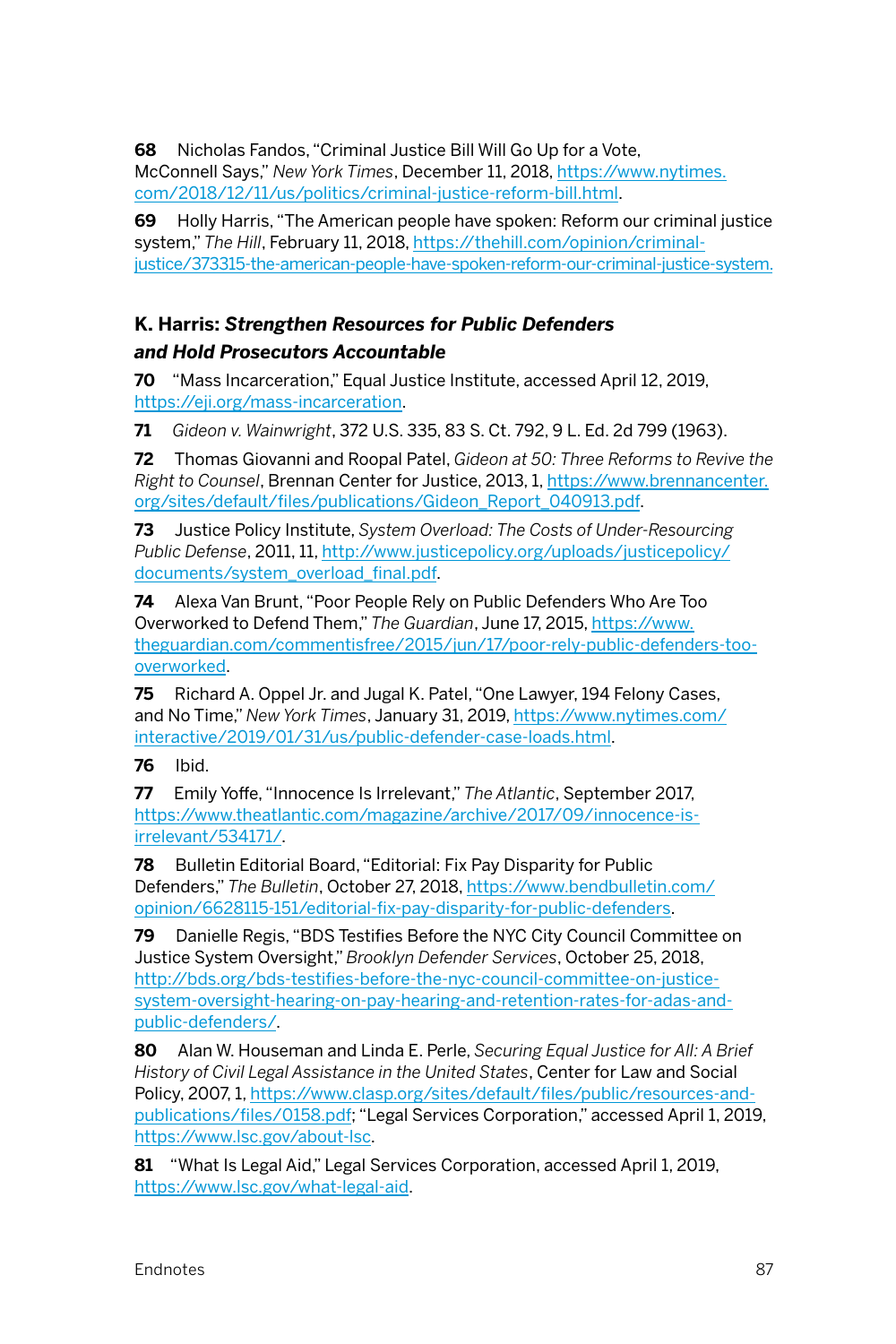**82** Consolidated Appropriations Act of 2018, Pub. L. No 115-141, Division B, Title IV, "Related Agencies" 87 (2018).

## **Holden:** *The Conservative Case for Reform: Equal Rights, Public Safety, and Redemption*

**83** United States Department of Justice, National Institute of Justice, "National Inventory of the Collateral Consequences of Conviction", November 14, 2018, <https://www.nij.gov/topics/courts/pages/collateral-consequences-inventory.aspx>.

**84** Jason Pye, "Savings from Prison Reforms in Texas Top \$3 Billion, Crimes Rates Hit Lowest Point Since 1968," FreedomWorks, July 6, 2015, [https://www.](https://www.freedomworks.org/content/savings-prison-reforms-texas-top-3-billion-crimes-rates-hit-lowest-point-1968) [freedomworks.org/content/savings-prison-reforms-texas-top-3-billion-crimes](https://www.freedomworks.org/content/savings-prison-reforms-texas-top-3-billion-crimes-rates-hit-lowest-point-1968)[rates-hit-lowest-point-1968.](https://www.freedomworks.org/content/savings-prison-reforms-texas-top-3-billion-crimes-rates-hit-lowest-point-1968)

**85** S.B. 529, 2017 Leg., Reg. Sess. (Pa. 2017), [https://www.legis.state.pa.us/](https://www.legis.state.pa.us/CFDOCS/Legis/PN/Public/btCheck.cfm?txtType=PDF&sessYr=2017&sessInd=0&billBody=S&billTyp=B&billNbr=0529&pn=0854) [CFDOCS/Legis/PN/Public/btCheck. cfm?txtType=PDF&sessYr=2017](https://www.legis.state.pa.us/CFDOCS/Legis/PN/Public/btCheck.cfm?txtType=PDF&sessYr=2017&sessInd=0&billBody=S&billTyp=B&billNbr=0529&pn=0854) [&sessInd=0&billBody=S&billTyp=B&billNbr=0529&pn=0854](https://www.legis.state.pa.us/CFDOCS/Legis/PN/Public/btCheck.cfm?txtType=PDF&sessYr=2017&sessInd=0&billBody=S&billTyp=B&billNbr=0529&pn=0854).

**86** Van Brunt, "Poor People Rely on Public Defenders Who Are Too Overworked to Defend Them," *The Guardian*.

#### **Ifill and Lee:** *Recognize Black Humanity*

**87** *Furman v. Georgia*, 408 U.S. 238, 92 S. Ct. 2726, 33 L. Ed. 2d 346 (1972).

**88** The Sentencing Project, "Fact Sheet: Trends in U.S. Corrections."

**89** An excellent overview of this history is the essay by Bryan Stevenson, "A Presumption of Guilt: The Legacy of America's History of Racial Injustice," in *Policing the Black Man: Arrest, Prosecution, and Imprisonment*, ed. Angela J. Davis (New York: Pantheon Books, 2018), 3-31.

**90** Will Stancil, "School Segregation Is Not a Myth," *The Atlantic*, March 14, 2018, [https://www.theatlantic.com/education/archive/2018/03/school-segregation](https://www.theatlantic.com/education/archive/2018/03/school-segregation-is-not-a-myth/555614/)[is-not-a-myth/555614/](https://www.theatlantic.com/education/archive/2018/03/school-segregation-is-not-a-myth/555614/); U.S. Government Accountability Office, *K-12 Education: Discipline Disparities for Black Students, Boys, and Students with Disabilities*, 2018, 13-15,<https://www.gao.gov/products/GAO-18-258>.

**91** *Shelby County v. Holder*, 570 U.S. 529, 133 S. Ct. 2612, 186 L. Ed. 2d 651 (2013).

## **Jones:** *Cut 50 Percent of the Prison Population*

**92** Data through 2016 drawn from "National Prisoner Statistics, 1978–2016," Bureau of Justice Statistics, 2018, [https://www.icpsr.umich.edu/icpsrweb/](https://www.icpsr.umich.edu/icpsrweb/NACJD/studies/37003) [NACJD/studies/37003;](https://www.icpsr.umich.edu/icpsrweb/NACJD/studies/37003) population demographic data drawn from "U.S. Census Bureau QuickFacts: Iowa," United States Census Bureau, 2018, [https://www.](https://www.census.gov/quickfacts/ia) [census.gov/quickfacts/ia](https://www.census.gov/quickfacts/ia).

**93** Janelle Jones, "The Racial Wealth Gap: How African-Americans Have Been Shortchanged Out of the Materials to Build Wealth," Economic Policy Institute, February 13, 2017, [https://www.epi.org/blog/the-racial-wealth-gap-how-african](https://www.epi.org/blog/the-racial-wealth-gap-how-african-americans-have-been-shortchanged-out-of-the-materials-to-build-wealth/)[americans-have-been-shortchanged-out-of-the-materials-to-build-wealth/.](https://www.epi.org/blog/the-racial-wealth-gap-how-african-americans-have-been-shortchanged-out-of-the-materials-to-build-wealth/)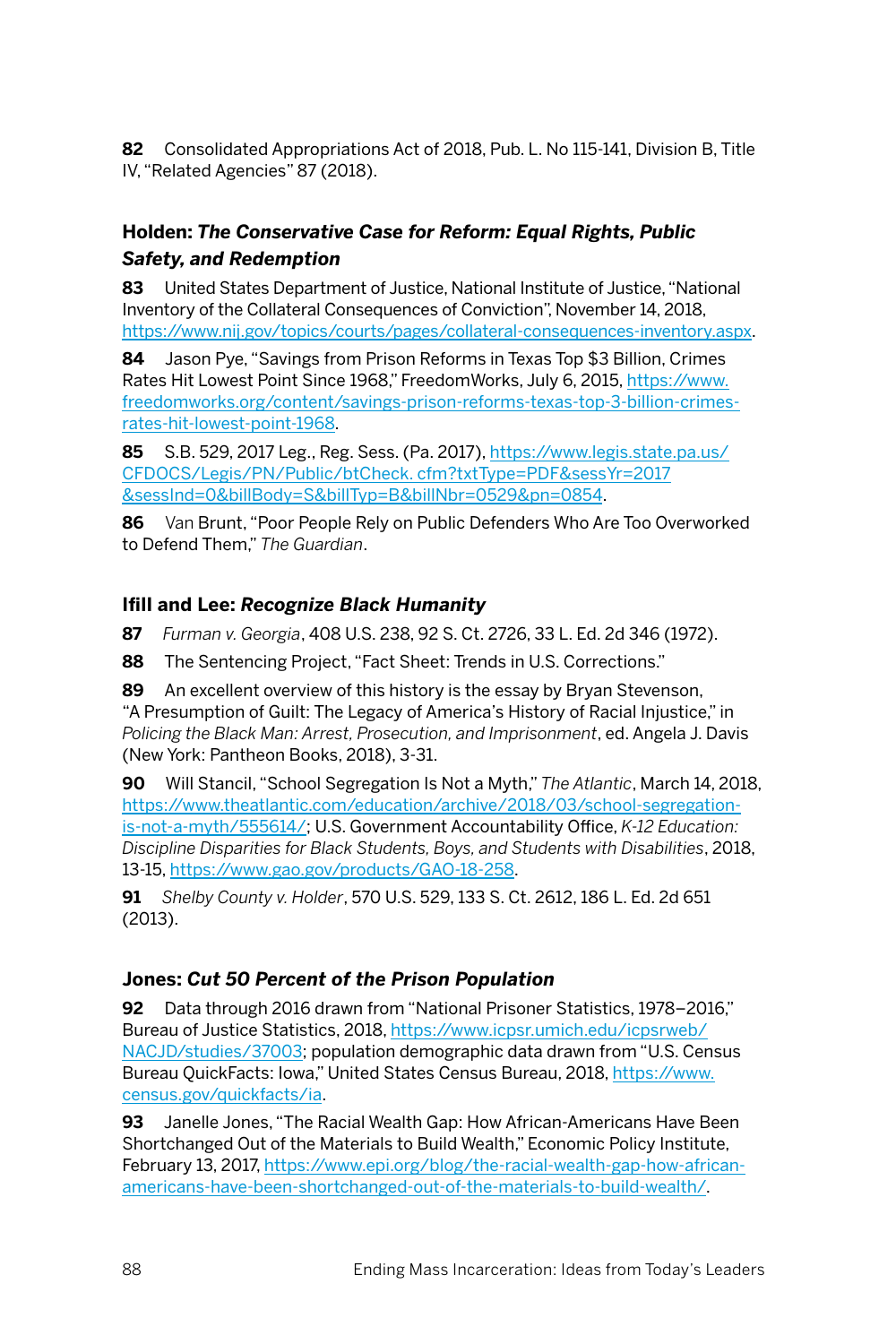**94** James Cullen, *Despite Progress, Prison Racial Disparities Persist*, Brennan Center for Justice, August 19, 2016, [https://www.brennancenter.org/blog/](https://www.brennancenter.org/blog/despite-progress-prison-racial-disparities-persist) [despite-progress-prison-racial-disparities-persist.](https://www.brennancenter.org/blog/despite-progress-prison-racial-disparities-persist)

**95** Jeff Guo, "America Has Locked Up So Many Black People It Has Warped Our Sense of Reality," *Washington Post*, February 26, 2016, [https://www.](https://www.washingtonpost.com/news/wonk/wp/2016/02/26/america-has-locked-up-so-many-black-people-it-has-warped-our-sense-of-reality/) [washingtonpost.com/news/wonk/wp/2016/02/26/america-has-locked-up-so](https://www.washingtonpost.com/news/wonk/wp/2016/02/26/america-has-locked-up-so-many-black-people-it-has-warped-our-sense-of-reality/)[many-black-people-it-has-warped-our-sense-of-reality/.](https://www.washingtonpost.com/news/wonk/wp/2016/02/26/america-has-locked-up-so-many-black-people-it-has-warped-our-sense-of-reality/)

**96** Austin and Eisen, *How Many Americans Are Unnecessarily Incarcerated?*, 7.

**97** Van Jones, *Beyond the Messy Truth* (New York: Ballantine Books, 2017), 148.

**98** Peter Baker, "Alice Marie Johnson Is Granted Clemency by Trump After Push by Kim Kardashian West," *New York Times*, June 6, 2018, [https://www.nytimes.](https://www.nytimes.com/2018/06/06/us/politics/trump-alice-johnson-sentence-commuted-kim-kardashian-west.html) [com/2018/06/06/us/politics/trump-alice-johnson-sentence-commuted-kim](https://www.nytimes.com/2018/06/06/us/politics/trump-alice-johnson-sentence-commuted-kim-kardashian-west.html)[kardashian-west.html](https://www.nytimes.com/2018/06/06/us/politics/trump-alice-johnson-sentence-commuted-kim-kardashian-west.html).

#### **Klobuchar:** *Provide Treatment for Addiction*

**99** National Association of Drug Court Professionals, "Drug Courts in the U.S. Cutting Crime, Saving Money," 2018, [https://www.nadcp.org/wp-content/](https://www.nadcp.org/wp-content/uploads/2018/11/US-Drug-Court-Fact-Sheet-2018.pdf) [uploads/2018/11/US-Drug-Court-Fact-Sheet-2018.pdf.](https://www.nadcp.org/wp-content/uploads/2018/11/US-Drug-Court-Fact-Sheet-2018.pdf)

**100** Rossman et al., *The Multi-Site Adult Drug Court Evaluation: Executive Summary*, 8.

**101** National Association of Drug Court Professionals, "*Drug Courts,*" 2018, 4, <https://www.nadcp.org/wp-content/uploads/2018/03/NADCP-Brief.pdf>.

**102** Consolidated Appropriations Act of 2018, Pub. L. No. 115-141, 132 Stat. 348, 422 (2018), [https://www.congress.gov/bill/115th-congress/house-bill/1625/text.](https://www.congress.gov/bill/115th-congress/house-bill/1625/text)

**103** CARA 2.0 Act of 2018, S. 2456, 115th Cong. (2018), [https://www.congress.](https://www.congress.gov/bill/115th-congress/senate-bill/2456/text) [gov/bill/115th-congress/senate-bill/2456/text.](https://www.congress.gov/bill/115th-congress/senate-bill/2456/text)

## **Kushner:** *The Trump Administration's Commitment to Justice Reform*

**104** Violent Crime Control and Law Enforcement Act of 1994, Pub. L. No. 103-322 (1994), [https://www.congress.gov/bill/103rd-congress/house-bill/3355/text.](https://www.congress.gov/bill/103rd-congress/house-bill/3355/text)

**105** Timothy Hughes and Doris James Wilson, "Reentry Trends in the U.S.," U.S Department of Justice, Bureau of Justice statistics, [https://www.bjs.gov/content/](https://www.bjs.gov/content/reentry/reentry.cfm) [reentry/reentry.cfm](https://www.bjs.gov/content/reentry/reentry.cfm).

**106** Mariel Alper and Matthew R. Durose, *2018 Update on Prisoner Recidivism: A 9-Year Follow-up Period (2005-2014)*, U.S. Department of Justice, Bureau of Justice Statistics, May 2018, tbl. 2, [https://www.bjs.gov/content/pub/](https://www.bjs.gov/content/pub/pdf/18upr9yfup0514.pdf) [pdf/18upr9yfup0514.pdf](https://www.bjs.gov/content/pub/pdf/18upr9yfup0514.pdf); Kim Steven Hunt and Robert Dumville, *Recidivism Among Federal Offenders: A Comprehensive Overview*, United States Sentencing Commission, March 2016, 15, [https://www.ussc.gov/research/research-reports/](https://www.ussc.gov/research/research-reports/recidivism-among-federal-offenders-comprehensive-overview) [recidivism-among-federal-offenders-comprehensive-overview.](https://www.ussc.gov/research/research-reports/recidivism-among-federal-offenders-comprehensive-overview)

**107** Tracey Kyckelhahn and Emily Herbst, *The Criminal History of Federal Offenders*, United States Sentencing Commission, May 2018, 3, [https://](https://www.ussc.gov/sites/default/files/pdf/research-and-publications/research-publications/2018/20180517_criminal-history.pdf) [www.ussc.gov/sites/default/files/pdf/research-and-publications/research](https://www.ussc.gov/sites/default/files/pdf/research-and-publications/research-publications/2018/20180517_criminal-history.pdf)[publications/2018/20180517\\_criminal-history.pdf](https://www.ussc.gov/sites/default/files/pdf/research-and-publications/research-publications/2018/20180517_criminal-history.pdf).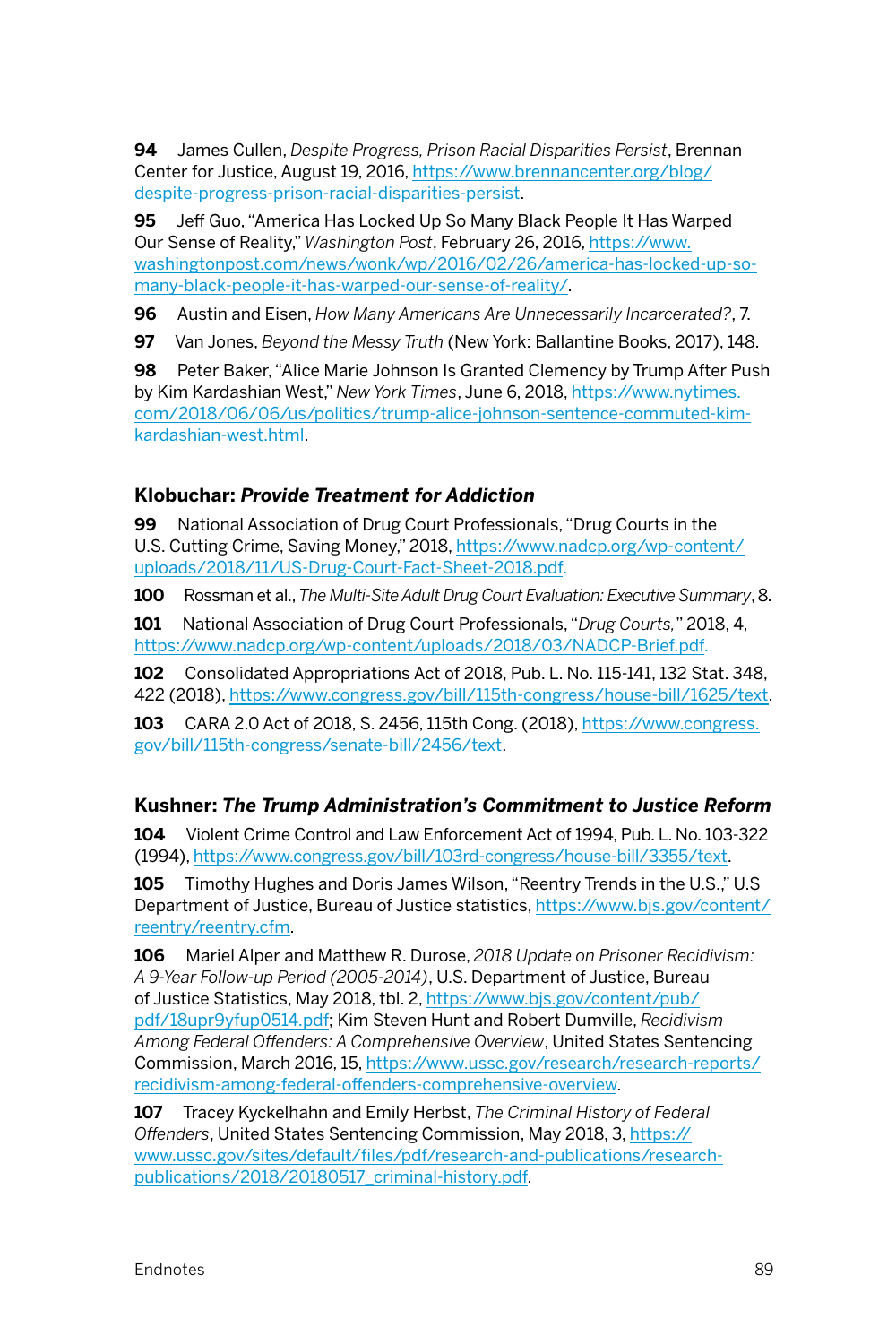**108** Lee, "Does the United States Really Have 5 Percent of the World's Population and One Quarter of the World's Prisoners?," *Washington Post*.

**109** Adam Gelb and Jacob Denney, "National Prison Rate Continues to Decline Amid Sentencing, Re-Entry Reforms," *The Pew Charitable Trusts*, January 16, 2018, [https://www.pewtrusts.org/en/research-and-analysis/articles/2018/01/16/](https://www.pewtrusts.org/en/research-and-analysis/articles/2018/01/16/national-prison-rate-continues-to-decline-amid-sentencing-re-entry-reforms) [national-prison-rate-continues-to-decline-amid-sentencing-re-entry-reforms.](https://www.pewtrusts.org/en/research-and-analysis/articles/2018/01/16/national-prison-rate-continues-to-decline-amid-sentencing-re-entry-reforms)

**110** First Step Act of 2018, Pub. L. No. 115-391 (2018), [https://www.congress.](https://www.congress.gov/bill/115th-congress/senate-bill/756/text) [gov/bill/115th-congress/senate-bill/756/text.](https://www.congress.gov/bill/115th-congress/senate-bill/756/text)

**111** President Donald Trump, "Remarks by President Trump at 2019 Prison Reform Summit and FIRST STEP Act Celebration" (Washington, D.C., April 1, 2019), [https://www.whitehouse.gov/briefings-statements/remarks-president](https://www.whitehouse.gov/briefings-statements/remarks-president-trump-2019-prison-reform-summit-first-step-act-celebration/)[trump-2019-prison-reform-summit-first-step-act-celebration/](https://www.whitehouse.gov/briefings-statements/remarks-president-trump-2019-prison-reform-summit-first-step-act-celebration/).

## **O'Rourke:** *Start by Ending the Failed War on Drugs*

**112** Austin and Eisen, *How Many Americans Are Unnecessarily Incarcerated?*

**113** World Prison Brief, "Highest to Lowest – Prison Population Rate," accessed April 12, 2019, [http://www.prisonstudies.org/highest-to-lowest/prison\\_](http://www.prisonstudies.org/highest-to-lowest/prison_population_rate?field_region_taxonomy_tid=All) [population\\_rate?field\\_region\\_taxonomy\\_tid=All](http://www.prisonstudies.org/highest-to-lowest/prison_population_rate?field_region_taxonomy_tid=All).

**114** The Hamilton Project, "Rates of Drug Use and Sales, by Race; Rates of Drug Related Criminal Justice Measures, by Race," The Brookings Institution, October 21, 2016, [http://www.hamiltonproject.org/charts/rates\\_of\\_drug\\_use\\_and\\_sales\\_by\\_](http://www.hamiltonproject.org/charts/rates_of_drug_use_and_sales_by_race_rates_of_drug_related_criminal_justice) [race\\_rates\\_of\\_drug\\_related\\_criminal\\_justice](http://www.hamiltonproject.org/charts/rates_of_drug_use_and_sales_by_race_rates_of_drug_related_criminal_justice).

**115** The Sentencing Project, "Black Disparities in Youth Incarceration," September 2017, [https://www.sentencingproject.org/wp-content/](https://www.sentencingproject.org/wp-content/uploads/2017/09/Black-Disparities-in-Youth-Incarceration.pdf) [uploads/2017/09/Black-Disparities-in-Youth-Incarceration.pdf](https://www.sentencingproject.org/wp-content/uploads/2017/09/Black-Disparities-in-Youth-Incarceration.pdf).

**116** Elizabeth Kai Hinton, LeShae Henderson, and Cindy Reed, *An Unjust Burden*, Vera Institute of Justice, May 2018, [https://www.vera.org/publications/for-the](https://www.vera.org/publications/for-the-record-unjust-burden)[record-unjust-burden](https://www.vera.org/publications/for-the-record-unjust-burden).

**117** Austin and Eisen, *How Many Americans Are Unnecessarily Incarcerated?*.

**118** Christopher J. Coyne and Abigail R. Hall, "Four Decades and Counting: The Continued Failure of the War on Drugs," CATO Institute, April 12, 2017, [https://www.](https://www.cato.org/publications/policy-analysis/four-decades-counting-continued-failure-war-drugs) [cato.org/publications/policy-analysis/four-decades-counting-continued-failure](https://www.cato.org/publications/policy-analysis/four-decades-counting-continued-failure-war-drugs)[war-drugs](https://www.cato.org/publications/policy-analysis/four-decades-counting-continued-failure-war-drugs).

**119** Pew Charitable Trusts, "Federal Prison System Shows Dramatic Long-Term Growth," February 2015, [https://www.pewtrusts.org/~/media/assets/2015/02/](https://www.pewtrusts.org/~/media/assets/2015/02/pew_federal_prison_growth.pdf) [pew\\_federal\\_prison\\_growth.pdf](https://www.pewtrusts.org/~/media/assets/2015/02/pew_federal_prison_growth.pdf).

**120** Megan Mumford, Diane Whitmore Schanzenbach, and Ryan Nunn, *The Economics of Private Prisons*, The Hamilton Project, October 21, 2016, [https://](https://www.brookings.edu/wp-content/uploads/2016/10/es_20161021_private_prisons_economics.pdf) [www.brookings.edu/wp-content/uploads/2016/10/es\\_20161021\\_private\\_](https://www.brookings.edu/wp-content/uploads/2016/10/es_20161021_private_prisons_economics.pdf) [prisons\\_economics.pdf.](https://www.brookings.edu/wp-content/uploads/2016/10/es_20161021_private_prisons_economics.pdf)

**121** Zhen Zeng, "Jail Inmates in 2016," U.S. Bureau of Justice Statistics, February 2018, <https://www.bjs.gov/content/pub/pdf/ji16.pdf>.

**122** The Associated Press, "Texas Law Decriminalizes School Truancy," *New York Times*, June 20, 2015, [https://www.nytimes.com/2015/06/21/us/texas-law](https://www.nytimes.com/2015/06/21/us/texas-law-decriminalizes-school-truancy.html)[decriminalizes-school-truancy.html.](https://www.nytimes.com/2015/06/21/us/texas-law-decriminalizes-school-truancy.html)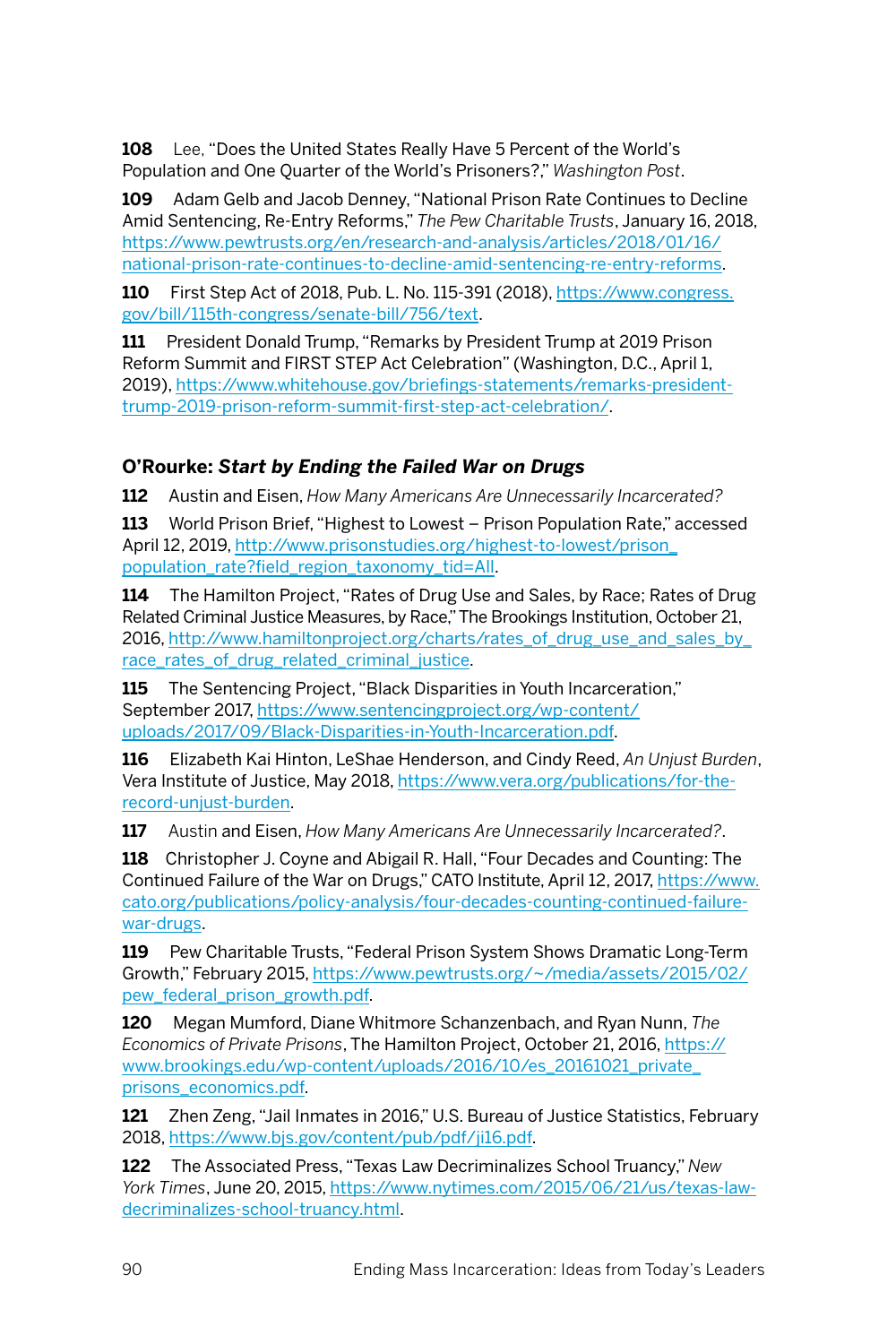**123** Katie Benner, "Justice Dept. Office to Make Legal Aid More Accessible Is Quietly Closed," *New York Times*, February 1, 2018, [https://www.nytimes.](https://www.nytimes.com/2018/02/01/us/politics/office-of-access-to-justice-department-closed.html) [com/2018/02/01/us/politics/office-of-access-to-justice-department-closed.html](https://www.nytimes.com/2018/02/01/us/politics/office-of-access-to-justice-department-closed.html).

#### **Sam:** *Mass Incarceration Is a Women's Issue*

**124** Natasha Camhi, *Women's Experience Behind Bars*, Brennan Center for Justice, August 24, 2018, [https://www.brennancenter.org/blog/womens](https://www.brennancenter.org/blog/womens-experience-behind-bars)[experience-behind-bars.](https://www.brennancenter.org/blog/womens-experience-behind-bars)

**125** While the First Step Act eliminated some of these practices in federal prisons, they persist in many state facilities.

**126** Couloute, *Nowhere to Go: Homelessness Among Formerly Incarcerated People*; Mariko Chang, Women and Wealth: Insights for Grantmakers, Asset Funders Network, 2015, 6, [https://assetfunders.org/wp-content/uploads/](https://assetfunders.org/wp-content/uploads/Women_Wealth_-Insights_Grantmakers_brief_15.pdf) Women Wealth -Insights Grantmakers brief 15.pdf.

**127** *See* "Read About the Data" in Aleks Kajstura, *Women's Mass Incarceration: The Whole Pie 2017*, Prison Policy Initiative, 2017, [https://www.prisonpolicy.org/](https://www.prisonpolicy.org/reports/pie2017women.html) [reports/pie2017women.html.](https://www.prisonpolicy.org/reports/pie2017women.html)

**128** Austin and Eisen, *How Many Americans Are Unnecessarily Incarcerated?*, 7.

**129** Niall McCarthy, "How Much Do U.S. Cities Spend Every Year on Policing?" *Forbes*, August 7, 2017, [https://www.forbes.com/sites/](https://www.forbes.com/sites/niallmccarthy/2017/08/07/how-much-do-u-s-cities-spend-every-year-on-policing-infographic/#11d1f819e7b7) [niallmccarthy/2017/08/07/how-much-do-u-s-cities-spend-every-year-on](https://www.forbes.com/sites/niallmccarthy/2017/08/07/how-much-do-u-s-cities-spend-every-year-on-policing-infographic/#11d1f819e7b7)[policing-infographic/#11d1f819e7b7](https://www.forbes.com/sites/niallmccarthy/2017/08/07/how-much-do-u-s-cities-spend-every-year-on-policing-infographic/#11d1f819e7b7).

## **Sanders:** *Abolish For-Profit Prisons*

**130** Matthew Cooke and Adrian Grenier, "3 Things You Can Do to End Police Killings and Fix the Criminal Justice System," *HuffPost*, December 10, 2014, [https://www.huffingtonpost.com/matthew-cooke/3-things-you-can-do-to](https://www.huffingtonpost.com/matthew-cooke/3-things-you-can-do-to-en_b_6301470.html)[en\\_b\\_6301470.html](https://www.huffingtonpost.com/matthew-cooke/3-things-you-can-do-to-en_b_6301470.html).

**131** Saki Knafo, "1 in 3 Black Males Will Go to Prison in Their Lifetime, Report Warns," *HuffPost*, October 4, 2013, [https://www.huffingtonpost.](https://www.huffingtonpost.com/2013/10/04/racial-disparities-criminal-justice_n_4045144.html) [com/2013/10/04/racial-disparities-criminal-justice\\_n\\_4045144.html](https://www.huffingtonpost.com/2013/10/04/racial-disparities-criminal-justice_n_4045144.html).

**132** ACLU, "Mass Incarceration," accessed February 27, 2019, [https://www.aclu.](https://www.aclu.org/issues/smart-justice/mass-incarceration) [org/issues/smart-justice/mass-incarceration](https://www.aclu.org/issues/smart-justice/mass-incarceration).

**133** Tara Tidwell Cullen, "ICE Released Its Most Comprehensive Immigration Detention Data Yet. It's Alarming," National Immigrant Justice Center, March 13, 2018, [https://immigrantjustice.org/staff/blog/ice-released-its-most](https://immigrantjustice.org/staff/blog/ice-released-its-most-comprehensive-immigration-detention-data-yet)[comprehensive-immigration-detention-data-yet](https://immigrantjustice.org/staff/blog/ice-released-its-most-comprehensive-immigration-detention-data-yet).

**134** U.S. Department of Justice, Office of the Inspector General, *Review of the Federal Bureau of Prisons' Monitoring of Contract Prisons*, 2016, 14, [https://oig.justice.gov/reports/2016/e1606.pdf.](https://oig.justice.gov/reports/2016/e1606.pdf)

**135** Heather Long, "Private Prison Stocks Up 100% Since Trump's Win," *CNN*, February 24, 2017, [https://money.cnn.com/2017/02/24/investing/private-prison](https://money.cnn.com/2017/02/24/investing/private-prison-stocks-soar-trump/index.html)[stocks-soar-trump/index.html.](https://money.cnn.com/2017/02/24/investing/private-prison-stocks-soar-trump/index.html)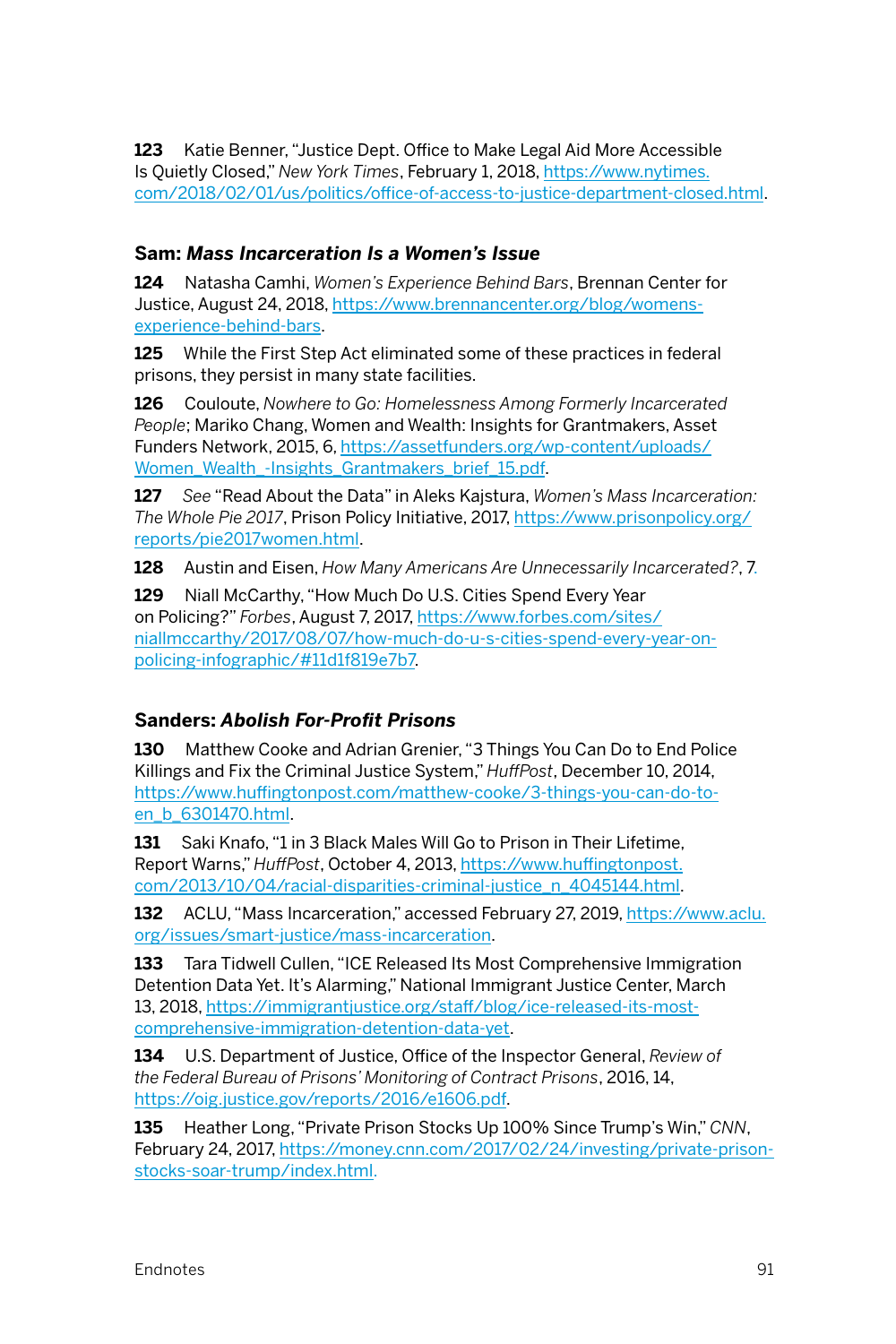### **Warren:** *End the Two-Tiered System of Justice*

**136** Regis Barnichon, Christian Matthews, and Alexander Ziegenbein, "The Financial Crisis at 10: Will We Ever Recover?," Federal Reserve Bank of San Francisco, August 13, 2018, [https://www.frbsf.org/economic-research/](https://www.frbsf.org/economic-research/publications/economic-letter/2018/august/financial-crisis-at-10-years-will-we-ever-recover/) [publications/economic-letter/2018/august/financial-crisis-at-10-years-will-we](https://www.frbsf.org/economic-research/publications/economic-letter/2018/august/financial-crisis-at-10-years-will-we-ever-recover/)[ever-recover/.](https://www.frbsf.org/economic-research/publications/economic-letter/2018/august/financial-crisis-at-10-years-will-we-ever-recover/)

**137** Office of Senator Elizabeth Warren, "Rigged Justice 2.0: Government of the Billionaires, by the Billionaires, and for the Billionaires," [https://www.warren.](https://www.warren.senate.gov/download/rigged-justice-20-government-of-the-billionaires-by-the-billionaires-and-for-the-billionaires) [senate.gov/download/rigged-justice-20-government-of-the-billionaires-by-the](https://www.warren.senate.gov/download/rigged-justice-20-government-of-the-billionaires-by-the-billionaires-and-for-the-billionaires)[billionaires-and-for-the-billionaires.](https://www.warren.senate.gov/download/rigged-justice-20-government-of-the-billionaires-by-the-billionaires-and-for-the-billionaires)

**138** Pew Research Center, "Blacks and Hispanics Are Overrepresented in U.S. Prisons," January 12, 2018, [http://www.pewresearch.org/fact-tank/2018/01/12/](http://www.pewresearch.org/fact-tank/2018/01/12/shrinking-gap-between-number-of-blacks-and-whites-in-prison/ft_18-01-10_prisonracegaps_2/) [shrinking-gap-between-number-of-blacks-and-whites-in-prison/ft\\_18-01-10\\_](http://www.pewresearch.org/fact-tank/2018/01/12/shrinking-gap-between-number-of-blacks-and-whites-in-prison/ft_18-01-10_prisonracegaps_2/) [prisonracegaps\\_2/.](http://www.pewresearch.org/fact-tank/2018/01/12/shrinking-gap-between-number-of-blacks-and-whites-in-prison/ft_18-01-10_prisonracegaps_2/)

**139** U.S. Department of Justice, Federal Bureau of Investigation, *Crime in the United States*, *2016* (Washington, D.C., 2017), tbl. 21, [https://ucr.fbi.gov/](https://ucr.fbi.gov/crime-in-the-u.s/2016/crime-in-the-u.s.-2016/topic-pages/tables/table-21) [crime-in-the-u.s/2016/crime-in-the-u.s.-2016/topic-pages/tables/table-21;](https://ucr.fbi.gov/crime-in-the-u.s/2016/crime-in-the-u.s.-2016/topic-pages/tables/table-21) Eric P. Baumer, *Reassessing and Redirecting Research on Race and Sentencing*, University at Albany School of Criminal Justice, 2010, [https://www.albany.edu/](https://www.albany.edu/scj/documents/Baumer_Race.pdf) [scj/documents/Baumer\\_Race.pdf;](https://www.albany.edu/scj/documents/Baumer_Race.pdf) Besiki Kutateladze, Vanessa Lynn, and Edward Liang, *Do Race and Ethnicity Matter in Prosecution? A Review of Empirical Studies*, Vera Institute of Justice, 2012, [https://storage.googleapis.com/vera-web-assets/](https://storage.googleapis.com/vera-web-assets/downloads/Publications/do-race-and-ethnicity-matter-in-prosecution-a-review-of-empirical-studies/legacy_downloads/race-and-ethnicity-in-prosecution-first-edition.pdf) [downloads/Publications/do-race-and-ethnicity-matter-in-prosecution-a-review](https://storage.googleapis.com/vera-web-assets/downloads/Publications/do-race-and-ethnicity-matter-in-prosecution-a-review-of-empirical-studies/legacy_downloads/race-and-ethnicity-in-prosecution-first-edition.pdf)[of-empirical-studies/legacy\\_downloads/race-and-ethnicity-in-prosecution](https://storage.googleapis.com/vera-web-assets/downloads/Publications/do-race-and-ethnicity-matter-in-prosecution-a-review-of-empirical-studies/legacy_downloads/race-and-ethnicity-in-prosecution-first-edition.pdf)[first-edition.pdf;](https://storage.googleapis.com/vera-web-assets/downloads/Publications/do-race-and-ethnicity-matter-in-prosecution-a-review-of-empirical-studies/legacy_downloads/race-and-ethnicity-in-prosecution-first-edition.pdf) Samuel R. Gross, Maurice Possley, and Klara Stephens, *Race and Wrongful Convictions in the United States*, Newkirk Center for Science and Society, 2017, [https://www.law.umich.edu/special/exoneration/Documents/](https://www.law.umich.edu/special/exoneration/Documents/Race_and_Wrongful_Convictions.pdf) [Race\\_and\\_Wrongful\\_Convictions.pdf](https://www.law.umich.edu/special/exoneration/Documents/Race_and_Wrongful_Convictions.pdf); U.S. Sentencing Commission, *Demographic Differences in Sentencing: An Update to the 2012 Booker Report*, 2017, [https://](https://www.ussc.gov/sites/default/files/pdf/research-and-publications/research-publications/2017/20171114_Demographics.pdf) [www.ussc.gov/sites/default/files/pdf/research-and-publications/research](https://www.ussc.gov/sites/default/files/pdf/research-and-publications/research-publications/2017/20171114_Demographics.pdf)[publications/2017/20171114\\_Demographics.pdf](https://www.ussc.gov/sites/default/files/pdf/research-and-publications/research-publications/2017/20171114_Demographics.pdf).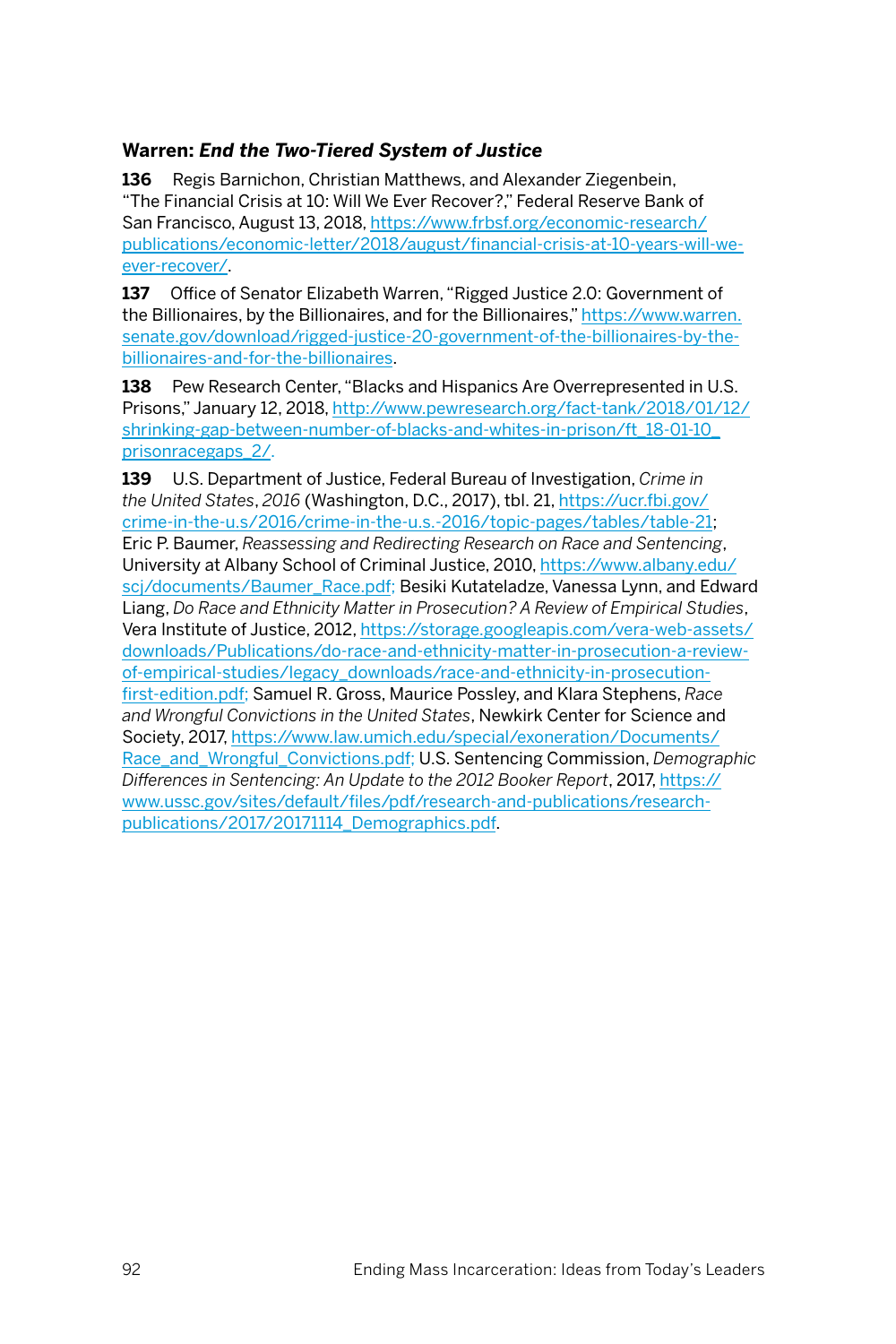#### **ACKNOWLEDGMENTS**

The editors thank Michael Waldman for his strategic guidance, invaluable input, and editing for this book. The editors also thank the following Brennan Center colleagues: John Kowal and Vivien Watts for their input and support; Ames Grawert and Sunwoo Oh for their vital research, drafting, and editing; Jessica Flaherty, Bryan Furst, Cary Holley, Cameron Kimble, Taryn Merkl, Michael Quinn, Ruth Sangree, and Ruponthi Sheikh for their research and outreach; Zachary Roth and Brennan Center's Communications & Strategy team for their guidance and editing; and Spencer Boyer, Kirstin Dunham, Jaemin Kim, Mellen O'Keefe, Katherine Storch, Anthony Thomas-Davis, and Jennifer Weiss-Wolf for their outreach.

The editors are especially grateful for the assistance of Stephanie Akpa, Nathan Barankin, Michael Bosworth, Tenicka Boyd, Tona Boyd, Whitney Brennan, Marissa Brogger, Maura Carey, Terrel Champion, Caryn Compton, Sakira Cook, Jeff Cook-McCormac, Blake Deeley, Zachary Doenmez, Jonathan Donenberg, Cassidy Dumbauld, Aqueelah Dunaway, Veronica Duron, Dave Dziok, Sarah Edwards, Lisa Ellman, Elizabeth Farrar, Shomari Figures, Rob Friedlander, Jacob Fromer, Jeff Giertz, Alex Guidich, Hannah Hankins, Geoff Holtzman, Josh Hsu, Helena Huang, Lori Kearns, Matt Klapper, Daniel Loeb, Alexandra Lowe-Server, Kristin Lynch, Lauren Moore, Taris Mullins, Sheronda Patton, Octavia Ridout, Mai Rosner, Maya Rupert, Trisha Russell, Kevin Seifert, Jessica Jackson Sloane, Daniel Smith, Rae Steward, Kelly Stranz, Jessica Thompson, Corbin Trent, Nick Turner, Katie Quintela, Darren Walker, Rebecca Wexler, and Ashley Woolheater.

Finally, they extend their sincere gratitude to the authors of the forewords and essays for their contributions to this book and their dedication to ending mass incarceration.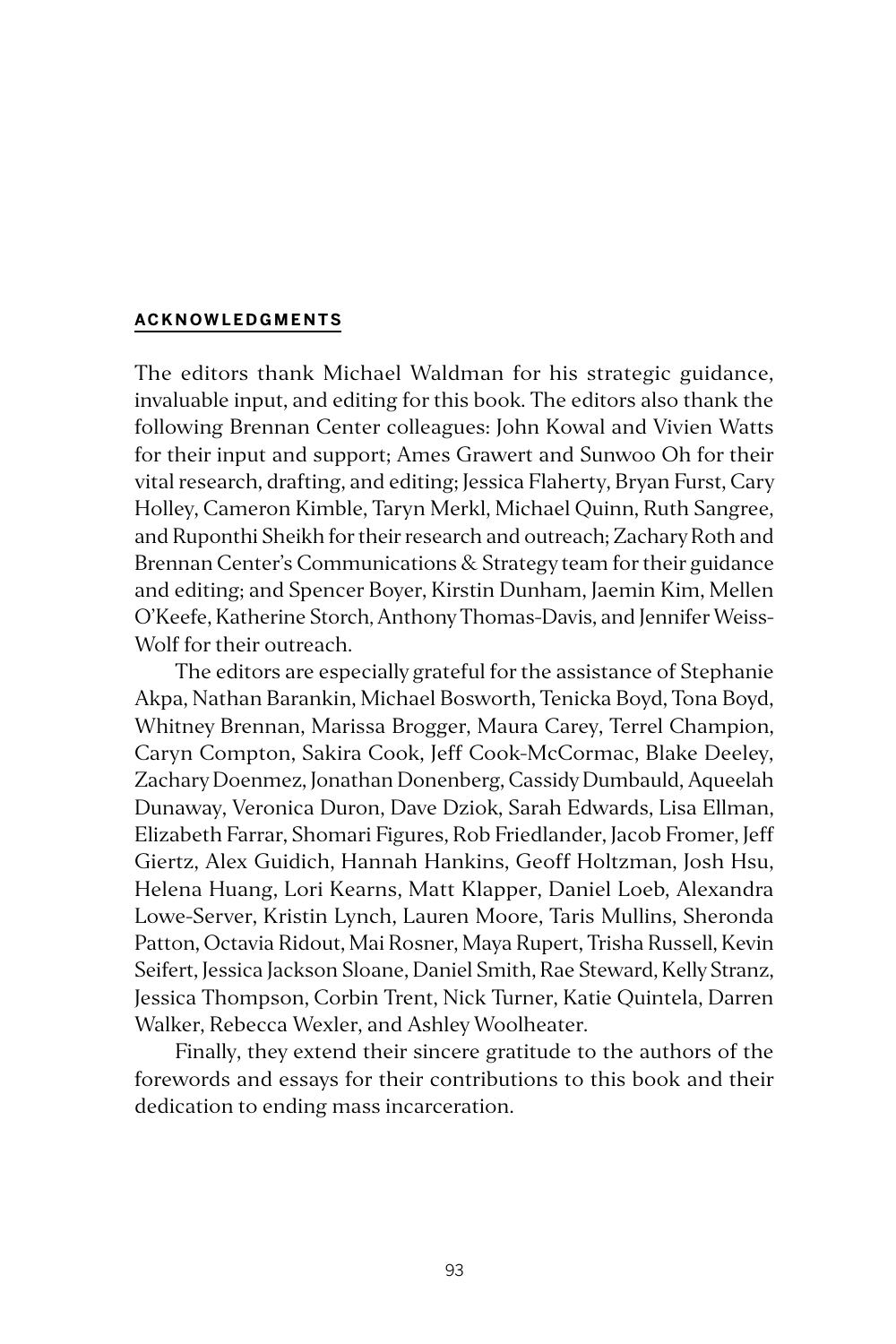# **DISCLAIMER**

The ideas expressed in the essays in this book are those of each author alone. The Brennan Center for Justice does not endorse the views of any author in this book. The aim of publication of these essays is to provide a nonpartisan forum for today's leaders to share their approaches to ending mass incarceration.

# **ABOUT THE BRENNAN CENTER FOR JUSTICE**

The Brennan Center for Justice at NYU School of Law is a nonpartisan law and policy institute that seeks to improve our systems of democracy and justice. We work to hold our political institutions and laws accountable to the twin American ideals of democracy and equal justice for all. The Center's work ranges from voting rights to campaign finance reform, from ending mass incarceration to preserving constitutional protection in the fight against terrorism. Part think tank, part advocacy group, part cutting-edge communications hub, we start with rigorous research. We craft innovative policies. And we fight for them — in Congress and the states, in the courts, and in the court of public opinion.

# **ABOUT THE BRENNAN CENTER'S JUSTICE PROGRAM**

The Brennan Center's Justice Program seeks to secure our nation's promise of equal justice for all by creating a rational, effective, and fair justice system. Its priority focus is to reduce mass incarceration while keeping down crime. The program melds law, policy, and economics to produce new empirical analyses and innovative policy solutions to advance this critical goal.

# **ABOUT THE EDITORS**

**Priya Raghavan** is Counsel in the Justice Program at the Brennan Center.

**Inimai Chettiar** is Director of the Justice Program at the Brennan Center.

**Adureh Onyekwere** is a Research and Program Associate in the Justice Program at the Brennan Center.